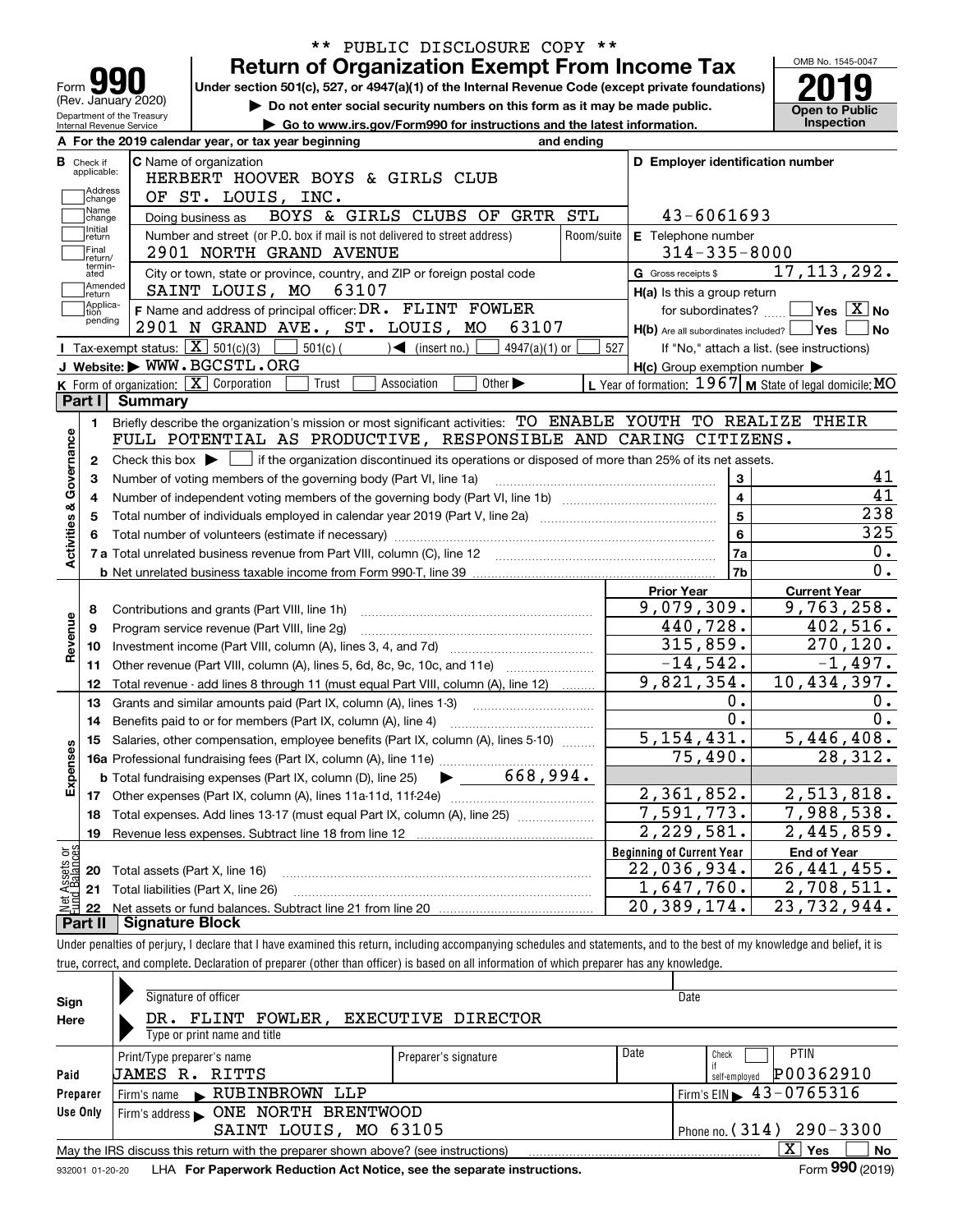|              | Part III   Statement of Program Service Accomplishments                                                                                                |
|--------------|--------------------------------------------------------------------------------------------------------------------------------------------------------|
|              | $\overline{\mathbf{x}}$                                                                                                                                |
| 1            | Briefly describe the organization's mission:                                                                                                           |
|              | TO INSPIRE AND ENABLE YOUTH AGES 6 TO 18 TO REALIZE THEIR FULL                                                                                         |
|              | POTENTIAL AS PRODUCTIVE, RESPONSIBLE AND CARING CITIZENS, THE BOYS AND                                                                                 |
|              | GIRLS CLUB OF ST. LOUIS PROVIDES RECREATIONAL, ATHLETIC AND                                                                                            |
|              | EDUCATIONAL FACILITIES FOR YOUTH IN THE METROPOLITAN ST. LOUIS                                                                                         |
| $\mathbf{2}$ | Did the organization undertake any significant program services during the year which were not listed on the                                           |
|              | $Yes \quad X$ No<br>prior Form 990 or 990-EZ?                                                                                                          |
|              | If "Yes," describe these new services on Schedule O.                                                                                                   |
| 3            | $\sqrt{}$ Yes $\sqrt{}$ X $\sqrt{}$ No<br>Did the organization cease conducting, or make significant changes in how it conducts, any program services? |
|              | If "Yes," describe these changes on Schedule O.                                                                                                        |
| 4            | Describe the organization's program service accomplishments for each of its three largest program services, as measured by expenses.                   |
|              | Section 501(c)(3) and 501(c)(4) organizations are required to report the amount of grants and allocations to others, the total expenses, and           |
|              | revenue, if any, for each program service reported.                                                                                                    |
| 4a           | 2, 150, 290. including grants of \$<br>158,768.<br>) (Expenses \$<br>(Revenue \$<br>(Code:                                                             |
|              | HERBERT HOOVER (FORMALLY SPORTSMAN PARK) - THIS FACILITY CURRENTLY                                                                                     |
|              | SERVES OVER 3,000 YOUTH WITH AN AVERAGE OF 250 YOUTH ATTENDING DAILY.                                                                                  |
|              | OPEN 48 WEEKS A YEAR, FIVE DAYS A WEEK, THE 78,000 SQUARE-FOOT FACILITY                                                                                |
|              | HOUSES A VISION CLINIC, AQUATICS CENTER, LEARNING CENTER, AND SPORTS                                                                                   |
|              | FIELD, AS WELL AS A DENTAL CLINIC, READING ROOM, SCIENCE ROOM,                                                                                         |
|              | TECHNOLOGY CENTER, GAME ROOM, TENNIS COURTS, FOOTBALL FIELD, GYMNASIUM,                                                                                |
|              | ART ROOM, TEEN CENTER, PERFORMING ARTS/DANCE STUDIO, MULTI-PURPOSE<br>ROOM, CAFETERIA AND KITCHEN, FITNESS CENTER, AND A NEW MUSIC STUDIO.             |
|              |                                                                                                                                                        |
|              |                                                                                                                                                        |
|              |                                                                                                                                                        |
|              |                                                                                                                                                        |
|              | 877,059 . including grants of \$<br>95,995.                                                                                                            |
| 4b           | ) (Revenue \$<br>(Expenses \$<br>(Code:<br>ADAMS PARK CLUB - THIS FACILITY CURRENTLY SERVES 650 CHILDREN WITH 130                                      |
|              | MEMBERS ATTENDING DAILY. THE 28,000 SQUARE-FOOT CENTER OFFERS                                                                                          |
|              | EDUCATIONAL, RECREATIONAL AND SOCIAL ACTIVITIES, AS WELL AS                                                                                            |
|              | TEEN-FOCUSED PROGRAMS. THE FACILITY INCLUDES A GYM, DANCE STUDIO,                                                                                      |
|              | FITNESS CENTER, GAME ROOM, COMPUTER LAB, EYECARE CLINIC, AND SPORTS                                                                                    |
|              | FIELD.                                                                                                                                                 |
|              |                                                                                                                                                        |
|              |                                                                                                                                                        |
|              |                                                                                                                                                        |
|              |                                                                                                                                                        |
|              |                                                                                                                                                        |
|              |                                                                                                                                                        |
|              |                                                                                                                                                        |
| 4с           | 27,500.<br>) (Expenses \$                                                                                                                              |
|              | 710,942.<br>including grants of \$<br>) (Revenue \$<br>(Code:<br>MENTOR ST. LOUIS - MENTOR ST. LOUIS SERVES APPROXIMATLEY 300 YOUTH                    |
|              | THE PROGRAM MATCHES CARING ADULTS WITH ELEMENTARY SCHOOL<br>ANNUALLY.                                                                                  |
|              | CHILDREN                                                                                                                                               |
|              | TO ENHANCE LITERACY AND READING SKILLS,<br>TRIGGER DISCUSSIONS,<br>THINKING AND BUILD STUDENTS'<br>SELF-ESTEEM. THE SCHOOL-BASED<br>CREATIVE           |
|              | MODEL OPERATES A MENTORING PROGRAM AT FIVE ST. LOUIS PUBLIC ELEMENTARY                                                                                 |
|              |                                                                                                                                                        |
|              | SCHOOLS; AND IN ROOSEVELT AND NORMANDY HIGH SCHOOLS, THROUGH BOYS AND<br>BE GREAT: GRADUATE PROGRAM. THE AFTERSCHOOL MODEL TAKES<br>GIRLS CLUBS'       |
|              | PLACE AT ALL CLUB LOCATIONS.                                                                                                                           |
|              |                                                                                                                                                        |
|              |                                                                                                                                                        |
|              |                                                                                                                                                        |
|              |                                                                                                                                                        |
|              |                                                                                                                                                        |
|              | 4d Other program services (Describe on Schedule O.)                                                                                                    |
|              | 120, 253.<br>2,642,921. including grants of \$<br>$0 \cdot$ ) (Revenue \$<br>(Expenses \$                                                              |
|              | 6,381,212.<br>Total program service expenses<br>Form 990 (2019)                                                                                        |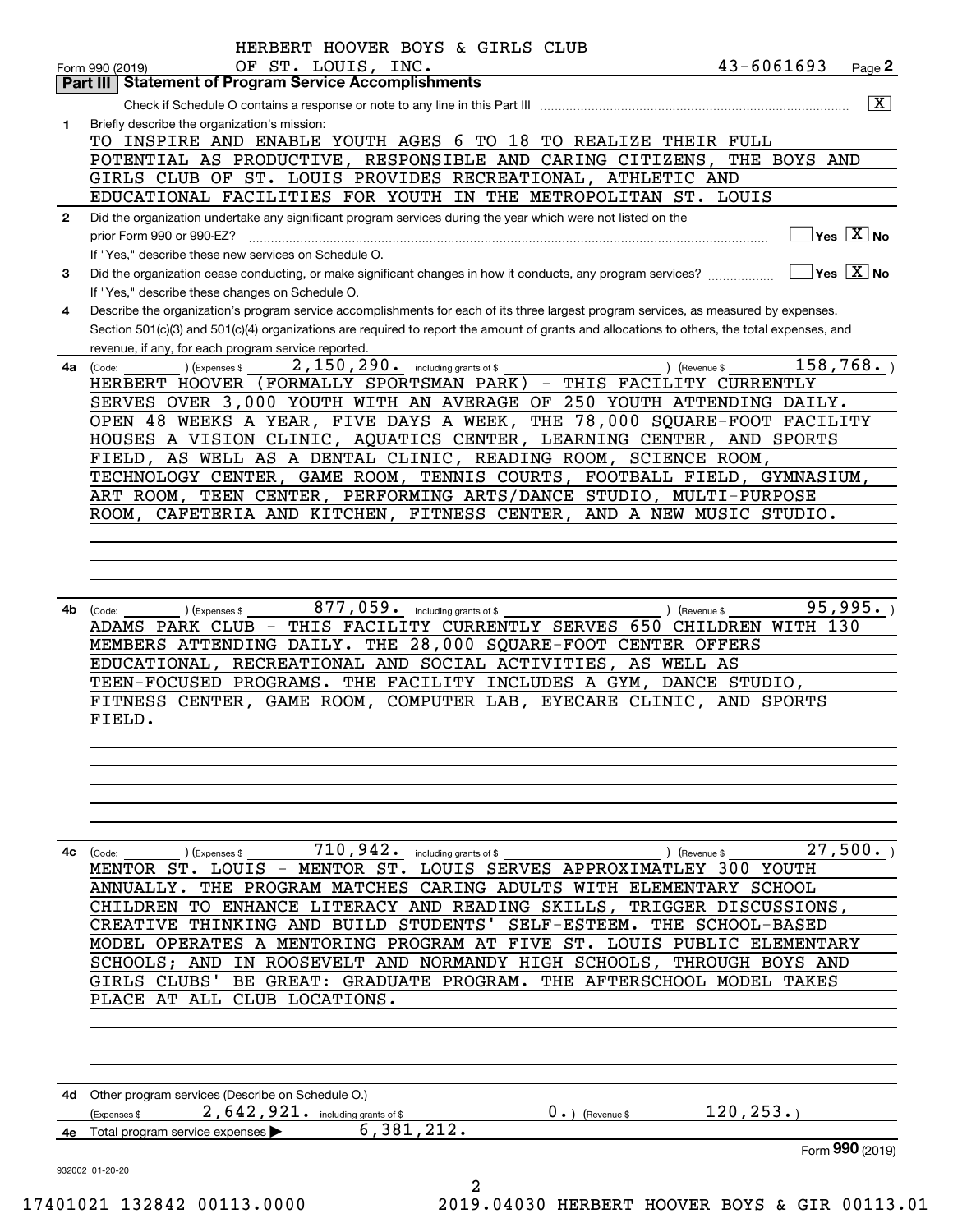|     |                                                                                                                                  |                 |             | Yes   No        |
|-----|----------------------------------------------------------------------------------------------------------------------------------|-----------------|-------------|-----------------|
| 1   | Is the organization described in section $501(c)(3)$ or $4947(a)(1)$ (other than a private foundation)?                          |                 |             |                 |
|     |                                                                                                                                  | 1               | x           |                 |
| 2   |                                                                                                                                  | $\overline{2}$  | $\mathbf X$ |                 |
| 3   | Did the organization engage in direct or indirect political campaign activities on behalf of or in opposition to candidates for  |                 |             |                 |
|     |                                                                                                                                  | 3               |             | x               |
| 4   | Section 501(c)(3) organizations. Did the organization engage in lobbying activities, or have a section 501(h) election in effect |                 |             |                 |
|     |                                                                                                                                  | 4               |             | x               |
| 5   | Is the organization a section 501(c)(4), 501(c)(5), or 501(c)(6) organization that receives membership dues, assessments, or     |                 |             |                 |
|     |                                                                                                                                  | 5               |             | x               |
| 6   | Did the organization maintain any donor advised funds or any similar funds or accounts for which donors have the right to        |                 |             |                 |
|     | provide advice on the distribution or investment of amounts in such funds or accounts? If "Yes," complete Schedule D, Part I     | 6               |             | x               |
| 7   | Did the organization receive or hold a conservation easement, including easements to preserve open space,                        |                 |             |                 |
|     |                                                                                                                                  | $\overline{7}$  |             | x               |
| 8   | Did the organization maintain collections of works of art, historical treasures, or other similar assets? If "Yes," complete     |                 |             |                 |
|     |                                                                                                                                  | 8               |             | x               |
| 9   | Did the organization report an amount in Part X, line 21, for escrow or custodial account liability, serve as a custodian for    |                 |             |                 |
|     | amounts not listed in Part X; or provide credit counseling, debt management, credit repair, or debt negotiation services?        |                 |             | x               |
|     |                                                                                                                                  | 9               |             |                 |
| 10  | Did the organization, directly or through a related organization, hold assets in donor-restricted endowments                     | 10              | х           |                 |
|     |                                                                                                                                  |                 |             |                 |
| 11  | If the organization's answer to any of the following questions is "Yes," then complete Schedule D, Parts VI, VII, VIII, IX, or X |                 |             |                 |
|     | as applicable.                                                                                                                   |                 |             |                 |
| a   | Did the organization report an amount for land, buildings, and equipment in Part X, line 10? If "Yes," complete Schedule D.      | 11a             | X           |                 |
|     | Did the organization report an amount for investments - other securities in Part X, line 12, that is 5% or more of its total     |                 |             |                 |
|     |                                                                                                                                  | 11 <sub>b</sub> |             | x               |
|     | Did the organization report an amount for investments - program related in Part X, line 13, that is 5% or more of its total      |                 |             |                 |
|     |                                                                                                                                  | 11c             |             | x               |
|     | d Did the organization report an amount for other assets in Part X, line 15, that is 5% or more of its total assets reported in  |                 |             |                 |
|     |                                                                                                                                  | 11d             |             | x               |
|     |                                                                                                                                  | <b>11e</b>      |             | $\mathbf X$     |
| f   | Did the organization's separate or consolidated financial statements for the tax year include a footnote that addresses          |                 |             |                 |
|     | the organization's liability for uncertain tax positions under FIN 48 (ASC 740)? If "Yes," complete Schedule D, Part X           | 11f             |             | x               |
|     | 12a Did the organization obtain separate, independent audited financial statements for the tax year? If "Yes." complete          |                 |             |                 |
|     |                                                                                                                                  | 12a             |             | x               |
|     | <b>b</b> Was the organization included in consolidated, independent audited financial statements for the tax year?               |                 |             |                 |
|     | If "Yes," and if the organization answered "No" to line 12a, then completing Schedule D, Parts XI and XII is optional            | 12 <sub>b</sub> | X           |                 |
| 13  | Is the organization a school described in section $170(b)(1)(A)(ii)?$ If "Yes," complete Schedule E                              | 13              |             | X               |
| 14a | Did the organization maintain an office, employees, or agents outside of the United States?                                      | 14a             |             | X               |
| b   | Did the organization have aggregate revenues or expenses of more than \$10,000 from grantmaking, fundraising, business,          |                 |             |                 |
|     | investment, and program service activities outside the United States, or aggregate foreign investments valued at \$100,000       |                 |             |                 |
|     |                                                                                                                                  | 14b             |             | x               |
| 15  | Did the organization report on Part IX, column (A), line 3, more than \$5,000 of grants or other assistance to or for any        |                 |             |                 |
|     |                                                                                                                                  | 15              |             | x               |
| 16  | Did the organization report on Part IX, column (A), line 3, more than \$5,000 of aggregate grants or other assistance to         |                 |             |                 |
|     |                                                                                                                                  | 16              |             | x               |
| 17  | Did the organization report a total of more than \$15,000 of expenses for professional fundraising services on Part IX,          |                 |             |                 |
|     |                                                                                                                                  | 17              | x           |                 |
| 18  | Did the organization report more than \$15,000 total of fundraising event gross income and contributions on Part VIII, lines     |                 |             |                 |
|     |                                                                                                                                  | 18              | x           |                 |
| 19  | Did the organization report more than \$15,000 of gross income from gaming activities on Part VIII, line 9a? If "Yes."           |                 |             |                 |
|     |                                                                                                                                  | 19              |             | x               |
| 20a |                                                                                                                                  | 20a             |             | X               |
|     | b If "Yes" to line 20a, did the organization attach a copy of its audited financial statements to this return?                   | 20 <sub>b</sub> |             |                 |
| 21  | Did the organization report more than \$5,000 of grants or other assistance to any domestic organization or                      |                 |             |                 |
|     |                                                                                                                                  | 21              |             | x               |
|     | 932003 01-20-20                                                                                                                  |                 |             | Form 990 (2019) |

932003 01-20-20

3 17401021 132842 00113.0000 2019.04030 HERBERT HOOVER BOYS & GIR 00113.01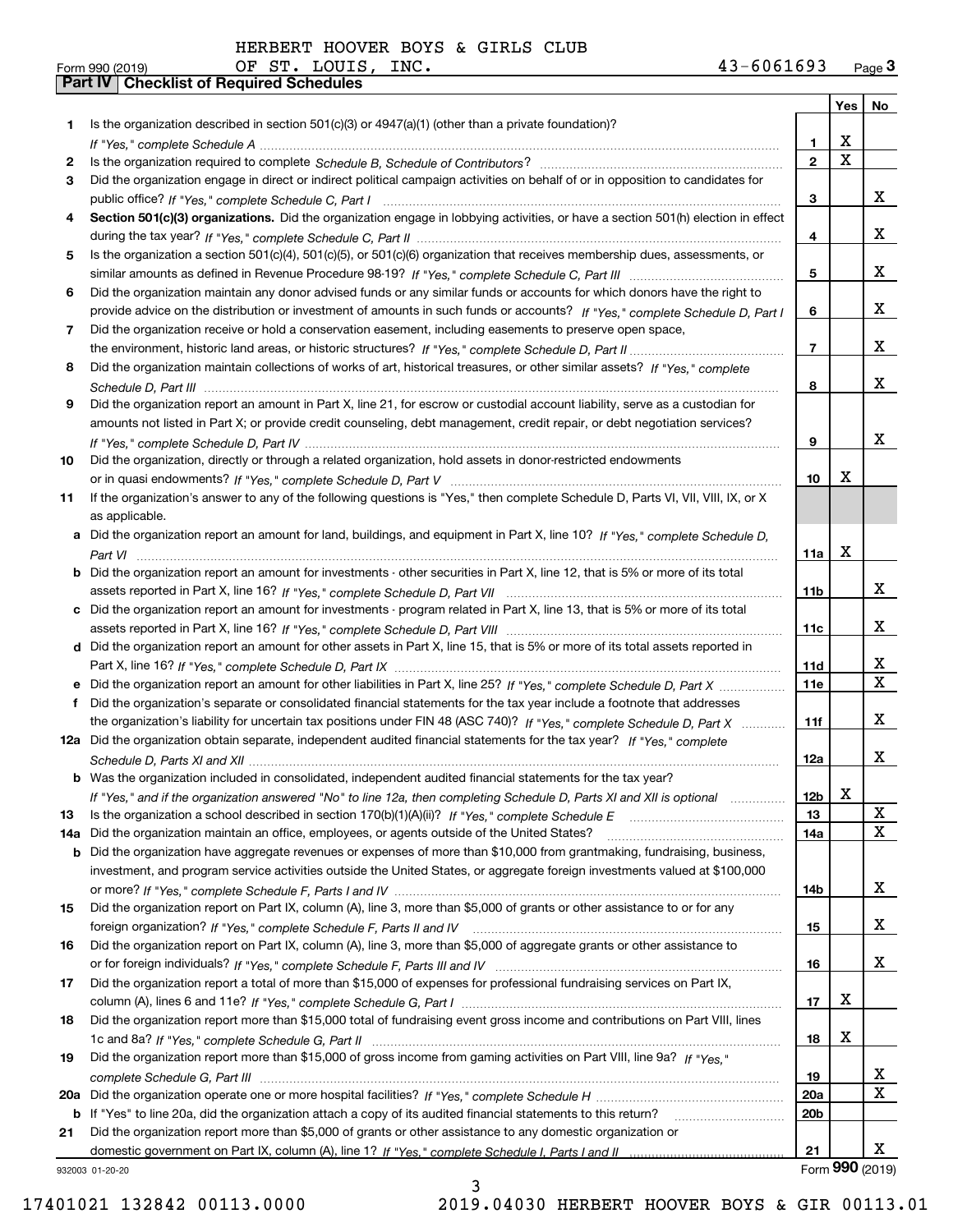*(continued)*

|               |                                                                                                                              |            | Yes | No                      |
|---------------|------------------------------------------------------------------------------------------------------------------------------|------------|-----|-------------------------|
| 22            | Did the organization report more than \$5,000 of grants or other assistance to or for domestic individuals on                |            |     |                         |
|               |                                                                                                                              | 22         |     | x                       |
| 23            | Did the organization answer "Yes" to Part VII, Section A, line 3, 4, or 5 about compensation of the organization's current   |            |     |                         |
|               | and former officers, directors, trustees, key employees, and highest compensated employees? If "Yes," complete               |            |     |                         |
|               |                                                                                                                              | 23         | X   |                         |
|               | 24a Did the organization have a tax-exempt bond issue with an outstanding principal amount of more than \$100,000 as of the  |            |     |                         |
|               | last day of the year, that was issued after December 31, 2002? If "Yes," answer lines 24b through 24d and complete           |            |     |                         |
|               |                                                                                                                              | 24a        |     | X.                      |
|               | b Did the organization invest any proceeds of tax-exempt bonds beyond a temporary period exception?                          | 24b        |     |                         |
|               | c Did the organization maintain an escrow account other than a refunding escrow at any time during the year to defease       |            |     |                         |
|               | any tax-exempt bonds?                                                                                                        | 24c        |     |                         |
|               |                                                                                                                              | 24d        |     |                         |
|               | 25a Section 501(c)(3), 501(c)(4), and 501(c)(29) organizations. Did the organization engage in an excess benefit             |            |     |                         |
|               |                                                                                                                              | 25a        |     | X.                      |
|               | b Is the organization aware that it engaged in an excess benefit transaction with a disqualified person in a prior year, and |            |     |                         |
|               | that the transaction has not been reported on any of the organization's prior Forms 990 or 990-EZ? If "Yes." complete        |            |     |                         |
|               | Schedule L, Part I                                                                                                           | 25b        |     | X.                      |
| 26            | Did the organization report any amount on Part X, line 5 or 22, for receivables from or payables to any current              |            |     |                         |
|               | or former officer, director, trustee, key employee, creator or founder, substantial contributor, or 35%                      |            |     |                         |
|               |                                                                                                                              | 26         |     | x                       |
| 27            | Did the organization provide a grant or other assistance to any current or former officer, director, trustee, key employee,  |            |     |                         |
|               | creator or founder, substantial contributor or employee thereof, a grant selection committee member, or to a 35% controlled  |            |     |                         |
|               | entity (including an employee thereof) or family member of any of these persons? If "Yes," complete Schedule L, Part III     | 27         |     | x                       |
| 28            | Was the organization a party to a business transaction with one of the following parties (see Schedule L, Part IV            |            |     |                         |
|               | instructions, for applicable filing thresholds, conditions, and exceptions):                                                 |            |     |                         |
|               | a A current or former officer, director, trustee, key employee, creator or founder, or substantial contributor? If           |            |     |                         |
|               |                                                                                                                              | 28a        |     | x                       |
|               |                                                                                                                              | 28b        |     | X                       |
|               | c A 35% controlled entity of one or more individuals and/or organizations described in lines 28a or 28b? If                  |            |     |                         |
|               |                                                                                                                              | 28c        |     | x                       |
| 29            |                                                                                                                              | 29         | X   |                         |
| 30            | Did the organization receive contributions of art, historical treasures, or other similar assets, or qualified conservation  |            |     |                         |
|               |                                                                                                                              | 30         |     | X.                      |
| 31            | Did the organization liquidate, terminate, or dissolve and cease operations? If "Yes," complete Schedule N, Part I           | 31         |     | $\overline{\mathbf{x}}$ |
| 32            | Did the organization sell, exchange, dispose of, or transfer more than 25% of its net assets? If "Yes." complete             |            |     |                         |
|               | Schedule N, Part II                                                                                                          | 32         |     | x                       |
| 33            | Did the organization own 100% of an entity disregarded as separate from the organization under Regulations                   |            |     |                         |
|               |                                                                                                                              | 33         |     | X                       |
| 34            | Was the organization related to any tax-exempt or taxable entity? If "Yes," complete Schedule R, Part II, III, or IV, and    |            |     |                         |
|               |                                                                                                                              | 34         | х   |                         |
|               | 35a Did the organization have a controlled entity within the meaning of section 512(b)(13)?                                  | <b>35a</b> | X   |                         |
|               | b If "Yes" to line 35a, did the organization receive any payment from or engage in any transaction with a controlled entity  |            |     |                         |
|               |                                                                                                                              | 35b        |     | x                       |
| 36            | Section 501(c)(3) organizations. Did the organization make any transfers to an exempt non-charitable related organization?   |            |     |                         |
|               |                                                                                                                              | 36         |     | x                       |
| 37            | Did the organization conduct more than 5% of its activities through an entity that is not a related organization             |            |     |                         |
|               | and that is treated as a partnership for federal income tax purposes? If "Yes," complete Schedule R, Part VI                 | 37         |     | x                       |
| 38            | Did the organization complete Schedule O and provide explanations in Schedule O for Part VI, lines 11b and 19?               |            |     |                         |
|               | Note: All Form 990 filers are required to complete Schedule O                                                                | 38         | х   |                         |
| <b>Part V</b> | <b>Statements Regarding Other IRS Filings and Tax Compliance</b>                                                             |            |     |                         |
|               | Check if Schedule O contains a response or note to any line in this Part V                                                   |            |     |                         |
|               |                                                                                                                              |            | Yes | No                      |
|               | 77<br>1a Enter the number reported in Box 3 of Form 1096. Enter -0- if not applicable<br>1a                                  |            |     |                         |
|               | 0<br><b>b</b> Enter the number of Forms W-2G included in line 1a. Enter -0- if not applicable <i>manumumumum</i><br>1b       |            |     |                         |
|               | c Did the organization comply with backup withholding rules for reportable payments to vendors and reportable gaming         |            |     |                         |
|               | (gambling) winnings to prize winners?                                                                                        | 1c         |     |                         |
|               | 932004 01-20-20                                                                                                              |            |     | Form 990 (2019)         |
|               | 4                                                                                                                            |            |     |                         |

 <sup>17401021 132842 00113.0000 2019.04030</sup> HERBERT HOOVER BOYS & GIR 00113.01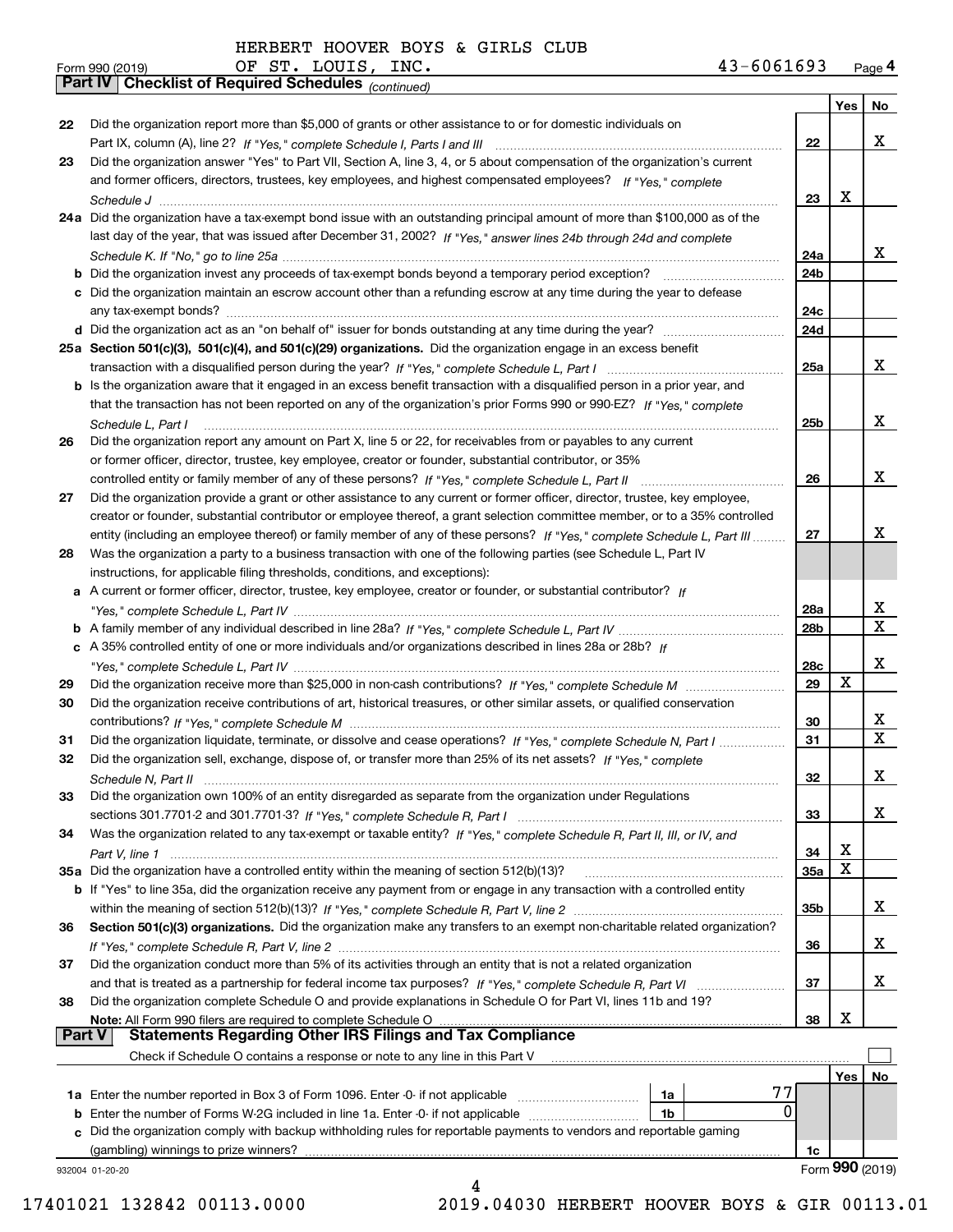|               | OF ST. LOUIS, INC.<br>43-6061693<br>Form 990 (2019)                                                                                             |     |     | $Page$ <sup>5</sup> |  |  |  |  |  |  |  |
|---------------|-------------------------------------------------------------------------------------------------------------------------------------------------|-----|-----|---------------------|--|--|--|--|--|--|--|
| <b>Part V</b> | Statements Regarding Other IRS Filings and Tax Compliance (continued)                                                                           |     |     |                     |  |  |  |  |  |  |  |
|               |                                                                                                                                                 |     | Yes | No                  |  |  |  |  |  |  |  |
|               | 2a Enter the number of employees reported on Form W-3, Transmittal of Wage and Tax Statements,                                                  |     |     |                     |  |  |  |  |  |  |  |
|               | 238<br>filed for the calendar year ending with or within the year covered by this return <i>manumumumum</i><br>2a                               |     |     |                     |  |  |  |  |  |  |  |
| b             |                                                                                                                                                 | 2b  | х   |                     |  |  |  |  |  |  |  |
|               |                                                                                                                                                 |     |     |                     |  |  |  |  |  |  |  |
| За            | Did the organization have unrelated business gross income of \$1,000 or more during the year?                                                   | 3a  |     | х                   |  |  |  |  |  |  |  |
| b             |                                                                                                                                                 | 3b  |     |                     |  |  |  |  |  |  |  |
|               | 4a At any time during the calendar year, did the organization have an interest in, or a signature or other authority over, a                    |     |     |                     |  |  |  |  |  |  |  |
|               |                                                                                                                                                 | 4a  |     | х                   |  |  |  |  |  |  |  |
|               | <b>b</b> If "Yes," enter the name of the foreign country $\blacktriangleright$                                                                  |     |     |                     |  |  |  |  |  |  |  |
|               | See instructions for filing requirements for FinCEN Form 114, Report of Foreign Bank and Financial Accounts (FBAR).                             |     |     |                     |  |  |  |  |  |  |  |
| 5a            | Was the organization a party to a prohibited tax shelter transaction at any time during the tax year?                                           | 5a  |     | х                   |  |  |  |  |  |  |  |
| b             |                                                                                                                                                 | 5b  |     | х                   |  |  |  |  |  |  |  |
| с             |                                                                                                                                                 |     |     |                     |  |  |  |  |  |  |  |
|               | 6a Does the organization have annual gross receipts that are normally greater than \$100,000, and did the organization solicit                  |     |     |                     |  |  |  |  |  |  |  |
|               | any contributions that were not tax deductible as charitable contributions?                                                                     | 6a  |     | x                   |  |  |  |  |  |  |  |
|               | If "Yes," did the organization include with every solicitation an express statement that such contributions or gifts                            |     |     |                     |  |  |  |  |  |  |  |
|               | were not tax deductible?                                                                                                                        | 6b  |     |                     |  |  |  |  |  |  |  |
| 7             | Organizations that may receive deductible contributions under section 170(c).                                                                   |     |     |                     |  |  |  |  |  |  |  |
| а             | Did the organization receive a payment in excess of \$75 made partly as a contribution and partly for goods and services provided to the payor? | 7a  | х   |                     |  |  |  |  |  |  |  |
| b             | If "Yes," did the organization notify the donor of the value of the goods or services provided?                                                 | 7b  | х   |                     |  |  |  |  |  |  |  |
| c             | Did the organization sell, exchange, or otherwise dispose of tangible personal property for which it was required                               |     |     | х                   |  |  |  |  |  |  |  |
|               |                                                                                                                                                 |     |     |                     |  |  |  |  |  |  |  |
| d             | 7d                                                                                                                                              |     |     |                     |  |  |  |  |  |  |  |
| е             |                                                                                                                                                 | 7e  |     | х                   |  |  |  |  |  |  |  |
| f             | Did the organization, during the year, pay premiums, directly or indirectly, on a personal benefit contract?                                    | 7f  |     | х                   |  |  |  |  |  |  |  |
| g             | If the organization received a contribution of qualified intellectual property, did the organization file Form 8899 as required?                | 7g  |     |                     |  |  |  |  |  |  |  |
| h             | If the organization received a contribution of cars, boats, airplanes, or other vehicles, did the organization file a Form 1098-C?              | 7h  |     |                     |  |  |  |  |  |  |  |
| 8             | Sponsoring organizations maintaining donor advised funds. Did a donor advised fund maintained by the                                            |     |     |                     |  |  |  |  |  |  |  |
|               | sponsoring organization have excess business holdings at any time during the year?                                                              | 8   |     |                     |  |  |  |  |  |  |  |
| 9             | Sponsoring organizations maintaining donor advised funds.                                                                                       |     |     |                     |  |  |  |  |  |  |  |
| а             | Did the sponsoring organization make any taxable distributions under section 4966?                                                              | 9а  |     |                     |  |  |  |  |  |  |  |
| b             | Did the sponsoring organization make a distribution to a donor, donor advisor, or related person?                                               | 9b  |     |                     |  |  |  |  |  |  |  |
| 10            | Section 501(c)(7) organizations. Enter:                                                                                                         |     |     |                     |  |  |  |  |  |  |  |
| а             | 10a<br>Initiation fees and capital contributions included on Part VIII, line 12 [111] [11] [12] [11] [12] [11] [12] [                           |     |     |                     |  |  |  |  |  |  |  |
|               |                                                                                                                                                 |     |     |                     |  |  |  |  |  |  |  |
| 11            | Section 501(c)(12) organizations. Enter:                                                                                                        |     |     |                     |  |  |  |  |  |  |  |
| a             | Gross income from members or shareholders<br>11a                                                                                                |     |     |                     |  |  |  |  |  |  |  |
| b             | Gross income from other sources (Do not net amounts due or paid to other sources against                                                        |     |     |                     |  |  |  |  |  |  |  |
|               | amounts due or received from them.)<br>11b                                                                                                      |     |     |                     |  |  |  |  |  |  |  |
|               | 12a Section 4947(a)(1) non-exempt charitable trusts. Is the organization filing Form 990 in lieu of Form 1041?                                  | 12a |     |                     |  |  |  |  |  |  |  |
|               | 12 <sub>b</sub><br><b>b</b> If "Yes," enter the amount of tax-exempt interest received or accrued during the year                               |     |     |                     |  |  |  |  |  |  |  |
| 13            | Section 501(c)(29) qualified nonprofit health insurance issuers.                                                                                |     |     |                     |  |  |  |  |  |  |  |
| a             | Is the organization licensed to issue qualified health plans in more than one state?                                                            | 13a |     |                     |  |  |  |  |  |  |  |
|               | Note: See the instructions for additional information the organization must report on Schedule O.                                               |     |     |                     |  |  |  |  |  |  |  |
| b             |                                                                                                                                                 |     |     |                     |  |  |  |  |  |  |  |
|               | Enter the amount of reserves the organization is required to maintain by the states in which the<br>13 <sub>b</sub>                             |     |     |                     |  |  |  |  |  |  |  |
| с             | 13 <sub>c</sub>                                                                                                                                 |     |     |                     |  |  |  |  |  |  |  |
| 14a           | Did the organization receive any payments for indoor tanning services during the tax year?                                                      | 14a |     | х                   |  |  |  |  |  |  |  |
|               | <b>b</b> If "Yes," has it filed a Form 720 to report these payments? If "No," provide an explanation on Schedule O                              | 14b |     |                     |  |  |  |  |  |  |  |
| 15            | Is the organization subject to the section 4960 tax on payment(s) of more than \$1,000,000 in remuneration or                                   |     |     |                     |  |  |  |  |  |  |  |
|               |                                                                                                                                                 | 15  |     | х                   |  |  |  |  |  |  |  |
|               | If "Yes," see instructions and file Form 4720, Schedule N.                                                                                      |     |     |                     |  |  |  |  |  |  |  |
| 16            | Is the organization an educational institution subject to the section 4968 excise tax on net investment income?                                 | 16  |     | X                   |  |  |  |  |  |  |  |
|               | If "Yes," complete Form 4720, Schedule O.                                                                                                       |     |     |                     |  |  |  |  |  |  |  |

5

Form (2019) **990**

932005 01-20-20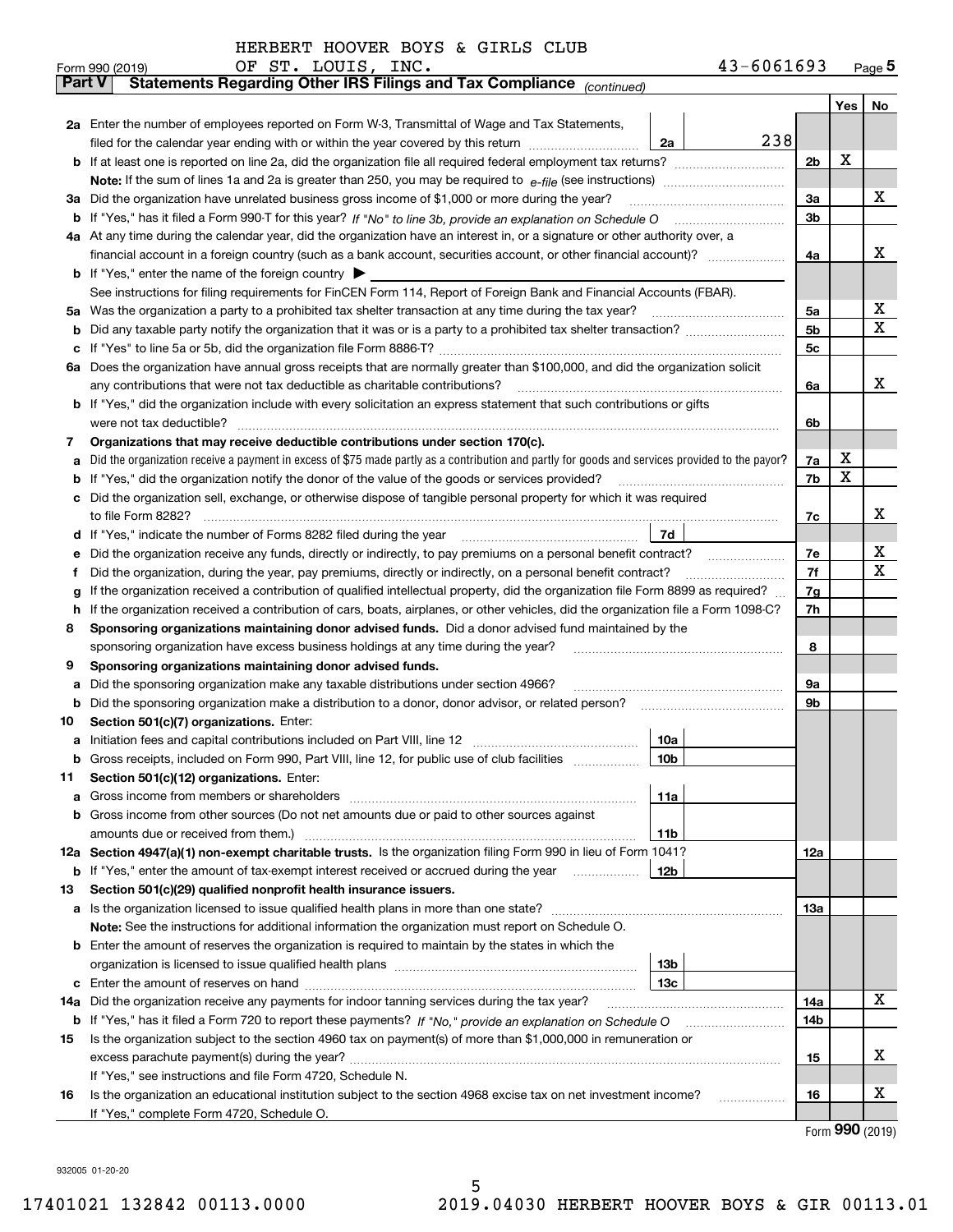*For each "Yes" response to lines 2 through 7b below, and for a "No" response to line 8a, 8b, or 10b below, describe the circumstances, processes, or changes on Schedule O. See instructions.* Form 990 (2019) **CDE ST. LOUIS, INC.** Page 6<br>**Part VI Governance, Management, and Disclosure** For each "Yes" response to lines 2 through 7b below, and for a "No" response

|    | <b>1a</b> Enter the number of voting members of the governing body at the end of the tax year                                                                                                                                  | 1a |  | 41 |                         | Yes <sub>1</sub> | No                      |  |  |  |  |  |  |
|----|--------------------------------------------------------------------------------------------------------------------------------------------------------------------------------------------------------------------------------|----|--|----|-------------------------|------------------|-------------------------|--|--|--|--|--|--|
|    | If there are material differences in voting rights among members of the governing body, or if the governing                                                                                                                    |    |  |    |                         |                  |                         |  |  |  |  |  |  |
|    | body delegated broad authority to an executive committee or similar committee, explain on Schedule O.                                                                                                                          |    |  |    |                         |                  |                         |  |  |  |  |  |  |
| b  | Enter the number of voting members included on line 1a, above, who are independent                                                                                                                                             | 1b |  | 41 |                         |                  |                         |  |  |  |  |  |  |
| 2  | Did any officer, director, trustee, or key employee have a family relationship or a business relationship with any other                                                                                                       |    |  |    |                         |                  |                         |  |  |  |  |  |  |
|    | officer, director, trustee, or key employee?                                                                                                                                                                                   |    |  |    | $\mathbf{2}$            |                  | X                       |  |  |  |  |  |  |
| З  | Did the organization delegate control over management duties customarily performed by or under the direct supervision                                                                                                          |    |  |    |                         |                  |                         |  |  |  |  |  |  |
|    | of officers, directors, trustees, or key employees to a management company or other person?                                                                                                                                    |    |  |    | 3                       |                  | X                       |  |  |  |  |  |  |
|    | Did the organization make any significant changes to its governing documents since the prior Form 990 was filed?                                                                                                               |    |  |    | $\overline{\mathbf{4}}$ |                  | $\overline{\mathtt{x}}$ |  |  |  |  |  |  |
| 4  |                                                                                                                                                                                                                                |    |  |    | 5                       |                  | $\overline{\mathbf{x}}$ |  |  |  |  |  |  |
| 5  | Did the organization have members or stockholders?                                                                                                                                                                             |    |  |    |                         |                  |                         |  |  |  |  |  |  |
| 6  | Did the organization have members, stockholders, or other persons who had the power to elect or appoint one or                                                                                                                 |    |  |    |                         |                  |                         |  |  |  |  |  |  |
| 7a |                                                                                                                                                                                                                                |    |  |    | 7a                      |                  | X                       |  |  |  |  |  |  |
|    |                                                                                                                                                                                                                                |    |  |    |                         |                  |                         |  |  |  |  |  |  |
|    | <b>b</b> Are any governance decisions of the organization reserved to (or subject to approval by) members, stockholders, or                                                                                                    |    |  |    |                         |                  | х                       |  |  |  |  |  |  |
|    | persons other than the governing body?                                                                                                                                                                                         |    |  |    | 7b                      |                  |                         |  |  |  |  |  |  |
| 8  | Did the organization contemporaneously document the meetings held or written actions undertaken during the year by the following:                                                                                              |    |  |    |                         |                  |                         |  |  |  |  |  |  |
| a  |                                                                                                                                                                                                                                |    |  |    | 8а                      | X                |                         |  |  |  |  |  |  |
| b  |                                                                                                                                                                                                                                |    |  |    | 8b                      |                  | $\mathbf x$             |  |  |  |  |  |  |
| 9  | Is there any officer, director, trustee, or key employee listed in Part VII, Section A, who cannot be reached at the                                                                                                           |    |  |    |                         |                  |                         |  |  |  |  |  |  |
|    |                                                                                                                                                                                                                                |    |  |    | 9                       |                  | X                       |  |  |  |  |  |  |
|    | Section B. Policies (This Section B requests information about policies not required by the Internal Revenue Code.)                                                                                                            |    |  |    |                         |                  |                         |  |  |  |  |  |  |
|    |                                                                                                                                                                                                                                |    |  |    |                         | Yes              | No                      |  |  |  |  |  |  |
|    |                                                                                                                                                                                                                                |    |  |    | 10a                     | x                |                         |  |  |  |  |  |  |
|    | <b>b</b> If "Yes," did the organization have written policies and procedures governing the activities of such chapters, affiliates,                                                                                            |    |  |    | 10 <sub>b</sub>         | X                |                         |  |  |  |  |  |  |
|    |                                                                                                                                                                                                                                |    |  |    |                         |                  |                         |  |  |  |  |  |  |
|    | 11a Has the organization provided a complete copy of this Form 990 to all members of its governing body before filing the form?                                                                                                |    |  |    |                         |                  |                         |  |  |  |  |  |  |
|    | <b>b</b> Describe in Schedule O the process, if any, used by the organization to review this Form 990.                                                                                                                         |    |  |    |                         |                  |                         |  |  |  |  |  |  |
|    |                                                                                                                                                                                                                                |    |  |    |                         |                  |                         |  |  |  |  |  |  |
|    | <b>b</b> Were officers, directors, or trustees, and key employees required to disclose annually interests that could give rise to conflicts?                                                                                   |    |  |    |                         |                  |                         |  |  |  |  |  |  |
|    | c Did the organization regularly and consistently monitor and enforce compliance with the policy? If "Yes," describe                                                                                                           |    |  |    |                         |                  |                         |  |  |  |  |  |  |
|    | in Schedule O how this was done manufactured and continuum control of the Schedule O how this was done manufactured and continuum control of the Schedule O how this was done                                                  |    |  |    | 12c                     | X                |                         |  |  |  |  |  |  |
| 13 |                                                                                                                                                                                                                                |    |  |    | 13                      | X                |                         |  |  |  |  |  |  |
| 14 |                                                                                                                                                                                                                                |    |  |    | 14                      | X                |                         |  |  |  |  |  |  |
| 15 | Did the process for determining compensation of the following persons include a review and approval by independent                                                                                                             |    |  |    |                         |                  |                         |  |  |  |  |  |  |
|    | persons, comparability data, and contemporaneous substantiation of the deliberation and decision?                                                                                                                              |    |  |    |                         |                  |                         |  |  |  |  |  |  |
|    | a The organization's CEO, Executive Director, or top management official manufactured content content of the organization's CEO, Executive Director, or top management official manufactured content of the state of the state |    |  |    | 15a                     | X                |                         |  |  |  |  |  |  |
|    |                                                                                                                                                                                                                                |    |  |    | 15b                     | X                |                         |  |  |  |  |  |  |
|    | If "Yes" to line 15a or 15b, describe the process in Schedule O (see instructions).                                                                                                                                            |    |  |    |                         |                  |                         |  |  |  |  |  |  |
|    | 16a Did the organization invest in, contribute assets to, or participate in a joint venture or similar arrangement with a                                                                                                      |    |  |    |                         |                  |                         |  |  |  |  |  |  |
|    | taxable entity during the year?                                                                                                                                                                                                |    |  |    | 16a                     |                  | X                       |  |  |  |  |  |  |
|    | b If "Yes," did the organization follow a written policy or procedure requiring the organization to evaluate its participation                                                                                                 |    |  |    |                         |                  |                         |  |  |  |  |  |  |
|    | in joint venture arrangements under applicable federal tax law, and take steps to safeguard the organization's                                                                                                                 |    |  |    |                         |                  |                         |  |  |  |  |  |  |
|    | exempt status with respect to such arrangements?                                                                                                                                                                               |    |  |    | 16b                     |                  |                         |  |  |  |  |  |  |
|    | <b>Section C. Disclosure</b>                                                                                                                                                                                                   |    |  |    |                         |                  |                         |  |  |  |  |  |  |
| 17 | <b>NONE</b><br>List the states with which a copy of this Form 990 is required to be filed $\blacktriangleright$                                                                                                                |    |  |    |                         |                  |                         |  |  |  |  |  |  |
| 18 | Section 6104 requires an organization to make its Forms 1023 (1024 or 1024-A, if applicable), 990, and 990-T (Section 501(c)(3)s only) available                                                                               |    |  |    |                         |                  |                         |  |  |  |  |  |  |
|    | for public inspection. Indicate how you made these available. Check all that apply.                                                                                                                                            |    |  |    |                         |                  |                         |  |  |  |  |  |  |
|    | $X$ Upon request<br>Own website<br>Another's website<br>Other (explain on Schedule O)                                                                                                                                          |    |  |    |                         |                  |                         |  |  |  |  |  |  |
| 19 | Describe on Schedule O whether (and if so, how) the organization made its governing documents, conflict of interest policy, and financial                                                                                      |    |  |    |                         |                  |                         |  |  |  |  |  |  |
|    | statements available to the public during the tax year.                                                                                                                                                                        |    |  |    |                         |                  |                         |  |  |  |  |  |  |
| 20 |                                                                                                                                                                                                                                |    |  |    |                         |                  |                         |  |  |  |  |  |  |
|    | State the name, address, and telephone number of the person who possesses the organization's books and records<br>DR. FLINT FOWLER - 314-335-8000                                                                              |    |  |    |                         |                  |                         |  |  |  |  |  |  |
|    | 63107<br>2901 NORTH GRAND AVE., ST. LOUIS, MO                                                                                                                                                                                  |    |  |    |                         |                  |                         |  |  |  |  |  |  |
|    |                                                                                                                                                                                                                                |    |  |    |                         | Form 990 (2019)  |                         |  |  |  |  |  |  |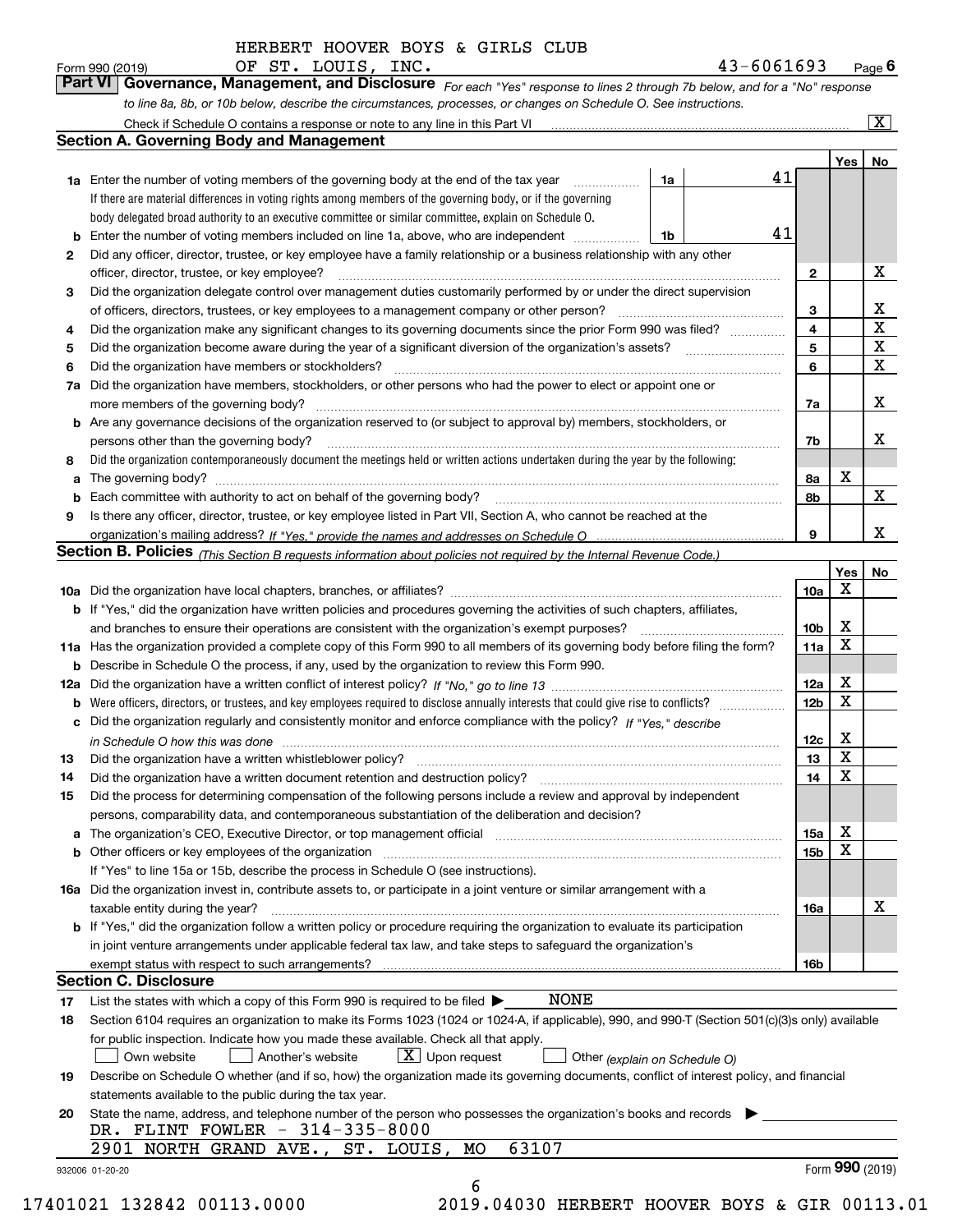| HERBERT HOOVER BOYS & GIRLS CLUB |  |  |  |
|----------------------------------|--|--|--|
|                                  |  |  |  |

 $\mathcal{L}^{\text{max}}$ 

#### Form 990 (2019) OF ST. LOUIS, INC. 43-6061693 Page **7Part VII Compensation of Officers, Directors, Trustees, Key Employees, Highest Compensated Employees, and Independent Contractors**

#### Check if Schedule O contains a response or note to any line in this Part VII

**Section A. Officers, Directors, Trustees, Key Employees, and Highest Compensated Employees**

**1a**  Complete this table for all persons required to be listed. Report compensation for the calendar year ending with or within the organization's tax year. **•** List all of the organization's current officers, directors, trustees (whether individuals or organizations), regardless of amount of compensation.

Enter -0- in columns (D), (E), and (F) if no compensation was paid.

 $\bullet$  List all of the organization's  $\,$ current key employees, if any. See instructions for definition of "key employee."

**•** List the organization's five current highest compensated employees (other than an officer, director, trustee, or key employee) who received reportable compensation (Box 5 of Form W-2 and/or Box 7 of Form 1099-MISC) of more than \$100,000 from the organization and any related organizations.

**•** List all of the organization's former officers, key employees, and highest compensated employees who received more than \$100,000 of reportable compensation from the organization and any related organizations.

**former directors or trustees**  ¥ List all of the organization's that received, in the capacity as a former director or trustee of the organization, more than \$10,000 of reportable compensation from the organization and any related organizations.

See instructions for the order in which to list the persons above.

Check this box if neither the organization nor any related organization compensated any current officer, director, or trustee.  $\mathcal{L}^{\text{max}}$ 

| (A)                          | (B)                    | (C)<br>Position                |                                                                  |         |              |                                   |        | (D)                 | (E)                              | (F)                      |
|------------------------------|------------------------|--------------------------------|------------------------------------------------------------------|---------|--------------|-----------------------------------|--------|---------------------|----------------------------------|--------------------------|
| Name and title               | Average                |                                | (do not check more than one                                      |         |              |                                   |        | Reportable          | Reportable                       | Estimated                |
|                              | hours per              |                                | box, unless person is both an<br>officer and a director/trustee) |         |              |                                   |        | compensation        | compensation                     | amount of                |
|                              | week                   |                                |                                                                  |         |              |                                   |        | from                | from related                     | other                    |
|                              | (list any<br>hours for |                                |                                                                  |         |              |                                   |        | the<br>organization | organizations<br>(W-2/1099-MISC) | compensation<br>from the |
|                              | related                |                                |                                                                  |         |              |                                   |        | (W-2/1099-MISC)     |                                  | organization             |
|                              | organizations          |                                | trustee                                                          |         |              |                                   |        |                     |                                  | and related              |
|                              | below                  |                                |                                                                  |         | Key employee |                                   |        |                     |                                  | organizations            |
|                              | line)                  | Individual trustee or director | Institutional t                                                  | Officer |              | Highest compensated<br>  employee | Former |                     |                                  |                          |
| LARRY E. PARRES<br>(1)       | $\overline{2.00}$      |                                |                                                                  |         |              |                                   |        |                     |                                  |                          |
| <b>CHAIR</b>                 | 0.15                   | $\mathbf X$                    |                                                                  | Χ       |              |                                   |        | $\mathbf 0$ .       | $\mathbf 0$ .                    | $\mathbf 0$ .            |
| NANCY WOLFE<br>(2)           | 2.00                   |                                |                                                                  |         |              |                                   |        |                     |                                  |                          |
| VICE CHAIR                   | 0.05                   | $\mathbf X$                    |                                                                  | X       |              |                                   |        | $\mathbf 0$ .       | $\mathbf 0$ .                    | $0_{.}$                  |
| (3)<br>SUZIE SPENCE          | $\overline{2.00}$      |                                |                                                                  |         |              |                                   |        |                     |                                  |                          |
| VICE CHAIR                   | 0.05                   | $\mathbf X$                    |                                                                  | X       |              |                                   |        | 0.                  | $\mathbf 0$ .                    | $\mathbf 0$ .            |
| KEITH LUEKING<br>(4)         | 2.00                   |                                |                                                                  |         |              |                                   |        |                     |                                  |                          |
| <b>TREASURER</b>             | 0.05                   | $\mathbf X$                    |                                                                  | X       |              |                                   |        | 0.                  | $\mathbf 0$ .                    | $\mathbf 0$ .            |
| (5)<br>MARK E. STALLION      | $\overline{2.00}$      |                                |                                                                  |         |              |                                   |        |                     |                                  |                          |
| SECRETARY                    | 0.05                   | X                              |                                                                  | X       |              |                                   |        | $0$ .               | $\mathbf 0$ .                    | $\mathbf 0$ .            |
| <b>MIKE ANDREW</b><br>(6)    | 2.00                   |                                |                                                                  |         |              |                                   |        |                     |                                  |                          |
| <b>BOARD MEMBER</b>          |                        | $\mathbf X$                    |                                                                  |         |              |                                   |        | $\mathbf 0$ .       | $\mathbf 0$ .                    | $0_{.}$                  |
| DAVID APLINGTON<br>(7)       | 2.00                   |                                |                                                                  |         |              |                                   |        |                     |                                  |                          |
| <b>BOARD MEMBER</b>          |                        | $\mathbf x$                    |                                                                  |         |              |                                   |        | 0.                  | $\mathbf 0$ .                    | $\mathbf 0$ .            |
| <b>BEN BEINFELD</b><br>(8)   | 2.00                   |                                |                                                                  |         |              |                                   |        |                     |                                  |                          |
| <b>BOARD MEMBER</b>          |                        | $\mathbf X$                    |                                                                  |         |              |                                   |        | $0$ .               | $\mathbf 0$ .                    | $\mathbf 0$ .            |
| GREGG BERDY, MD, FACS<br>(9) | 2.00                   |                                |                                                                  |         |              |                                   |        |                     |                                  |                          |
| <b>BOARD MEMBER</b>          |                        | $\mathbf X$                    |                                                                  |         |              |                                   |        | $\mathbf 0$ .       | $\mathbf 0$ .                    | $\mathbf 0$ .            |
| (10) MARY M. BONACORSI       | $\overline{2.00}$      |                                |                                                                  |         |              |                                   |        |                     |                                  |                          |
| <b>BOARD MEMBER</b>          | 0.15                   | $\mathbf X$                    |                                                                  |         |              |                                   |        | $\mathbf 0$ .       | $\mathbf 0$ .                    | $\mathbf 0$ .            |
| (11) LORENZO M. BOYD         | 2.00                   |                                |                                                                  |         |              |                                   |        |                     |                                  |                          |
| <b>BOARD MEMBER</b>          |                        | $\mathbf X$                    |                                                                  |         |              |                                   |        | $\mathbf 0$ .       | $\mathbf 0$ .                    | $0_{.}$                  |
| (12) MARK J. BULANDA         | 2.00                   |                                |                                                                  |         |              |                                   |        |                     |                                  |                          |
| <b>BOARD MEMBER</b>          |                        | $\mathbf X$                    |                                                                  |         |              |                                   |        | $\mathbf 0$ .       | 0.                               | $\mathbf 0$ .            |
| (13) JEN CALL                | 2.00                   |                                |                                                                  |         |              |                                   |        |                     |                                  |                          |
| <b>BOARD MEMBER</b>          |                        | $\mathbf X$                    |                                                                  |         |              |                                   |        | $\mathbf 0$ .       | $\mathbf 0$ .                    | 0.                       |
| (14) MARK C. DARRELL         | 2.00                   |                                |                                                                  |         |              |                                   |        |                     |                                  |                          |
| BOARD MEMBER                 |                        | $\mathbf x$                    |                                                                  |         |              |                                   |        | $\mathbf 0$ .       | $\mathbf 0$ .                    | $\mathbf 0$ .            |
| (15) JOHN FARMER             | 2.00                   |                                |                                                                  |         |              |                                   |        |                     |                                  |                          |
| <b>BOARD MEMBER</b>          | 0.10                   | $\mathbf X$                    |                                                                  |         |              |                                   |        | $\mathbf 0$ .       | $\mathbf 0$ .                    | $\mathbf 0$ .            |
| (16) DANIEL S. FARRELL       | 2.00                   |                                |                                                                  |         |              |                                   |        |                     |                                  |                          |
| <b>BOARD MEMBER</b>          |                        | $\mathbf X$                    |                                                                  |         |              |                                   |        | $\mathbf 0$ .       | $\mathbf 0$ .                    | $\mathbf 0$ .            |
| (17) LOGAN FINERTY           | 2.00                   |                                |                                                                  |         |              |                                   |        |                     |                                  |                          |
| <b>BOARD MEMBER</b>          |                        | $\mathbf X$                    |                                                                  |         |              |                                   |        | $\mathbf 0$ .       | $\mathbf 0$ .                    | 0.                       |
| 932007 01-20-20              |                        |                                |                                                                  |         |              |                                   |        |                     |                                  | Form 990 (2019)          |

7

932007 01-20-20

17401021 132842 00113.0000 2019.04030 HERBERT HOOVER BOYS & GIR 00113.01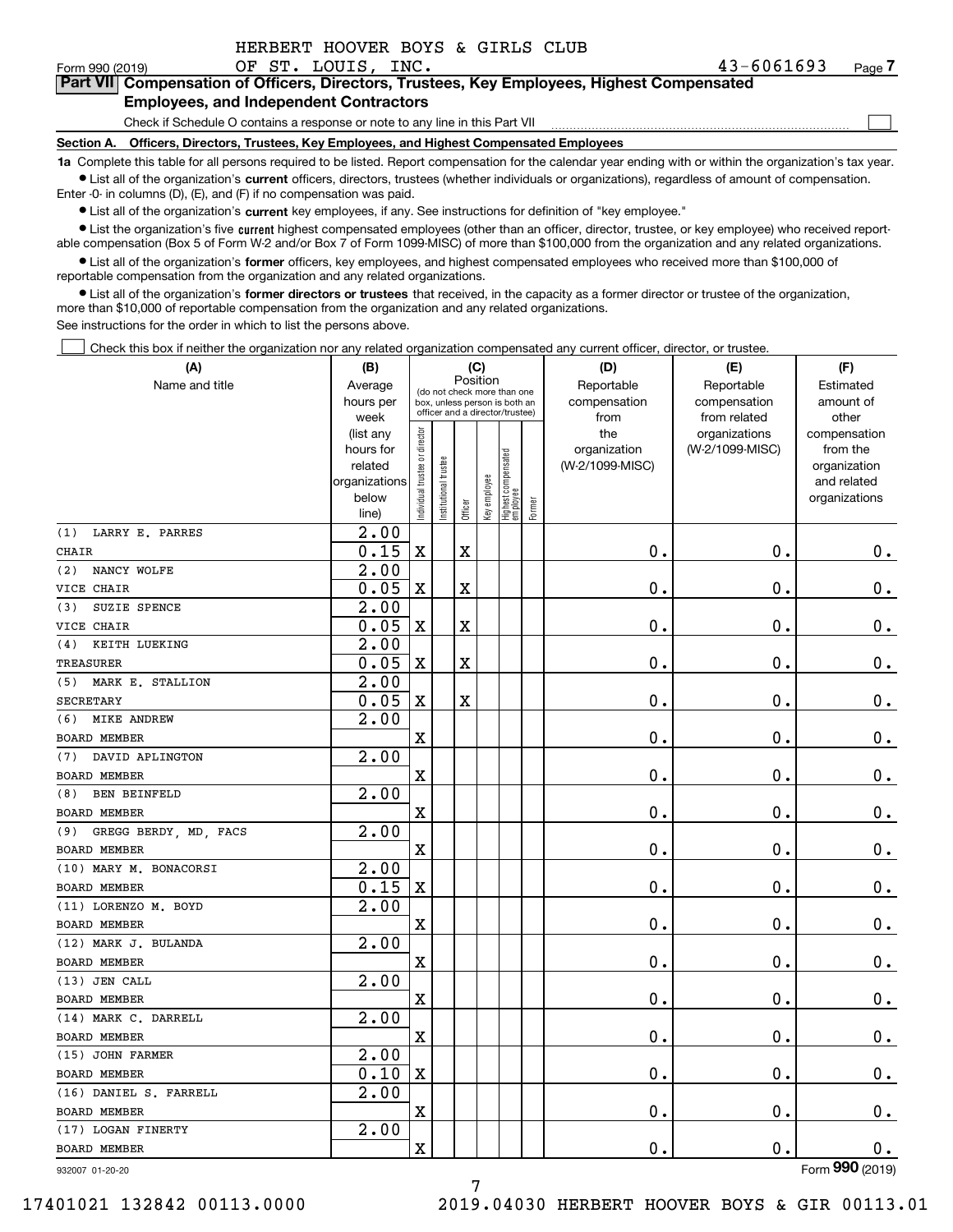| OF ST. LOUIS, INC.<br>Form 990 (2019)                                                                                                           |                                                                      |                               |                                                                                                 |          |     |                                                            |        |                                           | 43-6061693                                        |                  | Page 8                                                                   |                  |
|-------------------------------------------------------------------------------------------------------------------------------------------------|----------------------------------------------------------------------|-------------------------------|-------------------------------------------------------------------------------------------------|----------|-----|------------------------------------------------------------|--------|-------------------------------------------|---------------------------------------------------|------------------|--------------------------------------------------------------------------|------------------|
| <b>Part VII</b><br>Section A. Officers, Directors, Trustees, Key Employees, and Highest Compensated Employees (continued)                       |                                                                      |                               |                                                                                                 |          |     |                                                            |        |                                           |                                                   |                  |                                                                          |                  |
| (A)<br>Name and title                                                                                                                           | (B)<br>Average<br>hours per<br>week                                  |                               | (do not check more than one<br>box, unless person is both an<br>officer and a director/trustee) | Position | (C) |                                                            |        | (D)<br>Reportable<br>compensation<br>from | (E)<br>Reportable<br>compensation<br>from related |                  | (F)<br>Estimated<br>amount of<br>other                                   |                  |
|                                                                                                                                                 | (list any<br>hours for<br>related<br>organizations<br>below<br>line) | ndividual trustee or director | nstitutional trustee                                                                            |          |     | Officer<br>Key employee<br>Highest compensated<br>employee | Former | the<br>organization<br>(W-2/1099-MISC)    | organizations<br>(W-2/1099-MISC)                  |                  | compensation<br>from the<br>organization<br>and related<br>organizations |                  |
| (18) LAURA L. FREEMAN, PH.D.<br><b>BOARD MEMBER</b>                                                                                             | 2.00                                                                 | X                             |                                                                                                 |          |     |                                                            |        | 0.                                        |                                                   | 0.               |                                                                          | $0$ .            |
| (19) EVAN FOWLER                                                                                                                                | 2.00                                                                 |                               |                                                                                                 |          |     |                                                            |        |                                           |                                                   |                  |                                                                          |                  |
| BOARD MEMBER                                                                                                                                    |                                                                      | X                             |                                                                                                 |          |     |                                                            |        | 0.                                        |                                                   | 0.               |                                                                          | $0$ .            |
| (20) CRYSTAL GALE, PH.D.                                                                                                                        | 2.00                                                                 |                               |                                                                                                 |          |     |                                                            |        |                                           |                                                   |                  |                                                                          |                  |
| BOARD MEMBER                                                                                                                                    |                                                                      | X                             |                                                                                                 |          |     |                                                            |        | 0.                                        |                                                   | 0.               |                                                                          | $0$ .            |
| (21) CLIVE GRANNUM                                                                                                                              | 2.00                                                                 |                               |                                                                                                 |          |     |                                                            |        |                                           |                                                   |                  |                                                                          |                  |
| <b>BOARD MEMBER</b>                                                                                                                             |                                                                      | X                             |                                                                                                 |          |     |                                                            |        | 0.                                        |                                                   | 0.               |                                                                          | 0.               |
| (22) KEITH GROSZ                                                                                                                                | 2.00                                                                 |                               |                                                                                                 |          |     |                                                            |        |                                           |                                                   |                  |                                                                          |                  |
| <b>BOARD MEMBER</b>                                                                                                                             |                                                                      | X                             |                                                                                                 |          |     |                                                            |        | 0.                                        |                                                   | $0$ .            |                                                                          | 0.               |
| (23) PEGGY GUEST, PH.D.<br>BOARD MEMBER                                                                                                         | 2.00                                                                 | X                             |                                                                                                 |          |     |                                                            |        | 0.                                        |                                                   | 0.               |                                                                          | 0.               |
| (24) LEAH REYNOLDS HARRIS                                                                                                                       | 2.00                                                                 |                               |                                                                                                 |          |     |                                                            |        |                                           |                                                   |                  |                                                                          |                  |
| BOARD MEMBER                                                                                                                                    |                                                                      | X                             |                                                                                                 |          |     |                                                            |        | 0.                                        |                                                   | 0.               |                                                                          | 0.               |
| (25) SEAN JOE, PH.D.                                                                                                                            | 2.00                                                                 |                               |                                                                                                 |          |     |                                                            |        |                                           |                                                   |                  |                                                                          |                  |
| BOARD MEMBER                                                                                                                                    |                                                                      | X                             |                                                                                                 |          |     |                                                            |        | 0.                                        |                                                   | $\mathbf 0$ .    |                                                                          | $0$ .            |
| (26) PETER LAZAROFF                                                                                                                             | 2.00                                                                 |                               |                                                                                                 |          |     |                                                            |        |                                           |                                                   |                  |                                                                          |                  |
| <b>BOARD MEMBER</b>                                                                                                                             |                                                                      | X                             |                                                                                                 |          |     |                                                            |        | 0.                                        |                                                   | 0.               |                                                                          | $0$ .            |
|                                                                                                                                                 |                                                                      |                               |                                                                                                 |          |     |                                                            |        | 0.                                        |                                                   | $\overline{0}$ . |                                                                          | $\overline{0}$ . |
|                                                                                                                                                 |                                                                      |                               |                                                                                                 |          |     |                                                            | ▶      | 411,105.                                  |                                                   | 0.               | 36,570.                                                                  |                  |
|                                                                                                                                                 |                                                                      |                               |                                                                                                 |          |     |                                                            |        | 411,105.                                  |                                                   | 0.               | 36,570.                                                                  |                  |
| Total number of individuals (including but not limited to those listed above) who received more than \$100,000 of reportable<br>$\mathbf{2}$    |                                                                      |                               |                                                                                                 |          |     |                                                            |        |                                           |                                                   |                  |                                                                          |                  |
| compensation from the organization $\blacktriangleright$                                                                                        |                                                                      |                               |                                                                                                 |          |     |                                                            |        |                                           |                                                   |                  | No                                                                       | 3                |
| 3<br>Did the organization list any former officer, director, trustee, key employee, or highest compensated employee on                          |                                                                      |                               |                                                                                                 |          |     |                                                            |        |                                           |                                                   |                  | Yes                                                                      |                  |
| line 1a? If "Yes," complete Schedule J for such individual manufactured contained and the 1a? If "Yes," complete Schedule J for such individual |                                                                      |                               |                                                                                                 |          |     |                                                            |        |                                           |                                                   |                  | x<br>З                                                                   |                  |
| For any individual listed on line 1a, is the sum of reportable compensation and other compensation from the organization                        |                                                                      |                               |                                                                                                 |          |     |                                                            |        |                                           |                                                   |                  |                                                                          |                  |
|                                                                                                                                                 |                                                                      |                               |                                                                                                 |          |     |                                                            |        |                                           |                                                   |                  | х<br>4                                                                   |                  |
| Did any person listed on line 1a receive or accrue compensation from any unrelated organization or individual for services<br>5                 |                                                                      |                               |                                                                                                 |          |     |                                                            |        |                                           |                                                   |                  |                                                                          |                  |
|                                                                                                                                                 |                                                                      |                               |                                                                                                 |          |     |                                                            |        |                                           |                                                   | 5                | x                                                                        |                  |
| <b>Section B. Independent Contractors</b>                                                                                                       |                                                                      |                               |                                                                                                 |          |     |                                                            |        |                                           |                                                   |                  |                                                                          |                  |
| Complete this table for your five highest compensated independent contractors that received more than \$100,000 of compensation from<br>1.      |                                                                      |                               |                                                                                                 |          |     |                                                            |        |                                           |                                                   |                  |                                                                          |                  |
| the organization. Report compensation for the calendar year ending with or within the organization's tax year.                                  |                                                                      |                               |                                                                                                 |          |     |                                                            |        |                                           |                                                   |                  |                                                                          |                  |
| (A)<br>Name and business address                                                                                                                |                                                                      |                               |                                                                                                 |          |     |                                                            |        | (B)<br>Description of services            |                                                   |                  | (C)<br>Compensation                                                      |                  |
| GARDAWORLD SECURITY SERVICES                                                                                                                    |                                                                      |                               |                                                                                                 |          |     |                                                            |        |                                           |                                                   |                  |                                                                          |                  |
| 1699 S HANLEY ROAD, ST. LOUIS, MO 63144                                                                                                         |                                                                      |                               |                                                                                                 |          |     |                                                            |        | SECURITY                                  |                                                   |                  | 149,348.                                                                 |                  |
| CHASE PARK PLAZA                                                                                                                                |                                                                      |                               |                                                                                                 |          |     |                                                            |        |                                           |                                                   |                  |                                                                          |                  |
| 212 N. KINGSHIGHWAY, ST. LOUIS, MO 63108                                                                                                        |                                                                      |                               |                                                                                                 |          |     |                                                            |        | EVENT SPACE                               |                                                   |                  | 128, 772.                                                                |                  |
|                                                                                                                                                 |                                                                      |                               |                                                                                                 |          |     |                                                            |        |                                           |                                                   |                  |                                                                          |                  |
|                                                                                                                                                 |                                                                      |                               |                                                                                                 |          |     |                                                            |        |                                           |                                                   |                  |                                                                          |                  |
|                                                                                                                                                 |                                                                      |                               |                                                                                                 |          |     |                                                            |        |                                           |                                                   |                  |                                                                          |                  |
|                                                                                                                                                 |                                                                      |                               |                                                                                                 |          |     |                                                            |        |                                           |                                                   |                  |                                                                          |                  |
| Total number of independent contractors (including but not limited to those listed above) who received more than<br>2                           |                                                                      |                               |                                                                                                 |          |     |                                                            |        |                                           |                                                   |                  |                                                                          |                  |
| \$100,000 of compensation from the organization                                                                                                 |                                                                      |                               |                                                                                                 |          |     |                                                            |        |                                           |                                                   |                  |                                                                          |                  |
| SEE PART VII, SECTION A CONTINUATION SHEETS                                                                                                     |                                                                      |                               |                                                                                                 |          |     |                                                            |        |                                           |                                                   |                  | Form 990 (2019)                                                          |                  |

932008 01-20-20 SEE PART VII, SECTION A CONTINUATION SHEETS

8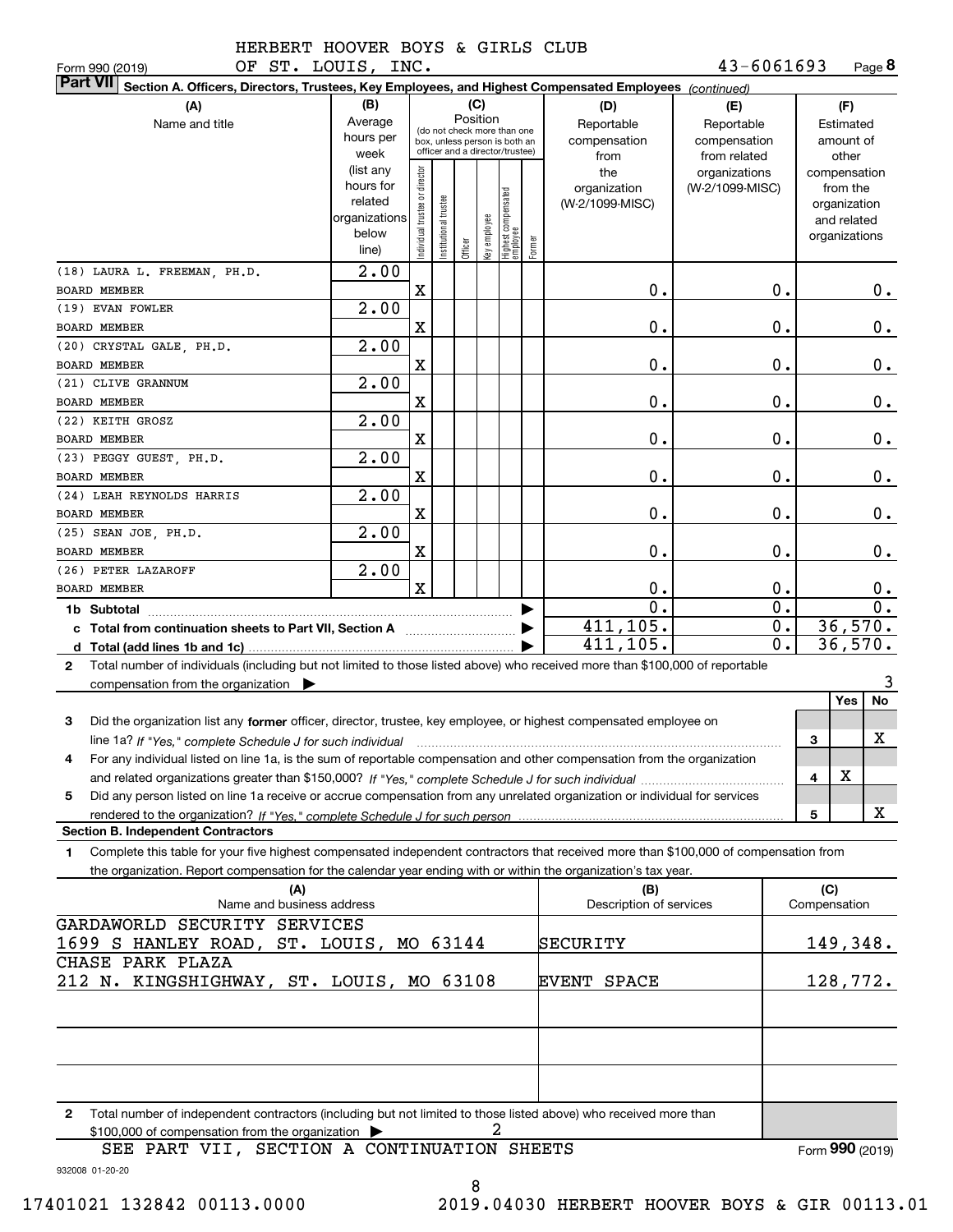OF ST. LOUIS, INC. 43-6061693

| OF ST. LOUIS, INC.<br>Form 990                                                                                            |                        |                                |                      |             |                        |                              |        |                 | $43 - 6061693$     |                             |
|---------------------------------------------------------------------------------------------------------------------------|------------------------|--------------------------------|----------------------|-------------|------------------------|------------------------------|--------|-----------------|--------------------|-----------------------------|
| <b>Part VII</b><br>Section A. Officers, Directors, Trustees, Key Employees, and Highest Compensated Employees (continued) |                        |                                |                      |             |                        |                              |        |                 |                    |                             |
| (A)<br>(F)<br>(B)<br>(C)<br>(D)<br>(E)                                                                                    |                        |                                |                      |             |                        |                              |        |                 |                    |                             |
| Name and title                                                                                                            | Average                |                                |                      |             | Position               |                              |        | Reportable      | Reportable         | Estimated                   |
|                                                                                                                           | hours                  |                                |                      |             | (check all that apply) |                              |        | compensation    | compensation       | amount of                   |
|                                                                                                                           | per                    |                                |                      |             |                        |                              |        | from            | from related       | other                       |
|                                                                                                                           | week                   |                                |                      |             |                        |                              |        | the             | organizations      | compensation                |
|                                                                                                                           | (list any<br>hours for |                                |                      |             |                        |                              |        | organization    | (W-2/1099-MISC)    | from the                    |
|                                                                                                                           | related                |                                |                      |             |                        |                              |        | (W-2/1099-MISC) |                    | organization<br>and related |
|                                                                                                                           | organizations          |                                |                      |             |                        |                              |        |                 |                    | organizations               |
|                                                                                                                           | below                  | Individual trustee or director | nstitutional trustee |             | Key employee           | Highest compensated employee |        |                 |                    |                             |
|                                                                                                                           | line)                  |                                |                      | Officer     |                        |                              | Former |                 |                    |                             |
| (27) MARK LEVISON                                                                                                         | 2.00                   |                                |                      |             |                        |                              |        |                 |                    |                             |
| <b>BOARD MEMBER</b>                                                                                                       |                        | $\mathbf X$                    |                      |             |                        |                              |        | 0.              | 0.                 | $0$ .                       |
| (28) JOHN MEARA                                                                                                           | $\overline{2.00}$      |                                |                      |             |                        |                              |        |                 |                    |                             |
| <b>BOARD MEMBER</b>                                                                                                       |                        | Χ                              |                      |             |                        |                              |        | 0.              | 0.                 | 0.                          |
| (29) JOHN MORONEY                                                                                                         | $\overline{2.00}$      |                                |                      |             |                        |                              |        |                 |                    |                             |
| <b>BOARD MEMBER</b>                                                                                                       |                        | X                              |                      |             |                        |                              |        | 0.              | 0.                 | 0.                          |
| (30) RICHARD NIX, JR.                                                                                                     | 2.00                   |                                |                      |             |                        |                              |        |                 |                    |                             |
| BOARD MEMBER                                                                                                              |                        | X                              |                      |             |                        |                              |        | 0.              | 0.                 | 0.                          |
| (31) CHONDA NWAMU                                                                                                         | 2.00                   |                                |                      |             |                        |                              |        |                 |                    |                             |
| BOARD MEMBER                                                                                                              |                        | X                              |                      |             |                        |                              |        | 0.              | 0.                 | 0.                          |
| (32) EMILY PITTS                                                                                                          | 2.00                   |                                |                      |             |                        |                              |        |                 |                    |                             |
| BOARD MEMBER                                                                                                              |                        | X                              |                      |             |                        |                              |        | 0.              | 0.                 | 0.                          |
| (33) DAVID QUELLER                                                                                                        | 2.00                   |                                |                      |             |                        |                              |        |                 |                    |                             |
| BOARD MEMBER                                                                                                              |                        | X                              |                      |             |                        |                              |        | 0.              | 0.                 | 0.                          |
| (34) MATT REDENIUS                                                                                                        | 2.00                   |                                |                      |             |                        |                              |        |                 |                    |                             |
| <b>BOARD MEMBER</b>                                                                                                       |                        | X                              |                      |             |                        |                              |        | 0.              | 0.                 | 0.                          |
| (35) MICHELE SOWERS                                                                                                       | $\overline{2.00}$      |                                |                      |             |                        |                              |        |                 |                    |                             |
| BOARD MEMBER                                                                                                              |                        | X                              |                      |             |                        |                              |        | 0.              | 0.                 | 0.                          |
| (36) GENE R. TODD                                                                                                         | $\overline{2.00}$      |                                |                      |             |                        |                              |        |                 |                    |                             |
| BOARD MEMBER                                                                                                              |                        | X                              |                      |             |                        |                              |        | 0.              | 0.                 | 0.                          |
| (37) DAVID TOUCHETTE                                                                                                      | $\overline{2.00}$      |                                |                      |             |                        |                              |        |                 |                    |                             |
| BOARD MEMBER                                                                                                              |                        | X                              |                      |             |                        |                              |        | 0.              | 0.                 | 0.                          |
| (38) A. KEITH TURNER                                                                                                      | 2.00                   |                                |                      |             |                        |                              |        |                 |                    |                             |
| BOARD MEMBER                                                                                                              |                        | X                              |                      |             |                        |                              |        | 0.              | 0.                 | 0.                          |
| (39) LYNN VOGEL                                                                                                           | 2.00                   |                                |                      |             |                        |                              |        |                 |                    |                             |
| BOARD MEMBER                                                                                                              |                        | X                              |                      |             |                        |                              |        | $\mathbf 0$ .   | $\mathbf 0$ .      | 0.                          |
| (40) KELVIN R. WESTBROOK                                                                                                  | 2.00                   | $\mathbf X$                    |                      |             |                        |                              |        |                 |                    |                             |
| BOARD MEMBER<br>(41) T. WILLIAM WHITE                                                                                     | 2.00                   |                                |                      |             |                        |                              |        | $\mathbf 0$ .   | $\mathbf 0$ .      | $0$ .                       |
| BOARD MEMBER                                                                                                              |                        | $\mathbf X$                    |                      |             |                        |                              |        | $\mathbf 0$ .   | $\mathbf 0$ .      | 0.                          |
| (42) DR. FLINT FOWLER                                                                                                     | 60.00                  |                                |                      |             |                        |                              |        |                 |                    |                             |
| EXECUTIVE DIRECTOR                                                                                                        | 0.05                   |                                |                      | Χ           |                        |                              |        | 185,148.        | $\boldsymbol{0}$ . | 13,104.                     |
| (43) REGINA KNAPP                                                                                                         | 40.00                  |                                |                      |             |                        |                              |        |                 |                    |                             |
| VICE PRESIDENT OF FINANCE                                                                                                 |                        |                                |                      | $\mathbf X$ |                        |                              |        | 110,768.        | 0.                 | 10,510.                     |
| (44) RUTH L. LEDERMAN                                                                                                     | 40.00                  |                                |                      |             |                        |                              |        |                 |                    |                             |
| VICE PRESEDENT, RESOURCE DEV.                                                                                             |                        |                                |                      |             |                        | X                            |        | 115,189.        | $0$ .              | 12,956.                     |
|                                                                                                                           |                        |                                |                      |             |                        |                              |        |                 |                    |                             |
|                                                                                                                           |                        |                                |                      |             |                        |                              |        |                 |                    |                             |
|                                                                                                                           |                        |                                |                      |             |                        |                              |        |                 |                    |                             |
|                                                                                                                           |                        |                                |                      |             |                        |                              |        |                 |                    |                             |
|                                                                                                                           |                        |                                |                      |             |                        |                              |        |                 |                    |                             |
| Total to Part VII, Section A, line 1c                                                                                     |                        |                                |                      |             |                        |                              |        | 411,105.        |                    | 36,570.                     |

932201 04-01-19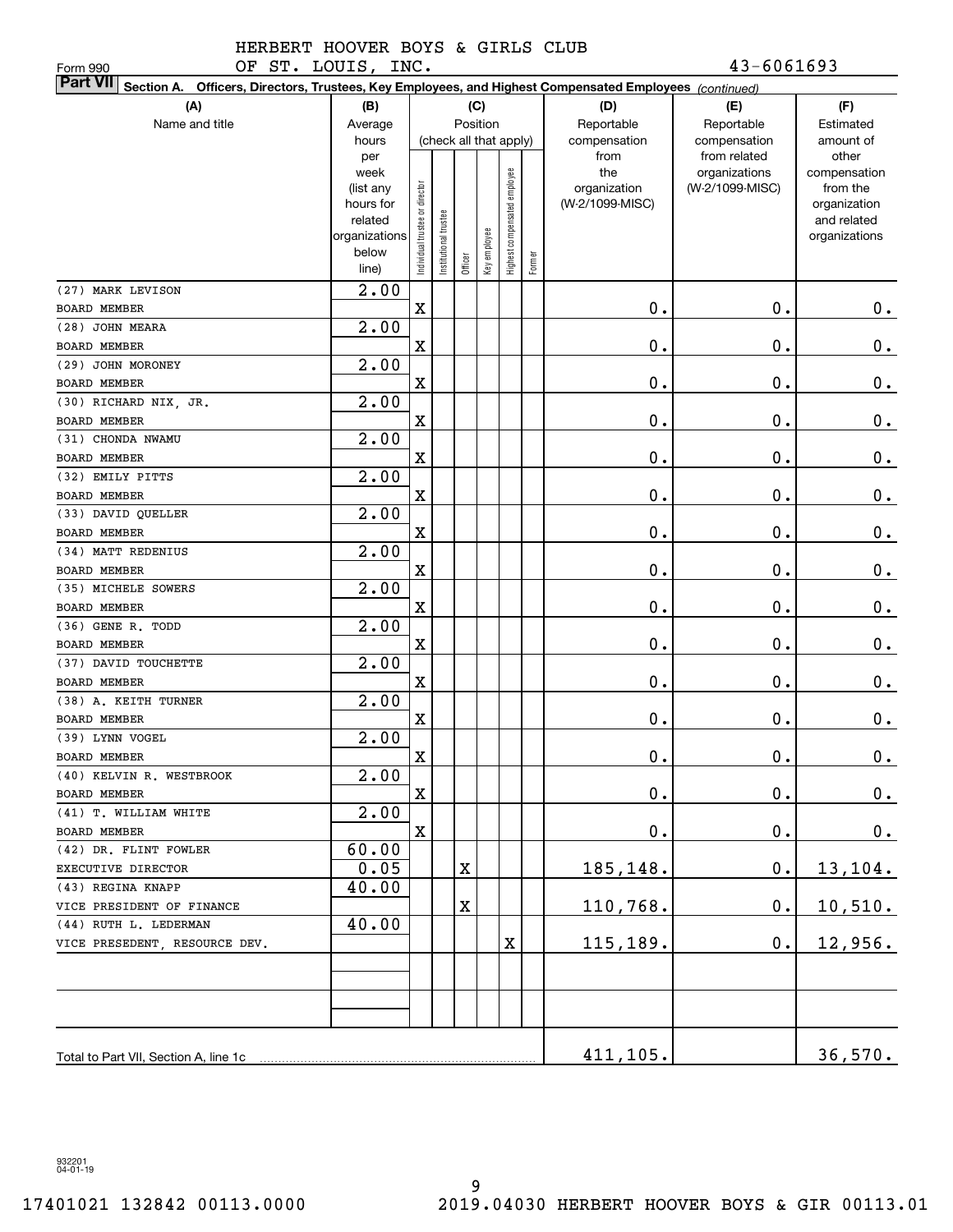|  | HEKBEKT HOG |  |
|--|-------------|--|
|  |             |  |

|                                                           | <b>Part VIII</b> |   | <b>Statement of Revenue</b>                                                                                                                 |                                                  |                                               |                      |                                              |                                                  |                                                                 |
|-----------------------------------------------------------|------------------|---|---------------------------------------------------------------------------------------------------------------------------------------------|--------------------------------------------------|-----------------------------------------------|----------------------|----------------------------------------------|--------------------------------------------------|-----------------------------------------------------------------|
|                                                           |                  |   | Check if Schedule O contains a response or note to any line in this Part VIII                                                               |                                                  |                                               |                      |                                              |                                                  |                                                                 |
|                                                           |                  |   |                                                                                                                                             |                                                  |                                               | (A)<br>Total revenue | (B)<br>Related or exempt<br>function revenue | $\overline{C}$<br>Unrelated<br> business revenue | (D)<br>Revenue excluded<br>from tax under<br>sections 512 - 514 |
|                                                           |                  |   | 1 a Federated campaigns<br><b>b</b> Membership dues<br>c Fundraising events                                                                 | 1a<br>1 <sub>b</sub><br>1 <sub>c</sub>           | 522,192.<br>28, 136.<br>823,706.              |                      |                                              |                                                  |                                                                 |
| Contributions, Gifts, Grants<br>and Other Similar Amounts |                  |   | d Related organizations<br>e Government grants (contributions)<br>f All other contributions, gifts, grants, and                             | 1 <sub>d</sub><br>$\overline{\phantom{a}}$<br>1e | 37,197.<br>846, 456.<br><u>7,505,571.</u>     |                      |                                              |                                                  |                                                                 |
|                                                           |                  |   | similar amounts not included above<br>g Noncash contributions included in lines 1a-1f                                                       | 1f<br>$1g$ \$                                    | 249, 284.<br>$\blacktriangleright$            | 9,763,258.           |                                              |                                                  |                                                                 |
|                                                           |                  |   |                                                                                                                                             |                                                  | <b>Business Code</b>                          |                      |                                              |                                                  |                                                                 |
| Program Service<br>Revenue                                |                  | b | 2 a PROGRAM REVENUE<br><u> 1989 - Johann Barn, mars ann an t-Amhain Aonaich an t-Aonaich an t-Aonaich ann an t-Aonaich ann an t-Aonaich</u> |                                                  | 900099                                        | 402,516.             | 402,516.                                     |                                                  |                                                                 |
|                                                           |                  | с | <u> 1989 - Johann Stein, marwolaethau a bhann an t-Amhair an t-Amhair an t-Amhair an t-Amhair an t-Amhair an t-A</u>                        |                                                  |                                               |                      |                                              |                                                  |                                                                 |
|                                                           |                  | d | the contract of the contract of the contract of the contract of the contract of                                                             |                                                  |                                               |                      |                                              |                                                  |                                                                 |
|                                                           |                  | e |                                                                                                                                             |                                                  |                                               |                      |                                              |                                                  |                                                                 |
|                                                           |                  |   | f All other program service revenue                                                                                                         |                                                  |                                               |                      |                                              |                                                  |                                                                 |
|                                                           |                  |   |                                                                                                                                             |                                                  | ▶                                             | 402,516.             |                                              |                                                  |                                                                 |
|                                                           | 3                |   | Investment income (including dividends, interest, and                                                                                       |                                                  |                                               |                      |                                              |                                                  |                                                                 |
|                                                           |                  |   |                                                                                                                                             |                                                  |                                               | 304,660.             |                                              |                                                  | 304,660.                                                        |
|                                                           | 4                |   | Income from investment of tax-exempt bond proceeds                                                                                          |                                                  |                                               |                      |                                              |                                                  |                                                                 |
|                                                           | 5                |   |                                                                                                                                             |                                                  |                                               |                      |                                              |                                                  |                                                                 |
|                                                           |                  |   |                                                                                                                                             | (i) Real                                         | (ii) Personal                                 |                      |                                              |                                                  |                                                                 |
|                                                           |                  |   | 6 a Gross rents<br>$\overline{\phantom{a}}$                                                                                                 | $6a \overline{22}$ , 700.                        |                                               |                      |                                              |                                                  |                                                                 |
|                                                           |                  |   | <b>b</b> Less: rental expenses                                                                                                              | 0.<br>6 <sub>b</sub>                             |                                               |                      |                                              |                                                  |                                                                 |
|                                                           |                  |   | c Rental income or (loss)                                                                                                                   | 22,700.<br>6c                                    |                                               |                      |                                              |                                                  |                                                                 |
|                                                           |                  |   | d Net rental income or (loss)                                                                                                               |                                                  | ▶                                             | 22,700.              |                                              |                                                  | 22,700.                                                         |
|                                                           |                  |   | 7 a Gross amount from sales of                                                                                                              | (i) Securities<br>7a 6311348.                    | (ii) Other                                    |                      |                                              |                                                  |                                                                 |
|                                                           |                  |   | assets other than inventory                                                                                                                 |                                                  |                                               |                      |                                              |                                                  |                                                                 |
|                                                           |                  |   | <b>b</b> Less: cost or other basis                                                                                                          | 7b6345888.                                       |                                               |                      |                                              |                                                  |                                                                 |
| Revenue                                                   |                  |   | and sales expenses                                                                                                                          |                                                  |                                               |                      |                                              |                                                  |                                                                 |
|                                                           |                  |   |                                                                                                                                             |                                                  | $\blacktriangleright$                         | $-34,540.$           |                                              |                                                  | $-34,540.$                                                      |
|                                                           |                  |   | 8 a Gross income from fundraising events (not                                                                                               |                                                  |                                               |                      |                                              |                                                  |                                                                 |
| <b>Othe</b>                                               |                  |   | $823,706$ . of<br>including \$<br>contributions reported on line 1c). See                                                                   |                                                  |                                               |                      |                                              |                                                  |                                                                 |
|                                                           |                  |   |                                                                                                                                             |                                                  | $ a_2 291,007$ .<br>$8b\overline{)333,007}$ . |                      |                                              |                                                  |                                                                 |
|                                                           |                  |   |                                                                                                                                             |                                                  |                                               | $-42,000.$           |                                              |                                                  | $-42,000.$                                                      |
|                                                           |                  |   | c Net income or (loss) from fundraising events                                                                                              |                                                  | ▶<br>.                                        |                      |                                              |                                                  |                                                                 |
|                                                           |                  |   | 9 a Gross income from gaming activities. See                                                                                                |                                                  |                                               |                      |                                              |                                                  |                                                                 |
|                                                           |                  |   |                                                                                                                                             | 9а<br>9 <sub>b</sub>                             |                                               |                      |                                              |                                                  |                                                                 |
|                                                           |                  |   |                                                                                                                                             |                                                  |                                               |                      |                                              |                                                  |                                                                 |
|                                                           |                  |   | c Net income or (loss) from gaming activities<br>10 a Gross sales of inventory, less returns                                                |                                                  |                                               |                      |                                              |                                                  |                                                                 |
|                                                           |                  |   |                                                                                                                                             | 10a                                              |                                               |                      |                                              |                                                  |                                                                 |
|                                                           |                  |   | <b>b</b> Less: cost of goods sold                                                                                                           | 10b                                              |                                               |                      |                                              |                                                  |                                                                 |
|                                                           |                  |   | c Net income or (loss) from sales of inventory                                                                                              |                                                  |                                               |                      |                                              |                                                  |                                                                 |
|                                                           |                  |   |                                                                                                                                             |                                                  | <b>Business Code</b>                          |                      |                                              |                                                  |                                                                 |
|                                                           |                  |   | 11 a MISCELLANEOUS                                                                                                                          |                                                  | 900099                                        | 17,803.              |                                              |                                                  | 17,803.                                                         |
| Miscellaneous<br>Revenue                                  |                  | b |                                                                                                                                             |                                                  |                                               |                      |                                              |                                                  |                                                                 |
|                                                           |                  | с | <u> 1980 - John Stein, amerikansk politiker (</u>                                                                                           |                                                  |                                               |                      |                                              |                                                  |                                                                 |
|                                                           |                  |   |                                                                                                                                             |                                                  |                                               |                      |                                              |                                                  |                                                                 |
|                                                           |                  |   |                                                                                                                                             |                                                  | $\blacktriangleright$                         | 17,803.              |                                              |                                                  |                                                                 |
|                                                           | 12               |   |                                                                                                                                             |                                                  |                                               | 10434397.            | 402, 516.                                    | 0.                                               | 268,623.                                                        |
| 932009 01-20-20                                           |                  |   |                                                                                                                                             |                                                  |                                               |                      |                                              |                                                  | Form 990 (2019)                                                 |

10

17401021 132842 00113.0000 2019.04030 HERBERT HOOVER BOYS & GIR 00113.01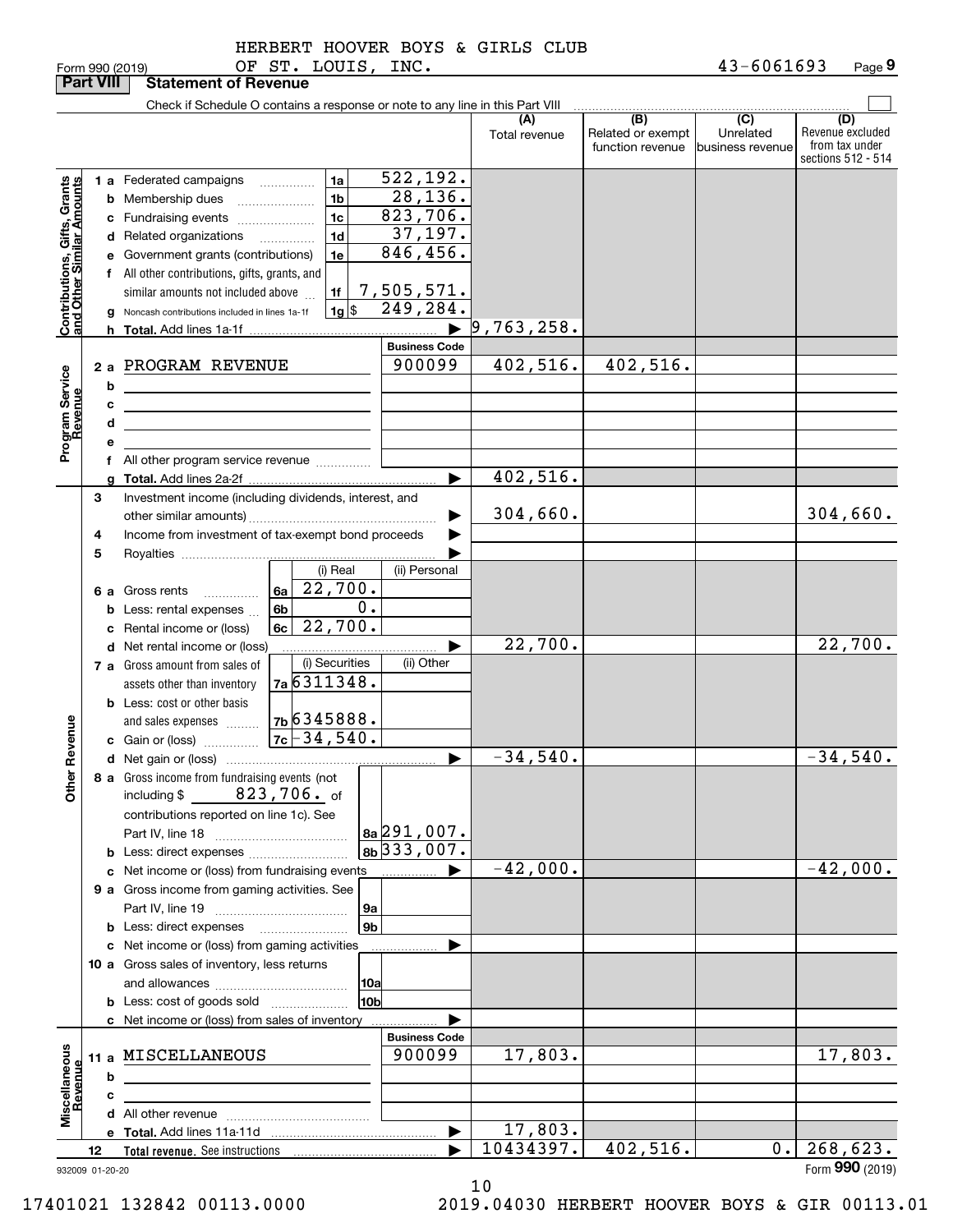Form 990 (2019) Page **Part IX Statement of Functional Expenses 10** OF ST. LOUIS, INC. 43-6061693

|              | Section 501(c)(3) and 501(c)(4) organizations must complete all columns. All other organizations must complete column (A). |                       |                                    |                                           |                                |
|--------------|----------------------------------------------------------------------------------------------------------------------------|-----------------------|------------------------------------|-------------------------------------------|--------------------------------|
|              | Check if Schedule O contains a response or note to any line in this Part IX                                                |                       |                                    |                                           |                                |
|              | Do not include amounts reported on lines 6b,<br>7b, 8b, 9b, and 10b of Part VIII.                                          | (A)<br>Total expenses | (B)<br>Program service<br>expenses | (C)<br>Management and<br>general expenses | (D)<br>Fundraising<br>expenses |
| 1.           | Grants and other assistance to domestic organizations                                                                      |                       |                                    |                                           |                                |
|              | and domestic governments. See Part IV, line 21                                                                             |                       |                                    |                                           |                                |
| $\mathbf{2}$ | Grants and other assistance to domestic                                                                                    |                       |                                    |                                           |                                |
|              | individuals. See Part IV, line 22                                                                                          |                       |                                    |                                           |                                |
| 3            | Grants and other assistance to foreign                                                                                     |                       |                                    |                                           |                                |
|              | organizations, foreign governments, and foreign                                                                            |                       |                                    |                                           |                                |
|              | individuals. See Part IV, lines 15 and 16                                                                                  |                       |                                    |                                           |                                |
| 4            | Benefits paid to or for members                                                                                            |                       |                                    |                                           |                                |
| 5            | Compensation of current officers, directors,                                                                               |                       |                                    |                                           |                                |
|              | trustees, and key employees                                                                                                | 319,530.              | 99, 126.                           | 141,103.                                  | 79,301.                        |
| 6            | Compensation not included above to disqualified                                                                            |                       |                                    |                                           |                                |
|              | persons (as defined under section 4958(f)(1)) and                                                                          |                       |                                    |                                           |                                |
|              | persons described in section 4958(c)(3)(B)                                                                                 |                       |                                    |                                           |                                |
|              |                                                                                                                            | 4,318,829.            | 3,625,817.                         | 278,816.                                  | 414,196.                       |
| 7            |                                                                                                                            |                       |                                    |                                           |                                |
| 8            | Pension plan accruals and contributions (include                                                                           |                       |                                    |                                           |                                |
|              | section 401(k) and 403(b) employer contributions)                                                                          |                       |                                    |                                           |                                |
| 9            |                                                                                                                            | 459,784.              | 382,952.                           | 30,929.                                   | 45,903.                        |
| 10           |                                                                                                                            | 348,265.              | 280,619.                           | 30,798.                                   | 36,848.                        |
| 11           | Fees for services (nonemployees):                                                                                          |                       |                                    |                                           |                                |
| a            |                                                                                                                            | 33,416.               | 33,416.                            |                                           |                                |
| b            |                                                                                                                            |                       |                                    |                                           |                                |
| с            |                                                                                                                            | 84,721.               |                                    | 84,721.                                   |                                |
| d            |                                                                                                                            |                       |                                    |                                           |                                |
| е            | Professional fundraising services. See Part IV, line 17                                                                    | 28,312.               |                                    |                                           | 28,312.                        |
| f            | Investment management fees                                                                                                 | 66,254.               |                                    | 66,254.                                   |                                |
| g            | Other. (If line 11g amount exceeds 10% of line 25,                                                                         |                       |                                    |                                           |                                |
|              | column (A) amount, list line 11g expenses on Sch O.)                                                                       |                       |                                    |                                           |                                |
| 12           |                                                                                                                            | 70,461.               | 6,644.                             | 42,486.                                   | 21,331.                        |
| 13           |                                                                                                                            | 430,114.              | 306,051.                           | 96,416.                                   | 27,647.                        |
| 14           |                                                                                                                            |                       |                                    |                                           |                                |
| 15           |                                                                                                                            |                       |                                    |                                           |                                |
| 16           |                                                                                                                            | 503, 593.             | 499,755.                           | 3,838.                                    |                                |
| 17           |                                                                                                                            | 55,788.               | 39,960.                            | 12,138.                                   | 3,690.                         |
| 18           | Payments of travel or entertainment expenses                                                                               |                       |                                    |                                           |                                |
|              | for any federal, state, or local public officials                                                                          |                       |                                    |                                           |                                |
| 19           | Conferences, conventions, and meetings                                                                                     | 26,960.               | 6,951.                             | 12,964.                                   | 7,045.                         |
| 20           | Interest                                                                                                                   | 60,744.               | 48,595.                            | 12,149.                                   |                                |
| 21           |                                                                                                                            |                       |                                    |                                           |                                |
| 22           | Depreciation, depletion, and amortization                                                                                  | 483,528.              | 442,674.                           | 40,854.                                   |                                |
| 23           | Insurance                                                                                                                  | 155,513.              | 154,813.                           | 700.                                      |                                |
| 24           | Other expenses. Itemize expenses not covered<br>above (List miscellaneous expenses on line 24e. If                         |                       |                                    |                                           |                                |
|              | line 24e amount exceeds 10% of line 25, column (A)<br>amount, list line 24e expenses on Schedule O.)                       |                       |                                    |                                           |                                |
|              | CONTRACTED SERVS & SPLY                                                                                                    | 500, 197.             | 450,772.                           | 47,111.                                   | 2,314.                         |
| a            | MEMBERSHIP                                                                                                                 | 42,529.               | 3,067.                             | 37,055.                                   | 2,407.                         |
| b            |                                                                                                                            |                       |                                    |                                           |                                |
| c            |                                                                                                                            |                       |                                    |                                           |                                |
| d            |                                                                                                                            |                       |                                    |                                           |                                |
| е            | All other expenses                                                                                                         |                       |                                    |                                           |                                |
| 25           | Total functional expenses. Add lines 1 through 24e                                                                         | 7,988,538.            | 6,381,212.                         | 938,332.                                  | 668,994.                       |
| 26           | Joint costs. Complete this line only if the organization                                                                   |                       |                                    |                                           |                                |
|              | reported in column (B) joint costs from a combined                                                                         |                       |                                    |                                           |                                |
|              | educational campaign and fundraising solicitation.                                                                         |                       |                                    |                                           |                                |
|              | Check here $\blacktriangleright$<br>if following SOP 98-2 (ASC 958-720)                                                    |                       |                                    |                                           |                                |

11

932010 01-20-20

Form (2019) **990**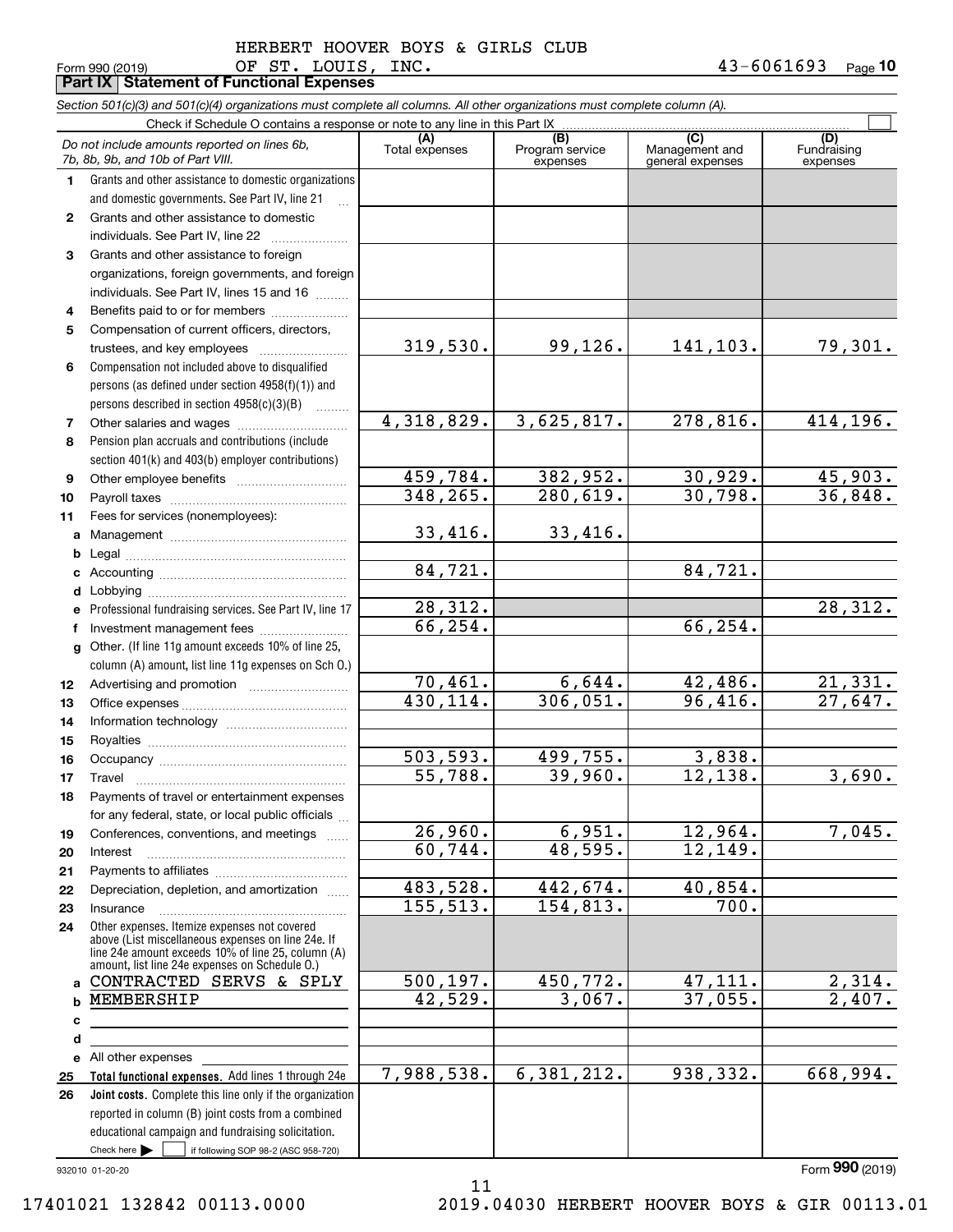| Form 990 (2019) |  |
|-----------------|--|
|-----------------|--|

|                             | Part X | <b>Balance Sheet</b>                                                                                                                                                                                                           |                             |                 |                                            |
|-----------------------------|--------|--------------------------------------------------------------------------------------------------------------------------------------------------------------------------------------------------------------------------------|-----------------------------|-----------------|--------------------------------------------|
|                             |        |                                                                                                                                                                                                                                |                             |                 |                                            |
|                             |        |                                                                                                                                                                                                                                | (A)<br>Beginning of year    |                 | (B)<br>End of year                         |
|                             | 1      |                                                                                                                                                                                                                                | 1,291.                      | $\mathbf{1}$    | 1,817.                                     |
|                             | 2      |                                                                                                                                                                                                                                | 2,375,173.                  | $\mathbf{2}$    | 224,784.                                   |
|                             | з      |                                                                                                                                                                                                                                | 3,823,823.                  | 3               | 3,747,941.                                 |
|                             | 4      |                                                                                                                                                                                                                                |                             | 4               | 240,070.                                   |
|                             | 5      | Loans and other receivables from any current or former officer, director,                                                                                                                                                      |                             |                 |                                            |
|                             |        | trustee, key employee, creator or founder, substantial contributor, or 35%                                                                                                                                                     |                             |                 |                                            |
|                             |        | controlled entity or family member of any of these persons <i>manufolder in the controlled</i>                                                                                                                                 |                             | 5               |                                            |
|                             | 6      | Loans and other receivables from other disqualified persons (as defined                                                                                                                                                        |                             |                 |                                            |
|                             |        | under section $4958(f)(1)$ , and persons described in section $4958(c)(3)(B)$                                                                                                                                                  |                             | 6               |                                            |
|                             | 7      |                                                                                                                                                                                                                                |                             | 7               |                                            |
| Assets                      | 8      |                                                                                                                                                                                                                                |                             | 8               |                                            |
|                             | 9      | Prepaid expenses and deferred charges [11] [11] prepaid expenses and deferred charges [11] [11] minimum materials                                                                                                              | 49, 127.                    | 9               | 40,303.                                    |
|                             |        | 10a Land, buildings, and equipment: cost or other                                                                                                                                                                              |                             |                 |                                            |
|                             |        | basis. Complete Part VI of Schedule D    10a   22, 555, 815.                                                                                                                                                                   |                             |                 |                                            |
|                             |        | 7,929,580.                                                                                                                                                                                                                     | 8,015,642.                  | 10 <sub>c</sub> | 14,626,235.                                |
|                             | 11     |                                                                                                                                                                                                                                | 7,771,878.                  | 11              | 7,422,388.                                 |
|                             | 12     |                                                                                                                                                                                                                                |                             | 12              |                                            |
|                             | 13     |                                                                                                                                                                                                                                |                             | 13              | 137,917.                                   |
|                             | 14     |                                                                                                                                                                                                                                |                             | 14              |                                            |
|                             | 15     |                                                                                                                                                                                                                                |                             | 15              |                                            |
|                             | 16     |                                                                                                                                                                                                                                | $\overline{22}$ , 036, 934. | 16              | 26,441,455.                                |
|                             | 17     |                                                                                                                                                                                                                                | 594,339.                    | 17              | 477,650.                                   |
|                             | 18     |                                                                                                                                                                                                                                |                             | 18              |                                            |
|                             | 19     | Deferred revenue material contracts and a contract of the contract of the contract of the contract of the contract of the contract of the contract of the contract of the contract of the contract of the contract of the cont |                             | 19              |                                            |
|                             | 20     |                                                                                                                                                                                                                                |                             | 20              |                                            |
|                             | 21     | Escrow or custodial account liability. Complete Part IV of Schedule D                                                                                                                                                          |                             | 21              |                                            |
|                             | 22     | Loans and other payables to any current or former officer, director,                                                                                                                                                           |                             |                 |                                            |
|                             |        | trustee, key employee, creator or founder, substantial contributor, or 35%                                                                                                                                                     |                             |                 |                                            |
| Liabilities                 |        | controlled entity or family member of any of these persons                                                                                                                                                                     |                             | 22              |                                            |
|                             | 23     |                                                                                                                                                                                                                                | 1,053,421.                  | 23              | 2,230,861.                                 |
|                             | 24     |                                                                                                                                                                                                                                |                             | 24              |                                            |
|                             | 25     | Other liabilities (including federal income tax, payables to related third                                                                                                                                                     |                             |                 |                                            |
|                             |        | parties, and other liabilities not included on lines 17-24). Complete Part X                                                                                                                                                   |                             |                 |                                            |
|                             |        | of Schedule D                                                                                                                                                                                                                  |                             | 25              |                                            |
|                             | 26     | Total liabilities. Add lines 17 through 25                                                                                                                                                                                     | 1,647,760.                  | 26              | 2,708,511.                                 |
|                             |        | Organizations that follow FASB ASC 958, check here $\blacktriangleright \boxed{X}$                                                                                                                                             |                             |                 |                                            |
|                             |        | and complete lines 27, 28, 32, and 33.                                                                                                                                                                                         |                             |                 |                                            |
|                             | 27     |                                                                                                                                                                                                                                | 7,333,060.                  | 27              | 13,875,781.                                |
|                             | 28     |                                                                                                                                                                                                                                | 13,056,114.                 | 28              | 9,857,163.                                 |
|                             |        | Organizations that do not follow FASB ASC 958, check here $\blacktriangleright$                                                                                                                                                |                             |                 |                                            |
| Net Assets or Fund Balances |        | and complete lines 29 through 33.                                                                                                                                                                                              |                             |                 |                                            |
|                             | 29     |                                                                                                                                                                                                                                |                             | 29              |                                            |
|                             | 30     | Paid-in or capital surplus, or land, building, or equipment fund                                                                                                                                                               |                             | 30              |                                            |
|                             | 31     | Retained earnings, endowment, accumulated income, or other funds                                                                                                                                                               | $\overline{20}$ , 389, 174. | 31              |                                            |
|                             | 32     |                                                                                                                                                                                                                                |                             | 32              | 23,732,944.<br>$\overline{26}$ , 441, 455. |
|                             | 33     |                                                                                                                                                                                                                                | 22,036,934.                 | 33              |                                            |

Form (2019) **990**

932011 01-20-20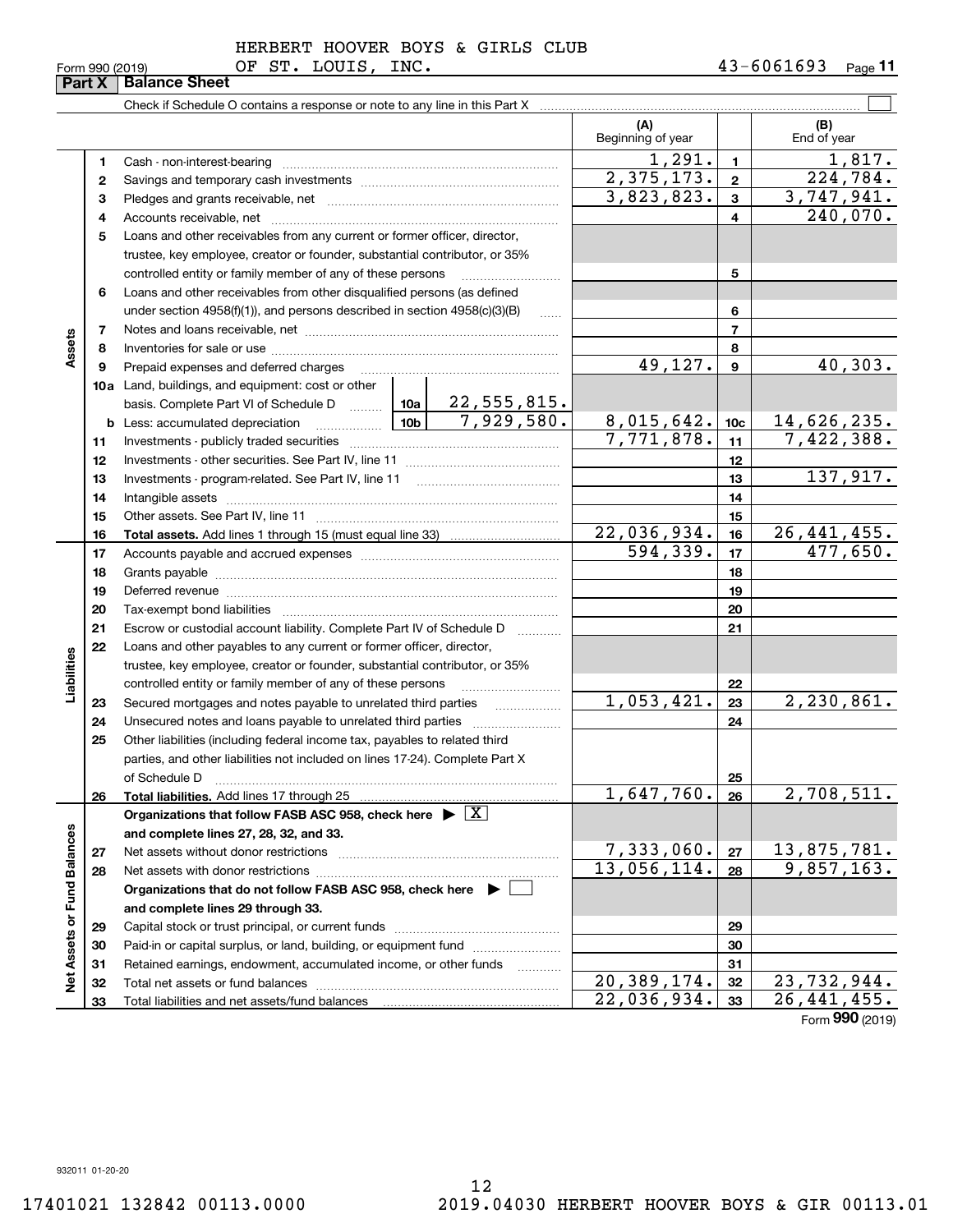|         | HERBERT HOOVER BOYS & GIRLS CLUB                                                                                                |                |                          |          |                  |
|---------|---------------------------------------------------------------------------------------------------------------------------------|----------------|--------------------------|----------|------------------|
|         | OF ST. LOUIS, INC.<br>Form 990 (2019)                                                                                           |                | $43 - 6061693$           |          | $Page$ 12        |
| Part XI | <b>Reconciliation of Net Assets</b>                                                                                             |                |                          |          |                  |
|         |                                                                                                                                 |                |                          |          |                  |
|         |                                                                                                                                 |                |                          |          |                  |
| 1       |                                                                                                                                 | 1.             | 10,434,397.              |          |                  |
| 2       | Total expenses (must equal Part IX, column (A), line 25)                                                                        | $\mathbf{2}$   | 7,988,538.               |          |                  |
| з       | Revenue less expenses. Subtract line 2 from line 1                                                                              | 3              | 2,445,859.               |          |                  |
| 4       |                                                                                                                                 | 4              | $\overline{20,389,174.}$ |          |                  |
| 5       | Net unrealized gains (losses) on investments                                                                                    | 5              |                          |          | 897,911.         |
| 6       |                                                                                                                                 | 6              |                          |          |                  |
| 7       | Investment expenses www.communication.com/www.communication.com/www.communication.com/www.com                                   | $\overline{7}$ |                          |          |                  |
| 8       | Prior period adjustments                                                                                                        | 8              |                          |          |                  |
| 9       | Other changes in net assets or fund balances (explain on Schedule O)                                                            | 9              |                          |          | $\overline{0}$ . |
| 10      | Net assets or fund balances at end of year. Combine lines 3 through 9 (must equal Part X, line 32,                              |                |                          |          |                  |
|         | column (B))                                                                                                                     | 10             | 23,732,944.              |          |                  |
|         | Part XII Financial Statements and Reporting                                                                                     |                |                          |          |                  |
|         |                                                                                                                                 |                |                          |          |                  |
|         |                                                                                                                                 |                |                          | Yes      | No               |
| 1       | $\boxed{\mathbf{X}}$ Accrual<br>Other<br>Accounting method used to prepare the Form 990: <u>I</u> Cash                          |                |                          |          |                  |
|         | If the organization changed its method of accounting from a prior year or checked "Other," explain in Schedule O.               |                |                          |          |                  |
|         | 2a Were the organization's financial statements compiled or reviewed by an independent accountant?                              |                | 2a                       |          | х                |
|         | If "Yes," check a box below to indicate whether the financial statements for the year were compiled or reviewed on a            |                |                          |          |                  |
|         | separate basis, consolidated basis, or both:                                                                                    |                |                          |          |                  |
|         | Separate basis<br>Consolidated basis<br>Both consolidated and separate basis                                                    |                |                          |          |                  |
|         | <b>b</b> Were the organization's financial statements audited by an independent accountant?                                     |                | 2 <sub>b</sub>           | х        |                  |
|         | If "Yes," check a box below to indicate whether the financial statements for the year were audited on a separate basis,         |                |                          |          |                  |
|         | consolidated basis, or both:                                                                                                    |                |                          |          |                  |
|         | $\boxed{\textbf{X}}$ Consolidated basis<br>Separate basis<br>Both consolidated and separate basis                               |                |                          |          |                  |
|         | c If "Yes" to line 2a or 2b, does the organization have a committee that assumes responsibility for oversight of the audit,     |                |                          |          |                  |
|         | review, or compilation of its financial statements and selection of an independent accountant?                                  |                | 2c                       | х        |                  |
|         | If the organization changed either its oversight process or selection process during the tax year, explain on Schedule O.       |                |                          |          |                  |
|         | 3a As a result of a federal award, was the organization required to undergo an audit or audits as set forth in the Single Audit |                |                          |          |                  |
|         |                                                                                                                                 |                | За                       |          | X                |
|         | b If "Yes," did the organization undergo the required audit or audits? If the organization did not undergo the required audit   |                |                          |          |                  |
|         |                                                                                                                                 |                | 3b                       | $\Omega$ |                  |

Form (2019) **990**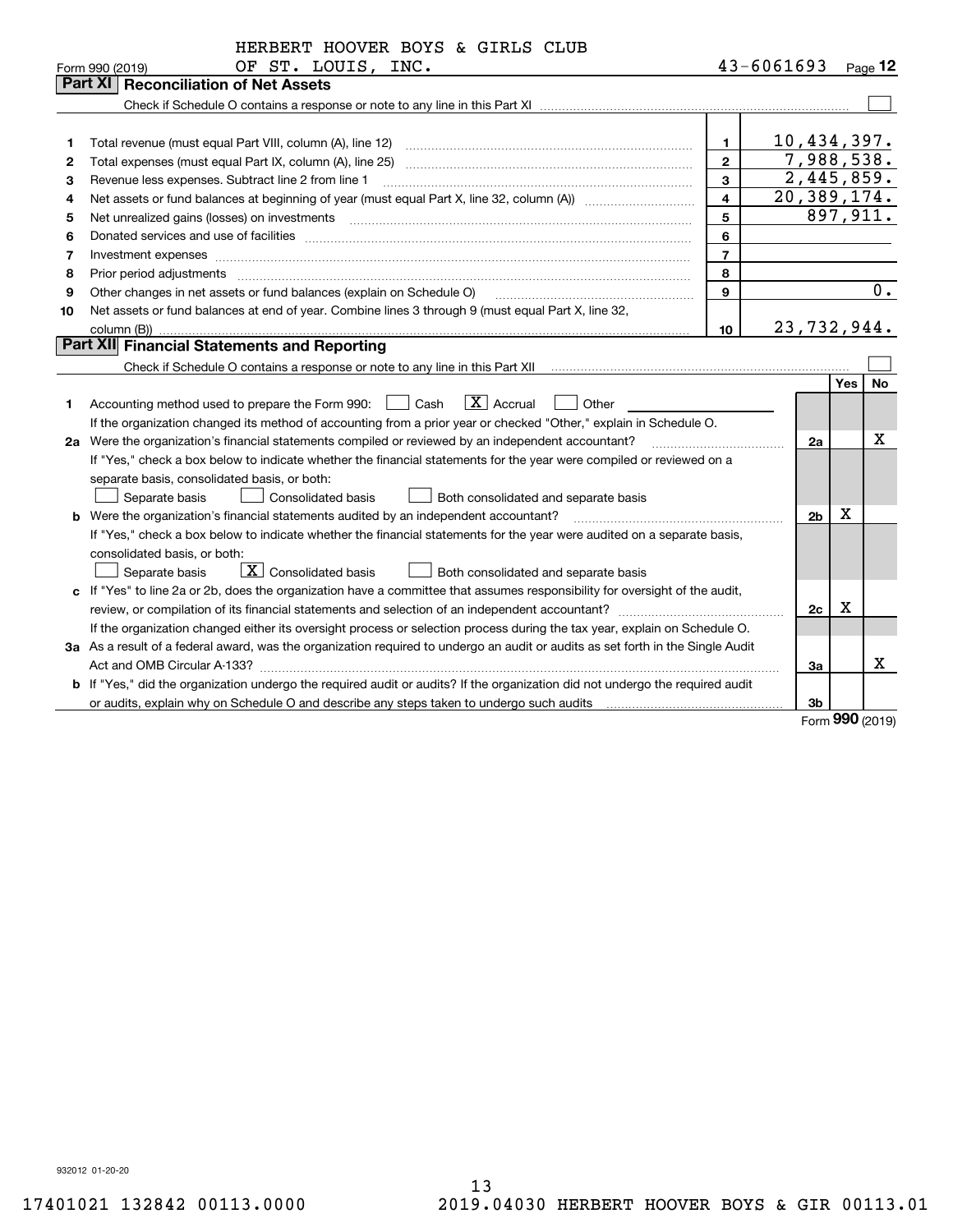| <b>SCHEDULE A</b> |              |                                                                                                                                                                                                                                                 |  |                                                                                                                                            |                                                                        |  |  |                                                       |  |  |  |  |                                                        |    |  |                            | OMB No. 1545-0047                                                                                                                             |
|-------------------|--------------|-------------------------------------------------------------------------------------------------------------------------------------------------------------------------------------------------------------------------------------------------|--|--------------------------------------------------------------------------------------------------------------------------------------------|------------------------------------------------------------------------|--|--|-------------------------------------------------------|--|--|--|--|--------------------------------------------------------|----|--|----------------------------|-----------------------------------------------------------------------------------------------------------------------------------------------|
|                   |              | (Form 990 or 990-EZ)                                                                                                                                                                                                                            |  | <b>Public Charity Status and Public Support</b><br>Complete if the organization is a section 501(c)(3) organization or a section           |                                                                        |  |  |                                                       |  |  |  |  |                                                        |    |  |                            |                                                                                                                                               |
|                   |              |                                                                                                                                                                                                                                                 |  |                                                                                                                                            |                                                                        |  |  |                                                       |  |  |  |  | 4947(a)(1) nonexempt charitable trust.                 |    |  |                            |                                                                                                                                               |
|                   |              | Department of the Treasury<br>Internal Revenue Service                                                                                                                                                                                          |  |                                                                                                                                            |                                                                        |  |  |                                                       |  |  |  |  | Attach to Form 990 or Form 990-EZ.                     |    |  |                            | <b>Open to Public</b>                                                                                                                         |
|                   |              |                                                                                                                                                                                                                                                 |  |                                                                                                                                            | Go to www.irs.gov/Form990 for instructions and the latest information. |  |  |                                                       |  |  |  |  |                                                        |    |  |                            | Inspection                                                                                                                                    |
|                   |              | Name of the organization                                                                                                                                                                                                                        |  |                                                                                                                                            | HERBERT HOOVER BOYS & GIRLS CLUB                                       |  |  |                                                       |  |  |  |  |                                                        |    |  |                            | <b>Employer identification number</b><br>43-6061693                                                                                           |
|                   | Part I       | Reason for Public Charity Status (All organizations must complete this part.) See instructions.                                                                                                                                                 |  |                                                                                                                                            | OF ST. LOUIS, INC.                                                     |  |  |                                                       |  |  |  |  |                                                        |    |  |                            |                                                                                                                                               |
|                   |              | The organization is not a private foundation because it is: (For lines 1 through 12, check only one box.)                                                                                                                                       |  |                                                                                                                                            |                                                                        |  |  |                                                       |  |  |  |  |                                                        |    |  |                            |                                                                                                                                               |
| 1.                |              | A church, convention of churches, or association of churches described in section 170(b)(1)(A)(i).                                                                                                                                              |  |                                                                                                                                            |                                                                        |  |  |                                                       |  |  |  |  |                                                        |    |  |                            |                                                                                                                                               |
| 2                 |              | A school described in section 170(b)(1)(A)(ii). (Attach Schedule E (Form 990 or 990-EZ).)                                                                                                                                                       |  |                                                                                                                                            |                                                                        |  |  |                                                       |  |  |  |  |                                                        |    |  |                            |                                                                                                                                               |
| 3                 |              | A hospital or a cooperative hospital service organization described in section 170(b)(1)(A)(iii).                                                                                                                                               |  |                                                                                                                                            |                                                                        |  |  |                                                       |  |  |  |  |                                                        |    |  |                            |                                                                                                                                               |
| 4                 |              |                                                                                                                                                                                                                                                 |  |                                                                                                                                            |                                                                        |  |  |                                                       |  |  |  |  |                                                        |    |  |                            |                                                                                                                                               |
|                   |              | city, and state:                                                                                                                                                                                                                                |  | A medical research organization operated in conjunction with a hospital described in section 170(b)(1)(A)(iii). Enter the hospital's name, |                                                                        |  |  |                                                       |  |  |  |  |                                                        |    |  |                            |                                                                                                                                               |
| 5                 |              | An organization operated for the benefit of a college or university owned or operated by a governmental unit described in                                                                                                                       |  |                                                                                                                                            |                                                                        |  |  |                                                       |  |  |  |  |                                                        |    |  |                            |                                                                                                                                               |
|                   |              | section 170(b)(1)(A)(iv). (Complete Part II.)                                                                                                                                                                                                   |  |                                                                                                                                            |                                                                        |  |  |                                                       |  |  |  |  |                                                        |    |  |                            |                                                                                                                                               |
| 6                 |              | A federal, state, or local government or governmental unit described in section 170(b)(1)(A)(v).                                                                                                                                                |  |                                                                                                                                            |                                                                        |  |  |                                                       |  |  |  |  |                                                        |    |  |                            |                                                                                                                                               |
| $\overline{7}$    | $\mathbf{X}$ |                                                                                                                                                                                                                                                 |  |                                                                                                                                            |                                                                        |  |  |                                                       |  |  |  |  |                                                        |    |  |                            | An organization that normally receives a substantial part of its support from a governmental unit or from the general public described in     |
|                   |              | section 170(b)(1)(A)(vi). (Complete Part II.)                                                                                                                                                                                                   |  |                                                                                                                                            |                                                                        |  |  |                                                       |  |  |  |  |                                                        |    |  |                            |                                                                                                                                               |
| 8                 |              | A community trust described in section 170(b)(1)(A)(vi). (Complete Part II.)                                                                                                                                                                    |  |                                                                                                                                            |                                                                        |  |  |                                                       |  |  |  |  |                                                        |    |  |                            |                                                                                                                                               |
| 9                 |              | An agricultural research organization described in section 170(b)(1)(A)(ix) operated in conjunction with a land-grant college                                                                                                                   |  |                                                                                                                                            |                                                                        |  |  |                                                       |  |  |  |  |                                                        |    |  |                            |                                                                                                                                               |
|                   |              | or university or a non-land-grant college of agriculture (see instructions). Enter the name, city, and state of the college or<br>university:                                                                                                   |  |                                                                                                                                            |                                                                        |  |  |                                                       |  |  |  |  |                                                        |    |  |                            |                                                                                                                                               |
| 10                |              |                                                                                                                                                                                                                                                 |  |                                                                                                                                            |                                                                        |  |  |                                                       |  |  |  |  |                                                        |    |  |                            | An organization that normally receives: (1) more than 33 1/3% of its support from contributions, membership fees, and gross receipts from     |
|                   |              |                                                                                                                                                                                                                                                 |  |                                                                                                                                            |                                                                        |  |  |                                                       |  |  |  |  |                                                        |    |  |                            | activities related to its exempt functions - subject to certain exceptions, and (2) no more than 33 1/3% of its support from gross investment |
|                   |              |                                                                                                                                                                                                                                                 |  |                                                                                                                                            |                                                                        |  |  |                                                       |  |  |  |  |                                                        |    |  |                            | income and unrelated business taxable income (less section 511 tax) from businesses acquired by the organization after June 30, 1975.         |
|                   |              | See section 509(a)(2). (Complete Part III.)                                                                                                                                                                                                     |  |                                                                                                                                            |                                                                        |  |  |                                                       |  |  |  |  |                                                        |    |  |                            |                                                                                                                                               |
| 11                |              | An organization organized and operated exclusively to test for public safety. See section 509(a)(4).                                                                                                                                            |  |                                                                                                                                            |                                                                        |  |  |                                                       |  |  |  |  |                                                        |    |  |                            |                                                                                                                                               |
| 12                |              |                                                                                                                                                                                                                                                 |  |                                                                                                                                            |                                                                        |  |  |                                                       |  |  |  |  |                                                        |    |  |                            | An organization organized and operated exclusively for the benefit of, to perform the functions of, or to carry out the purposes of one or    |
|                   |              |                                                                                                                                                                                                                                                 |  |                                                                                                                                            |                                                                        |  |  |                                                       |  |  |  |  |                                                        |    |  |                            | more publicly supported organizations described in section 509(a)(1) or section 509(a)(2). See section 509(a)(3). Check the box in            |
|                   |              | lines 12a through 12d that describes the type of supporting organization and complete lines 12e, 12f, and 12g.                                                                                                                                  |  |                                                                                                                                            |                                                                        |  |  |                                                       |  |  |  |  |                                                        |    |  |                            |                                                                                                                                               |
| a                 |              | Type I. A supporting organization operated, supervised, or controlled by its supported organization(s), typically by giving                                                                                                                     |  |                                                                                                                                            |                                                                        |  |  |                                                       |  |  |  |  |                                                        |    |  |                            |                                                                                                                                               |
|                   |              | the supported organization(s) the power to regularly appoint or elect a majority of the directors or trustees of the supporting                                                                                                                 |  |                                                                                                                                            |                                                                        |  |  |                                                       |  |  |  |  |                                                        |    |  |                            |                                                                                                                                               |
|                   |              | organization. You must complete Part IV, Sections A and B.                                                                                                                                                                                      |  |                                                                                                                                            |                                                                        |  |  |                                                       |  |  |  |  |                                                        |    |  |                            |                                                                                                                                               |
| b                 |              | Type II. A supporting organization supervised or controlled in connection with its supported organization(s), by having<br>control or management of the supporting organization vested in the same persons that control or manage the supported |  |                                                                                                                                            |                                                                        |  |  |                                                       |  |  |  |  |                                                        |    |  |                            |                                                                                                                                               |
|                   |              | organization(s). You must complete Part IV, Sections A and C.                                                                                                                                                                                   |  |                                                                                                                                            |                                                                        |  |  |                                                       |  |  |  |  |                                                        |    |  |                            |                                                                                                                                               |
| с                 |              | Type III functionally integrated. A supporting organization operated in connection with, and functionally integrated with,                                                                                                                      |  |                                                                                                                                            |                                                                        |  |  |                                                       |  |  |  |  |                                                        |    |  |                            |                                                                                                                                               |
|                   |              | its supported organization(s) (see instructions). You must complete Part IV, Sections A, D, and E.                                                                                                                                              |  |                                                                                                                                            |                                                                        |  |  |                                                       |  |  |  |  |                                                        |    |  |                            |                                                                                                                                               |
| d                 |              | Type III non-functionally integrated. A supporting organization operated in connection with its supported organization(s)                                                                                                                       |  |                                                                                                                                            |                                                                        |  |  |                                                       |  |  |  |  |                                                        |    |  |                            |                                                                                                                                               |
|                   |              | that is not functionally integrated. The organization generally must satisfy a distribution requirement and an attentiveness                                                                                                                    |  |                                                                                                                                            |                                                                        |  |  |                                                       |  |  |  |  |                                                        |    |  |                            |                                                                                                                                               |
|                   |              | requirement (see instructions). You must complete Part IV, Sections A and D, and Part V.                                                                                                                                                        |  |                                                                                                                                            |                                                                        |  |  |                                                       |  |  |  |  |                                                        |    |  |                            |                                                                                                                                               |
| е                 |              | Check this box if the organization received a written determination from the IRS that it is a Type I, Type II, Type III                                                                                                                         |  |                                                                                                                                            |                                                                        |  |  |                                                       |  |  |  |  |                                                        |    |  |                            |                                                                                                                                               |
|                   |              | functionally integrated, or Type III non-functionally integrated supporting organization.                                                                                                                                                       |  |                                                                                                                                            |                                                                        |  |  |                                                       |  |  |  |  |                                                        |    |  |                            |                                                                                                                                               |
|                   |              | f Enter the number of supported organizations                                                                                                                                                                                                   |  |                                                                                                                                            |                                                                        |  |  |                                                       |  |  |  |  |                                                        |    |  |                            |                                                                                                                                               |
|                   |              | Provide the following information about the supported organization(s).<br>(i) Name of supported                                                                                                                                                 |  |                                                                                                                                            | (ii) EIN                                                               |  |  | (iii) Type of organization                            |  |  |  |  | (iv) Is the organization listed                        |    |  | (v) Amount of monetary     | (vi) Amount of other                                                                                                                          |
|                   |              | organization                                                                                                                                                                                                                                    |  |                                                                                                                                            |                                                                        |  |  | (described on lines 1-10<br>above (see instructions)) |  |  |  |  | in your governing document?<br>Yes                     | No |  | support (see instructions) | support (see instructions)                                                                                                                    |
|                   |              |                                                                                                                                                                                                                                                 |  |                                                                                                                                            |                                                                        |  |  |                                                       |  |  |  |  |                                                        |    |  |                            |                                                                                                                                               |
|                   |              |                                                                                                                                                                                                                                                 |  |                                                                                                                                            |                                                                        |  |  |                                                       |  |  |  |  |                                                        |    |  |                            |                                                                                                                                               |
|                   |              |                                                                                                                                                                                                                                                 |  |                                                                                                                                            |                                                                        |  |  |                                                       |  |  |  |  |                                                        |    |  |                            |                                                                                                                                               |
|                   |              |                                                                                                                                                                                                                                                 |  |                                                                                                                                            |                                                                        |  |  |                                                       |  |  |  |  |                                                        |    |  |                            |                                                                                                                                               |
|                   |              |                                                                                                                                                                                                                                                 |  |                                                                                                                                            |                                                                        |  |  |                                                       |  |  |  |  |                                                        |    |  |                            |                                                                                                                                               |
|                   |              |                                                                                                                                                                                                                                                 |  |                                                                                                                                            |                                                                        |  |  |                                                       |  |  |  |  |                                                        |    |  |                            |                                                                                                                                               |
|                   |              |                                                                                                                                                                                                                                                 |  |                                                                                                                                            |                                                                        |  |  |                                                       |  |  |  |  |                                                        |    |  |                            |                                                                                                                                               |
|                   |              |                                                                                                                                                                                                                                                 |  |                                                                                                                                            |                                                                        |  |  |                                                       |  |  |  |  |                                                        |    |  |                            |                                                                                                                                               |
|                   |              |                                                                                                                                                                                                                                                 |  |                                                                                                                                            |                                                                        |  |  |                                                       |  |  |  |  |                                                        |    |  |                            |                                                                                                                                               |
| Total             |              |                                                                                                                                                                                                                                                 |  |                                                                                                                                            |                                                                        |  |  |                                                       |  |  |  |  |                                                        |    |  |                            |                                                                                                                                               |
|                   |              |                                                                                                                                                                                                                                                 |  |                                                                                                                                            |                                                                        |  |  |                                                       |  |  |  |  | Ast Nation and the Instructions for Form 000 or 000 F7 |    |  |                            | Cahadula A (Faum 000 av 000 EZ) 0010                                                                                                          |

LHA For Paperwork Reduction Act Notice, see the Instructions for Form 990 or 990-EZ. 932021 09-25-19 Schedule A (Form 990 or 990-EZ) 2019 14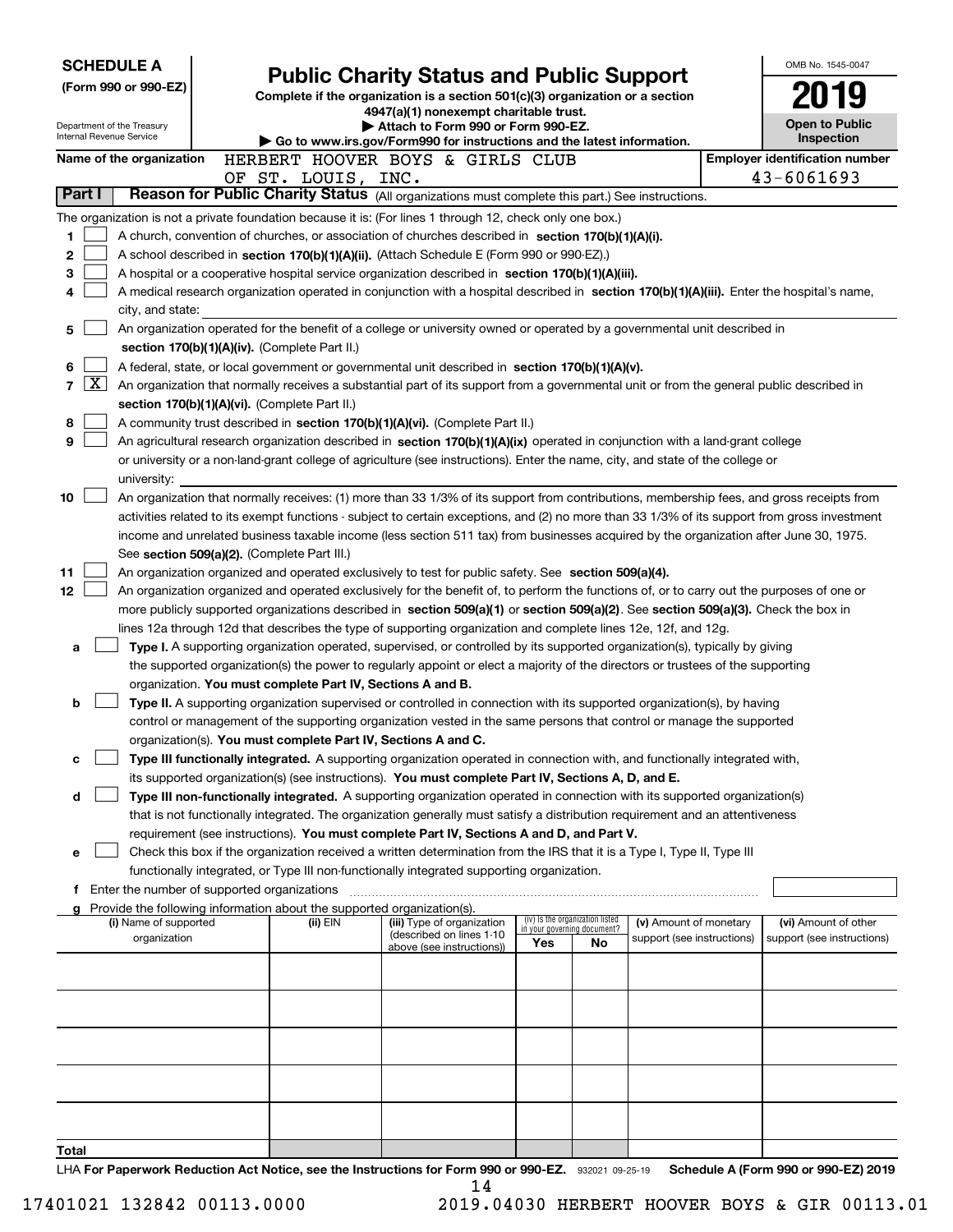#### Schedule A (Form 990 or 990-EZ) 2019 Page OF ST. LOUIS, INC. 43-6061693

43-6061693 Page 2

(Complete only if you checked the box on line 5, 7, or 8 of Part I or if the organization failed to qualify under Part III. If the organization fails to qualify under the tests listed below, please complete Part III.) **Part II Support Schedule for Organizations Described in Sections 170(b)(1)(A)(iv) and 170(b)(1)(A)(vi)**

| <b>Section A. Public Support</b>                                                                                                               |          |          |                   |            |           |                                          |
|------------------------------------------------------------------------------------------------------------------------------------------------|----------|----------|-------------------|------------|-----------|------------------------------------------|
| Calendar year (or fiscal year beginning in)                                                                                                    | (a) 2015 | (b) 2016 | $(c)$ 2017        | $(d)$ 2018 | (e) 2019  | (f) Total                                |
| 1 Gifts, grants, contributions, and                                                                                                            |          |          |                   |            |           |                                          |
| membership fees received. (Do not                                                                                                              |          |          |                   |            |           |                                          |
| include any "unusual grants.")                                                                                                                 | 7170510. |          | 6464210.10975637. | 9079309.   |           | 9763258.43452924.                        |
| 2 Tax revenues levied for the organ-                                                                                                           |          |          |                   |            |           |                                          |
| ization's benefit and either paid to                                                                                                           |          |          |                   |            |           |                                          |
| or expended on its behalf                                                                                                                      |          |          |                   |            |           |                                          |
| 3 The value of services or facilities                                                                                                          |          |          |                   |            |           |                                          |
| furnished by a governmental unit to                                                                                                            |          |          |                   |            |           |                                          |
| the organization without charge                                                                                                                |          |          |                   |            |           |                                          |
| 4 Total. Add lines 1 through 3                                                                                                                 | 7170510. |          | 6464210.10975637. | 9079309.   |           | 9763258.43452924.                        |
| 5 The portion of total contributions                                                                                                           |          |          |                   |            |           |                                          |
| by each person (other than a                                                                                                                   |          |          |                   |            |           |                                          |
| governmental unit or publicly                                                                                                                  |          |          |                   |            |           |                                          |
| supported organization) included                                                                                                               |          |          |                   |            |           |                                          |
| on line 1 that exceeds 2% of the                                                                                                               |          |          |                   |            |           |                                          |
| amount shown on line 11,                                                                                                                       |          |          |                   |            |           |                                          |
| column (f)                                                                                                                                     |          |          |                   |            |           | 7220484.                                 |
| 6 Public support. Subtract line 5 from line 4.                                                                                                 |          |          |                   |            |           | 36232440.                                |
| <b>Section B. Total Support</b>                                                                                                                |          |          |                   |            |           |                                          |
| Calendar year (or fiscal year beginning in)                                                                                                    | (a) 2015 | (b) 2016 | $(c)$ 2017        | $(d)$ 2018 | (e) 2019  | (f) Total                                |
| <b>7</b> Amounts from line 4                                                                                                                   | 7170510. |          | 6464210.10975637. | 9079309.   |           | 9763258.43452924.                        |
| 8 Gross income from interest,                                                                                                                  |          |          |                   |            |           |                                          |
| dividends, payments received on                                                                                                                |          |          |                   |            |           |                                          |
| securities loans, rents, royalties,                                                                                                            |          |          |                   |            |           |                                          |
| and income from similar sources                                                                                                                | 86,411.  | 77,505.  | 112,770.          | 268, 327.  | 327, 360. | 872,373.                                 |
| <b>9</b> Net income from unrelated business                                                                                                    |          |          |                   |            |           |                                          |
| activities, whether or not the                                                                                                                 |          |          |                   |            |           |                                          |
| business is regularly carried on                                                                                                               |          |          |                   |            |           |                                          |
| 10 Other income. Do not include gain                                                                                                           |          |          |                   |            |           |                                          |
| or loss from the sale of capital                                                                                                               |          |          |                   |            |           |                                          |
| assets (Explain in Part VI.)                                                                                                                   | 20,692.  | 8,664.   | 9,612.            | 78,737.    |           | $17,803.$ 135,508.                       |
| 11 Total support. Add lines 7 through 10                                                                                                       |          |          |                   |            |           | 44460805.                                |
| 12 Gross receipts from related activities, etc. (see instructions)                                                                             |          |          |                   |            | 12        | 1,922,723.                               |
| 13 First five years. If the Form 990 is for the organization's first, second, third, fourth, or fifth tax year as a section 501(c)(3)          |          |          |                   |            |           |                                          |
| organization, check this box and stop here                                                                                                     |          |          |                   |            |           |                                          |
| <b>Section C. Computation of Public Support Percentage</b>                                                                                     |          |          |                   |            |           |                                          |
|                                                                                                                                                |          |          |                   |            | 14        | 81.49<br>%                               |
|                                                                                                                                                |          |          |                   |            | 15        | 78.80<br>$\%$                            |
| 16a 33 1/3% support test - 2019. If the organization did not check the box on line 13, and line 14 is 33 1/3% or more, check this box and      |          |          |                   |            |           |                                          |
| stop here. The organization qualifies as a publicly supported organization                                                                     |          |          |                   |            |           | $\blacktriangleright$ $\boxed{\text{X}}$ |
| b 33 1/3% support test - 2018. If the organization did not check a box on line 13 or 16a, and line 15 is 33 1/3% or more, check this box       |          |          |                   |            |           |                                          |
| and stop here. The organization qualifies as a publicly supported organization                                                                 |          |          |                   |            |           |                                          |
| 17a 10% -facts-and-circumstances test - 2019. If the organization did not check a box on line 13, 16a, or 16b, and line 14 is 10% or more,     |          |          |                   |            |           |                                          |
| and if the organization meets the "facts-and-circumstances" test, check this box and stop here. Explain in Part VI how the organization        |          |          |                   |            |           |                                          |
| meets the "facts-and-circumstances" test. The organization qualifies as a publicly supported organization                                      |          |          |                   |            |           |                                          |
| <b>b 10% -facts-and-circumstances test - 2018.</b> If the organization did not check a box on line 13, 16a, 16b, or 17a, and line 15 is 10% or |          |          |                   |            |           |                                          |
| more, and if the organization meets the "facts-and-circumstances" test, check this box and stop here. Explain in Part VI how the               |          |          |                   |            |           |                                          |
| organization meets the "facts-and-circumstances" test. The organization qualifies as a publicly supported organization                         |          |          |                   |            |           |                                          |
| 18 Private foundation. If the organization did not check a box on line 13, 16a, 16b, 17a, or 17b, check this box and see instructions          |          |          |                   |            |           |                                          |
|                                                                                                                                                |          |          |                   |            |           | Schedule A (Form 990 or 990-EZ) 2019     |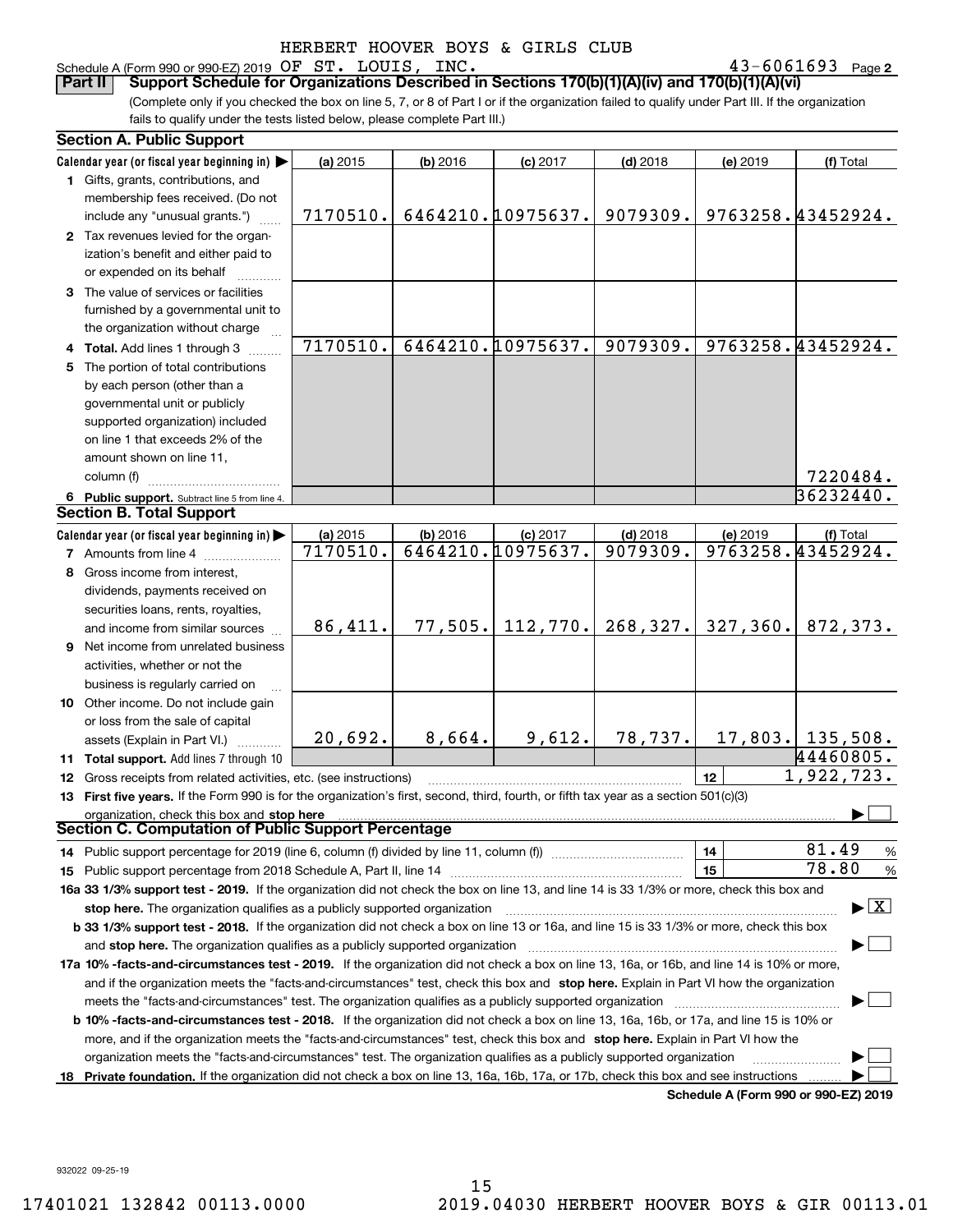Schedule A (Form 990 or 990-EZ) 2019 Page OF ST. LOUIS, INC. 43-6061693

**Part III Support Schedule for Organizations Described in Section 509(a)(2)** 

(Complete only if you checked the box on line 10 of Part I or if the organization failed to qualify under Part II. If the organization fails to qualify under the tests listed below, please complete Part II.)

|    | <b>Section A. Public Support</b>                                                                                                                                                                                               |          |          |                 |            |          |                                      |
|----|--------------------------------------------------------------------------------------------------------------------------------------------------------------------------------------------------------------------------------|----------|----------|-----------------|------------|----------|--------------------------------------|
|    | Calendar year (or fiscal year beginning in) $\blacktriangleright$                                                                                                                                                              | (a) 2015 | (b) 2016 | <b>(c)</b> 2017 | $(d)$ 2018 | (e) 2019 | (f) Total                            |
|    | 1 Gifts, grants, contributions, and                                                                                                                                                                                            |          |          |                 |            |          |                                      |
|    | membership fees received. (Do not                                                                                                                                                                                              |          |          |                 |            |          |                                      |
|    | include any "unusual grants.")                                                                                                                                                                                                 |          |          |                 |            |          |                                      |
|    | <b>2</b> Gross receipts from admissions,<br>merchandise sold or services per-<br>formed, or facilities furnished in<br>any activity that is related to the<br>organization's tax-exempt purpose                                |          |          |                 |            |          |                                      |
|    | 3 Gross receipts from activities that<br>are not an unrelated trade or bus-                                                                                                                                                    |          |          |                 |            |          |                                      |
|    | iness under section 513                                                                                                                                                                                                        |          |          |                 |            |          |                                      |
|    | 4 Tax revenues levied for the organ-<br>ization's benefit and either paid to                                                                                                                                                   |          |          |                 |            |          |                                      |
|    | or expended on its behalf                                                                                                                                                                                                      |          |          |                 |            |          |                                      |
|    | 5 The value of services or facilities<br>furnished by a governmental unit to                                                                                                                                                   |          |          |                 |            |          |                                      |
|    | the organization without charge                                                                                                                                                                                                |          |          |                 |            |          |                                      |
|    | <b>6 Total.</b> Add lines 1 through 5                                                                                                                                                                                          |          |          |                 |            |          |                                      |
|    | 7a Amounts included on lines 1, 2, and<br>3 received from disqualified persons                                                                                                                                                 |          |          |                 |            |          |                                      |
|    | <b>b</b> Amounts included on lines 2 and 3 received<br>from other than disqualified persons that<br>exceed the greater of \$5,000 or 1% of the<br>amount on line 13 for the year                                               |          |          |                 |            |          |                                      |
|    | c Add lines 7a and 7b                                                                                                                                                                                                          |          |          |                 |            |          |                                      |
|    | 8 Public support. (Subtract line 7c from line 6.)<br><b>Section B. Total Support</b>                                                                                                                                           |          |          |                 |            |          |                                      |
|    | Calendar year (or fiscal year beginning in)                                                                                                                                                                                    | (a) 2015 | (b) 2016 | $(c)$ 2017      | $(d)$ 2018 | (e) 2019 | (f) Total                            |
|    | 9 Amounts from line 6                                                                                                                                                                                                          |          |          |                 |            |          |                                      |
|    | <b>10a</b> Gross income from interest,<br>dividends, payments received on<br>securities loans, rents, royalties,<br>and income from similar sources                                                                            |          |          |                 |            |          |                                      |
|    | <b>b</b> Unrelated business taxable income<br>(less section 511 taxes) from businesses                                                                                                                                         |          |          |                 |            |          |                                      |
|    | acquired after June 30, 1975                                                                                                                                                                                                   |          |          |                 |            |          |                                      |
|    | c Add lines 10a and 10b<br>11 Net income from unrelated business<br>activities not included in line 10b,<br>whether or not the business is                                                                                     |          |          |                 |            |          |                                      |
|    | regularly carried on<br><b>12</b> Other income. Do not include gain<br>or loss from the sale of capital<br>assets (Explain in Part VI.)                                                                                        |          |          |                 |            |          |                                      |
|    | 13 Total support. (Add lines 9, 10c, 11, and 12.)                                                                                                                                                                              |          |          |                 |            |          |                                      |
|    | 14 First five years. If the Form 990 is for the organization's first, second, third, fourth, or fifth tax year as a section 501(c)(3) organization,                                                                            |          |          |                 |            |          |                                      |
|    | check this box and stop here measurements and contact the contract of the contract of the contract of the contract of the contract of the contract of the contract of the contract of the contract of the contract of the cont |          |          |                 |            |          |                                      |
|    | <b>Section C. Computation of Public Support Percentage</b>                                                                                                                                                                     |          |          |                 |            |          |                                      |
|    |                                                                                                                                                                                                                                |          |          |                 |            | 15       | %                                    |
| 16 | Public support percentage from 2018 Schedule A, Part III, line 15                                                                                                                                                              |          |          |                 |            | 16       | %                                    |
|    | <b>Section D. Computation of Investment Income Percentage</b>                                                                                                                                                                  |          |          |                 |            |          |                                      |
|    | 17 Investment income percentage for 2019 (line 10c, column (f), divided by line 13, column (f))                                                                                                                                |          |          |                 |            | 17       | %                                    |
|    | 18 Investment income percentage from 2018 Schedule A, Part III, line 17                                                                                                                                                        |          |          |                 |            | 18       | %                                    |
|    | 19a 33 1/3% support tests - 2019. If the organization did not check the box on line 14, and line 15 is more than 33 1/3%, and line 17 is not                                                                                   |          |          |                 |            |          |                                      |
|    | more than 33 1/3%, check this box and stop here. The organization qualifies as a publicly supported organization                                                                                                               |          |          |                 |            |          |                                      |
|    | b 33 1/3% support tests - 2018. If the organization did not check a box on line 14 or line 19a, and line 16 is more than 33 1/3%, and                                                                                          |          |          |                 |            |          |                                      |
|    | line 18 is not more than 33 1/3%, check this box and stop here. The organization qualifies as a publicly supported organization                                                                                                |          |          |                 |            |          |                                      |
| 20 | <b>Private foundation.</b> If the organization did not check a box on line 14, 19a, or 19b, check this box and see instructions                                                                                                |          |          |                 |            |          | .                                    |
|    | 932023 09-25-19                                                                                                                                                                                                                |          | 16       |                 |            |          | Schedule A (Form 990 or 990-EZ) 2019 |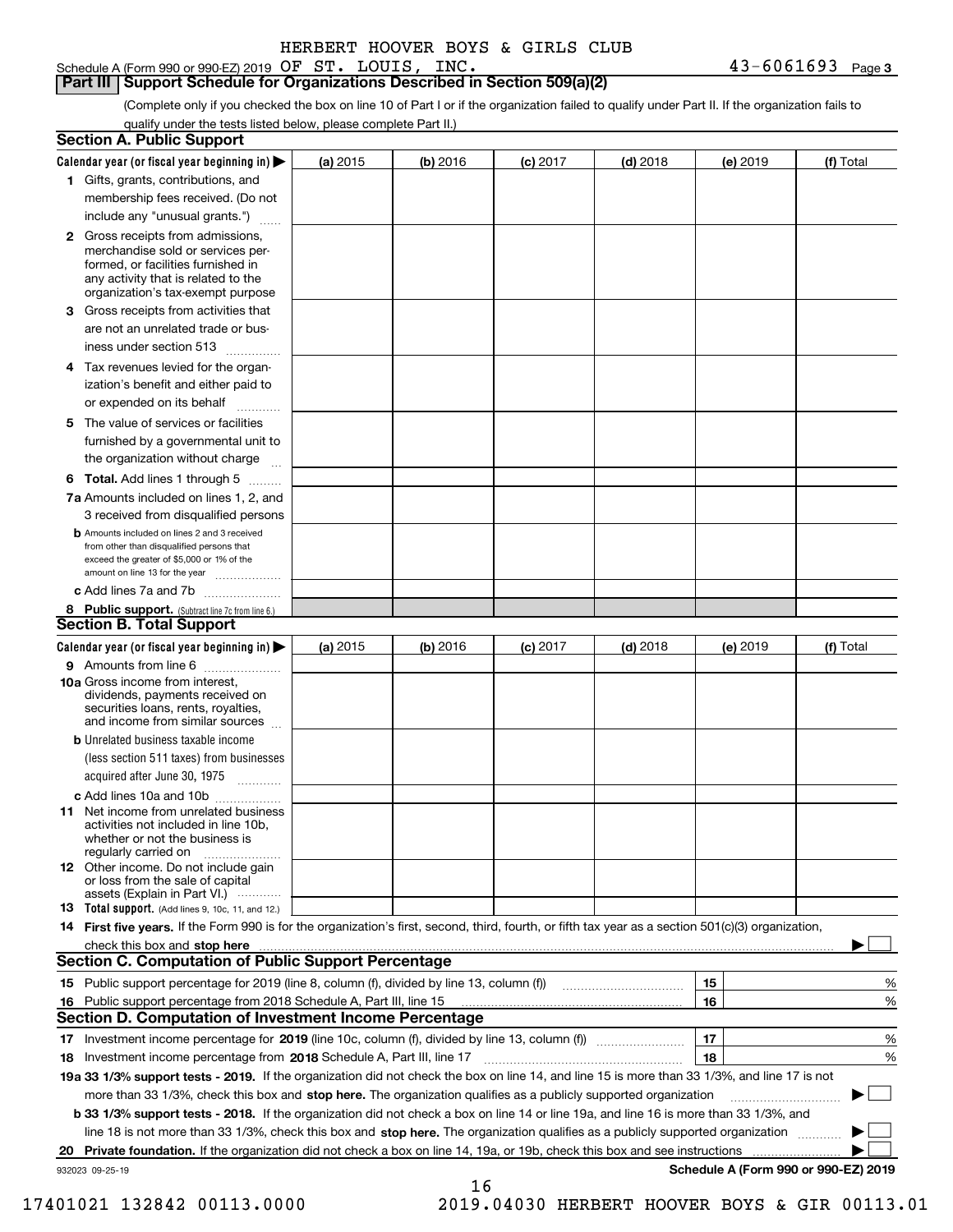#### Schedule A (Form 990 or 990-EZ) 2019 Page OF ST. LOUIS, INC. 43-6061693 **Part IV Supporting Organizations**

(Complete only if you checked a box in line 12 on Part I. If you checked 12a of Part I, complete Sections A and B. If you checked 12b of Part I, complete Sections A and C. If you checked 12c of Part I, complete Sections A, D, and E. If you checked 12d of Part I, complete Sections A and D, and complete Part V.)

#### **Section A. All Supporting Organizations**

- **1** Are all of the organization's supported organizations listed by name in the organization's governing documents? If "No," describe in **Part VI** how the supported organizations are designated. If designated by *class or purpose, describe the designation. If historic and continuing relationship, explain.*
- **2** Did the organization have any supported organization that does not have an IRS determination of status under section 509(a)(1) or (2)? If "Yes," explain in Part VI how the organization determined that the supported *organization was described in section 509(a)(1) or (2).*
- **3a** Did the organization have a supported organization described in section 501(c)(4), (5), or (6)? If "Yes," answer *(b) and (c) below.*
- **b** Did the organization confirm that each supported organization qualified under section 501(c)(4), (5), or (6) and satisfied the public support tests under section 509(a)(2)? If "Yes," describe in **Part VI** when and how the *organization made the determination.*
- **c**Did the organization ensure that all support to such organizations was used exclusively for section 170(c)(2)(B) purposes? If "Yes," explain in **Part VI** what controls the organization put in place to ensure such use.
- **4a***If* Was any supported organization not organized in the United States ("foreign supported organization")? *"Yes," and if you checked 12a or 12b in Part I, answer (b) and (c) below.*
- **b** Did the organization have ultimate control and discretion in deciding whether to make grants to the foreign supported organization? If "Yes," describe in **Part VI** how the organization had such control and discretion *despite being controlled or supervised by or in connection with its supported organizations.*
- **c** Did the organization support any foreign supported organization that does not have an IRS determination under sections 501(c)(3) and 509(a)(1) or (2)? If "Yes," explain in **Part VI** what controls the organization used *to ensure that all support to the foreign supported organization was used exclusively for section 170(c)(2)(B) purposes.*
- **5a** Did the organization add, substitute, or remove any supported organizations during the tax year? If "Yes," answer (b) and (c) below (if applicable). Also, provide detail in **Part VI,** including (i) the names and EIN *numbers of the supported organizations added, substituted, or removed; (ii) the reasons for each such action; (iii) the authority under the organization's organizing document authorizing such action; and (iv) how the action was accomplished (such as by amendment to the organizing document).*
- **b** Type I or Type II only. Was any added or substituted supported organization part of a class already designated in the organization's organizing document?
- **cSubstitutions only.**  Was the substitution the result of an event beyond the organization's control?
- **6** Did the organization provide support (whether in the form of grants or the provision of services or facilities) to **Part VI.** *If "Yes," provide detail in* support or benefit one or more of the filing organization's supported organizations? anyone other than (i) its supported organizations, (ii) individuals that are part of the charitable class benefited by one or more of its supported organizations, or (iii) other supporting organizations that also
- **7**Did the organization provide a grant, loan, compensation, or other similar payment to a substantial contributor *If "Yes," complete Part I of Schedule L (Form 990 or 990-EZ).* regard to a substantial contributor? (as defined in section 4958(c)(3)(C)), a family member of a substantial contributor, or a 35% controlled entity with
- **8** Did the organization make a loan to a disqualified person (as defined in section 4958) not described in line 7? *If "Yes," complete Part I of Schedule L (Form 990 or 990-EZ).*
- **9a** Was the organization controlled directly or indirectly at any time during the tax year by one or more in section 509(a)(1) or (2))? If "Yes," *provide detail in* <code>Part VI.</code> disqualified persons as defined in section 4946 (other than foundation managers and organizations described
- **b** Did one or more disqualified persons (as defined in line 9a) hold a controlling interest in any entity in which the supporting organization had an interest? If "Yes," provide detail in P**art VI**.
- **c**Did a disqualified person (as defined in line 9a) have an ownership interest in, or derive any personal benefit from, assets in which the supporting organization also had an interest? If "Yes," provide detail in P**art VI.**
- **10a** Was the organization subject to the excess business holdings rules of section 4943 because of section supporting organizations)? If "Yes," answer 10b below. 4943(f) (regarding certain Type II supporting organizations, and all Type III non-functionally integrated
- **b** Did the organization have any excess business holdings in the tax year? (Use Schedule C, Form 4720, to *determine whether the organization had excess business holdings.)*

17

932024 09-25-19

**Schedule A (Form 990 or 990-EZ) 2019**

**1**

**2**

**3a**

**3b**

**3c**

**4a**

**4b**

**4c**

**5a**

**5b5c**

**6**

**7**

**8**

**9a**

**9b**

**9c**

**10a**

**10b**

**YesNo**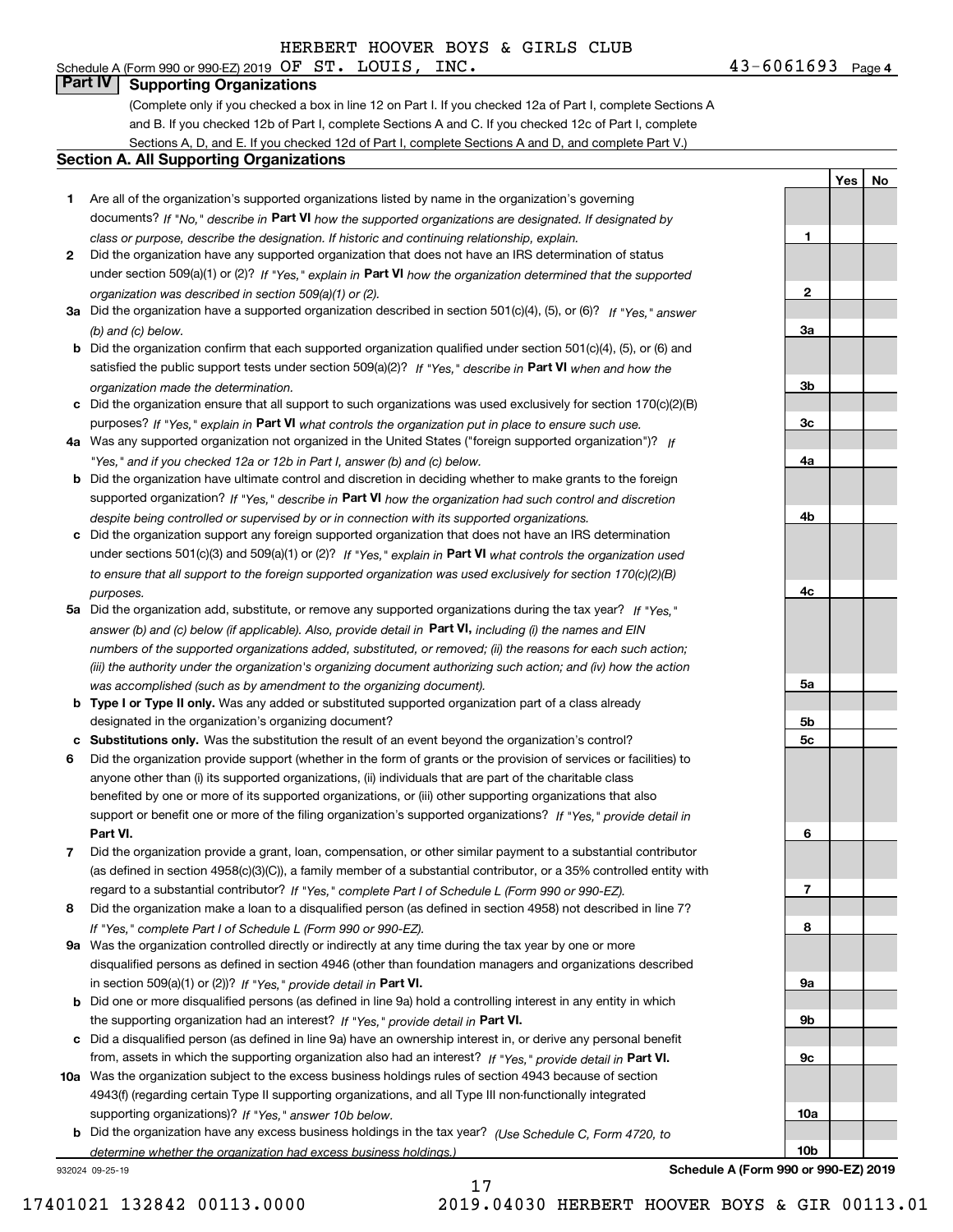Schedule A (Form 990 or 990-EZ) 2019 Page OF ST. LOUIS, INC. 43-6061693

|    | Part IV<br><b>Supporting Organizations (continued)</b>                                                                            |                 |     |    |
|----|-----------------------------------------------------------------------------------------------------------------------------------|-----------------|-----|----|
|    |                                                                                                                                   |                 | Yes | No |
| 11 | Has the organization accepted a gift or contribution from any of the following persons?                                           |                 |     |    |
| а  | A person who directly or indirectly controls, either alone or together with persons described in (b) and (c)                      |                 |     |    |
|    | below, the governing body of a supported organization?                                                                            | 11a             |     |    |
|    | <b>b</b> A family member of a person described in (a) above?                                                                      | 11 <sub>b</sub> |     |    |
|    | c A 35% controlled entity of a person described in (a) or (b) above? If "Yes" to a, b, or c, provide detail in Part VI.           | 11c             |     |    |
|    | <b>Section B. Type I Supporting Organizations</b>                                                                                 |                 |     |    |
|    |                                                                                                                                   |                 | Yes | No |
| 1. | Did the directors, trustees, or membership of one or more supported organizations have the power to                               |                 |     |    |
|    | regularly appoint or elect at least a majority of the organization's directors or trustees at all times during the                |                 |     |    |
|    | tax year? If "No," describe in Part VI how the supported organization(s) effectively operated, supervised, or                     |                 |     |    |
|    | controlled the organization's activities. If the organization had more than one supported organization,                           |                 |     |    |
|    | describe how the powers to appoint and/or remove directors or trustees were allocated among the supported                         |                 |     |    |
|    | organizations and what conditions or restrictions, if any, applied to such powers during the tax year.                            | 1               |     |    |
| 2  | Did the organization operate for the benefit of any supported organization other than the supported                               |                 |     |    |
|    | organization(s) that operated, supervised, or controlled the supporting organization? If "Yes," explain in                        |                 |     |    |
|    | Part VI how providing such benefit carried out the purposes of the supported organization(s) that operated,                       |                 |     |    |
|    |                                                                                                                                   | 2               |     |    |
|    | supervised, or controlled the supporting organization.<br><b>Section C. Type II Supporting Organizations</b>                      |                 |     |    |
|    |                                                                                                                                   |                 | Yes | No |
| 1. | Were a majority of the organization's directors or trustees during the tax year also a majority of the directors                  |                 |     |    |
|    | or trustees of each of the organization's supported organization(s)? If "No," describe in Part VI how control                     |                 |     |    |
|    |                                                                                                                                   |                 |     |    |
|    | or management of the supporting organization was vested in the same persons that controlled or managed                            | 1               |     |    |
|    | the supported organization(s).<br><b>Section D. All Type III Supporting Organizations</b>                                         |                 |     |    |
|    |                                                                                                                                   |                 | Yes | No |
| 1  | Did the organization provide to each of its supported organizations, by the last day of the fifth month of the                    |                 |     |    |
|    |                                                                                                                                   |                 |     |    |
|    | organization's tax year, (i) a written notice describing the type and amount of support provided during the prior tax             |                 |     |    |
|    | year, (ii) a copy of the Form 990 that was most recently filed as of the date of notification, and (iii) copies of the            |                 |     |    |
|    | organization's governing documents in effect on the date of notification, to the extent not previously provided?                  | 1               |     |    |
| 2  | Were any of the organization's officers, directors, or trustees either (i) appointed or elected by the supported                  |                 |     |    |
|    | organization(s) or (ii) serving on the governing body of a supported organization? If "No," explain in Part VI how                |                 |     |    |
|    | the organization maintained a close and continuous working relationship with the supported organization(s).                       | 2               |     |    |
| 3  | By reason of the relationship described in (2), did the organization's supported organizations have a                             |                 |     |    |
|    | significant voice in the organization's investment policies and in directing the use of the organization's                        |                 |     |    |
|    | income or assets at all times during the tax year? If "Yes," describe in Part VI the role the organization's                      |                 |     |    |
|    | supported organizations played in this regard.                                                                                    | 3               |     |    |
|    | Section E. Type III Functionally Integrated Supporting Organizations                                                              |                 |     |    |
| 1  | Check the box next to the method that the organization used to satisfy the Integral Part Test during the year (see instructions). |                 |     |    |
| a  | The organization satisfied the Activities Test. Complete line 2 below.                                                            |                 |     |    |
| b  | The organization is the parent of each of its supported organizations. Complete line 3 below.                                     |                 |     |    |
| c  | The organization supported a governmental entity. Describe in Part VI how you supported a government entity (see instructions),   |                 |     |    |
| 2  | Activities Test. Answer (a) and (b) below.                                                                                        |                 | Yes | No |
| а  | Did substantially all of the organization's activities during the tax year directly further the exempt purposes of                |                 |     |    |
|    | the supported organization(s) to which the organization was responsive? If "Yes," then in Part VI identify                        |                 |     |    |
|    | those supported organizations and explain how these activities directly furthered their exempt purposes,                          |                 |     |    |
|    | how the organization was responsive to those supported organizations, and how the organization determined                         |                 |     |    |
|    | that these activities constituted substantially all of its activities.                                                            | 2a              |     |    |
| b  | Did the activities described in (a) constitute activities that, but for the organization's involvement, one or more               |                 |     |    |
|    | of the organization's supported organization(s) would have been engaged in? If "Yes," explain in Part VI the                      |                 |     |    |
|    | reasons for the organization's position that its supported organization(s) would have engaged in these                            |                 |     |    |
|    | activities but for the organization's involvement.                                                                                | 2b              |     |    |
| з  | Parent of Supported Organizations. Answer (a) and (b) below.                                                                      |                 |     |    |
| а  | Did the organization have the power to regularly appoint or elect a majority of the officers, directors, or                       |                 |     |    |
|    | trustees of each of the supported organizations? Provide details in Part VI.                                                      | За              |     |    |
| b  | Did the organization exercise a substantial degree of direction over the policies, programs, and activities of each               |                 |     |    |
|    | of its supported organizations? If "Yes." describe in Part VI the role played by the organization in this regard.                 | 3b              |     |    |

932025 09-25-19

**Schedule A (Form 990 or 990-EZ) 2019**

18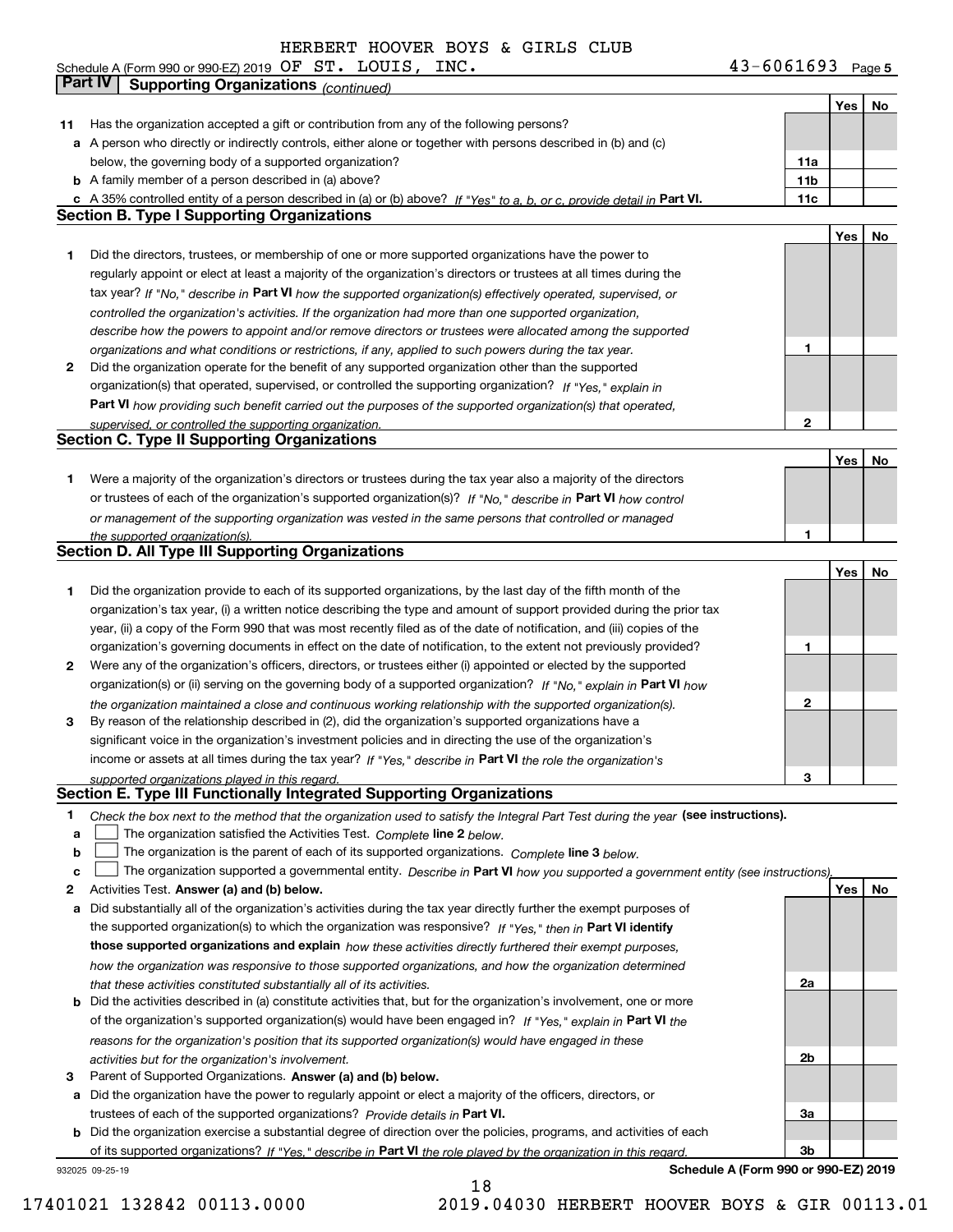#### **1SEP 10. See instructions.** All antegral Part Test as a qualifying trust on Nov. 20, 1970 (explain in Part VI). See instructions. All **Section A - Adjusted Net Income 12** Recoveries of prior-year distributions **3** Other gross income (see instructions) **4**Add lines 1 through 3. **56** Portion of operating expenses paid or incurred for production or **7** Other expenses (see instructions) **8** Adjusted Net Income (subtract lines 5, 6, and 7 from line 4) **8 8 1234567Section B - Minimum Asset Amount 1**Aggregate fair market value of all non-exempt-use assets (see **2**Acquisition indebtedness applicable to non-exempt-use assets **3** Subtract line 2 from line 1d. **4**Cash deemed held for exempt use. Enter 1-1/2% of line 3 (for greater amount, **5** Net value of non-exempt-use assets (subtract line 4 from line 3) **678a** Average monthly value of securities **b** Average monthly cash balances **c**Fair market value of other non-exempt-use assets **dTotal**  (add lines 1a, 1b, and 1c) **eDiscount** claimed for blockage or other **1a1b1c1d2345678**factors (explain in detail in **Part VI**): **Minimum Asset Amount**  (add line 7 to line 6) **Section C - Distributable Amount 12**Enter 85% of line 1. **3456** Distributable Amount. Subtract line 5 from line 4, unless subject to **123456**Schedule A (Form 990 or 990-EZ) 2019 Page OF ST. LOUIS, INC. 43-6061693 other Type III non-functionally integrated supporting organizations must complete Sections A through E. (B) Current Year (optional)(A) Prior Year Net short-term capital gain Depreciation and depletion collection of gross income or for management, conservation, or maintenance of property held for production of income (see instructions) (B) Current Year (optional)(A) Prior Year instructions for short tax year or assets held for part of year): see instructions). Multiply line 5 by .035. Recoveries of prior-year distributions Current Year Adjusted net income for prior year (from Section A, line 8, Column A) Minimum asset amount for prior year (from Section B, line 8, Column A) Enter greater of line 2 or line 3. Income tax imposed in prior year **Part V Type III Non-Functionally Integrated 509(a)(3) Supporting Organizations**   $\mathcal{L}^{\text{max}}$

emergency temporary reduction (see instructions).

**7**Check here if the current year is the organization's first as a non-functionally integrated Type III supporting organization (see instructions). $\mathcal{L}^{\text{max}}$ 

**Schedule A (Form 990 or 990-EZ) 2019**

932026 09-25-19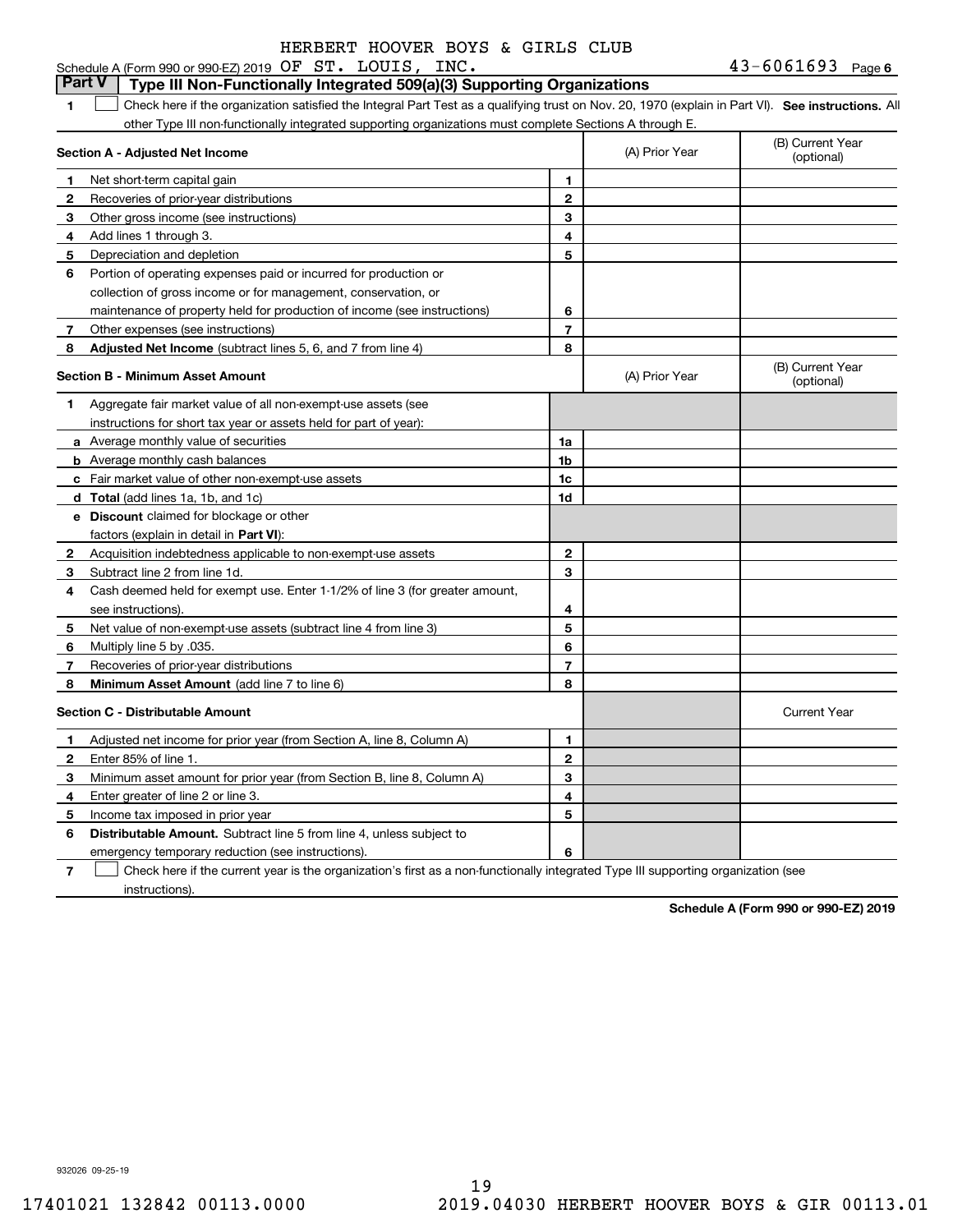|               | Schedule A (Form 990 or 990-EZ) 2019 $OF$ $ST$ . LOUIS, INC.                               |                                    |                                               | $43 - 6061693$ Page 7                            |  |
|---------------|--------------------------------------------------------------------------------------------|------------------------------------|-----------------------------------------------|--------------------------------------------------|--|
| <b>Part V</b> | Type III Non-Functionally Integrated 509(a)(3) Supporting Organizations                    |                                    | (continued)                                   |                                                  |  |
|               | <b>Section D - Distributions</b>                                                           |                                    |                                               | <b>Current Year</b>                              |  |
| 1.            | Amounts paid to supported organizations to accomplish exempt purposes                      |                                    |                                               |                                                  |  |
| 2             | Amounts paid to perform activity that directly furthers exempt purposes of supported       |                                    |                                               |                                                  |  |
|               | organizations, in excess of income from activity                                           |                                    |                                               |                                                  |  |
| 3             | Administrative expenses paid to accomplish exempt purposes of supported organizations      |                                    |                                               |                                                  |  |
| 4             | Amounts paid to acquire exempt-use assets                                                  |                                    |                                               |                                                  |  |
| 5             | Qualified set aside amounts (prior IRS approval required)                                  |                                    |                                               |                                                  |  |
| 6             | Other distributions (describe in Part VI). See instructions.                               |                                    |                                               |                                                  |  |
| 7             | Total annual distributions. Add lines 1 through 6.                                         |                                    |                                               |                                                  |  |
| 8             | Distributions to attentive supported organizations to which the organization is responsive |                                    |                                               |                                                  |  |
|               | (provide details in Part VI). See instructions.                                            |                                    |                                               |                                                  |  |
| 9             | Distributable amount for 2019 from Section C, line 6                                       |                                    |                                               |                                                  |  |
| 10            | Line 8 amount divided by line 9 amount                                                     |                                    |                                               |                                                  |  |
|               | <b>Section E - Distribution Allocations</b> (see instructions)                             | (i)<br><b>Excess Distributions</b> | (ii)<br><b>Underdistributions</b><br>Pre-2019 | (iii)<br><b>Distributable</b><br>Amount for 2019 |  |
| 1             | Distributable amount for 2019 from Section C, line 6                                       |                                    |                                               |                                                  |  |
| 2             | Underdistributions, if any, for years prior to 2019 (reason-                               |                                    |                                               |                                                  |  |
|               | able cause required-explain in Part VI). See instructions.                                 |                                    |                                               |                                                  |  |
| 3             | Excess distributions carryover, if any, to 2019                                            |                                    |                                               |                                                  |  |
|               | <b>a</b> From 2014                                                                         |                                    |                                               |                                                  |  |
|               | <b>b</b> From 2015                                                                         |                                    |                                               |                                                  |  |
|               | c From 2016                                                                                |                                    |                                               |                                                  |  |
|               | $d$ From 2017                                                                              |                                    |                                               |                                                  |  |
|               | e From 2018                                                                                |                                    |                                               |                                                  |  |
|               | f Total of lines 3a through e                                                              |                                    |                                               |                                                  |  |
|               | g Applied to underdistributions of prior years                                             |                                    |                                               |                                                  |  |
|               | <b>h</b> Applied to 2019 distributable amount                                              |                                    |                                               |                                                  |  |
| j.            | Carryover from 2014 not applied (see instructions)                                         |                                    |                                               |                                                  |  |
|               | Remainder. Subtract lines 3g, 3h, and 3i from 3f.                                          |                                    |                                               |                                                  |  |
| 4             | Distributions for 2019 from Section D.                                                     |                                    |                                               |                                                  |  |
|               | \$<br>line $7:$                                                                            |                                    |                                               |                                                  |  |
|               | a Applied to underdistributions of prior years                                             |                                    |                                               |                                                  |  |
|               | <b>b</b> Applied to 2019 distributable amount                                              |                                    |                                               |                                                  |  |
|               | <b>c</b> Remainder. Subtract lines 4a and 4b from 4.                                       |                                    |                                               |                                                  |  |
|               | Remaining underdistributions for years prior to 2019, if                                   |                                    |                                               |                                                  |  |
|               | any. Subtract lines 3g and 4a from line 2. For result greater                              |                                    |                                               |                                                  |  |
|               | than zero, explain in Part VI. See instructions.                                           |                                    |                                               |                                                  |  |
| 6             | Remaining underdistributions for 2019. Subtract lines 3h                                   |                                    |                                               |                                                  |  |
|               | and 4b from line 1. For result greater than zero, explain in                               |                                    |                                               |                                                  |  |
|               | Part VI. See instructions.                                                                 |                                    |                                               |                                                  |  |
| 7             | Excess distributions carryover to 2020. Add lines 3j                                       |                                    |                                               |                                                  |  |
|               | and 4c.                                                                                    |                                    |                                               |                                                  |  |
| 8             | Breakdown of line 7:                                                                       |                                    |                                               |                                                  |  |
|               | a Excess from 2015                                                                         |                                    |                                               |                                                  |  |
|               | <b>b</b> Excess from 2016                                                                  |                                    |                                               |                                                  |  |
|               | c Excess from 2017                                                                         |                                    |                                               |                                                  |  |
|               | d Excess from 2018                                                                         |                                    |                                               |                                                  |  |
|               | e Excess from 2019                                                                         |                                    |                                               |                                                  |  |
|               |                                                                                            |                                    |                                               |                                                  |  |

**Schedule A (Form 990 or 990-EZ) 2019**

932027 09-25-19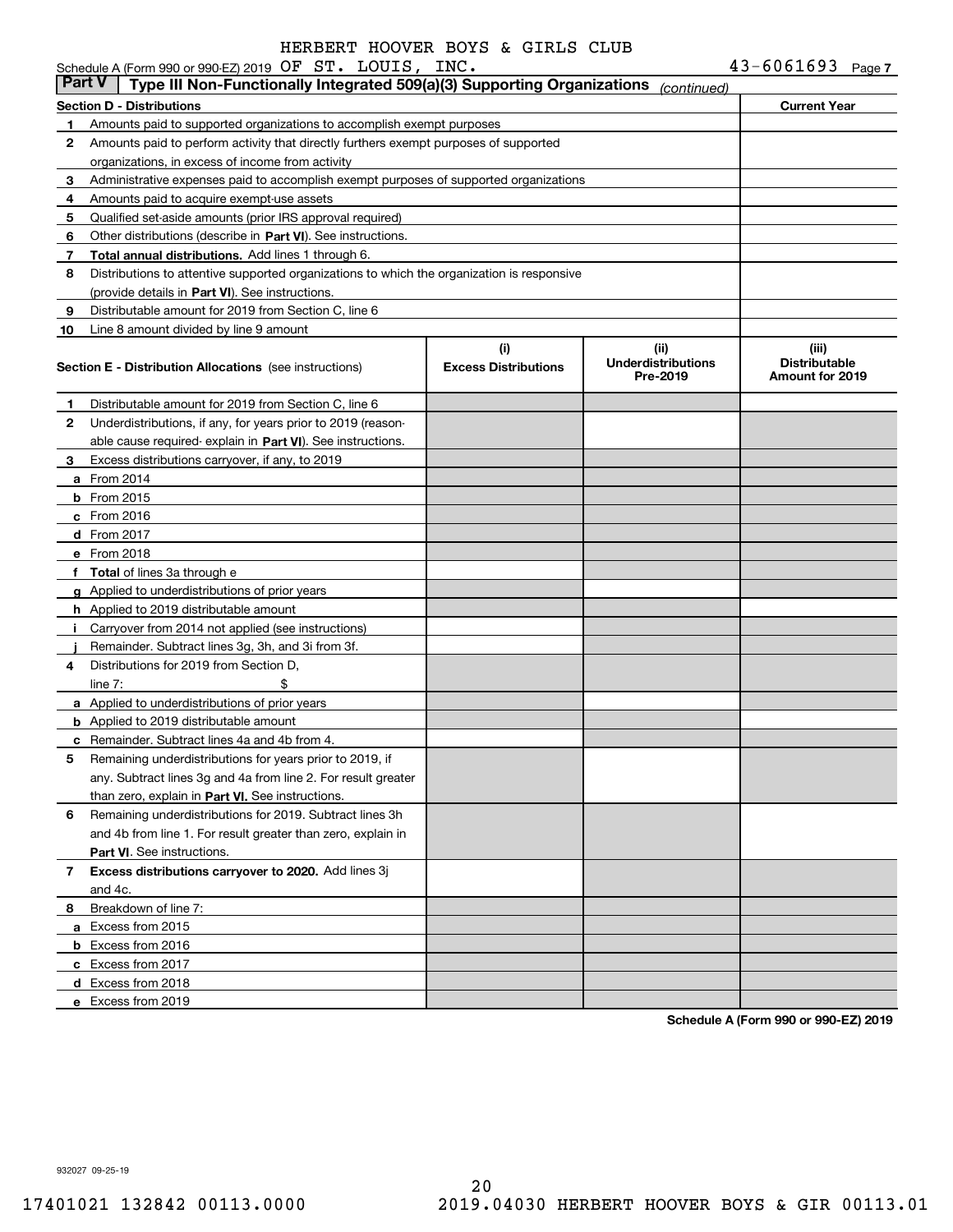Part VI | Supplemental Information. Provide the explanations required by Part II, line 10; Part II, line 17a or 17b; Part III, line 12; Part IV, Section A, lines 1, 2, 3b, 3c, 4b, 4c, 5a, 6, 9a, 9b, 9c, 11a, 11b, and 11c; Part IV, Section B, lines 1 and 2; Part IV, Section C, line 1; Part IV, Section D, lines 2 and 3; Part IV, Section E, lines 1c, 2a, 2b, 3a, and 3b; Part V, line 1; Part V, Section B, line 1e; Part V, Section D, lines 5, 6, and 8; and Part V, Section E, lines 2, 5, and 6. Also complete this part for any additional information. (See instructions.)

### SCHEDULE A, PART II, LINE 10, EXPLANATION FOR OTHER INCOME:

| 2015 AMOUNT: \$            |                                                                                                                                                                                                                               |
|----------------------------|-------------------------------------------------------------------------------------------------------------------------------------------------------------------------------------------------------------------------------|
|                            | 20,692.                                                                                                                                                                                                                       |
| 2016 AMOUNT: \$<br>8,664.  | the control of the control of the control of the control of the control of the control of the control of the control of the control of the control of the control of the control of the control of the control of the control |
| 2017 AMOUNT: \$<br>9,612.  |                                                                                                                                                                                                                               |
| 2018 AMOUNT: \$            |                                                                                                                                                                                                                               |
| 2019 AMOUNT: \$<br>17,803. | and the control of the control of the control of the control of the control of the control of the control of the                                                                                                              |
|                            |                                                                                                                                                                                                                               |
|                            |                                                                                                                                                                                                                               |
|                            |                                                                                                                                                                                                                               |
|                            |                                                                                                                                                                                                                               |
|                            |                                                                                                                                                                                                                               |
|                            |                                                                                                                                                                                                                               |
|                            |                                                                                                                                                                                                                               |
|                            |                                                                                                                                                                                                                               |
|                            |                                                                                                                                                                                                                               |
|                            |                                                                                                                                                                                                                               |
|                            |                                                                                                                                                                                                                               |
|                            |                                                                                                                                                                                                                               |
|                            |                                                                                                                                                                                                                               |
|                            |                                                                                                                                                                                                                               |
|                            |                                                                                                                                                                                                                               |
|                            |                                                                                                                                                                                                                               |
|                            |                                                                                                                                                                                                                               |
|                            |                                                                                                                                                                                                                               |
|                            |                                                                                                                                                                                                                               |
|                            |                                                                                                                                                                                                                               |
|                            |                                                                                                                                                                                                                               |
| 932028 09-25-19            | Schedule A (Form 990 or 990-EZ) 2019                                                                                                                                                                                          |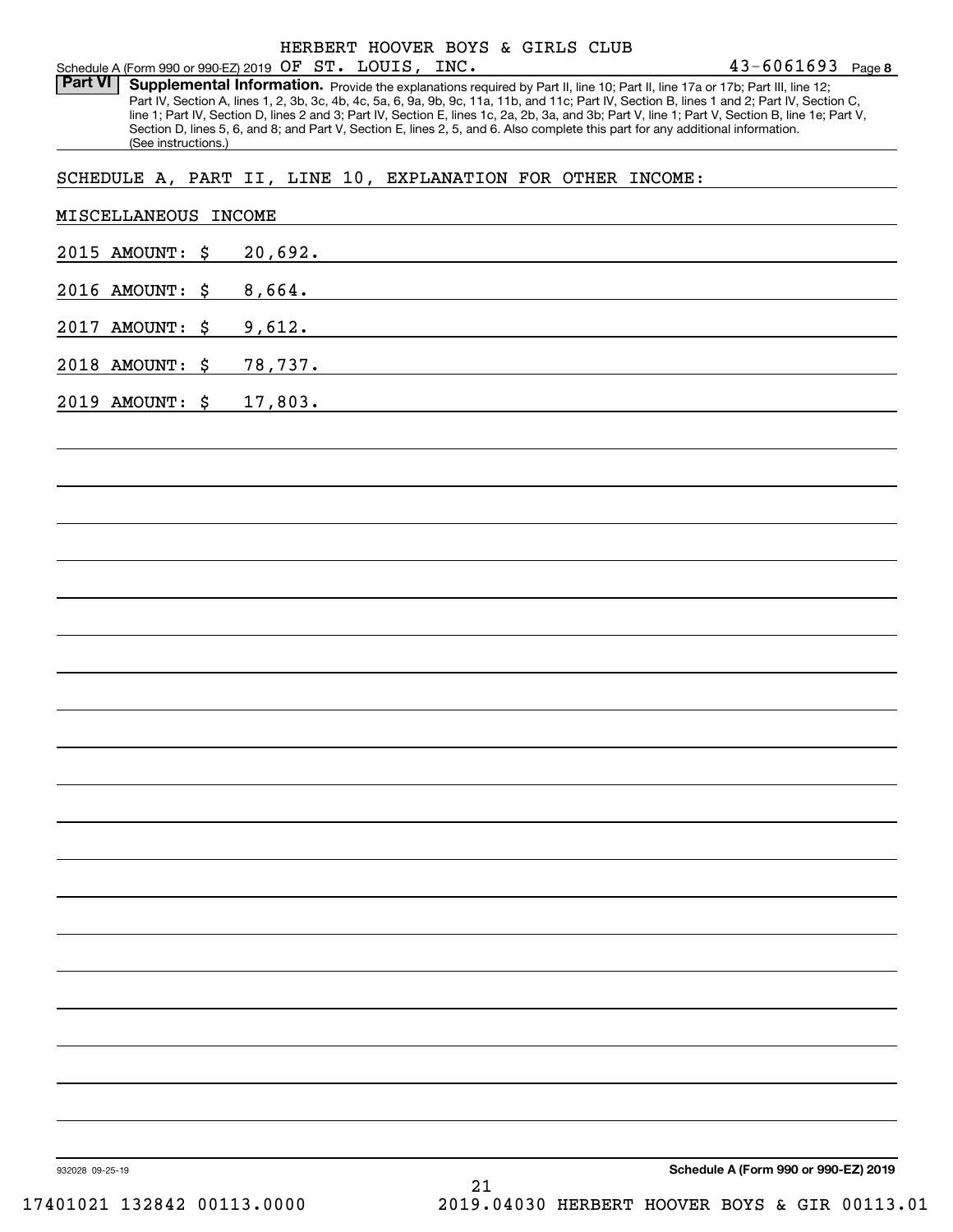|  |  | <b>Schedule B</b> |
|--|--|-------------------|
|--|--|-------------------|

Department of the Treasury Internal Revenue Service **(Form 990, 990-EZ, or 990-PF)**

|  | Name of the organization |
|--|--------------------------|
|  |                          |

**Organization type** (check one):

#### \*\* PUBLIC DISCLOSURE COPY \*\*

# **Schedule of Contributors**

**| Attach to Form 990, Form 990-EZ, or Form 990-PF. | Go to www.irs.gov/Form990 for the latest information.** OMB No. 1545-0047

# **2019**

**Employer identification number**

|  | HERBERT HOOVER BOYS & GIRLS CLUB |  |  |
|--|----------------------------------|--|--|
|  | OF ST. LOUIS, INC.               |  |  |

 $43 - 6061693$ 

| Filers of:         | Section:                                                                  |
|--------------------|---------------------------------------------------------------------------|
| Form 990 or 990-EZ | $X$ 501(c)( 3) (enter number) organization                                |
|                    | 4947(a)(1) nonexempt charitable trust not treated as a private foundation |
|                    | 527 political organization                                                |
| Form 990-PF        | 501(c)(3) exempt private foundation                                       |
|                    | 4947(a)(1) nonexempt charitable trust treated as a private foundation     |
|                    | 501(c)(3) taxable private foundation                                      |

Check if your organization is covered by the **General Rule** or a **Special Rule. Note:**  Only a section 501(c)(7), (8), or (10) organization can check boxes for both the General Rule and a Special Rule. See instructions.

#### **General Rule**

 $\mathcal{L}^{\text{max}}$ 

For an organization filing Form 990, 990-EZ, or 990-PF that received, during the year, contributions totaling \$5,000 or more (in money or property) from any one contributor. Complete Parts I and II. See instructions for determining a contributor's total contributions.

#### **Special Rules**

any one contributor, during the year, total contributions of the greater of  $\,$  (1) \$5,000; or **(2)** 2% of the amount on (i) Form 990, Part VIII, line 1h;  $\boxed{\textbf{X}}$  For an organization described in section 501(c)(3) filing Form 990 or 990-EZ that met the 33 1/3% support test of the regulations under sections 509(a)(1) and 170(b)(1)(A)(vi), that checked Schedule A (Form 990 or 990-EZ), Part II, line 13, 16a, or 16b, and that received from or (ii) Form 990-EZ, line 1. Complete Parts I and II.

year, total contributions of more than \$1,000 *exclusively* for religious, charitable, scientific, literary, or educational purposes, or for the For an organization described in section 501(c)(7), (8), or (10) filing Form 990 or 990-EZ that received from any one contributor, during the prevention of cruelty to children or animals. Complete Parts I, II, and III.  $\mathcal{L}^{\text{max}}$ 

purpose. Don't complete any of the parts unless the **General Rule** applies to this organization because it received *nonexclusively* year, contributions <sub>exclusively</sub> for religious, charitable, etc., purposes, but no such contributions totaled more than \$1,000. If this box is checked, enter here the total contributions that were received during the year for an  $\;$ exclusively religious, charitable, etc., For an organization described in section 501(c)(7), (8), or (10) filing Form 990 or 990-EZ that received from any one contributor, during the religious, charitable, etc., contributions totaling \$5,000 or more during the year  $\Box$ — $\Box$   $\Box$  $\mathcal{L}^{\text{max}}$ 

**Caution:**  An organization that isn't covered by the General Rule and/or the Special Rules doesn't file Schedule B (Form 990, 990-EZ, or 990-PF),  **must** but it answer "No" on Part IV, line 2, of its Form 990; or check the box on line H of its Form 990-EZ or on its Form 990-PF, Part I, line 2, to certify that it doesn't meet the filing requirements of Schedule B (Form 990, 990-EZ, or 990-PF).

**For Paperwork Reduction Act Notice, see the instructions for Form 990, 990-EZ, or 990-PF. Schedule B (Form 990, 990-EZ, or 990-PF) (2019)** LHA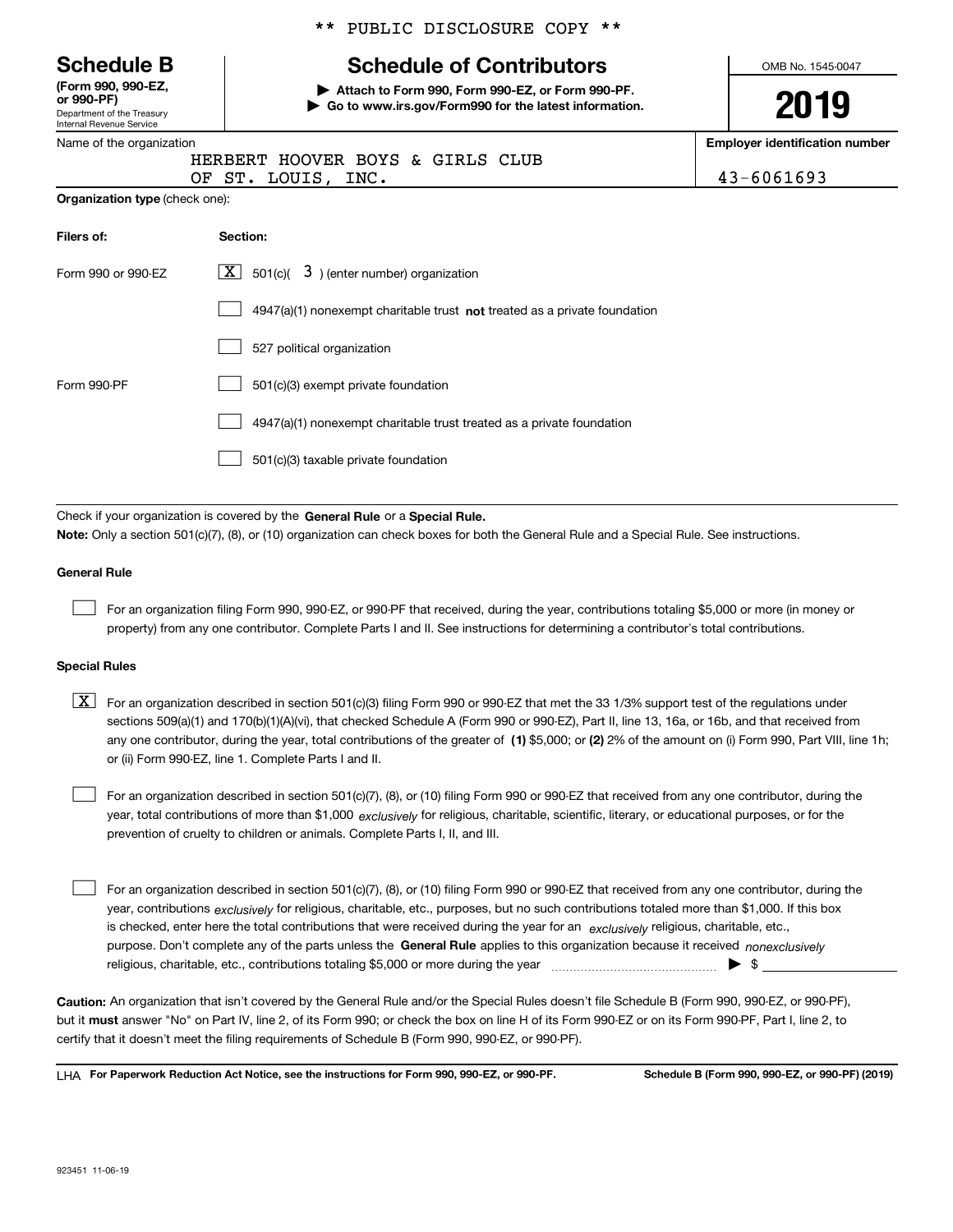#### Schedule B (Form 990, 990-EZ, or 990-PF) (2019) **Page 2**

Name of organization

Chedule B (Form 990, 990-EZ, or 990-PF) (2019)<br>Iame of organization<br>IERBERT HOOVER BOYS & GIRLS CLUB<br>JF ST. LOUIS, INC.<br>**Part I** Contributors (see instructions). Use duplicate copies of Part I if additional space is needed HERBERT HOOVER BOYS & GIRLS CLUB OF ST. LOUIS, INC. 43-6061693

Contributors (see instructions). Use duplicate copies of Part I if additional space is needed.

| (b)<br>Name, address, and ZIP + 4           |                                   |                                                                                                                                |
|---------------------------------------------|-----------------------------------|--------------------------------------------------------------------------------------------------------------------------------|
|                                             | (c)<br><b>Total contributions</b> | (d)<br>Type of contribution                                                                                                    |
| $\mathsf{\$}$                               | 522,192.                          | $\overline{\text{X}}$<br>Person<br>Payroll<br>Noncash<br>(Complete Part II for<br>noncash contributions.)                      |
| (b)<br>Name, address, and ZIP + 4           | (c)<br><b>Total contributions</b> | (d)<br>Type of contribution                                                                                                    |
| $\frac{1}{2}$                               | 200,000.                          | $\overline{\mathbf{X}}$<br>Person<br>Payroll<br>Noncash<br>(Complete Part II for<br>noncash contributions.)                    |
| (b)<br>Name, address, and ZIP + 4           | (c)<br><b>Total contributions</b> | (d)<br>Type of contribution                                                                                                    |
| $\frac{1}{2}$                               | 937,876.                          | $\overline{\mathbf{X}}$<br>Person<br>Payroll<br>Noncash<br>(Complete Part II for<br>noncash contributions.)                    |
| (b)<br>Name, address, and ZIP + 4           | (c)<br><b>Total contributions</b> | (d)<br>Type of contribution                                                                                                    |
|                                             |                                   | $\overline{\mathbf{X}}$<br>Person<br>Payroll                                                                                   |
| \$                                          |                                   | Noncash<br>(Complete Part II for<br>noncash contributions.)                                                                    |
| (b)                                         | (c)                               | (d)                                                                                                                            |
| Name, address, and ZIP + 4<br>$\frac{1}{2}$ |                                   | Type of contribution<br>$\boxed{\text{X}}$<br>Person<br>Payroll<br>Noncash<br>(Complete Part II for<br>noncash contributions.) |
| (b)                                         | (c)                               | (d)<br>Type of contribution                                                                                                    |
| Name, address, and ZIP + 4                  |                                   | 386,799.<br><b>Total contributions</b><br>575,451.<br><b>Total contributions</b>                                               |

17401021 132842 00113.0000 2019.04030 HERBERT HOOVER BOYS & GIR 00113.01

23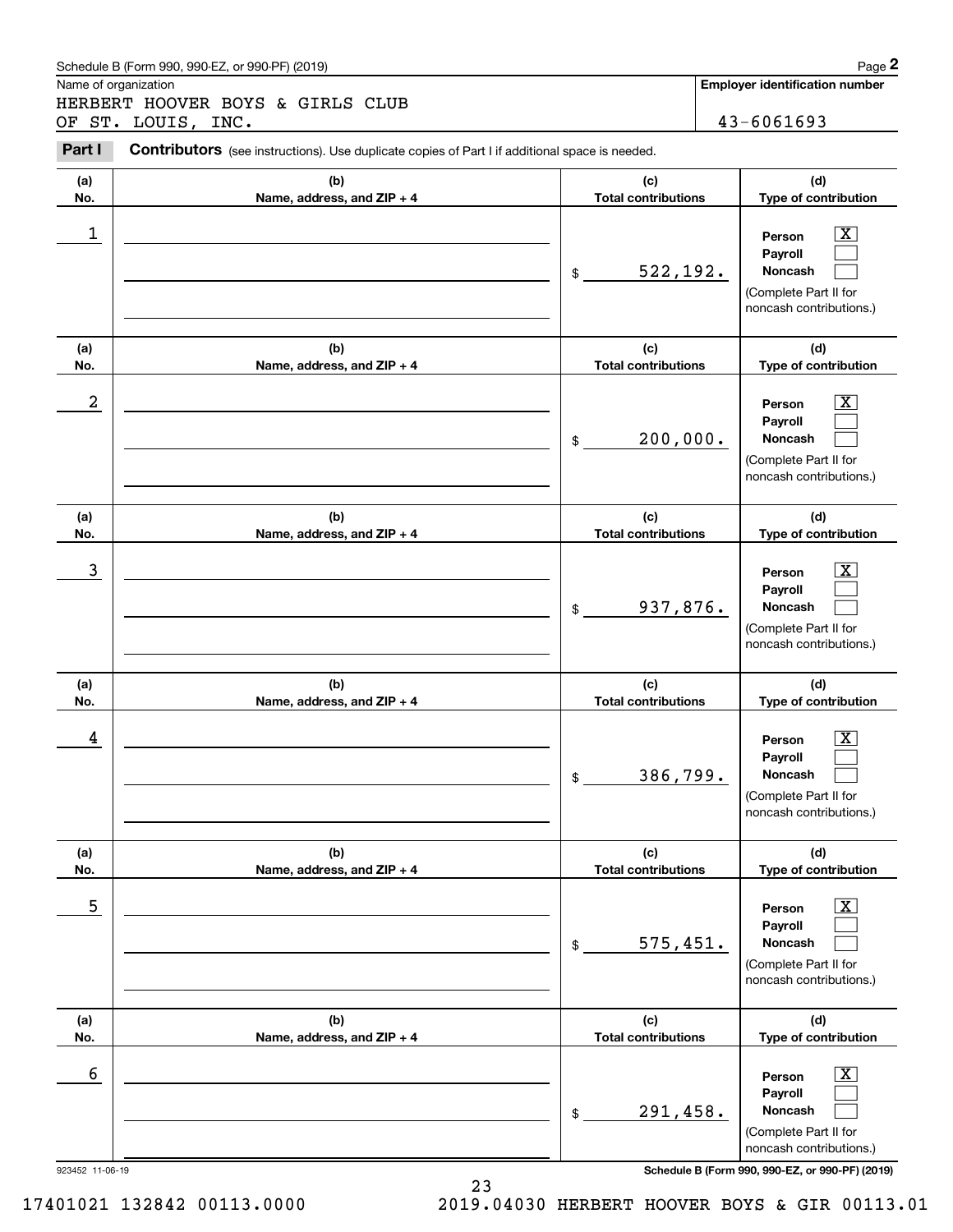#### Schedule B (Form 990, 990-EZ, or 990-PF) (2019) **Page 2**

Name of organization

Chedule B (Form 990, 990-EZ, or 990-PF) (2019)<br>Iame of organization<br>IERBERT HOOVER BOYS & GIRLS CLUB<br>JF ST. LOUIS, INC.<br>**Part I** Contributors (see instructions). Use duplicate copies of Part I if additional space is needed HERBERT HOOVER BOYS & GIRLS CLUB OF ST. LOUIS, INC. 43-6061693

Contributors (see instructions). Use duplicate copies of Part I if additional space is needed.

| (a)<br>No.             | (b)<br>Name, address, and ZIP + 4 | (c)<br><b>Total contributions</b> | (d)<br>Type of contribution                                                                                                                                 |
|------------------------|-----------------------------------|-----------------------------------|-------------------------------------------------------------------------------------------------------------------------------------------------------------|
| 7                      |                                   | 3, 130, 532.<br>\$                | x<br>Person<br>Payroll<br>Noncash<br>(Complete Part II for<br>noncash contributions.)                                                                       |
| (a)<br>No.             | (b)<br>Name, address, and ZIP + 4 | (c)<br><b>Total contributions</b> | (d)<br>Type of contribution                                                                                                                                 |
|                        |                                   | \$                                | Person<br>Payroll<br>Noncash<br>(Complete Part II for<br>noncash contributions.)                                                                            |
| (a)<br>No.             | (b)                               | (c)<br><b>Total contributions</b> | (d)<br>Type of contribution                                                                                                                                 |
|                        | Name, address, and ZIP + 4        | \$                                | Person<br>Payroll<br>Noncash<br>(Complete Part II for<br>noncash contributions.)                                                                            |
| (a)<br>No.             | (b)                               | (c)<br><b>Total contributions</b> | (d)<br>Type of contribution                                                                                                                                 |
|                        | Name, address, and ZIP + 4        | \$                                | Person<br>Payroll<br>Noncash<br>(Complete Part II for<br>noncash contributions.)                                                                            |
| (a)<br>No.             | (b)<br>Name, address, and ZIP + 4 | (c)<br><b>Total contributions</b> | (d)<br>Type of contribution                                                                                                                                 |
|                        |                                   | \$                                | Person<br>Payroll<br>Noncash<br>(Complete Part II for<br>noncash contributions.)                                                                            |
| (a)                    | (b)                               | (c)                               | (d)                                                                                                                                                         |
| No.<br>923452 11-06-19 | Name, address, and ZIP + 4        | <b>Total contributions</b><br>\$  | Type of contribution<br>Person<br>Payroll<br>Noncash<br>(Complete Part II for<br>noncash contributions.)<br>Schedule B (Form 990, 990-EZ, or 990-PF) (2019) |

24

17401021 132842 00113.0000 2019.04030 HERBERT HOOVER BOYS & GIR 00113.01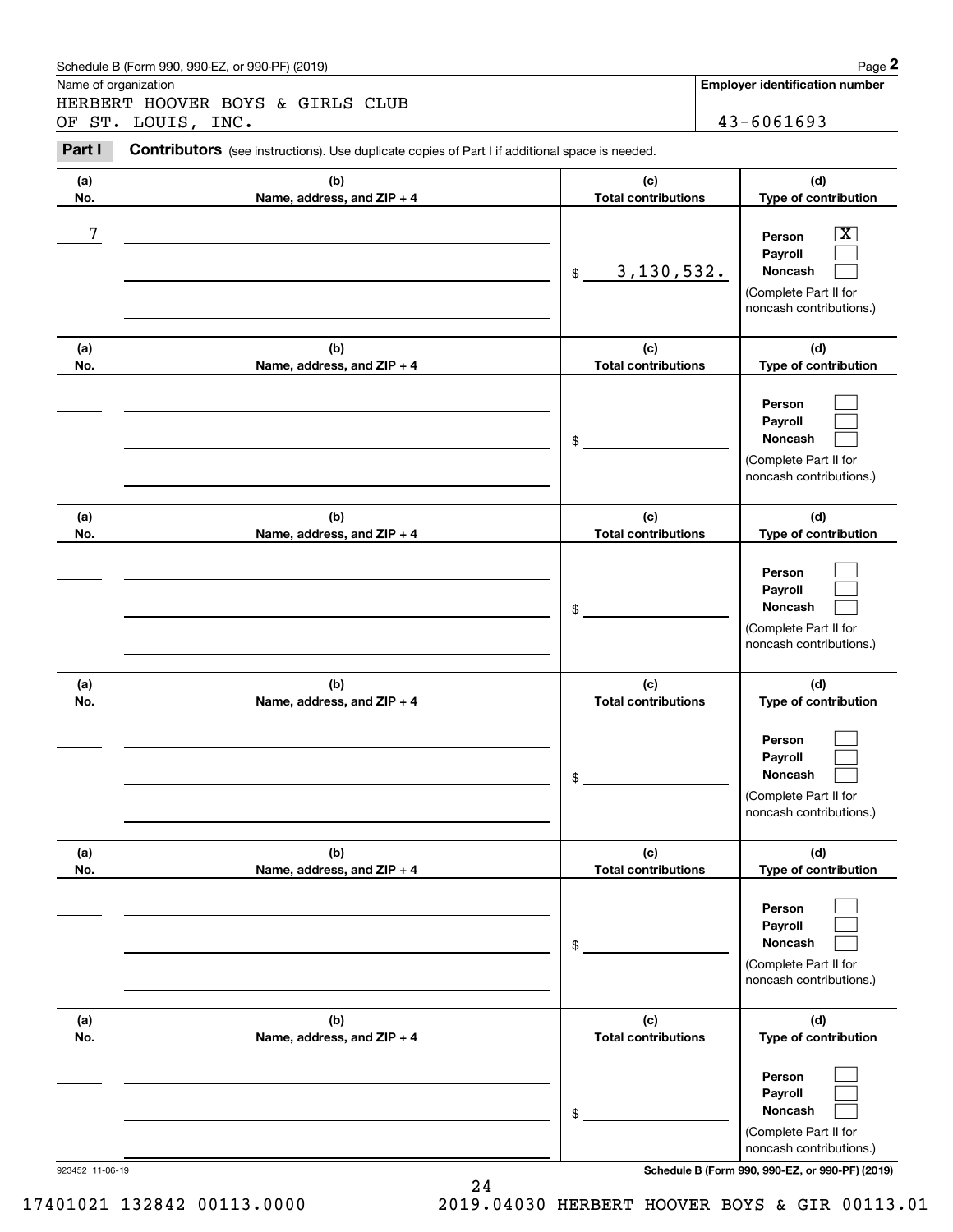|                              | Schedule B (Form 990, 990-EZ, or 990-PF) (2019)                                                     |                                                 | Page 3                                          |
|------------------------------|-----------------------------------------------------------------------------------------------------|-------------------------------------------------|-------------------------------------------------|
| Name of organization         | HERBERT HOOVER BOYS & GIRLS CLUB                                                                    |                                                 | <b>Employer identification number</b>           |
|                              | OF ST. LOUIS, INC.                                                                                  |                                                 | 43-6061693                                      |
| Part II                      | Noncash Property (see instructions). Use duplicate copies of Part II if additional space is needed. |                                                 |                                                 |
| (a)<br>No.<br>from<br>Part I | (b)<br>Description of noncash property given                                                        | (c)<br>FMV (or estimate)<br>(See instructions.) | (d)<br>Date received                            |
|                              |                                                                                                     | $\frac{1}{2}$                                   |                                                 |
| (a)<br>No.<br>from<br>Part I | (b)<br>Description of noncash property given                                                        | (c)<br>FMV (or estimate)<br>(See instructions.) | (d)<br>Date received                            |
|                              |                                                                                                     | $\frac{1}{2}$                                   |                                                 |
| (a)<br>No.<br>from<br>Part I | (b)<br>Description of noncash property given                                                        | (c)<br>FMV (or estimate)<br>(See instructions.) | (d)<br>Date received                            |
|                              |                                                                                                     | $\frac{1}{2}$                                   |                                                 |
| (a)<br>No.<br>from<br>Part I | (b)<br>Description of noncash property given                                                        | (c)<br>FMV (or estimate)<br>(See instructions.) | (d)<br>Date received                            |
|                              |                                                                                                     | \$                                              |                                                 |
| (a)<br>No.<br>from<br>Part I | (b)<br>Description of noncash property given                                                        | (c)<br>FMV (or estimate)<br>(See instructions.) | (d)<br>Date received                            |
|                              |                                                                                                     | \$                                              |                                                 |
| (a)<br>No.<br>from<br>Part I | (b)<br>Description of noncash property given                                                        | (c)<br>FMV (or estimate)<br>(See instructions.) | (d)<br>Date received                            |
|                              | 923453 11-06-19                                                                                     | \$                                              | Schedule B (Form 990, 990-EZ, or 990-PF) (2019) |

25

17401021 132842 00113.0000 2019.04030 HERBERT HOOVER BOYS & GIR 00113.01

923453 11-06-19 **Schedule B (Form 990, 990-EZ, or 990-PF) (2019)**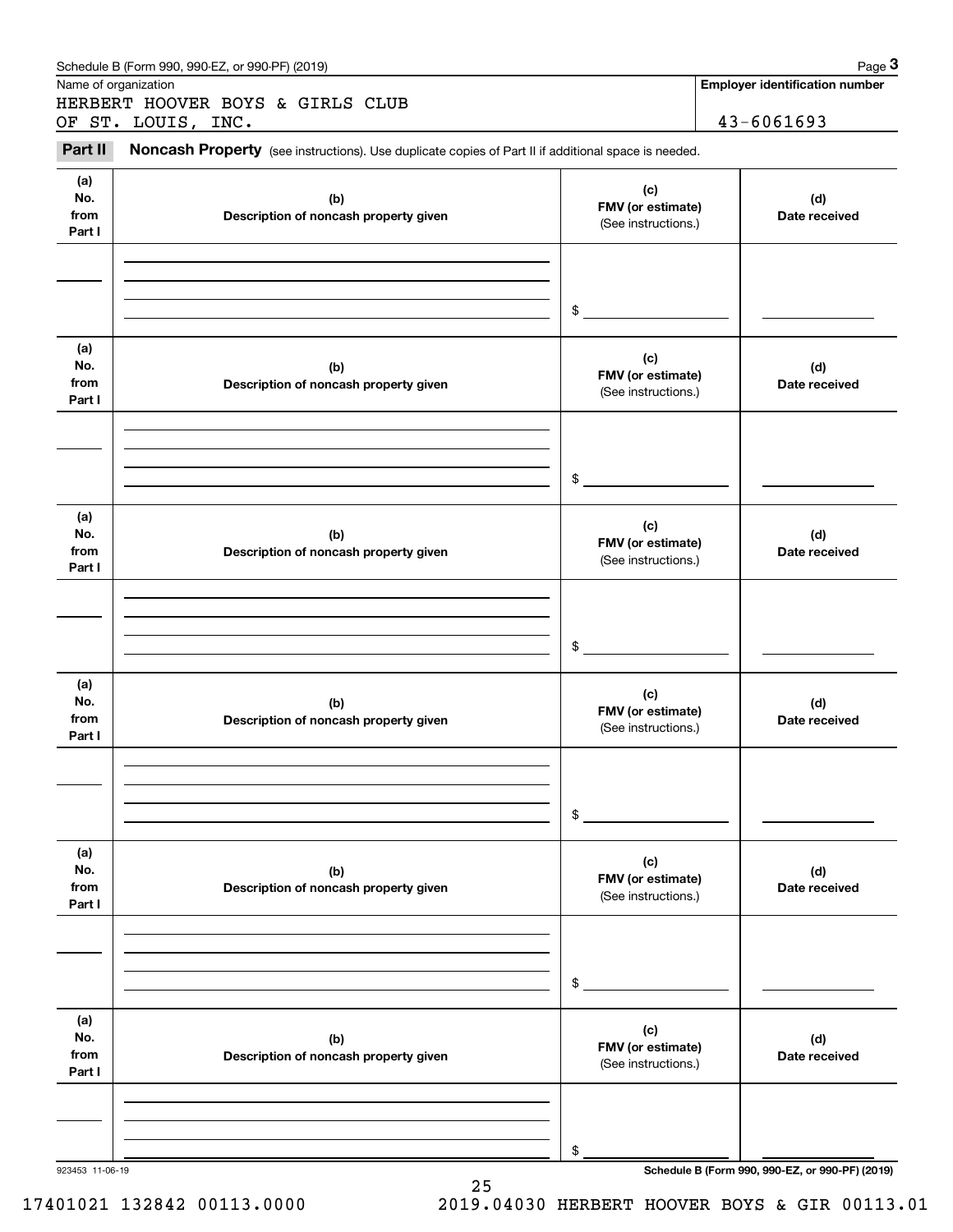|                 | Schedule B (Form 990, 990-EZ, or 990-PF) (2019)                                                                                                                |                                                                                                                                                                                                                                                                                                 |                                          | Page 4                                          |  |  |  |  |
|-----------------|----------------------------------------------------------------------------------------------------------------------------------------------------------------|-------------------------------------------------------------------------------------------------------------------------------------------------------------------------------------------------------------------------------------------------------------------------------------------------|------------------------------------------|-------------------------------------------------|--|--|--|--|
|                 | Name of organization                                                                                                                                           |                                                                                                                                                                                                                                                                                                 |                                          | <b>Employer identification number</b>           |  |  |  |  |
|                 | HERBERT HOOVER BOYS & GIRLS CLUB                                                                                                                               |                                                                                                                                                                                                                                                                                                 |                                          |                                                 |  |  |  |  |
|                 | OF ST. LOUIS, INC.                                                                                                                                             |                                                                                                                                                                                                                                                                                                 |                                          | 43-6061693                                      |  |  |  |  |
| Part III        | Exclusively religious, charitable, etc., contributions to organizations described in section 501(c)(7), (8), or (10) that total more than \$1,000 for the year |                                                                                                                                                                                                                                                                                                 |                                          |                                                 |  |  |  |  |
|                 |                                                                                                                                                                | from any one contributor. Complete columns (a) through (e) and the following line entry. For organizations<br>completing Part III, enter the total of exclusively religious, charitable, etc., contributions of \$1,000 or less for the year. (Enter this info. once.) $\blacktriangleright$ \$ |                                          |                                                 |  |  |  |  |
|                 | Use duplicate copies of Part III if additional space is needed.                                                                                                |                                                                                                                                                                                                                                                                                                 |                                          |                                                 |  |  |  |  |
| (a) No.         |                                                                                                                                                                |                                                                                                                                                                                                                                                                                                 |                                          |                                                 |  |  |  |  |
| from<br>Part I  | (b) Purpose of gift                                                                                                                                            | (c) Use of gift                                                                                                                                                                                                                                                                                 |                                          | (d) Description of how gift is held             |  |  |  |  |
|                 |                                                                                                                                                                |                                                                                                                                                                                                                                                                                                 |                                          |                                                 |  |  |  |  |
|                 |                                                                                                                                                                |                                                                                                                                                                                                                                                                                                 |                                          |                                                 |  |  |  |  |
|                 |                                                                                                                                                                |                                                                                                                                                                                                                                                                                                 |                                          |                                                 |  |  |  |  |
|                 |                                                                                                                                                                |                                                                                                                                                                                                                                                                                                 |                                          |                                                 |  |  |  |  |
|                 |                                                                                                                                                                | (e) Transfer of gift                                                                                                                                                                                                                                                                            |                                          |                                                 |  |  |  |  |
|                 |                                                                                                                                                                |                                                                                                                                                                                                                                                                                                 |                                          |                                                 |  |  |  |  |
|                 | Transferee's name, address, and $ZIP + 4$                                                                                                                      |                                                                                                                                                                                                                                                                                                 |                                          | Relationship of transferor to transferee        |  |  |  |  |
|                 |                                                                                                                                                                |                                                                                                                                                                                                                                                                                                 |                                          |                                                 |  |  |  |  |
|                 |                                                                                                                                                                |                                                                                                                                                                                                                                                                                                 |                                          |                                                 |  |  |  |  |
|                 |                                                                                                                                                                |                                                                                                                                                                                                                                                                                                 |                                          |                                                 |  |  |  |  |
|                 |                                                                                                                                                                |                                                                                                                                                                                                                                                                                                 |                                          |                                                 |  |  |  |  |
| (a) No.<br>from |                                                                                                                                                                |                                                                                                                                                                                                                                                                                                 |                                          | (d) Description of how gift is held             |  |  |  |  |
| Part I          | (b) Purpose of gift                                                                                                                                            | (c) Use of gift                                                                                                                                                                                                                                                                                 |                                          |                                                 |  |  |  |  |
|                 |                                                                                                                                                                |                                                                                                                                                                                                                                                                                                 |                                          |                                                 |  |  |  |  |
|                 |                                                                                                                                                                |                                                                                                                                                                                                                                                                                                 |                                          |                                                 |  |  |  |  |
|                 |                                                                                                                                                                |                                                                                                                                                                                                                                                                                                 |                                          |                                                 |  |  |  |  |
|                 |                                                                                                                                                                |                                                                                                                                                                                                                                                                                                 |                                          |                                                 |  |  |  |  |
|                 | (e) Transfer of gift                                                                                                                                           |                                                                                                                                                                                                                                                                                                 |                                          |                                                 |  |  |  |  |
|                 |                                                                                                                                                                |                                                                                                                                                                                                                                                                                                 |                                          |                                                 |  |  |  |  |
|                 | Transferee's name, address, and $ZIP + 4$                                                                                                                      |                                                                                                                                                                                                                                                                                                 |                                          | Relationship of transferor to transferee        |  |  |  |  |
|                 |                                                                                                                                                                |                                                                                                                                                                                                                                                                                                 |                                          |                                                 |  |  |  |  |
|                 |                                                                                                                                                                |                                                                                                                                                                                                                                                                                                 |                                          |                                                 |  |  |  |  |
|                 |                                                                                                                                                                |                                                                                                                                                                                                                                                                                                 |                                          |                                                 |  |  |  |  |
| (a) No.         |                                                                                                                                                                |                                                                                                                                                                                                                                                                                                 |                                          |                                                 |  |  |  |  |
| from<br>Part I  | (b) Purpose of gift                                                                                                                                            | (c) Use of gift                                                                                                                                                                                                                                                                                 |                                          | (d) Description of how gift is held             |  |  |  |  |
|                 |                                                                                                                                                                |                                                                                                                                                                                                                                                                                                 |                                          |                                                 |  |  |  |  |
|                 |                                                                                                                                                                |                                                                                                                                                                                                                                                                                                 |                                          |                                                 |  |  |  |  |
|                 |                                                                                                                                                                |                                                                                                                                                                                                                                                                                                 |                                          |                                                 |  |  |  |  |
|                 |                                                                                                                                                                |                                                                                                                                                                                                                                                                                                 |                                          |                                                 |  |  |  |  |
|                 | (e) Transfer of gift                                                                                                                                           |                                                                                                                                                                                                                                                                                                 |                                          |                                                 |  |  |  |  |
|                 |                                                                                                                                                                |                                                                                                                                                                                                                                                                                                 |                                          |                                                 |  |  |  |  |
|                 | Transferee's name, address, and $ZIP + 4$                                                                                                                      |                                                                                                                                                                                                                                                                                                 | Relationship of transferor to transferee |                                                 |  |  |  |  |
|                 |                                                                                                                                                                |                                                                                                                                                                                                                                                                                                 |                                          |                                                 |  |  |  |  |
|                 |                                                                                                                                                                |                                                                                                                                                                                                                                                                                                 |                                          |                                                 |  |  |  |  |
|                 |                                                                                                                                                                |                                                                                                                                                                                                                                                                                                 |                                          |                                                 |  |  |  |  |
|                 |                                                                                                                                                                |                                                                                                                                                                                                                                                                                                 |                                          |                                                 |  |  |  |  |
| (a) No.<br>from | (b) Purpose of gift                                                                                                                                            | (c) Use of gift                                                                                                                                                                                                                                                                                 |                                          | (d) Description of how gift is held             |  |  |  |  |
| Part I          |                                                                                                                                                                |                                                                                                                                                                                                                                                                                                 |                                          |                                                 |  |  |  |  |
|                 |                                                                                                                                                                |                                                                                                                                                                                                                                                                                                 |                                          |                                                 |  |  |  |  |
|                 |                                                                                                                                                                |                                                                                                                                                                                                                                                                                                 |                                          |                                                 |  |  |  |  |
|                 |                                                                                                                                                                |                                                                                                                                                                                                                                                                                                 |                                          |                                                 |  |  |  |  |
|                 |                                                                                                                                                                |                                                                                                                                                                                                                                                                                                 |                                          |                                                 |  |  |  |  |
|                 |                                                                                                                                                                | (e) Transfer of gift                                                                                                                                                                                                                                                                            |                                          |                                                 |  |  |  |  |
|                 | Transferee's name, address, and $ZIP + 4$                                                                                                                      |                                                                                                                                                                                                                                                                                                 |                                          | Relationship of transferor to transferee        |  |  |  |  |
|                 |                                                                                                                                                                |                                                                                                                                                                                                                                                                                                 |                                          |                                                 |  |  |  |  |
|                 |                                                                                                                                                                |                                                                                                                                                                                                                                                                                                 |                                          |                                                 |  |  |  |  |
|                 |                                                                                                                                                                |                                                                                                                                                                                                                                                                                                 |                                          |                                                 |  |  |  |  |
|                 |                                                                                                                                                                |                                                                                                                                                                                                                                                                                                 |                                          |                                                 |  |  |  |  |
| 923454 11-06-19 |                                                                                                                                                                |                                                                                                                                                                                                                                                                                                 |                                          | Schedule B (Form 990, 990-EZ, or 990-PF) (2019) |  |  |  |  |
|                 |                                                                                                                                                                | 26                                                                                                                                                                                                                                                                                              |                                          |                                                 |  |  |  |  |

17401021 132842 00113.0000 2019.04030 HERBERT HOOVER BOYS & GIR 00113.01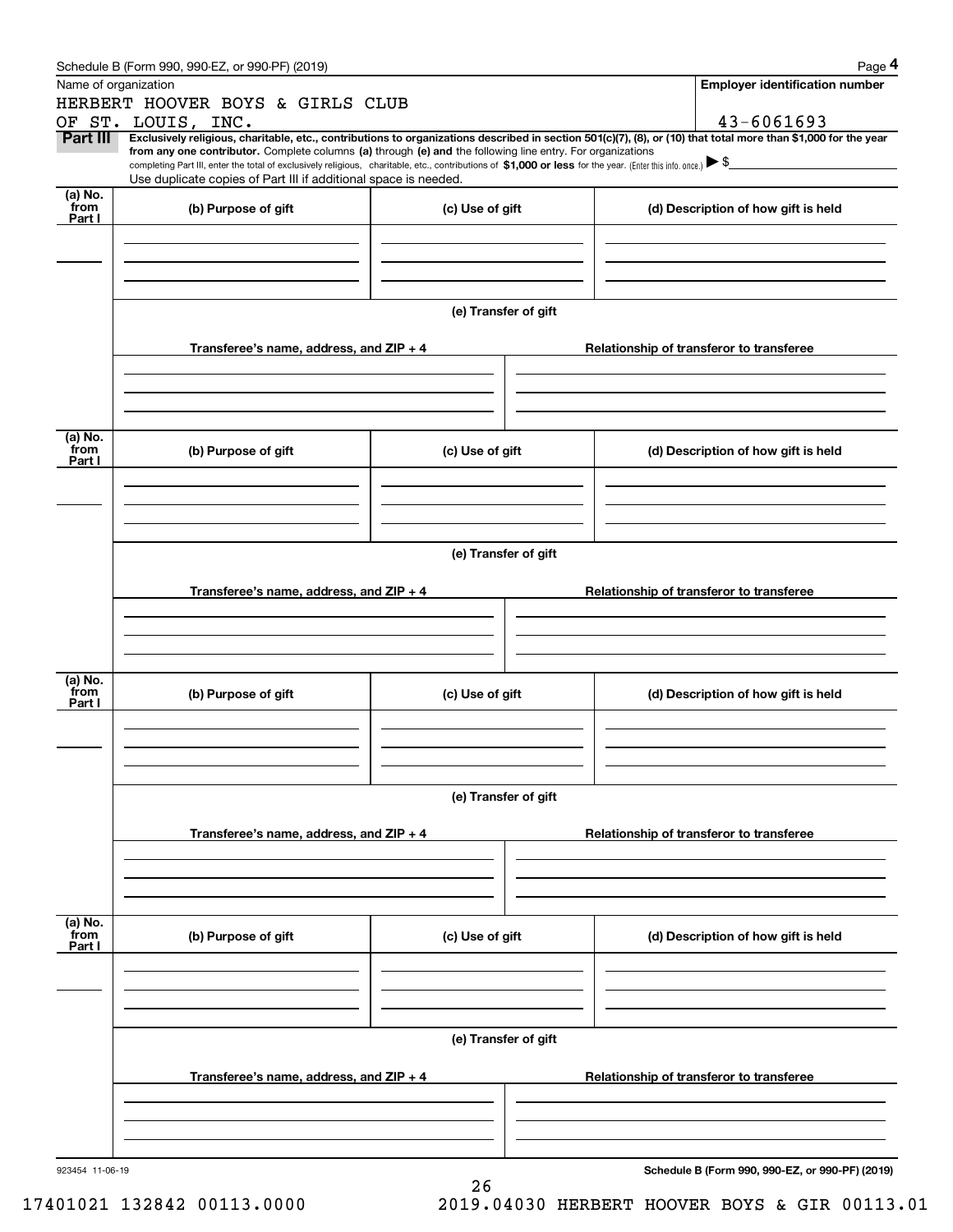|   | <b>Supplemental Financial Statements</b><br><b>SCHEDULE D</b> |                                                                                                        |                                                                                                                                                                                                                                |                          |                                                     |  |
|---|---------------------------------------------------------------|--------------------------------------------------------------------------------------------------------|--------------------------------------------------------------------------------------------------------------------------------------------------------------------------------------------------------------------------------|--------------------------|-----------------------------------------------------|--|
|   | (Form 990)                                                    |                                                                                                        | Complete if the organization answered "Yes" on Form 990,                                                                                                                                                                       |                          |                                                     |  |
|   | Department of the Treasury                                    |                                                                                                        | Part IV, line 6, 7, 8, 9, 10, 11a, 11b, 11c, 11d, 11e, 11f, 12a, or 12b.<br>Attach to Form 990.                                                                                                                                |                          | <b>Open to Public</b>                               |  |
|   | Internal Revenue Service                                      |                                                                                                        | Go to www.irs.gov/Form990 for instructions and the latest information.                                                                                                                                                         |                          | Inspection                                          |  |
|   | Name of the organization                                      | HERBERT HOOVER BOYS & GIRLS CLUB                                                                       |                                                                                                                                                                                                                                |                          | <b>Employer identification number</b><br>43-6061693 |  |
|   | Part I                                                        | OF ST. LOUIS, INC.                                                                                     | Organizations Maintaining Donor Advised Funds or Other Similar Funds or Accounts. Complete if the                                                                                                                              |                          |                                                     |  |
|   |                                                               | organization answered "Yes" on Form 990, Part IV, line 6.                                              |                                                                                                                                                                                                                                |                          |                                                     |  |
|   |                                                               |                                                                                                        | (a) Donor advised funds                                                                                                                                                                                                        |                          | (b) Funds and other accounts                        |  |
| 1 |                                                               |                                                                                                        |                                                                                                                                                                                                                                |                          |                                                     |  |
| 2 |                                                               | Aggregate value of contributions to (during year)                                                      |                                                                                                                                                                                                                                |                          |                                                     |  |
| з |                                                               |                                                                                                        |                                                                                                                                                                                                                                |                          |                                                     |  |
| 4 |                                                               |                                                                                                        |                                                                                                                                                                                                                                |                          |                                                     |  |
| 5 |                                                               |                                                                                                        | Did the organization inform all donors and donor advisors in writing that the assets held in donor advised funds                                                                                                               |                          |                                                     |  |
|   |                                                               |                                                                                                        |                                                                                                                                                                                                                                |                          | Yes<br>No                                           |  |
| 6 |                                                               |                                                                                                        | Did the organization inform all grantees, donors, and donor advisors in writing that grant funds can be used only                                                                                                              |                          |                                                     |  |
|   |                                                               |                                                                                                        | for charitable purposes and not for the benefit of the donor or donor advisor, or for any other purpose conferring                                                                                                             |                          |                                                     |  |
|   | impermissible private benefit?                                |                                                                                                        |                                                                                                                                                                                                                                |                          | Yes<br>No.                                          |  |
|   | Part II                                                       |                                                                                                        | Conservation Easements. Complete if the organization answered "Yes" on Form 990, Part IV, line 7.                                                                                                                              |                          |                                                     |  |
| 1 |                                                               | Purpose(s) of conservation easements held by the organization (check all that apply).                  |                                                                                                                                                                                                                                |                          |                                                     |  |
|   |                                                               | Preservation of land for public use (for example, recreation or education)                             | Preservation of a historically important land area                                                                                                                                                                             |                          |                                                     |  |
|   |                                                               | Protection of natural habitat                                                                          | Preservation of a certified historic structure                                                                                                                                                                                 |                          |                                                     |  |
|   |                                                               | Preservation of open space                                                                             |                                                                                                                                                                                                                                |                          |                                                     |  |
| 2 |                                                               |                                                                                                        | Complete lines 2a through 2d if the organization held a qualified conservation contribution in the form of a conservation easement on the last                                                                                 |                          |                                                     |  |
|   | day of the tax year.                                          | Total number of conservation easements                                                                 |                                                                                                                                                                                                                                | 2a                       | Held at the End of the Tax Year                     |  |
|   |                                                               | Total acreage restricted by conservation easements                                                     |                                                                                                                                                                                                                                | 2b                       |                                                     |  |
|   |                                                               |                                                                                                        | Number of conservation easements on a certified historic structure included in (a) manufacture included in (a)                                                                                                                 | 2c                       |                                                     |  |
| d |                                                               |                                                                                                        | Number of conservation easements included in (c) acquired after 7/25/06, and not on a historic structure                                                                                                                       |                          |                                                     |  |
|   |                                                               |                                                                                                        | listed in the National Register [111] [12] The Mational Register [11] Mathematic Mathematic Mathematic Mathematic Mathematic Mathematic Mathematic Mathematic Mathematic Mathematic Mathematic Mathematic Mathematic Mathemati | 2d                       |                                                     |  |
| 3 |                                                               |                                                                                                        | Number of conservation easements modified, transferred, released, extinguished, or terminated by the organization during the tax                                                                                               |                          |                                                     |  |
|   | $year \blacktriangleright$                                    |                                                                                                        |                                                                                                                                                                                                                                |                          |                                                     |  |
| 4 |                                                               | Number of states where property subject to conservation easement is located $\blacktriangleright$      |                                                                                                                                                                                                                                |                          |                                                     |  |
| 5 |                                                               | Does the organization have a written policy regarding the periodic monitoring, inspection, handling of |                                                                                                                                                                                                                                |                          |                                                     |  |
|   |                                                               | violations, and enforcement of the conservation easements it holds?                                    |                                                                                                                                                                                                                                |                          | Yes<br><b>No</b>                                    |  |
| 6 |                                                               |                                                                                                        | Staff and volunteer hours devoted to monitoring, inspecting, handling of violations, and enforcing conservation easements during the year                                                                                      |                          |                                                     |  |
|   |                                                               |                                                                                                        |                                                                                                                                                                                                                                |                          |                                                     |  |
| 7 |                                                               |                                                                                                        | Amount of expenses incurred in monitoring, inspecting, handling of violations, and enforcing conservation easements during the year                                                                                            |                          |                                                     |  |
|   | $\blacktriangleright$ \$                                      |                                                                                                        |                                                                                                                                                                                                                                |                          |                                                     |  |
| 8 |                                                               |                                                                                                        | Does each conservation easement reported on line 2(d) above satisfy the requirements of section 170(h)(4)(B)(i)                                                                                                                |                          |                                                     |  |
|   |                                                               |                                                                                                        |                                                                                                                                                                                                                                |                          | Yes<br>No                                           |  |
| 9 |                                                               |                                                                                                        | In Part XIII, describe how the organization reports conservation easements in its revenue and expense statement and                                                                                                            |                          |                                                     |  |
|   |                                                               | organization's accounting for conservation easements.                                                  | balance sheet, and include, if applicable, the text of the footnote to the organization's financial statements that describes the                                                                                              |                          |                                                     |  |
|   | Part III                                                      |                                                                                                        | Organizations Maintaining Collections of Art, Historical Treasures, or Other Similar Assets.                                                                                                                                   |                          |                                                     |  |
|   |                                                               | Complete if the organization answered "Yes" on Form 990, Part IV, line 8.                              |                                                                                                                                                                                                                                |                          |                                                     |  |
|   |                                                               |                                                                                                        | 1a If the organization elected, as permitted under FASB ASC 958, not to report in its revenue statement and balance sheet works                                                                                                |                          |                                                     |  |
|   |                                                               |                                                                                                        | of art, historical treasures, or other similar assets held for public exhibition, education, or research in furtherance of public                                                                                              |                          |                                                     |  |
|   |                                                               |                                                                                                        | service, provide in Part XIII the text of the footnote to its financial statements that describes these items.                                                                                                                 |                          |                                                     |  |
| b |                                                               |                                                                                                        | If the organization elected, as permitted under FASB ASC 958, to report in its revenue statement and balance sheet works of                                                                                                    |                          |                                                     |  |
|   |                                                               |                                                                                                        | art, historical treasures, or other similar assets held for public exhibition, education, or research in furtherance of public service,                                                                                        |                          |                                                     |  |
|   |                                                               | provide the following amounts relating to these items:                                                 |                                                                                                                                                                                                                                |                          |                                                     |  |
|   |                                                               |                                                                                                        |                                                                                                                                                                                                                                | $\blacktriangleright$ \$ |                                                     |  |
|   |                                                               | (ii) Assets included in Form 990, Part X                                                               |                                                                                                                                                                                                                                | $\blacktriangleright$ \$ |                                                     |  |
| 2 |                                                               |                                                                                                        | If the organization received or held works of art, historical treasures, or other similar assets for financial gain, provide                                                                                                   |                          |                                                     |  |
|   |                                                               | the following amounts required to be reported under FASB ASC 958 relating to these items:              |                                                                                                                                                                                                                                |                          |                                                     |  |
| а |                                                               |                                                                                                        |                                                                                                                                                                                                                                | - \$                     |                                                     |  |
|   |                                                               |                                                                                                        | b Assets included in Form 990, Part X [11] Marten and Martin Martin Marten and Martin Martin Marten and Martin Marten and Marten and Marten and Marten and Marten and Marten and Marten and Marten and Marten and Marten and M | $\blacktriangleright$ \$ |                                                     |  |
|   |                                                               | LHA For Paperwork Reduction Act Notice, see the Instructions for Form 990.                             |                                                                                                                                                                                                                                |                          | Schedule D (Form 990) 2019                          |  |
|   | 932051 10-02-19                                               |                                                                                                        | 27                                                                                                                                                                                                                             |                          |                                                     |  |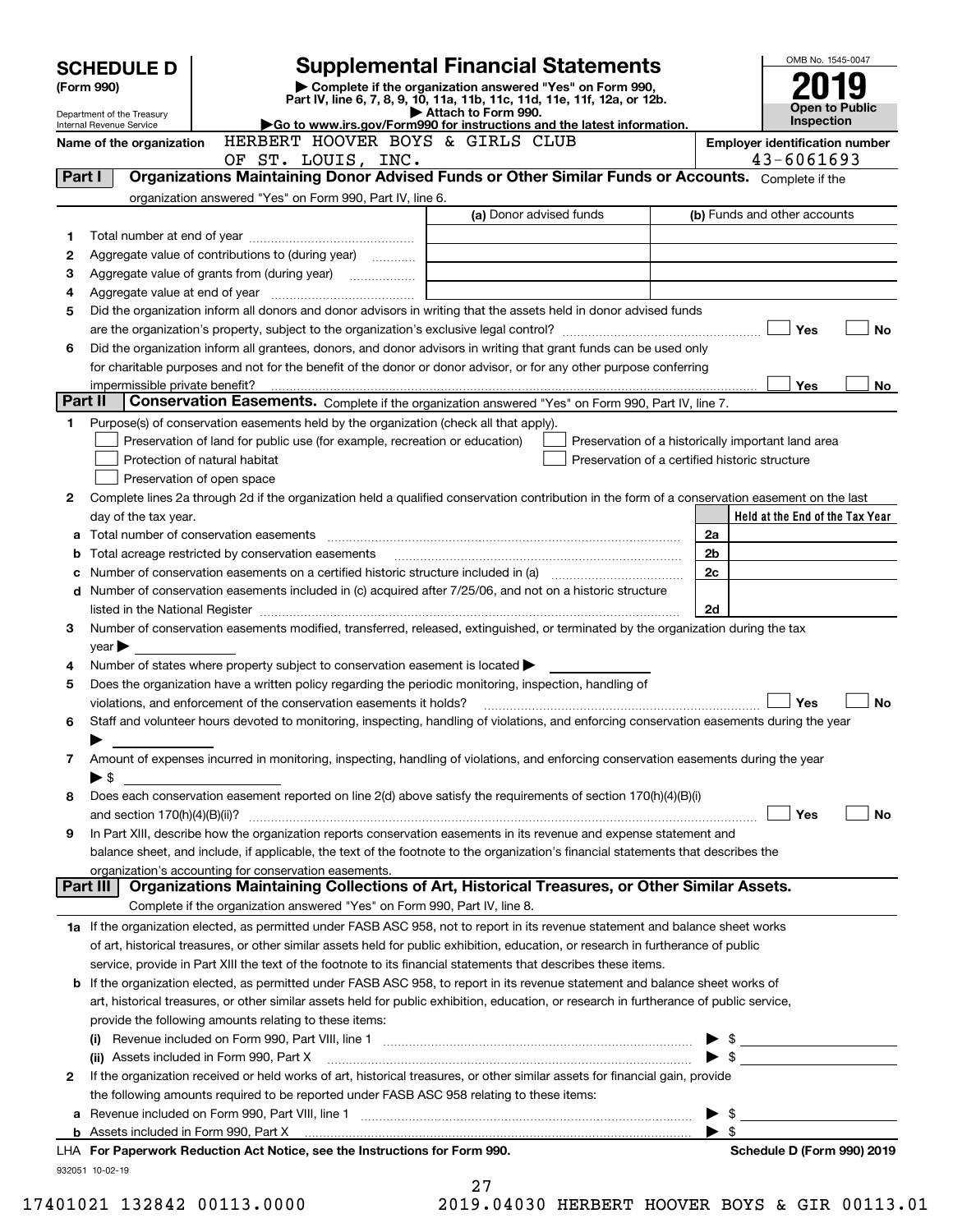|               |                                                                                                                                                                                                                                                                                                                                                      | HERBERT HOOVER BOYS & GIRLS CLUB |                |                                                                                                                                                                                                                                 |            |                      |            |                             |     |            |
|---------------|------------------------------------------------------------------------------------------------------------------------------------------------------------------------------------------------------------------------------------------------------------------------------------------------------------------------------------------------------|----------------------------------|----------------|---------------------------------------------------------------------------------------------------------------------------------------------------------------------------------------------------------------------------------|------------|----------------------|------------|-----------------------------|-----|------------|
|               | Schedule D (Form 990) 2019                                                                                                                                                                                                                                                                                                                           | OF ST. LOUIS, INC.               |                |                                                                                                                                                                                                                                 |            |                      |            | $43 - 6061693$ Page 2       |     |            |
|               | Part III<br>Organizations Maintaining Collections of Art, Historical Treasures, or Other Similar Assets (continued)                                                                                                                                                                                                                                  |                                  |                |                                                                                                                                                                                                                                 |            |                      |            |                             |     |            |
| 3             | Using the organization's acquisition, accession, and other records, check any of the following that make significant use of its                                                                                                                                                                                                                      |                                  |                |                                                                                                                                                                                                                                 |            |                      |            |                             |     |            |
|               | collection items (check all that apply):                                                                                                                                                                                                                                                                                                             |                                  |                |                                                                                                                                                                                                                                 |            |                      |            |                             |     |            |
| a             | Public exhibition                                                                                                                                                                                                                                                                                                                                    |                                  |                | Loan or exchange program                                                                                                                                                                                                        |            |                      |            |                             |     |            |
| b             | Scholarly research                                                                                                                                                                                                                                                                                                                                   |                                  |                | Other and the contract of the contract of the contract of the contract of the contract of the contract of the contract of the contract of the contract of the contract of the contract of the contract of the contract of the c |            |                      |            |                             |     |            |
| c             | Preservation for future generations                                                                                                                                                                                                                                                                                                                  |                                  |                |                                                                                                                                                                                                                                 |            |                      |            |                             |     |            |
|               | Provide a description of the organization's collections and explain how they further the organization's exempt purpose in Part XIII.                                                                                                                                                                                                                 |                                  |                |                                                                                                                                                                                                                                 |            |                      |            |                             |     |            |
| 5             | During the year, did the organization solicit or receive donations of art, historical treasures, or other similar assets                                                                                                                                                                                                                             |                                  |                |                                                                                                                                                                                                                                 |            |                      |            |                             |     |            |
|               | <b>Part IV</b>                                                                                                                                                                                                                                                                                                                                       |                                  |                |                                                                                                                                                                                                                                 |            |                      |            | Yes                         |     | No         |
|               | Escrow and Custodial Arrangements. Complete if the organization answered "Yes" on Form 990, Part IV, line 9, or<br>reported an amount on Form 990, Part X, line 21.                                                                                                                                                                                  |                                  |                |                                                                                                                                                                                                                                 |            |                      |            |                             |     |            |
|               | 1a Is the organization an agent, trustee, custodian or other intermediary for contributions or other assets not included                                                                                                                                                                                                                             |                                  |                |                                                                                                                                                                                                                                 |            |                      |            |                             |     |            |
|               |                                                                                                                                                                                                                                                                                                                                                      |                                  |                |                                                                                                                                                                                                                                 |            |                      |            | Yes                         |     | <b>No</b>  |
|               | b If "Yes," explain the arrangement in Part XIII and complete the following table:                                                                                                                                                                                                                                                                   |                                  |                |                                                                                                                                                                                                                                 |            |                      |            |                             |     |            |
|               |                                                                                                                                                                                                                                                                                                                                                      |                                  |                |                                                                                                                                                                                                                                 |            |                      |            | Amount                      |     |            |
|               |                                                                                                                                                                                                                                                                                                                                                      |                                  |                |                                                                                                                                                                                                                                 |            | 1c                   |            |                             |     |            |
|               | c Beginning balance measurements and the contract of the contract of the contract of the contract of the contract of the contract of the contract of the contract of the contract of the contract of the contract of the contr                                                                                                                       |                                  |                |                                                                                                                                                                                                                                 |            | 1d                   |            |                             |     |            |
|               |                                                                                                                                                                                                                                                                                                                                                      |                                  |                |                                                                                                                                                                                                                                 |            | 1e                   |            |                             |     |            |
| Ť.            | e Distributions during the year manufactured and continuum control of the control of the control of the control of the control of the control of the control of the control of the control of the control of the control of th                                                                                                                       |                                  |                |                                                                                                                                                                                                                                 |            | 1f                   |            |                             |     |            |
|               | Ending balance manufactured and contract the contract of the contract of the contract of the contract of the contract of the contract of the contract of the contract of the contract of the contract of the contract of the c<br>2a Did the organization include an amount on Form 990, Part X, line 21, for escrow or custodial account liability? |                                  |                |                                                                                                                                                                                                                                 |            |                      |            | Yes                         |     | No         |
|               | <b>b</b> If "Yes," explain the arrangement in Part XIII. Check here if the explanation has been provided on Part XIII                                                                                                                                                                                                                                |                                  |                |                                                                                                                                                                                                                                 |            |                      |            |                             |     |            |
| <b>Part V</b> | <b>Endowment Funds.</b> Complete if the organization answered "Yes" on Form 990, Part IV, line 10.                                                                                                                                                                                                                                                   |                                  |                |                                                                                                                                                                                                                                 |            |                      |            |                             |     |            |
|               |                                                                                                                                                                                                                                                                                                                                                      | (a) Current year                 | (b) Prior year | (c) Two years back                                                                                                                                                                                                              |            | (d) Three years back |            | (e) Four years back         |     |            |
|               | 1a Beginning of year balance                                                                                                                                                                                                                                                                                                                         | 4,596,707.                       | 5,022,567.     |                                                                                                                                                                                                                                 | 2,660,917. |                      | 2,627,408. |                             |     | 2,515,761. |
|               |                                                                                                                                                                                                                                                                                                                                                      |                                  |                |                                                                                                                                                                                                                                 | 2,055,250. |                      | 6,078.     |                             |     | 218,922.   |
|               | c Net investment earnings, gains, and losses                                                                                                                                                                                                                                                                                                         | 853,484.                         | $-312, 272.$   |                                                                                                                                                                                                                                 | 416,611.   |                      | 138,490.   |                             |     | 14,232.    |
|               |                                                                                                                                                                                                                                                                                                                                                      |                                  |                |                                                                                                                                                                                                                                 |            |                      |            |                             |     |            |
|               | e Other expenditures for facilities                                                                                                                                                                                                                                                                                                                  |                                  |                |                                                                                                                                                                                                                                 |            |                      |            |                             |     |            |
|               | and programs                                                                                                                                                                                                                                                                                                                                         | 137,179.                         | 113,588.       |                                                                                                                                                                                                                                 | 110, 211.  |                      | 111,059.   |                             |     | 95,537.    |
|               | f Administrative expenses                                                                                                                                                                                                                                                                                                                            |                                  |                |                                                                                                                                                                                                                                 |            |                      |            |                             |     | 25,970.    |
|               | <b>g</b> End of year balance                                                                                                                                                                                                                                                                                                                         | 5,313,012.                       | 4,596,707.     |                                                                                                                                                                                                                                 | 5,022,567. |                      | 2,660,917. |                             |     | 2,627,408. |
| 2             | Provide the estimated percentage of the current year end balance (line 1g, column (a)) held as:                                                                                                                                                                                                                                                      |                                  |                |                                                                                                                                                                                                                                 |            |                      |            |                             |     |            |
|               | a Board designated or quasi-endowment >                                                                                                                                                                                                                                                                                                              |                                  | %              |                                                                                                                                                                                                                                 |            |                      |            |                             |     |            |
|               | <b>b</b> Permanent endowment $\blacktriangleright$<br>83.21                                                                                                                                                                                                                                                                                          | %                                |                |                                                                                                                                                                                                                                 |            |                      |            |                             |     |            |
|               | 16.79<br>$\mathbf c$ Term endowment $\blacktriangleright$                                                                                                                                                                                                                                                                                            | %                                |                |                                                                                                                                                                                                                                 |            |                      |            |                             |     |            |
|               | The percentages on lines 2a, 2b, and 2c should equal 100%.                                                                                                                                                                                                                                                                                           |                                  |                |                                                                                                                                                                                                                                 |            |                      |            |                             |     |            |
|               | 3a Are there endowment funds not in the possession of the organization that are held and administered for the organization                                                                                                                                                                                                                           |                                  |                |                                                                                                                                                                                                                                 |            |                      |            |                             |     |            |
|               | by:                                                                                                                                                                                                                                                                                                                                                  |                                  |                |                                                                                                                                                                                                                                 |            |                      |            |                             | Yes | No         |
|               | (i)                                                                                                                                                                                                                                                                                                                                                  |                                  |                |                                                                                                                                                                                                                                 |            |                      |            | 3a(i)                       | X   |            |
|               |                                                                                                                                                                                                                                                                                                                                                      |                                  |                |                                                                                                                                                                                                                                 |            |                      |            | 3a(ii)                      |     | X          |
|               |                                                                                                                                                                                                                                                                                                                                                      |                                  |                |                                                                                                                                                                                                                                 |            |                      |            | 3b                          |     |            |
| 4             | Describe in Part XIII the intended uses of the organization's endowment funds.                                                                                                                                                                                                                                                                       |                                  |                |                                                                                                                                                                                                                                 |            |                      |            |                             |     |            |
|               | <b>Part VI</b><br>Land, Buildings, and Equipment.                                                                                                                                                                                                                                                                                                    |                                  |                |                                                                                                                                                                                                                                 |            |                      |            |                             |     |            |
|               | Complete if the organization answered "Yes" on Form 990, Part IV, line 11a. See Form 990, Part X, line 10.                                                                                                                                                                                                                                           |                                  |                |                                                                                                                                                                                                                                 |            |                      |            |                             |     |            |
|               | Description of property                                                                                                                                                                                                                                                                                                                              | (a) Cost or other                |                | (b) Cost or other                                                                                                                                                                                                               |            | (c) Accumulated      |            | (d) Book value              |     |            |
|               |                                                                                                                                                                                                                                                                                                                                                      | basis (investment)               |                | basis (other)                                                                                                                                                                                                                   |            | depreciation         |            |                             |     |            |
|               |                                                                                                                                                                                                                                                                                                                                                      |                                  |                | 1,209,866.                                                                                                                                                                                                                      |            |                      |            | 1,209,866.                  |     |            |
|               |                                                                                                                                                                                                                                                                                                                                                      |                                  |                | 19,282,603.                                                                                                                                                                                                                     |            | 6,413,015.           |            | 12,869,588.                 |     |            |
|               |                                                                                                                                                                                                                                                                                                                                                      |                                  |                |                                                                                                                                                                                                                                 |            |                      |            |                             |     |            |
|               |                                                                                                                                                                                                                                                                                                                                                      |                                  |                | 1,821,316.                                                                                                                                                                                                                      |            | 1,410,599.           |            |                             |     | 410,717.   |
|               |                                                                                                                                                                                                                                                                                                                                                      |                                  |                | 242,030.                                                                                                                                                                                                                        |            | 105,966.             |            |                             |     | 136,064.   |
|               |                                                                                                                                                                                                                                                                                                                                                      |                                  |                |                                                                                                                                                                                                                                 |            |                      |            | $\overline{14}$ , 626, 235. |     |            |
|               |                                                                                                                                                                                                                                                                                                                                                      |                                  |                |                                                                                                                                                                                                                                 |            |                      |            | Schedule D (Form 990) 2019  |     |            |
|               |                                                                                                                                                                                                                                                                                                                                                      |                                  |                |                                                                                                                                                                                                                                 |            |                      |            |                             |     |            |

932052 10-02-19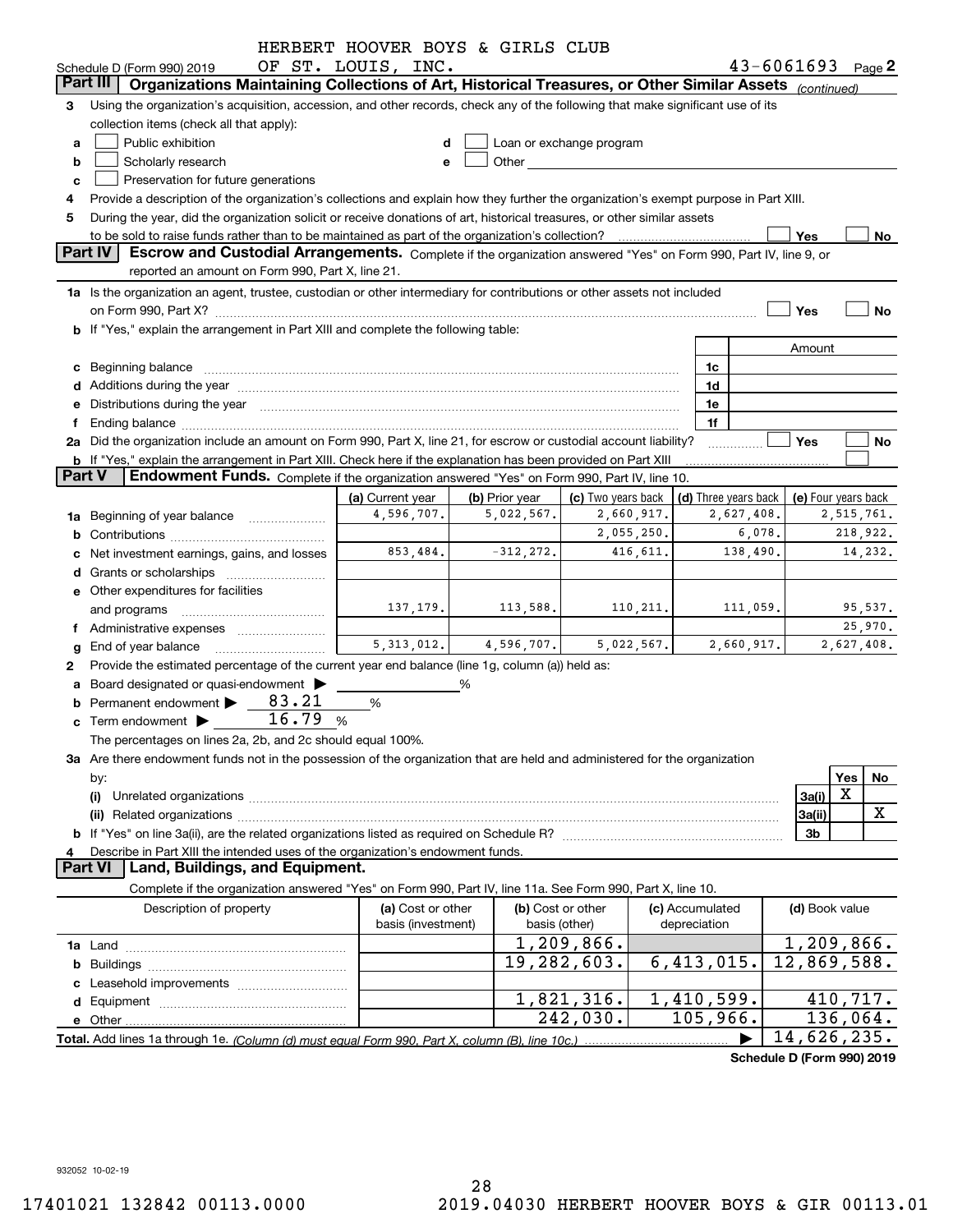| HERBERT HOOVER BOYS & GIRLS CLUB |  |  |  |
|----------------------------------|--|--|--|
|                                  |  |  |  |

|                     | OF ST. LOUIS, INC.<br>Schedule D (Form 990) 2019                                                                  |                 |                                                           | 43-6061693<br>Page <sup>3</sup> |
|---------------------|-------------------------------------------------------------------------------------------------------------------|-----------------|-----------------------------------------------------------|---------------------------------|
|                     | Part VII Investments - Other Securities.                                                                          |                 |                                                           |                                 |
|                     | Complete if the organization answered "Yes" on Form 990, Part IV, line 11b. See Form 990, Part X, line 12.        |                 |                                                           |                                 |
|                     | (a) Description of security or category (including name of security)                                              | (b) Book value  | (c) Method of valuation: Cost or end-of-year market value |                                 |
|                     |                                                                                                                   |                 |                                                           |                                 |
|                     |                                                                                                                   |                 |                                                           |                                 |
| (3) Other           |                                                                                                                   |                 |                                                           |                                 |
| (A)                 |                                                                                                                   |                 |                                                           |                                 |
| (B)                 |                                                                                                                   |                 |                                                           |                                 |
| (C)                 |                                                                                                                   |                 |                                                           |                                 |
| (D)                 |                                                                                                                   |                 |                                                           |                                 |
| (E)                 |                                                                                                                   |                 |                                                           |                                 |
| (F)                 |                                                                                                                   |                 |                                                           |                                 |
| (G)                 |                                                                                                                   |                 |                                                           |                                 |
| (H)                 |                                                                                                                   |                 |                                                           |                                 |
|                     | Total. (Col. (b) must equal Form 990, Part X, col. (B) line 12.)                                                  |                 |                                                           |                                 |
|                     | Part VIII Investments - Program Related.                                                                          |                 |                                                           |                                 |
|                     | Complete if the organization answered "Yes" on Form 990, Part IV, line 11c. See Form 990, Part X, line 13.        |                 |                                                           |                                 |
|                     | (a) Description of investment                                                                                     | (b) Book value  | (c) Method of valuation: Cost or end-of-year market value |                                 |
| (1)                 |                                                                                                                   |                 |                                                           |                                 |
| (2)                 |                                                                                                                   |                 |                                                           |                                 |
| (3)                 |                                                                                                                   |                 |                                                           |                                 |
| (4)                 |                                                                                                                   |                 |                                                           |                                 |
| (5)                 |                                                                                                                   |                 |                                                           |                                 |
| (6)                 |                                                                                                                   |                 |                                                           |                                 |
| (7)                 |                                                                                                                   |                 |                                                           |                                 |
| (8)                 |                                                                                                                   |                 |                                                           |                                 |
| (9)                 |                                                                                                                   |                 |                                                           |                                 |
|                     | Total. (Col. (b) must equal Form 990, Part X, col. (B) line 13.)                                                  |                 |                                                           |                                 |
| Part IX             | <b>Other Assets.</b>                                                                                              |                 |                                                           |                                 |
|                     | Complete if the organization answered "Yes" on Form 990, Part IV, line 11d. See Form 990, Part X, line 15.        |                 |                                                           |                                 |
|                     |                                                                                                                   | (a) Description |                                                           | (b) Book value                  |
| (1)                 |                                                                                                                   |                 |                                                           |                                 |
|                     |                                                                                                                   |                 |                                                           |                                 |
| (2)                 |                                                                                                                   |                 |                                                           |                                 |
| (3)                 |                                                                                                                   |                 |                                                           |                                 |
| (4)                 |                                                                                                                   |                 |                                                           |                                 |
| (5)                 |                                                                                                                   |                 |                                                           |                                 |
| (6)                 |                                                                                                                   |                 |                                                           |                                 |
|                     |                                                                                                                   |                 |                                                           |                                 |
| (7)                 |                                                                                                                   |                 |                                                           |                                 |
| (8)                 |                                                                                                                   |                 |                                                           |                                 |
| (9)                 |                                                                                                                   |                 |                                                           |                                 |
|                     | <b>Total.</b> (Column (b) must equal Form 990, Part X, col. (B) line 15.)                                         |                 |                                                           |                                 |
|                     | <b>Other Liabilities.</b>                                                                                         |                 |                                                           |                                 |
|                     | Complete if the organization answered "Yes" on Form 990, Part IV, line 11e or 11f. See Form 990, Part X, line 25. |                 |                                                           |                                 |
|                     | (a) Description of liability                                                                                      |                 |                                                           | (b) Book value                  |
| (1)                 | Federal income taxes                                                                                              |                 |                                                           |                                 |
| (2)                 |                                                                                                                   |                 |                                                           |                                 |
| (3)                 |                                                                                                                   |                 |                                                           |                                 |
| (4)                 |                                                                                                                   |                 |                                                           |                                 |
| (5)                 |                                                                                                                   |                 |                                                           |                                 |
| (6)                 |                                                                                                                   |                 |                                                           |                                 |
| (7)                 |                                                                                                                   |                 |                                                           |                                 |
| (8)                 |                                                                                                                   |                 |                                                           |                                 |
| Part X<br>1.<br>(9) |                                                                                                                   |                 |                                                           |                                 |

**2.** Liability for uncertain tax positions. In Part XIII, provide the text of the footnote to the organization's financial statements that reports the organization's liability for uncertain tax positions under FASB ASC 740. Check here if the text of the footnote has been provided in Part XIII

**Schedule D (Form 990) 2019**

 $\mathcal{L}^{\text{max}}$ 

932053 10-02-19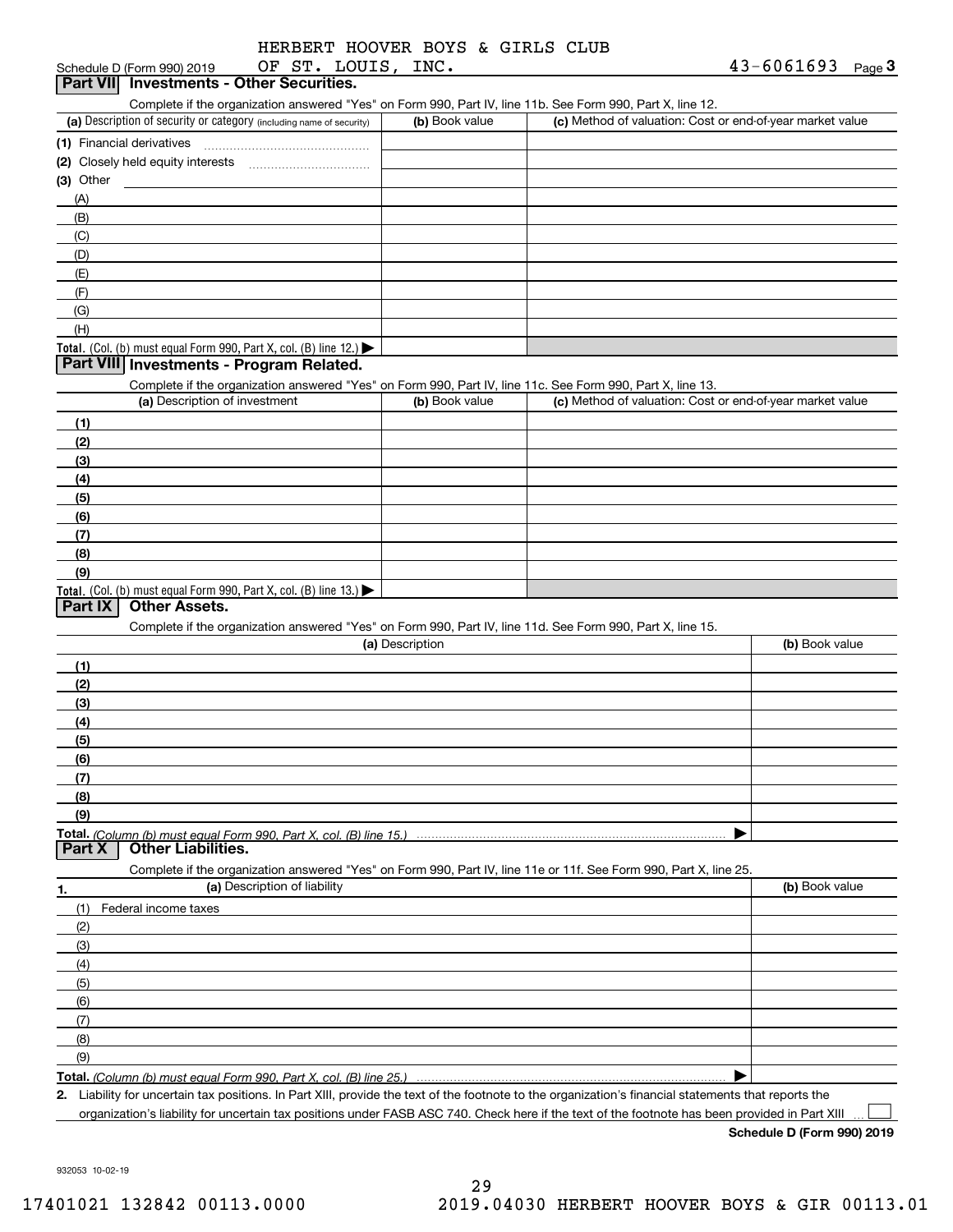|    | HERBERT HOOVER BOYS & GIRLS CLUB                                                                                      |                |             |                |                       |
|----|-----------------------------------------------------------------------------------------------------------------------|----------------|-------------|----------------|-----------------------|
|    | OF ST. LOUIS, INC.<br>Schedule D (Form 990) 2019                                                                      |                |             |                | $43 - 6061693$ Page 4 |
|    | Reconciliation of Revenue per Audited Financial Statements With Revenue per Return.<br><b>Part XI</b>                 |                |             |                |                       |
|    | Complete if the organization answered "Yes" on Form 990, Part IV, line 12a.                                           |                |             |                |                       |
| 1  | Total revenue, gains, and other support per audited financial statements                                              |                |             | $\blacksquare$ | 11, 266, 054.         |
| 2  | Amounts included on line 1 but not on Form 990, Part VIII, line 12:                                                   |                |             |                |                       |
| a  | Net unrealized gains (losses) on investments [11] matter contracts and the unrealized gains (losses) on investments   | 2a             | 897,911.    |                |                       |
| b  |                                                                                                                       | 2 <sub>b</sub> |             |                |                       |
|    |                                                                                                                       | 2c             |             |                |                       |
| d  | Other (Describe in Part XIII.) <b>Construction Contract Construction</b> Chern Construction Construction Construction | 2d             |             |                |                       |
| e  | Add lines 2a through 2d                                                                                               |                |             | 2e             | 897,911.              |
| з  |                                                                                                                       |                |             | $\mathbf{R}$   | 10, 368, 143.         |
| 4  | Amounts included on Form 990, Part VIII, line 12, but not on line 1:                                                  |                |             |                |                       |
| a  |                                                                                                                       | 4a             | 66,254.     |                |                       |
| b  |                                                                                                                       | 4b             |             |                |                       |
|    | Add lines 4a and 4b                                                                                                   | 4c             | 66,254.     |                |                       |
| 5  |                                                                                                                       | $\overline{5}$ | 10,434,397. |                |                       |
|    | Part XII   Reconciliation of Expenses per Audited Financial Statements With Expenses per Return.                      |                |             |                |                       |
|    | Complete if the organization answered "Yes" on Form 990, Part IV, line 12a.                                           |                |             |                |                       |
| 1  | Total expenses and losses per audited financial statements                                                            |                |             | $\blacksquare$ | 7,922,284.            |
| 2  | Amounts included on line 1 but not on Form 990, Part IX, line 25:                                                     |                |             |                |                       |
| a  |                                                                                                                       | 2a             |             |                |                       |
| b  |                                                                                                                       | 2 <sub>b</sub> |             |                |                       |
|    |                                                                                                                       | 2c             |             |                |                       |
|    |                                                                                                                       | 2d             |             |                |                       |
|    |                                                                                                                       |                |             | 2e             | 0.                    |
| 3  |                                                                                                                       |                |             | $\mathbf{R}$   | 7,922,284.            |
| 4  | Amounts included on Form 990, Part IX, line 25, but not on line 1:                                                    |                |             |                |                       |
| a  |                                                                                                                       | 4a             | 66,254.     |                |                       |
| b  | Other (Describe in Part XIII.)                                                                                        | 4 <sub>h</sub> |             |                |                       |
| c. | Add lines 4a and 4b                                                                                                   |                |             | 4с             | 66, 254.              |
|    |                                                                                                                       |                |             | 5              | 7,988,538.            |
|    | Part XIII Supplemental Information.                                                                                   |                |             |                |                       |

Provide the descriptions required for Part II, lines 3, 5, and 9; Part III, lines 1a and 4; Part IV, lines 1b and 2b; Part V, line 4; Part X, line 2; Part XI, lines 2d and 4b; and Part XII, lines 2d and 4b. Also complete this part to provide any additional information.

### PART V, LINE 4:

|  |  |  |  |  |  | ENDOWMENT FUNDS GO TOWARDS CHARACTER AND LEADERSHIP PROGRAMS, MENTORING |  |  |
|--|--|--|--|--|--|-------------------------------------------------------------------------|--|--|
|--|--|--|--|--|--|-------------------------------------------------------------------------|--|--|

PROGRAMS, TECHNOLOGY PROGRAMS AND EDUCATION AND CAREER DEVELOPMENT.

932054 10-02-19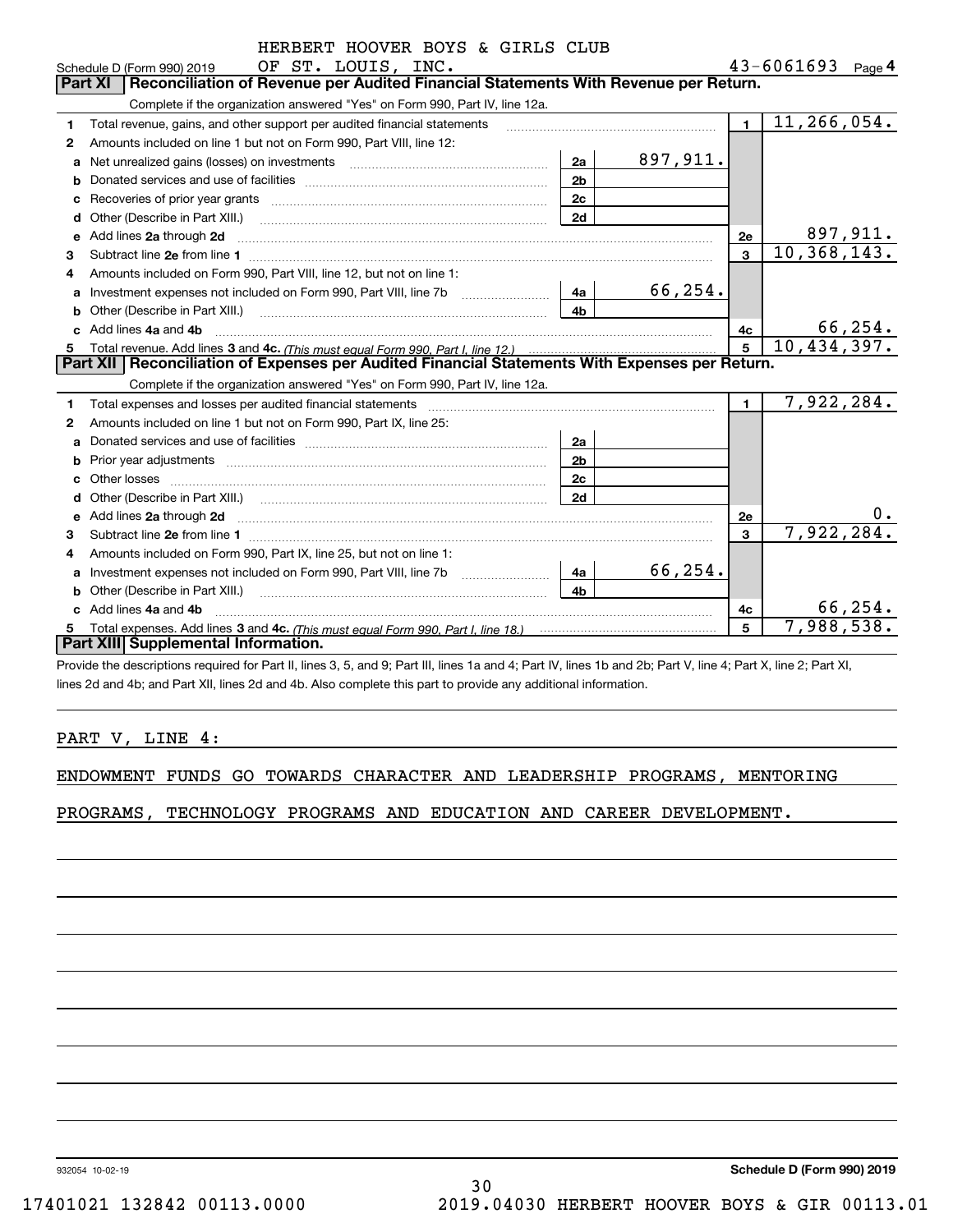| <b>SCHEDULE G</b>                                                                                                                                                                    |                                 | Supplemental Information Regarding Fundraising or Gaming Activities                                                                                                                                                                                                                                                                                                                                                                                                                                                                                                                       |                                                                            |    |                                                       |                                                                            | OMB No. 1545-0047                                       |
|--------------------------------------------------------------------------------------------------------------------------------------------------------------------------------------|---------------------------------|-------------------------------------------------------------------------------------------------------------------------------------------------------------------------------------------------------------------------------------------------------------------------------------------------------------------------------------------------------------------------------------------------------------------------------------------------------------------------------------------------------------------------------------------------------------------------------------------|----------------------------------------------------------------------------|----|-------------------------------------------------------|----------------------------------------------------------------------------|---------------------------------------------------------|
| (Form 990 or 990-EZ)                                                                                                                                                                 |                                 | Complete if the organization answered "Yes" on Form 990, Part IV, line 17, 18, or 19, or if the                                                                                                                                                                                                                                                                                                                                                                                                                                                                                           |                                                                            |    |                                                       |                                                                            | 2019                                                    |
|                                                                                                                                                                                      |                                 | organization entered more than \$15,000 on Form 990-EZ, line 6a.<br>Attach to Form 990 or Form 990-EZ.                                                                                                                                                                                                                                                                                                                                                                                                                                                                                    |                                                                            |    |                                                       |                                                                            | <b>Open to Public</b>                                   |
| Department of the Treasury<br>Internal Revenue Service                                                                                                                               |                                 | Go to www.irs.gov/Form990 for instructions and the latest information.                                                                                                                                                                                                                                                                                                                                                                                                                                                                                                                    |                                                                            |    |                                                       |                                                                            | Inspection                                              |
| Name of the organization                                                                                                                                                             |                                 | HERBERT HOOVER BOYS & GIRLS CLUB                                                                                                                                                                                                                                                                                                                                                                                                                                                                                                                                                          |                                                                            |    |                                                       |                                                                            | <b>Employer identification number</b>                   |
| Part I                                                                                                                                                                               |                                 | OF ST. LOUIS, INC.<br>Fundraising Activities. Complete if the organization answered "Yes" on Form 990, Part IV, line 17. Form 990-EZ filers are not                                                                                                                                                                                                                                                                                                                                                                                                                                       |                                                                            |    |                                                       | 43-6061693                                                                 |                                                         |
|                                                                                                                                                                                      | required to complete this part. |                                                                                                                                                                                                                                                                                                                                                                                                                                                                                                                                                                                           |                                                                            |    |                                                       |                                                                            |                                                         |
| $X$ Mail solicitations<br>a<br>$\boxed{\text{X}}$ Internet and email solicitations<br>b<br>$X$ Phone solicitations<br>C<br>$\lfloor \texttt{X} \rfloor$ In-person solicitations<br>d |                                 | 1 Indicate whether the organization raised funds through any of the following activities. Check all that apply.<br>$f[X]$ Solicitation of government grants<br>$g\mid X$ Special fundraising events<br>2 a Did the organization have a written or oral agreement with any individual (including officers, directors, trustees, or<br>key employees listed in Form 990, Part VII) or entity in connection with professional fundraising services?<br>b If "Yes," list the 10 highest paid individuals or entities (fundraisers) pursuant to agreements under which the fundraiser is to be |                                                                            |    | $e$ $\boxed{X}$ Solicitation of non-government grants | $\boxed{\text{X}}$ Yes                                                     | <b>No</b>                                               |
| compensated at least \$5,000 by the organization.                                                                                                                                    |                                 |                                                                                                                                                                                                                                                                                                                                                                                                                                                                                                                                                                                           |                                                                            |    |                                                       |                                                                            |                                                         |
| (i) Name and address of individual<br>or entity (fundraiser)                                                                                                                         |                                 | (ii) Activity                                                                                                                                                                                                                                                                                                                                                                                                                                                                                                                                                                             | (iii) Did<br>fundraiser<br>have custody<br>or control of<br>contributions? |    | (iv) Gross receipts<br>from activity                  | (v) Amount paid<br>to (or retained by)<br>fundraiser<br>listed in col. (i) | (vi) Amount paid<br>to (or retained by)<br>organization |
| MICHAEL D. RUBIN &                                                                                                                                                                   |                                 | CAPITAL CAMPAIGN                                                                                                                                                                                                                                                                                                                                                                                                                                                                                                                                                                          | Yes                                                                        | No |                                                       |                                                                            |                                                         |
| ASSOCIATES LLC - 230 LINDEN                                                                                                                                                          |                                 | ADVISEMENT SERVICES                                                                                                                                                                                                                                                                                                                                                                                                                                                                                                                                                                       |                                                                            | х  | 0.                                                    | 22,816.                                                                    | $-22,816.$                                              |
|                                                                                                                                                                                      |                                 |                                                                                                                                                                                                                                                                                                                                                                                                                                                                                                                                                                                           |                                                                            |    |                                                       |                                                                            |                                                         |
|                                                                                                                                                                                      |                                 |                                                                                                                                                                                                                                                                                                                                                                                                                                                                                                                                                                                           |                                                                            |    |                                                       |                                                                            |                                                         |
|                                                                                                                                                                                      |                                 |                                                                                                                                                                                                                                                                                                                                                                                                                                                                                                                                                                                           |                                                                            |    |                                                       |                                                                            |                                                         |
|                                                                                                                                                                                      |                                 |                                                                                                                                                                                                                                                                                                                                                                                                                                                                                                                                                                                           |                                                                            |    |                                                       |                                                                            |                                                         |
|                                                                                                                                                                                      |                                 |                                                                                                                                                                                                                                                                                                                                                                                                                                                                                                                                                                                           |                                                                            |    |                                                       |                                                                            |                                                         |
|                                                                                                                                                                                      |                                 |                                                                                                                                                                                                                                                                                                                                                                                                                                                                                                                                                                                           |                                                                            |    |                                                       |                                                                            |                                                         |
|                                                                                                                                                                                      |                                 |                                                                                                                                                                                                                                                                                                                                                                                                                                                                                                                                                                                           |                                                                            |    |                                                       |                                                                            |                                                         |
|                                                                                                                                                                                      |                                 |                                                                                                                                                                                                                                                                                                                                                                                                                                                                                                                                                                                           |                                                                            |    |                                                       |                                                                            |                                                         |
|                                                                                                                                                                                      |                                 |                                                                                                                                                                                                                                                                                                                                                                                                                                                                                                                                                                                           |                                                                            |    |                                                       |                                                                            |                                                         |
|                                                                                                                                                                                      |                                 |                                                                                                                                                                                                                                                                                                                                                                                                                                                                                                                                                                                           |                                                                            |    |                                                       |                                                                            |                                                         |
|                                                                                                                                                                                      |                                 |                                                                                                                                                                                                                                                                                                                                                                                                                                                                                                                                                                                           |                                                                            |    |                                                       |                                                                            |                                                         |
|                                                                                                                                                                                      |                                 |                                                                                                                                                                                                                                                                                                                                                                                                                                                                                                                                                                                           |                                                                            |    |                                                       |                                                                            |                                                         |
|                                                                                                                                                                                      |                                 |                                                                                                                                                                                                                                                                                                                                                                                                                                                                                                                                                                                           |                                                                            |    |                                                       |                                                                            |                                                         |
| Total                                                                                                                                                                                |                                 |                                                                                                                                                                                                                                                                                                                                                                                                                                                                                                                                                                                           |                                                                            |    |                                                       | 22,816.                                                                    | $-22,816.$                                              |
|                                                                                                                                                                                      |                                 | 3 List all states in which the organization is registered or licensed to solicit contributions or has been notified it is exempt from registration                                                                                                                                                                                                                                                                                                                                                                                                                                        |                                                                            |    |                                                       |                                                                            |                                                         |
| or licensing.                                                                                                                                                                        |                                 |                                                                                                                                                                                                                                                                                                                                                                                                                                                                                                                                                                                           |                                                                            |    |                                                       |                                                                            |                                                         |
|                                                                                                                                                                                      |                                 |                                                                                                                                                                                                                                                                                                                                                                                                                                                                                                                                                                                           |                                                                            |    |                                                       |                                                                            |                                                         |
|                                                                                                                                                                                      |                                 |                                                                                                                                                                                                                                                                                                                                                                                                                                                                                                                                                                                           |                                                                            |    |                                                       |                                                                            |                                                         |
|                                                                                                                                                                                      |                                 |                                                                                                                                                                                                                                                                                                                                                                                                                                                                                                                                                                                           |                                                                            |    |                                                       |                                                                            |                                                         |
|                                                                                                                                                                                      |                                 |                                                                                                                                                                                                                                                                                                                                                                                                                                                                                                                                                                                           |                                                                            |    |                                                       |                                                                            |                                                         |
|                                                                                                                                                                                      |                                 |                                                                                                                                                                                                                                                                                                                                                                                                                                                                                                                                                                                           |                                                                            |    |                                                       |                                                                            |                                                         |
|                                                                                                                                                                                      |                                 |                                                                                                                                                                                                                                                                                                                                                                                                                                                                                                                                                                                           |                                                                            |    |                                                       |                                                                            |                                                         |
|                                                                                                                                                                                      |                                 |                                                                                                                                                                                                                                                                                                                                                                                                                                                                                                                                                                                           |                                                                            |    |                                                       |                                                                            |                                                         |

LHA For Paperwork Reduction Act Notice, see the Instructions for Form 990 or 990-EZ. Schedule G (Form 990 or 990-EZ) 2019 SEE PART IV FOR CONTINUATIONS

932081 09-11-19

31 17401021 132842 00113.0000 2019.04030 HERBERT HOOVER BOYS & GIR 00113.01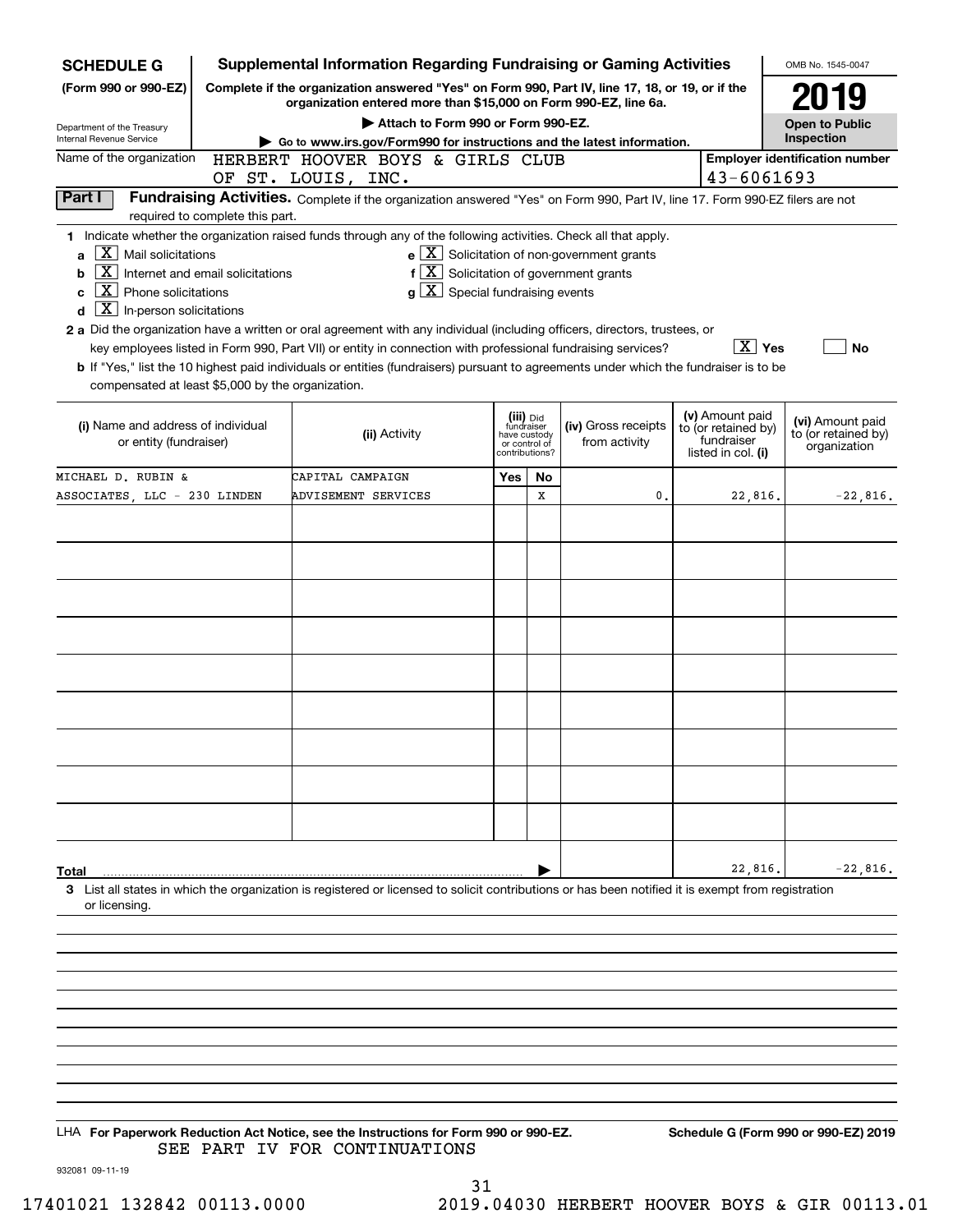#### **2** Schedule G (Form 990 or 990-EZ) 2019 Page OF ST. LOUIS, INC. 43-6061693

**Part II** | Fundraising Events. Complete if the organization answered "Yes" on Form 990, Part IV, line 18, or reported more than \$15,000

|                 |          | of fundraising event contributions and gross income on Form 990-EZ, lines 1 and 6b. List events with gross receipts greater than \$5,000.     |                   |                                                  |                  |                                                     |
|-----------------|----------|-----------------------------------------------------------------------------------------------------------------------------------------------|-------------------|--------------------------------------------------|------------------|-----------------------------------------------------|
|                 |          |                                                                                                                                               | (a) Event $#1$    | (b) Event #2                                     | (c) Other events | (d) Total events                                    |
|                 |          |                                                                                                                                               |                   | <b>DINNER</b>                                    |                  | (add col. (a) through                               |
|                 |          |                                                                                                                                               | <b>GOLF EVENT</b> | <b>AUCTION</b>                                   | 2                | col. (c)                                            |
|                 |          |                                                                                                                                               | (event type)      | (event type)                                     | (total number)   |                                                     |
| Revenue         |          |                                                                                                                                               | 413,256.          | 545,504.                                         | 155,953.         | 1, 114, 713.                                        |
|                 |          |                                                                                                                                               | 275,377.          | 429,382.                                         | 118,947.         | 823,706.                                            |
|                 |          | 3 Gross income (line 1 minus line 2)                                                                                                          | 137,879.          | 116,122.                                         | 37,006.          | 291,007.                                            |
|                 |          | 4 Cash prizes                                                                                                                                 |                   |                                                  |                  |                                                     |
|                 | 5        |                                                                                                                                               | 56,959.           | 19,997.                                          | 1,976.           | 78,932.                                             |
|                 |          |                                                                                                                                               |                   |                                                  |                  |                                                     |
| Direct Expenses |          | 7 Food and beverages                                                                                                                          | 73,295.           | 85,708.                                          | 51,570.          | 210,573.                                            |
|                 |          |                                                                                                                                               |                   | 6,650.                                           | 1,150.           | $\frac{7,800}{35,702}$                              |
|                 | 9        |                                                                                                                                               | 12,683.           | 6,713.                                           | 16,306.          |                                                     |
|                 | 10       | Direct expense summary. Add lines 4 through 9 in column (d)                                                                                   |                   |                                                  |                  | 333,007.                                            |
|                 | Part III | 11 Net income summary. Subtract line 10 from line 3, column (d)                                                                               |                   |                                                  |                  | $-42,000.$                                          |
|                 |          | Gaming. Complete if the organization answered "Yes" on Form 990, Part IV, line 19, or reported more than<br>\$15,000 on Form 990-EZ, line 6a. |                   |                                                  |                  |                                                     |
| Revenue         |          |                                                                                                                                               | (a) Bingo         | (b) Pull tabs/instant<br>bingo/progressive bingo | (c) Other gaming | (d) Total gaming (add<br>col. (a) through col. (c)) |
|                 |          |                                                                                                                                               |                   |                                                  |                  |                                                     |
|                 |          | 2 Cash prizes                                                                                                                                 |                   |                                                  |                  |                                                     |
| Direct Expenses |          |                                                                                                                                               |                   |                                                  |                  |                                                     |
|                 |          | 4 Rent/facility costs                                                                                                                         |                   |                                                  |                  |                                                     |
|                 | 5        | Other direct expenses                                                                                                                         |                   |                                                  |                  |                                                     |
|                 | 6        | Volunteer labor                                                                                                                               | %<br>Yes<br>No    | %<br>Yes<br>No                                   | Yes<br>%<br>No   |                                                     |
|                 | 7        | Direct expense summary. Add lines 2 through 5 in column (d)                                                                                   |                   |                                                  |                  |                                                     |
|                 | 8        |                                                                                                                                               |                   |                                                  |                  |                                                     |
| 9.              |          | Enter the state(s) in which the organization conducts gaming activities:                                                                      |                   |                                                  |                  |                                                     |
|                 |          |                                                                                                                                               |                   |                                                  |                  | Yes<br>No                                           |
|                 |          | <b>b</b> If "No," explain:                                                                                                                    |                   |                                                  |                  |                                                     |
|                 |          |                                                                                                                                               |                   |                                                  |                  |                                                     |
|                 |          | <b>b</b> If "Yes," explain: __                                                                                                                |                   |                                                  |                  | Yes<br>No                                           |

932082 09-11-19

**Schedule G (Form 990 or 990-EZ) 2019**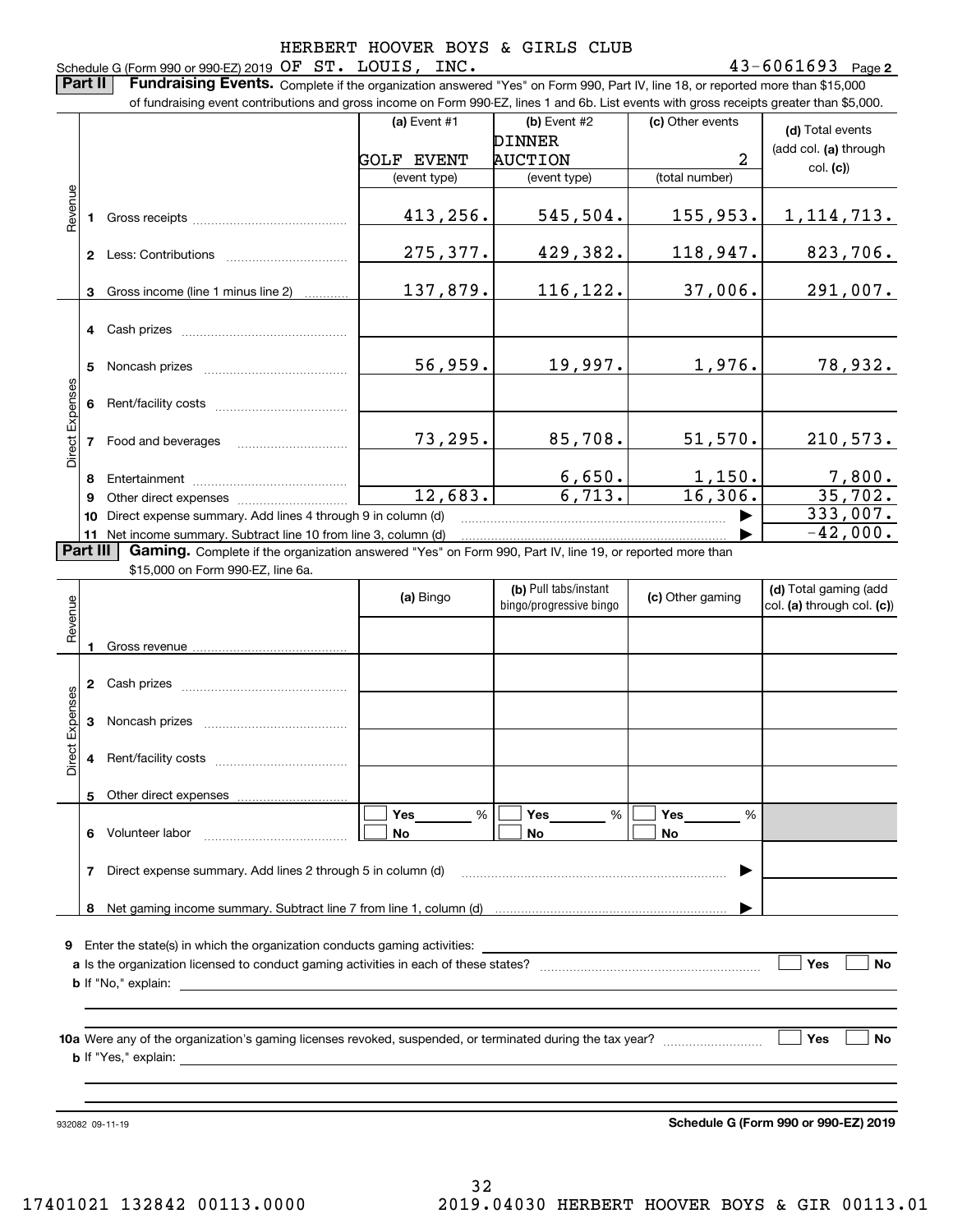|       | HERBERT HOOVER BOYS & GIRLS CLUB                                                                                                                                                                                                                                                                                                                                                                                      |                 |        |
|-------|-----------------------------------------------------------------------------------------------------------------------------------------------------------------------------------------------------------------------------------------------------------------------------------------------------------------------------------------------------------------------------------------------------------------------|-----------------|--------|
|       | Schedule G (Form 990 or 990-EZ) 2019 OF ST. LOUIS, INC.                                                                                                                                                                                                                                                                                                                                                               | $43 - 6061693$  | Page 3 |
|       |                                                                                                                                                                                                                                                                                                                                                                                                                       | Yes             | No     |
|       | 12 Is the organization a grantor, beneficiary or trustee of a trust, or a member of a partnership or other entity formed                                                                                                                                                                                                                                                                                              | Yes             | No     |
|       | 13 Indicate the percentage of gaming activity conducted in:                                                                                                                                                                                                                                                                                                                                                           |                 |        |
|       |                                                                                                                                                                                                                                                                                                                                                                                                                       | $13a$           | %      |
|       | <b>b</b> An outside facility <b>contained and the contract of the contract of the contract of the contract of the contract of the contract of the contract of the contract of the contract of the contract of the contract of the con</b>                                                                                                                                                                             | 13 <sub>b</sub> | %      |
|       | 14 Enter the name and address of the person who prepares the organization's gaming/special events books and records:                                                                                                                                                                                                                                                                                                  |                 |        |
|       | Name $\blacktriangleright$ $\frac{1}{\sqrt{1-\frac{1}{2}}\sqrt{1-\frac{1}{2}}\sqrt{1-\frac{1}{2}}\sqrt{1-\frac{1}{2}}\sqrt{1-\frac{1}{2}}\sqrt{1-\frac{1}{2}}\sqrt{1-\frac{1}{2}}\sqrt{1-\frac{1}{2}}\sqrt{1-\frac{1}{2}}\sqrt{1-\frac{1}{2}}\sqrt{1-\frac{1}{2}}\sqrt{1-\frac{1}{2}}\sqrt{1-\frac{1}{2}}\sqrt{1-\frac{1}{2}}\sqrt{1-\frac{1}{2}}\sqrt{1-\frac{1}{2}}\sqrt{1-\frac{1}{2}}\sqrt{1-\frac{1}{2}}\sqrt{1$ |                 |        |
|       |                                                                                                                                                                                                                                                                                                                                                                                                                       | Yes             | No     |
|       | 15a Does the organization have a contract with a third party from whom the organization receives gaming revenue?                                                                                                                                                                                                                                                                                                      |                 |        |
|       |                                                                                                                                                                                                                                                                                                                                                                                                                       |                 |        |
|       | of gaming revenue retained by the third party $\triangleright$ \$                                                                                                                                                                                                                                                                                                                                                     |                 |        |
|       | c If "Yes," enter name and address of the third party:                                                                                                                                                                                                                                                                                                                                                                |                 |        |
|       |                                                                                                                                                                                                                                                                                                                                                                                                                       |                 |        |
|       |                                                                                                                                                                                                                                                                                                                                                                                                                       |                 |        |
|       | 16 Gaming manager information:                                                                                                                                                                                                                                                                                                                                                                                        |                 |        |
|       | $Name \rightarrow$                                                                                                                                                                                                                                                                                                                                                                                                    |                 |        |
|       | Gaming manager compensation > \$                                                                                                                                                                                                                                                                                                                                                                                      |                 |        |
|       | Description of services provided states and the service of the service of the services provided states are not                                                                                                                                                                                                                                                                                                        |                 |        |
|       |                                                                                                                                                                                                                                                                                                                                                                                                                       |                 |        |
|       |                                                                                                                                                                                                                                                                                                                                                                                                                       |                 |        |
|       | Director/officer<br>Employee<br>Independent contractor                                                                                                                                                                                                                                                                                                                                                                |                 |        |
|       | 17 Mandatory distributions:                                                                                                                                                                                                                                                                                                                                                                                           |                 |        |
|       | a Is the organization required under state law to make charitable distributions from the gaming proceeds to                                                                                                                                                                                                                                                                                                           |                 |        |
|       | retain the state gaming license?                                                                                                                                                                                                                                                                                                                                                                                      | Yes             | No     |
|       | <b>b</b> Enter the amount of distributions required under state law to be distributed to other exempt organizations or spent in the                                                                                                                                                                                                                                                                                   |                 |        |
|       | organization's own exempt activities during the tax year $\triangleright$ \$                                                                                                                                                                                                                                                                                                                                          |                 |        |
|       | Part IV<br>Supplemental Information. Provide the explanations required by Part I, line 2b, columns (iii) and (v); and Part III, lines 9, 9b, 10b,<br>15b, 15c, 16, and 17b, as applicable. Also provide any additional information. See instructions.                                                                                                                                                                 |                 |        |
|       |                                                                                                                                                                                                                                                                                                                                                                                                                       |                 |        |
|       | SCHEDULE G, PART I, LINE 2B, LIST OF TEN HIGHEST PAID FUNDRAISERS:                                                                                                                                                                                                                                                                                                                                                    |                 |        |
|       |                                                                                                                                                                                                                                                                                                                                                                                                                       |                 |        |
| ( I ) | NAME OF FUNDRAISER: MICHAEL D. RUBIN & ASSOCIATES, LLC                                                                                                                                                                                                                                                                                                                                                                |                 |        |
| ( I ) | ADDRESS OF FUNDRAISER: 230 LINDEN AVENUE, ST. LOUIS, MO<br>63105                                                                                                                                                                                                                                                                                                                                                      |                 |        |
|       |                                                                                                                                                                                                                                                                                                                                                                                                                       |                 |        |
|       |                                                                                                                                                                                                                                                                                                                                                                                                                       |                 |        |
|       |                                                                                                                                                                                                                                                                                                                                                                                                                       |                 |        |
|       |                                                                                                                                                                                                                                                                                                                                                                                                                       |                 |        |
|       | Schedule G (Form 990 or 990-EZ) 2019<br>932083 09-11-19                                                                                                                                                                                                                                                                                                                                                               |                 |        |
|       | 33                                                                                                                                                                                                                                                                                                                                                                                                                    |                 |        |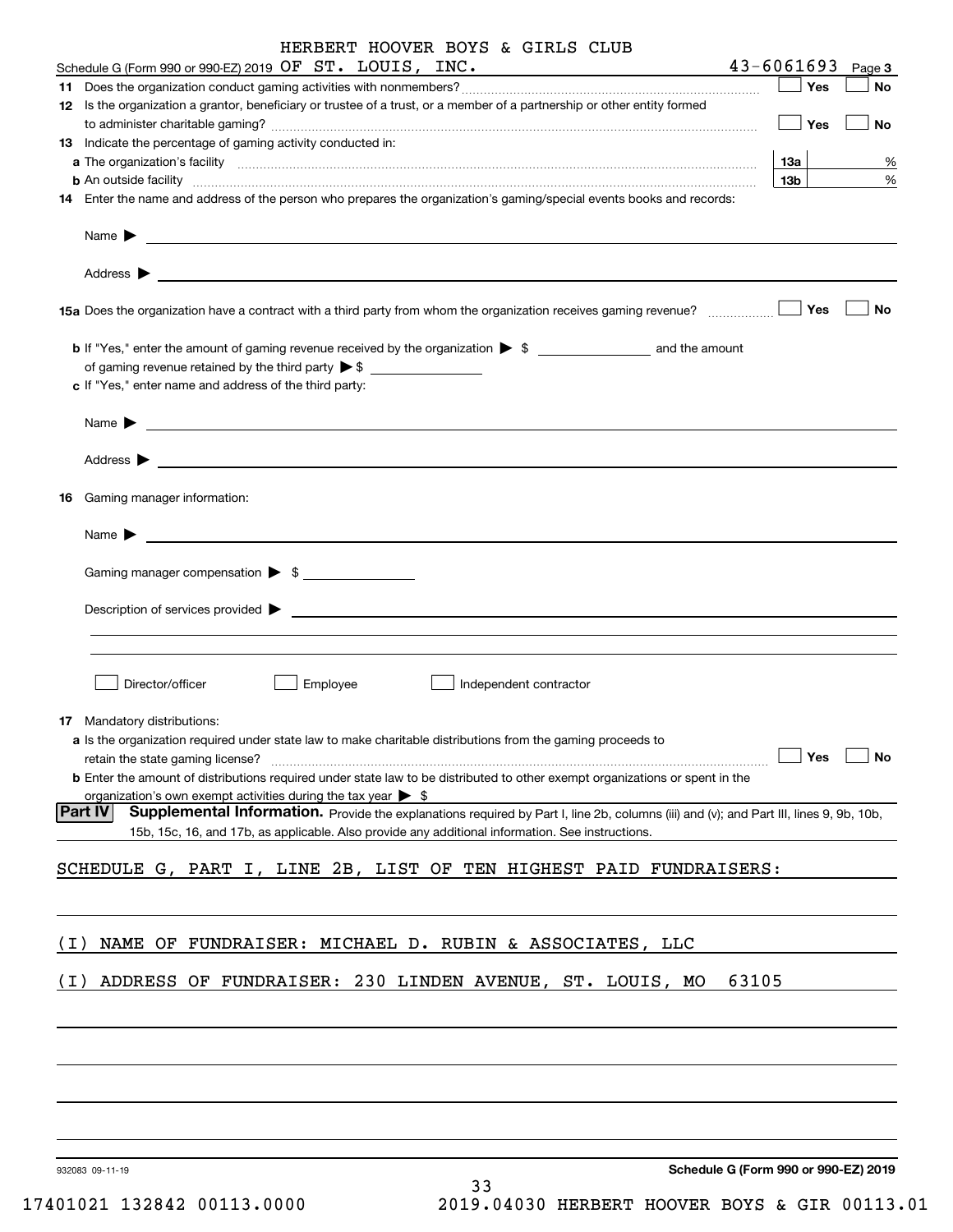|                                                                                             | HERBERT HOOVER BOYS & GIRLS CLUB |  |                    |                                 |  |
|---------------------------------------------------------------------------------------------|----------------------------------|--|--------------------|---------------------------------|--|
| Schedule G (Form 990 or 990-EZ) OF ST. LOU.<br>Part IV Supplemental Information (continued) |                                  |  | OF ST. LOUIS, INC. | 43-6061693 Page 4               |  |
|                                                                                             |                                  |  |                    |                                 |  |
|                                                                                             |                                  |  |                    |                                 |  |
|                                                                                             |                                  |  |                    |                                 |  |
|                                                                                             |                                  |  |                    |                                 |  |
|                                                                                             |                                  |  |                    |                                 |  |
|                                                                                             |                                  |  |                    |                                 |  |
|                                                                                             |                                  |  |                    |                                 |  |
|                                                                                             |                                  |  |                    |                                 |  |
|                                                                                             |                                  |  |                    |                                 |  |
|                                                                                             |                                  |  |                    |                                 |  |
|                                                                                             |                                  |  |                    |                                 |  |
|                                                                                             |                                  |  |                    |                                 |  |
|                                                                                             |                                  |  |                    |                                 |  |
|                                                                                             |                                  |  |                    |                                 |  |
|                                                                                             |                                  |  |                    |                                 |  |
|                                                                                             |                                  |  |                    |                                 |  |
|                                                                                             |                                  |  |                    |                                 |  |
|                                                                                             |                                  |  |                    |                                 |  |
|                                                                                             |                                  |  |                    |                                 |  |
|                                                                                             |                                  |  |                    |                                 |  |
|                                                                                             |                                  |  |                    |                                 |  |
|                                                                                             |                                  |  |                    |                                 |  |
|                                                                                             |                                  |  |                    |                                 |  |
|                                                                                             |                                  |  |                    |                                 |  |
|                                                                                             |                                  |  |                    |                                 |  |
|                                                                                             |                                  |  |                    |                                 |  |
|                                                                                             |                                  |  |                    |                                 |  |
|                                                                                             |                                  |  |                    |                                 |  |
|                                                                                             |                                  |  |                    |                                 |  |
|                                                                                             |                                  |  |                    |                                 |  |
|                                                                                             |                                  |  |                    |                                 |  |
|                                                                                             |                                  |  |                    |                                 |  |
|                                                                                             |                                  |  |                    |                                 |  |
|                                                                                             |                                  |  |                    |                                 |  |
|                                                                                             |                                  |  |                    |                                 |  |
|                                                                                             |                                  |  |                    |                                 |  |
|                                                                                             |                                  |  |                    |                                 |  |
|                                                                                             |                                  |  |                    |                                 |  |
|                                                                                             |                                  |  |                    |                                 |  |
|                                                                                             |                                  |  |                    |                                 |  |
|                                                                                             |                                  |  |                    |                                 |  |
|                                                                                             |                                  |  |                    |                                 |  |
|                                                                                             |                                  |  |                    | Schedule G (Form 990 or 990-EZ) |  |
|                                                                                             |                                  |  |                    |                                 |  |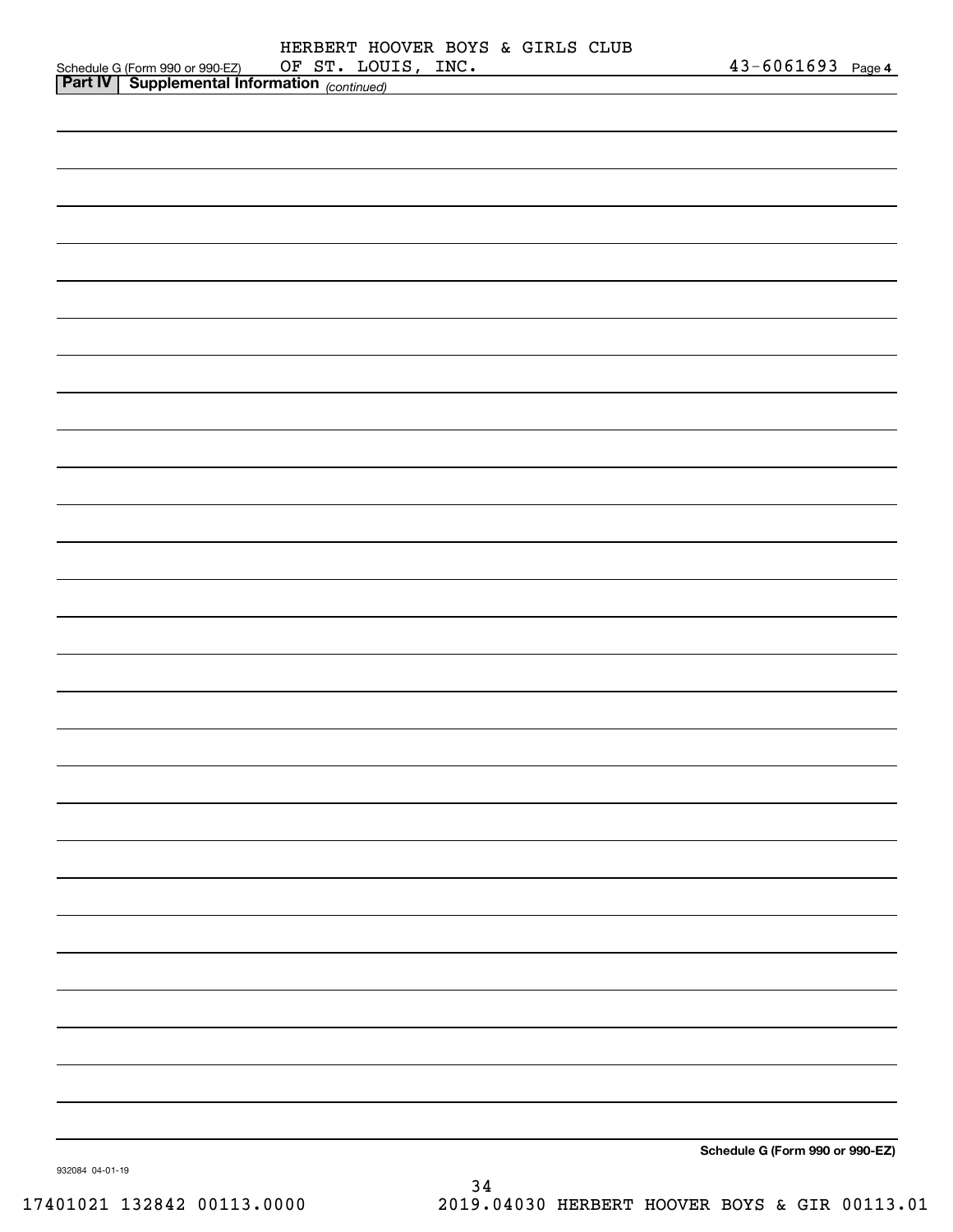|                                                                                                             | <b>SCHEDULE J</b>                                                                                                         | <b>Compensation Information</b>                                                                                                  |  | OMB No. 1545-0047                     |     |             |  |
|-------------------------------------------------------------------------------------------------------------|---------------------------------------------------------------------------------------------------------------------------|----------------------------------------------------------------------------------------------------------------------------------|--|---------------------------------------|-----|-------------|--|
|                                                                                                             | (Form 990)                                                                                                                | For certain Officers, Directors, Trustees, Key Employees, and Highest                                                            |  |                                       |     |             |  |
|                                                                                                             |                                                                                                                           | <b>Compensated Employees</b><br>Complete if the organization answered "Yes" on Form 990, Part IV, line 23.                       |  | 2019                                  |     |             |  |
|                                                                                                             | Department of the Treasury                                                                                                | Attach to Form 990.                                                                                                              |  | <b>Open to Public</b>                 |     |             |  |
|                                                                                                             | Internal Revenue Service                                                                                                  | Go to www.irs.gov/Form990 for instructions and the latest information.                                                           |  | Inspection                            |     |             |  |
|                                                                                                             | Name of the organization                                                                                                  | HERBERT HOOVER BOYS & GIRLS CLUB                                                                                                 |  | <b>Employer identification number</b> |     |             |  |
|                                                                                                             |                                                                                                                           | OF ST. LOUIS, INC.                                                                                                               |  | 43-6061693                            |     |             |  |
|                                                                                                             | Part I                                                                                                                    | <b>Questions Regarding Compensation</b>                                                                                          |  |                                       |     |             |  |
|                                                                                                             |                                                                                                                           |                                                                                                                                  |  |                                       | Yes | No          |  |
|                                                                                                             |                                                                                                                           | Check the appropriate box(es) if the organization provided any of the following to or for a person listed on Form 990,           |  |                                       |     |             |  |
|                                                                                                             |                                                                                                                           | Part VII, Section A, line 1a. Complete Part III to provide any relevant information regarding these items.                       |  |                                       |     |             |  |
|                                                                                                             | First-class or charter travel                                                                                             | Housing allowance or residence for personal use                                                                                  |  |                                       |     |             |  |
|                                                                                                             | Travel for companions<br>Payments for business use of personal residence<br>Health or social club dues or initiation fees |                                                                                                                                  |  |                                       |     |             |  |
|                                                                                                             |                                                                                                                           | Tax indemnification and gross-up payments<br>Discretionary spending account<br>Personal services (such as maid, chauffeur, chef) |  |                                       |     |             |  |
|                                                                                                             |                                                                                                                           |                                                                                                                                  |  |                                       |     |             |  |
|                                                                                                             |                                                                                                                           | <b>b</b> If any of the boxes on line 1a are checked, did the organization follow a written policy regarding payment or           |  |                                       |     |             |  |
|                                                                                                             |                                                                                                                           | reimbursement or provision of all of the expenses described above? If "No," complete Part III to explain                         |  | 1b                                    | X   |             |  |
| 2                                                                                                           |                                                                                                                           | Did the organization require substantiation prior to reimbursing or allowing expenses incurred by all directors,                 |  |                                       |     |             |  |
|                                                                                                             |                                                                                                                           |                                                                                                                                  |  | $\mathbf{2}$                          | X   |             |  |
|                                                                                                             |                                                                                                                           |                                                                                                                                  |  |                                       |     |             |  |
| З                                                                                                           |                                                                                                                           | Indicate which, if any, of the following the organization used to establish the compensation of the organization's               |  |                                       |     |             |  |
|                                                                                                             |                                                                                                                           | CEO/Executive Director. Check all that apply. Do not check any boxes for methods used by a related organization to               |  |                                       |     |             |  |
|                                                                                                             |                                                                                                                           | establish compensation of the CEO/Executive Director, but explain in Part III.                                                   |  |                                       |     |             |  |
|                                                                                                             | $X$ Compensation committee                                                                                                | Written employment contract                                                                                                      |  |                                       |     |             |  |
|                                                                                                             | $X$ Compensation survey or study<br>Independent compensation consultant                                                   |                                                                                                                                  |  |                                       |     |             |  |
|                                                                                                             |                                                                                                                           | $\boxed{\textbf{X}}$ Approval by the board or compensation committee<br>Form 990 of other organizations                          |  |                                       |     |             |  |
|                                                                                                             |                                                                                                                           |                                                                                                                                  |  |                                       |     |             |  |
| 4                                                                                                           |                                                                                                                           | During the year, did any person listed on Form 990, Part VII, Section A, line 1a, with respect to the filing                     |  |                                       |     |             |  |
|                                                                                                             |                                                                                                                           | organization or a related organization:                                                                                          |  |                                       |     |             |  |
| а                                                                                                           |                                                                                                                           | Receive a severance payment or change-of-control payment?                                                                        |  | 4a                                    |     | х           |  |
| b                                                                                                           |                                                                                                                           |                                                                                                                                  |  | 4b                                    |     | X           |  |
| c                                                                                                           |                                                                                                                           |                                                                                                                                  |  | 4c                                    |     | X           |  |
|                                                                                                             |                                                                                                                           | If "Yes" to any of lines 4a-c, list the persons and provide the applicable amounts for each item in Part III.                    |  |                                       |     |             |  |
|                                                                                                             |                                                                                                                           |                                                                                                                                  |  |                                       |     |             |  |
|                                                                                                             |                                                                                                                           | Only section 501(c)(3), 501(c)(4), and 501(c)(29) organizations must complete lines 5-9.                                         |  |                                       |     |             |  |
|                                                                                                             |                                                                                                                           | For persons listed on Form 990, Part VII, Section A, line 1a, did the organization pay or accrue any compensation                |  |                                       |     |             |  |
|                                                                                                             | contingent on the revenues of:                                                                                            |                                                                                                                                  |  |                                       |     |             |  |
| a                                                                                                           |                                                                                                                           |                                                                                                                                  |  | 5a                                    |     | x           |  |
|                                                                                                             |                                                                                                                           |                                                                                                                                  |  | 5b                                    |     | X           |  |
|                                                                                                             |                                                                                                                           | If "Yes" on line 5a or 5b, describe in Part III.                                                                                 |  |                                       |     |             |  |
| 6.                                                                                                          |                                                                                                                           | For persons listed on Form 990, Part VII, Section A, line 1a, did the organization pay or accrue any compensation                |  |                                       |     |             |  |
|                                                                                                             | contingent on the net earnings of:                                                                                        |                                                                                                                                  |  |                                       |     | x           |  |
| a                                                                                                           |                                                                                                                           |                                                                                                                                  |  |                                       |     |             |  |
|                                                                                                             |                                                                                                                           |                                                                                                                                  |  | 6b                                    |     | $\mathbf X$ |  |
|                                                                                                             |                                                                                                                           | If "Yes" on line 6a or 6b, describe in Part III.                                                                                 |  |                                       |     |             |  |
|                                                                                                             |                                                                                                                           | 7 For persons listed on Form 990, Part VII, Section A, line 1a, did the organization provide any nonfixed payments               |  |                                       |     |             |  |
|                                                                                                             |                                                                                                                           |                                                                                                                                  |  | 7                                     |     | х           |  |
| 8                                                                                                           | Were any amounts reported on Form 990, Part VII, paid or accrued pursuant to a contract that was subject to the           |                                                                                                                                  |  |                                       |     |             |  |
| initial contract exception described in Regulations section 53.4958-4(a)(3)? If "Yes," describe in Part III |                                                                                                                           |                                                                                                                                  |  |                                       |     |             |  |
| 9                                                                                                           |                                                                                                                           | If "Yes" on line 8, did the organization also follow the rebuttable presumption procedure described in                           |  |                                       |     |             |  |
|                                                                                                             | Regulations section 53.4958-6(c)?                                                                                         |                                                                                                                                  |  | 9                                     |     |             |  |
|                                                                                                             |                                                                                                                           | LHA For Paperwork Reduction Act Notice, see the Instructions for Form 990.                                                       |  | Schedule J (Form 990) 2019            |     |             |  |

932111 10-21-19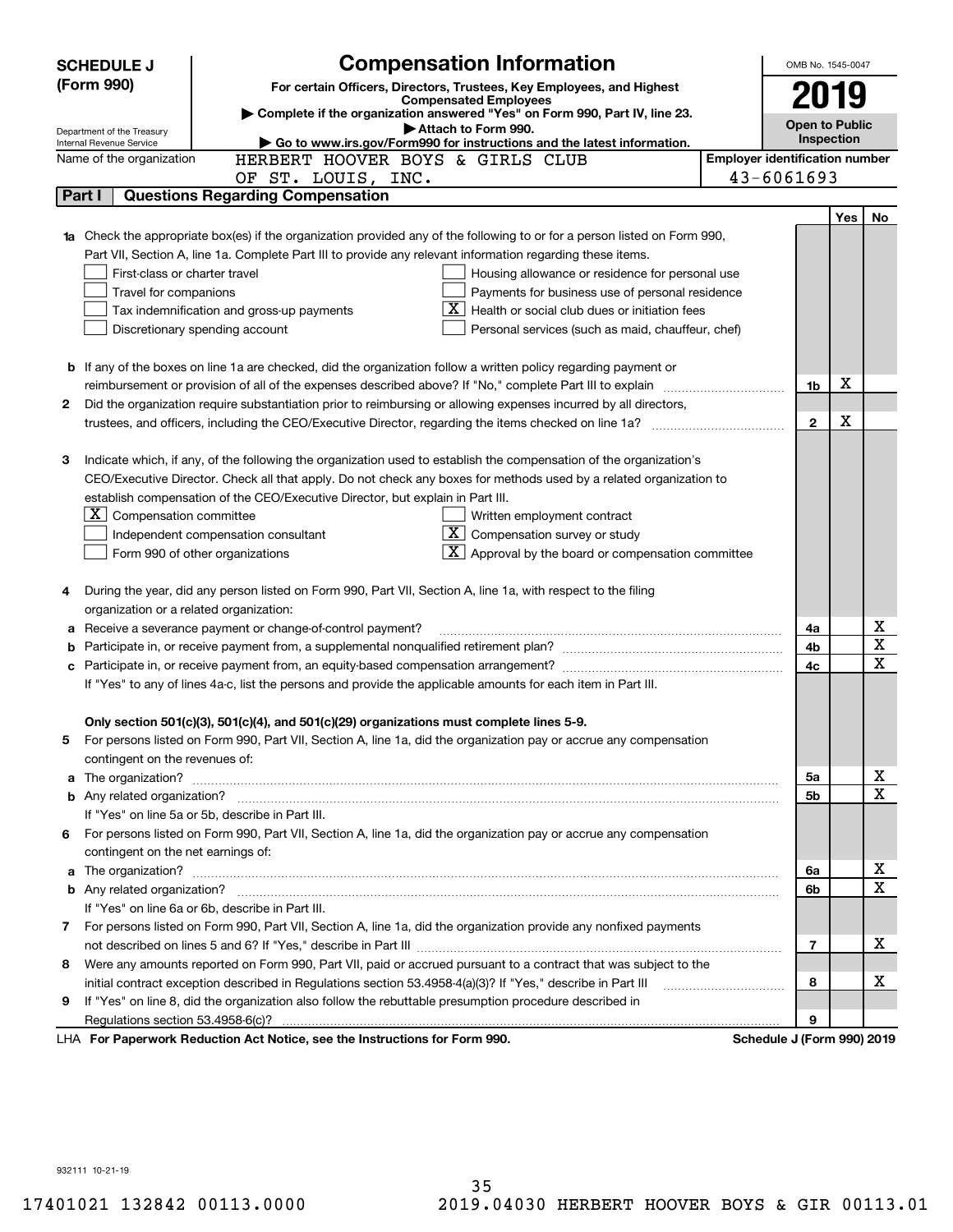OF ST. LOUIS, INC.

**Part II Officers, Directors, Trustees, Key Employees, and Highest Compensated Employees.**  Schedule J (Form 990) 2019 Page Use duplicate copies if additional space is needed.

For each individual whose compensation must be reported on Schedule J, report compensation from the organization on row (i) and from related organizations, described in the instructions, on row (ii). Do not list any individuals that aren't listed on Form 990, Part VII.

**Note:**  The sum of columns (B)(i)-(iii) for each listed individual must equal the total amount of Form 990, Part VII, Section A, line 1a, applicable column (D) and (E) amounts for that individual.

|                      |             |                          | (B) Breakdown of W-2 and/or 1099-MISC compensation |                                           | (C) Retirement and<br>other deferred | (D) Nontaxable<br>benefits | (E) Total of columns | (F) Compensation<br>in column (B)         |
|----------------------|-------------|--------------------------|----------------------------------------------------|-------------------------------------------|--------------------------------------|----------------------------|----------------------|-------------------------------------------|
| (A) Name and Title   |             | (i) Base<br>compensation | (ii) Bonus &<br>incentive<br>compensation          | (iii) Other<br>reportable<br>compensation | compensation                         |                            | $(B)(i)-(D)$         | reported as deferred<br>on prior Form 990 |
| (1) DR. FLINT FOWLER | (i)         | 185, 148.                | $\overline{0}$ .                                   | $\overline{\mathbf{0}}$ .                 | 7,694.                               | 5,410.                     | 198,252.             | 0.                                        |
| EXECUTIVE DIRECTOR   | (ii)        | $\overline{0}$ .         | $\overline{0}$ .                                   | $\overline{0}$ .                          | $\overline{0}$ .                     | $\overline{0}$ .           | $\overline{0}$ .     | $\overline{0}$ .                          |
|                      | (i)         |                          |                                                    |                                           |                                      |                            |                      |                                           |
|                      | (ii)        |                          |                                                    |                                           |                                      |                            |                      |                                           |
|                      | (i)         |                          |                                                    |                                           |                                      |                            |                      |                                           |
|                      | (ii)        |                          |                                                    |                                           |                                      |                            |                      |                                           |
|                      | (i)         |                          |                                                    |                                           |                                      |                            |                      |                                           |
|                      | (ii)        |                          |                                                    |                                           |                                      |                            |                      |                                           |
|                      | $(\sf{i})$  |                          |                                                    |                                           |                                      |                            |                      |                                           |
|                      | (ii)        |                          |                                                    |                                           |                                      |                            |                      |                                           |
|                      | (i)         |                          |                                                    |                                           |                                      |                            |                      |                                           |
|                      | (ii)        |                          |                                                    |                                           |                                      |                            |                      |                                           |
|                      | (i)         |                          |                                                    |                                           |                                      |                            |                      |                                           |
|                      | (ii)        |                          |                                                    |                                           |                                      |                            |                      |                                           |
|                      | (i)<br>(ii) |                          |                                                    |                                           |                                      |                            |                      |                                           |
|                      | (i)         |                          |                                                    |                                           |                                      |                            |                      |                                           |
|                      | (ii)        |                          |                                                    |                                           |                                      |                            |                      |                                           |
|                      | (i)         |                          |                                                    |                                           |                                      |                            |                      |                                           |
|                      | (ii)        |                          |                                                    |                                           |                                      |                            |                      |                                           |
|                      | (i)         |                          |                                                    |                                           |                                      |                            |                      |                                           |
|                      | (ii)        |                          |                                                    |                                           |                                      |                            |                      |                                           |
|                      | (i)         |                          |                                                    |                                           |                                      |                            |                      |                                           |
|                      | (ii)        |                          |                                                    |                                           |                                      |                            |                      |                                           |
|                      | (i)         |                          |                                                    |                                           |                                      |                            |                      |                                           |
|                      | (ii)        |                          |                                                    |                                           |                                      |                            |                      |                                           |
|                      | (i)         |                          |                                                    |                                           |                                      |                            |                      |                                           |
|                      | (ii)        |                          |                                                    |                                           |                                      |                            |                      |                                           |
|                      | (i)         |                          |                                                    |                                           |                                      |                            |                      |                                           |
|                      | (ii)        |                          |                                                    |                                           |                                      |                            |                      |                                           |
|                      | (i)         |                          |                                                    |                                           |                                      |                            |                      |                                           |
|                      | (ii)        |                          |                                                    |                                           |                                      |                            |                      |                                           |

**Schedule J (Form 990) 2019**

**2**

43-6061693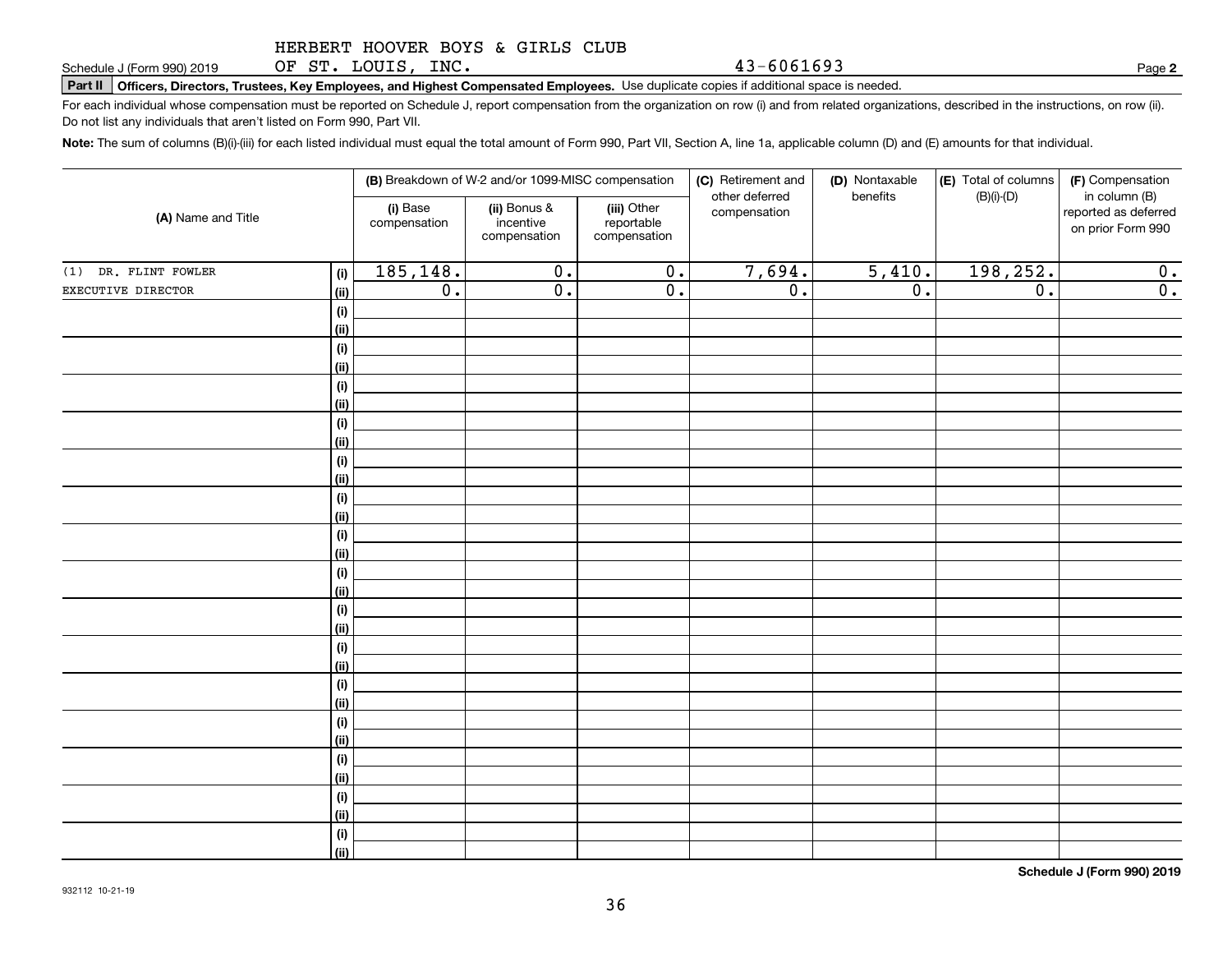#### **Part III Supplemental Information**

Schedule J (Form 990) 2019 OF ST. LOUIS, INC.<br>Part III Supplemental Information<br>Provide the information, explanation, or descriptions required for Part I, lines 1a, 1b, 3, 4a, 4b, 4c, 5a, 5b, 6a, 6b, 7, and 8, and for Part

#### PART I, LINE 1A:

THE EXECUTIVE DIRECTOR IS PROVIDED A MEMBERSHIP TO A SOCIAL CLUB IN ORDER

TO HOLD BUSINESS LUNCHES, MEETINGS, ETC. RELATED TO THE HERBERT HOOVER BOYS

#### AND GIRLS CLUB.

**Schedule J (Form 990) 2019**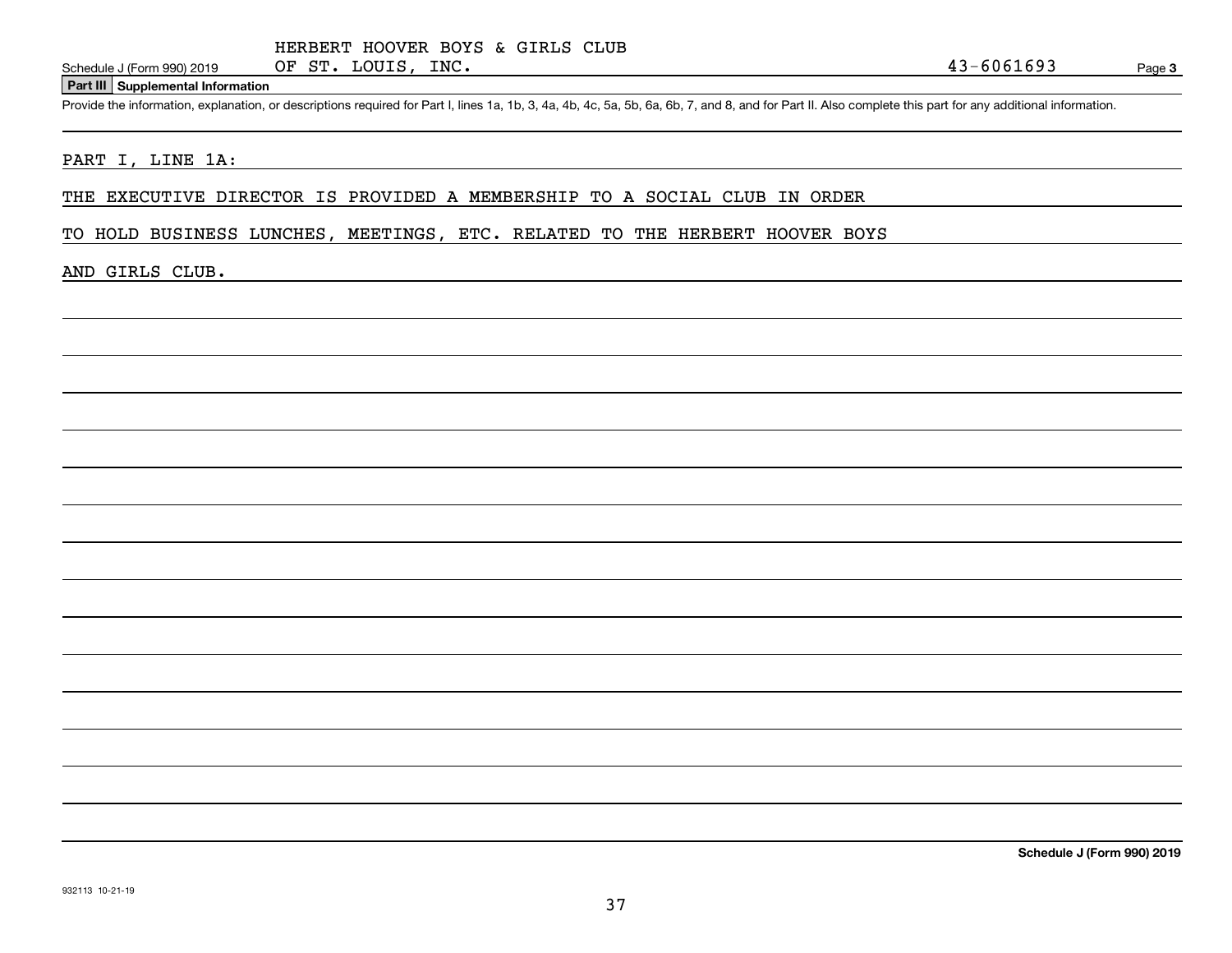|        | <b>Noncash Contributions</b><br><b>SCHEDULE M</b><br>(Form 990) |                                                                                               |                               |                                      |                                                                                                                                |                       |                                                              |     | OMB No. 1545-0047 |
|--------|-----------------------------------------------------------------|-----------------------------------------------------------------------------------------------|-------------------------------|--------------------------------------|--------------------------------------------------------------------------------------------------------------------------------|-----------------------|--------------------------------------------------------------|-----|-------------------|
|        | Department of the Treasury<br>Internal Revenue Service          | Attach to Form 990.<br>Go to www.irs.gov/Form990 for instructions and the latest information. |                               |                                      | ► Complete if the organizations answered "Yes" on Form 990, Part IV, lines 29 or 30.                                           |                       | 2019<br><b>Open to Public</b><br>Inspection                  |     |                   |
|        | Name of the organization                                        | HERBERT HOOVER BOYS & GIRLS CLUB                                                              |                               |                                      |                                                                                                                                |                       | <b>Employer identification number</b>                        |     |                   |
|        |                                                                 | OF ST. LOUIS, INC.                                                                            |                               |                                      |                                                                                                                                |                       | 43-6061693                                                   |     |                   |
| Part I | <b>Types of Property</b>                                        |                                                                                               |                               |                                      |                                                                                                                                |                       |                                                              |     |                   |
|        |                                                                 |                                                                                               | (a)<br>Check if<br>applicable | (b)<br>Number of<br>contributions or | (c)<br>Noncash contribution<br>amounts reported on<br>items contributed Form 990, Part VIII, line 1g                           |                       | (d)<br>Method of determining<br>noncash contribution amounts |     |                   |
| 1      |                                                                 |                                                                                               |                               |                                      |                                                                                                                                |                       |                                                              |     |                   |
| 2      |                                                                 |                                                                                               |                               |                                      |                                                                                                                                |                       |                                                              |     |                   |
| З      |                                                                 | Art - Fractional interests                                                                    |                               |                                      |                                                                                                                                |                       |                                                              |     |                   |
| 4      |                                                                 |                                                                                               |                               |                                      |                                                                                                                                |                       |                                                              |     |                   |
| 5      |                                                                 | Clothing and household goods                                                                  |                               |                                      |                                                                                                                                |                       |                                                              |     |                   |
| 6      |                                                                 |                                                                                               |                               |                                      |                                                                                                                                |                       |                                                              |     |                   |
| 7      |                                                                 |                                                                                               |                               |                                      |                                                                                                                                |                       |                                                              |     |                   |
| 8      |                                                                 |                                                                                               |                               |                                      |                                                                                                                                |                       |                                                              |     |                   |
| 9      |                                                                 | Securities - Publicly traded                                                                  | $\overline{\mathbf{x}}$       | 22                                   |                                                                                                                                | 170,402. MARKET VALUE |                                                              |     |                   |
| 10     |                                                                 | Securities - Closely held stock                                                               |                               |                                      |                                                                                                                                |                       |                                                              |     |                   |
| 11     | Securities - Partnership, LLC, or                               |                                                                                               |                               |                                      |                                                                                                                                |                       |                                                              |     |                   |
|        | trust interests                                                 |                                                                                               |                               |                                      |                                                                                                                                |                       |                                                              |     |                   |
| 12     |                                                                 | Securities - Miscellaneous                                                                    |                               |                                      |                                                                                                                                |                       |                                                              |     |                   |
| 13     | Qualified conservation contribution -                           |                                                                                               |                               |                                      |                                                                                                                                |                       |                                                              |     |                   |
|        | Historic structures                                             |                                                                                               |                               |                                      |                                                                                                                                |                       |                                                              |     |                   |
| 14     |                                                                 | Qualified conservation contribution - Other                                                   |                               |                                      |                                                                                                                                |                       |                                                              |     |                   |
| 15     |                                                                 | Real estate - Residential                                                                     |                               |                                      |                                                                                                                                |                       |                                                              |     |                   |
| 16     |                                                                 | Real estate - Commercial                                                                      |                               |                                      |                                                                                                                                |                       |                                                              |     |                   |
| 17     |                                                                 |                                                                                               |                               |                                      |                                                                                                                                |                       |                                                              |     |                   |
| 18     |                                                                 |                                                                                               |                               |                                      |                                                                                                                                |                       |                                                              |     |                   |
| 19     |                                                                 |                                                                                               |                               |                                      |                                                                                                                                |                       |                                                              |     |                   |
| 20     |                                                                 | Drugs and medical supplies                                                                    |                               |                                      |                                                                                                                                |                       |                                                              |     |                   |
| 21     |                                                                 |                                                                                               |                               |                                      |                                                                                                                                |                       |                                                              |     |                   |
| 22     |                                                                 |                                                                                               |                               |                                      |                                                                                                                                |                       |                                                              |     |                   |
| 23     |                                                                 |                                                                                               |                               |                                      |                                                                                                                                |                       |                                                              |     |                   |
| 24     | Archeological artifacts                                         |                                                                                               |                               |                                      |                                                                                                                                |                       |                                                              |     |                   |
| 25     | Other                                                           | AUCTION ITEMS                                                                                 | х                             | 89                                   | 78,882.FMV                                                                                                                     |                       |                                                              |     |                   |
| 26     | Other                                                           |                                                                                               |                               |                                      |                                                                                                                                |                       |                                                              |     |                   |
| 27     | Other                                                           |                                                                                               |                               |                                      |                                                                                                                                |                       |                                                              |     |                   |
| 28     | Other                                                           |                                                                                               |                               |                                      |                                                                                                                                |                       |                                                              |     |                   |
| 29     |                                                                 | Number of Forms 8283 received by the organization during the tax year for contributions       |                               |                                      |                                                                                                                                |                       |                                                              |     |                   |
|        |                                                                 | for which the organization completed Form 8283, Part IV, Donee Acknowledgement                |                               |                                      | 29                                                                                                                             |                       |                                                              |     |                   |
|        |                                                                 |                                                                                               |                               |                                      |                                                                                                                                |                       |                                                              | Yes | No                |
|        |                                                                 |                                                                                               |                               |                                      | 30a During the year, did the organization receive by contribution any property reported in Part I, lines 1 through 28, that it |                       |                                                              |     |                   |
|        |                                                                 |                                                                                               |                               |                                      | must hold for at least three years from the date of the initial contribution, and which isn't required to be used for          |                       |                                                              |     |                   |
|        |                                                                 | exempt purposes for the entire holding period?                                                |                               |                                      |                                                                                                                                |                       | 30a                                                          |     | х                 |
|        |                                                                 | <b>b</b> If "Yes," describe the arrangement in Part II.                                       |                               |                                      |                                                                                                                                |                       |                                                              |     |                   |
| 31     |                                                                 |                                                                                               |                               |                                      | Does the organization have a gift acceptance policy that requires the review of any nonstandard contributions?                 |                       | 31                                                           |     | x                 |
|        | contributions?                                                  |                                                                                               |                               |                                      | 32a Does the organization hire or use third parties or related organizations to solicit, process, or sell noncash              |                       | 32a                                                          |     | х                 |
|        | <b>b</b> If "Yes," describe in Part II.                         |                                                                                               |                               |                                      |                                                                                                                                |                       |                                                              |     |                   |
| 33     |                                                                 |                                                                                               |                               |                                      | If the organization didn't report an amount in column (c) for a type of property for which column (a) is checked,              |                       |                                                              |     |                   |
|        | describe in Part II.                                            |                                                                                               |                               |                                      |                                                                                                                                |                       |                                                              |     |                   |
| LHA    |                                                                 | For Paperwork Reduction Act Notice, see the Instructions for Form 990.                        |                               |                                      |                                                                                                                                |                       | Schedule M (Form 990) 2019                                   |     |                   |
|        |                                                                 |                                                                                               |                               |                                      |                                                                                                                                |                       |                                                              |     |                   |

932141 09-27-19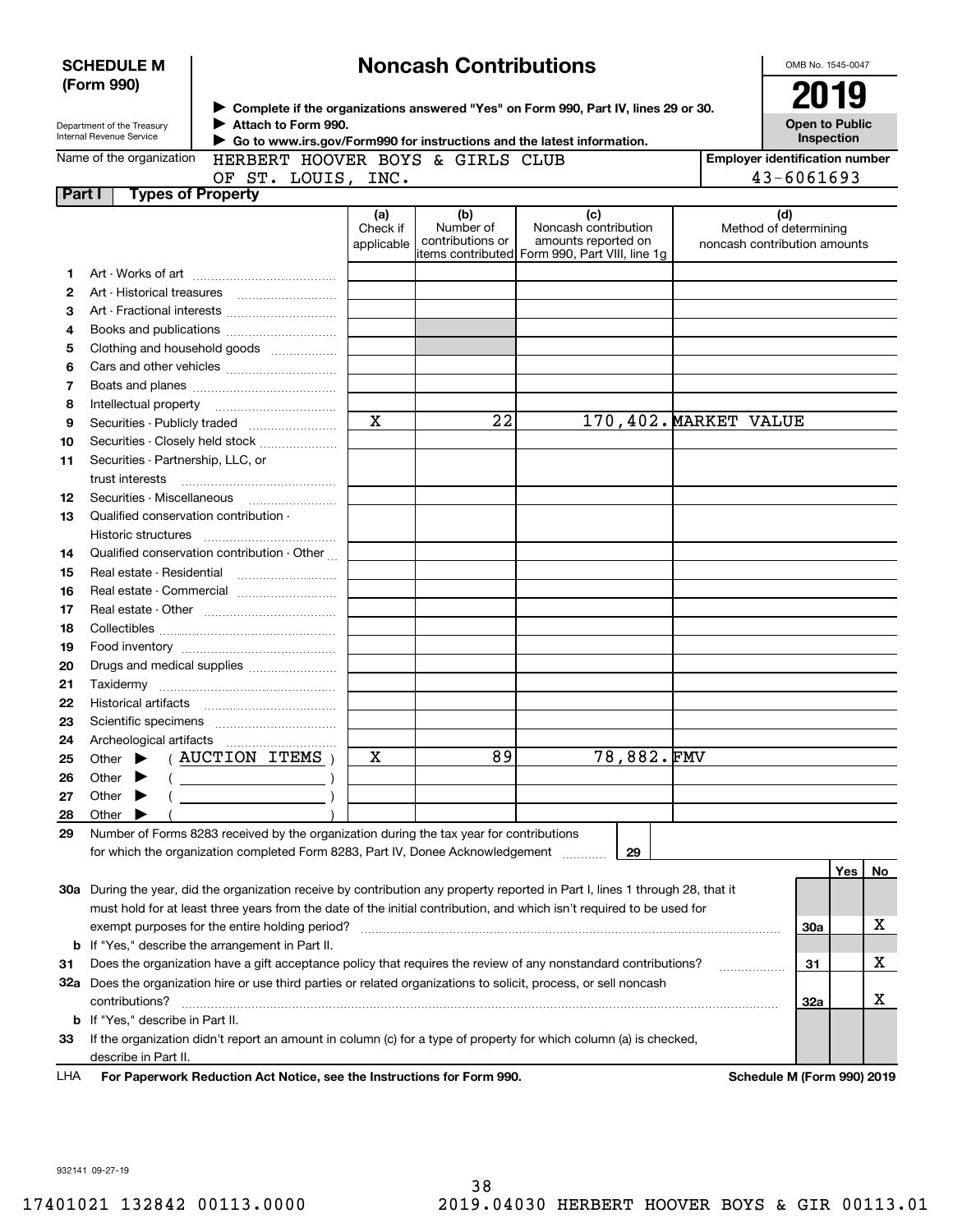|                 | Schedule M (Form 990) 2019 OF ST. LOUIS, INC.                                                                                                                                                                                       | HERBERT HOOVER BOYS & GIRLS CLUB |  |    |                                               | 43-6061693                 | Page 2 |
|-----------------|-------------------------------------------------------------------------------------------------------------------------------------------------------------------------------------------------------------------------------------|----------------------------------|--|----|-----------------------------------------------|----------------------------|--------|
| <b>Part II</b>  | <b>Supplemental Information.</b> Provide the information required by Part I, lines 30b, 32b, and 33, and whether the organization is reporting in Part I, column (b), the number of contributions, the number of items received, or |                                  |  |    |                                               |                            |        |
|                 |                                                                                                                                                                                                                                     |                                  |  |    |                                               |                            |        |
|                 |                                                                                                                                                                                                                                     |                                  |  |    |                                               |                            |        |
|                 |                                                                                                                                                                                                                                     |                                  |  |    |                                               |                            |        |
|                 |                                                                                                                                                                                                                                     |                                  |  |    |                                               |                            |        |
|                 |                                                                                                                                                                                                                                     |                                  |  |    |                                               |                            |        |
|                 |                                                                                                                                                                                                                                     |                                  |  |    |                                               |                            |        |
|                 |                                                                                                                                                                                                                                     |                                  |  |    |                                               |                            |        |
|                 |                                                                                                                                                                                                                                     |                                  |  |    |                                               |                            |        |
|                 |                                                                                                                                                                                                                                     |                                  |  |    |                                               |                            |        |
|                 |                                                                                                                                                                                                                                     |                                  |  |    |                                               |                            |        |
|                 |                                                                                                                                                                                                                                     |                                  |  |    |                                               |                            |        |
|                 |                                                                                                                                                                                                                                     |                                  |  |    |                                               |                            |        |
|                 |                                                                                                                                                                                                                                     |                                  |  |    |                                               |                            |        |
|                 |                                                                                                                                                                                                                                     |                                  |  |    |                                               |                            |        |
|                 |                                                                                                                                                                                                                                     |                                  |  |    |                                               |                            |        |
|                 |                                                                                                                                                                                                                                     |                                  |  |    |                                               |                            |        |
|                 |                                                                                                                                                                                                                                     |                                  |  |    |                                               |                            |        |
|                 |                                                                                                                                                                                                                                     |                                  |  |    |                                               |                            |        |
|                 |                                                                                                                                                                                                                                     |                                  |  |    |                                               |                            |        |
|                 |                                                                                                                                                                                                                                     |                                  |  |    |                                               |                            |        |
|                 |                                                                                                                                                                                                                                     |                                  |  |    |                                               |                            |        |
|                 |                                                                                                                                                                                                                                     |                                  |  |    |                                               |                            |        |
|                 |                                                                                                                                                                                                                                     |                                  |  |    |                                               |                            |        |
|                 |                                                                                                                                                                                                                                     |                                  |  |    |                                               |                            |        |
|                 |                                                                                                                                                                                                                                     |                                  |  |    |                                               |                            |        |
|                 |                                                                                                                                                                                                                                     |                                  |  |    |                                               |                            |        |
|                 |                                                                                                                                                                                                                                     |                                  |  |    |                                               |                            |        |
|                 |                                                                                                                                                                                                                                     |                                  |  |    |                                               |                            |        |
|                 |                                                                                                                                                                                                                                     |                                  |  |    |                                               |                            |        |
|                 |                                                                                                                                                                                                                                     |                                  |  |    |                                               |                            |        |
|                 |                                                                                                                                                                                                                                     |                                  |  |    |                                               |                            |        |
|                 |                                                                                                                                                                                                                                     |                                  |  |    |                                               |                            |        |
|                 |                                                                                                                                                                                                                                     |                                  |  |    |                                               |                            |        |
|                 |                                                                                                                                                                                                                                     |                                  |  |    |                                               |                            |        |
| 932142 09-27-19 |                                                                                                                                                                                                                                     |                                  |  |    |                                               | Schedule M (Form 990) 2019 |        |
|                 |                                                                                                                                                                                                                                     |                                  |  | 39 |                                               |                            |        |
|                 | 17401021 132842 00113.0000                                                                                                                                                                                                          |                                  |  |    | 2019.04030 HERBERT HOOVER BOYS & GIR 00113.01 |                            |        |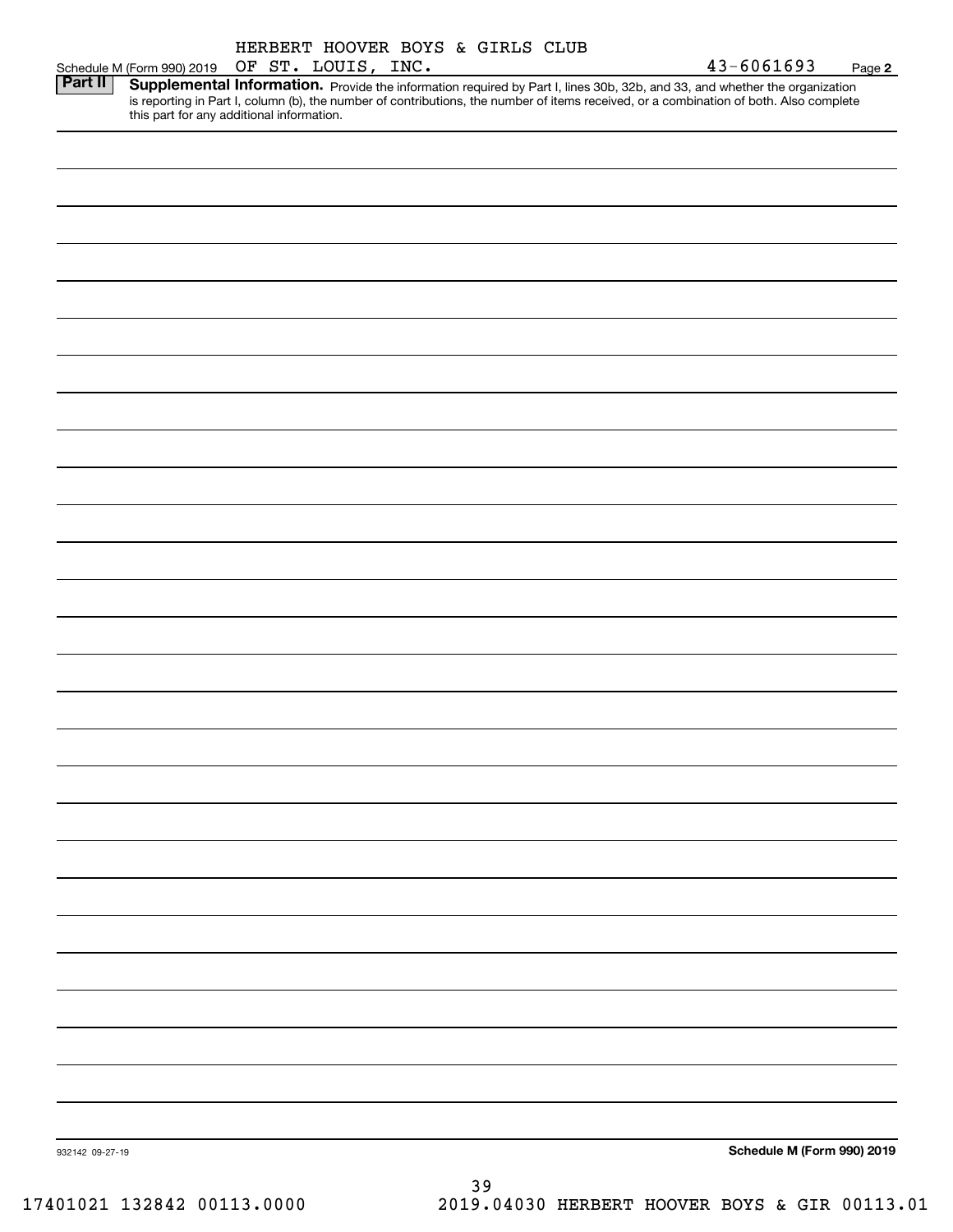**(Form 990 or 990-EZ)**

Department of the Treasury Internal Revenue Service Name of the organization

#### OMB No. 1545-0047 **Complete to provide information for responses to specific questions on Form 990 or 990-EZ or to provide any additional information. | Attach to Form 990 or 990-EZ. | Go to www.irs.gov/Form990 for the latest information. SCHEDULE O Supplemental Information to Form 990 or 990-EZ**



FORM 990, PART III, LINE 1, DESCRIPTION OF ORGANIZATION MISSION:

HERBERT HOOVER BOYS & GIRLS CLUB

COMMUNITY.

FORM 990, PART III, LINE 4D, OTHER PROGRAM SERVICES:

21ST CENTURY COMMUNITY LEARNING CENTERS, HAZELWOOD EAST HIGH SCHOOL,

SOUTHEAST MIDDLE SCHOOL, O'FALLON PARK RECREATION COMPLEX, GRANNEMANN

ELEMENTARY SCHOOL CLUB, FERGUSON CLUB, RIVERVIEW GARDENS CLUB, LEE

HAMILTON ELEMENTARY SCHOOL CLUB, ST. LOUIS INTERNSHIP PROGRAM, FERGUSON

TEEN CENTER OF EXCELLENCE

EXPENSES \$ 2,642,921. INCLUDING GRANTS OF \$ 0. REVENUE \$ 120,253.

FORM 990, PART VI, SECTION A, LINE 8B:

THE EXECUTIVE COMMITTEE DOES NOT HAVE THE AUTHORITY OF ACT ON BEHALF OF THE BOARD OF DIRECTORS.

FORM 990, PART VI, SECTION B, LINE 11B:

THE RETURN IS PREPARED BY AN INDEPENDENT PUBLIC ACCOUNTING FIRM. THE

RETURN IS REVIEWED BY THE BOARD TREASURER. THE RETURN IS THEN MADE

AVAILABLE TO THE ENTIRE BOARD PRIOR TO FILING.

FORM 990, PART VI, SECTION B, LINE 12C:

THE BOARD OF DIRECTORS AND ALL EMPLOYEES ARE REQUIRED TO SIGN A CONFLICT OF

INTEREST POLICY ON AN ANNUAL BASIS. THE EXECUTIVE DIRECTOR REVIEWS

INFORMATION CONTAINED IN THE SIGNED STATEMENTS TO MONITOR POTENTIAL

CONFLICTS THAT COULD ARISE. ANY CONFLICTS ARE BROUGHT TO THE ATTENTION OF

THE BOARD CHAIR FOR RESOLUTION AND POTENTIAL DISCUSSION AT THE UPCOMING

932211 09-06-19 LHA For Paperwork Reduction Act Notice, see the Instructions for Form 990 or 990-EZ. Schedule O (Form 990 or 990-EZ) (2019)

40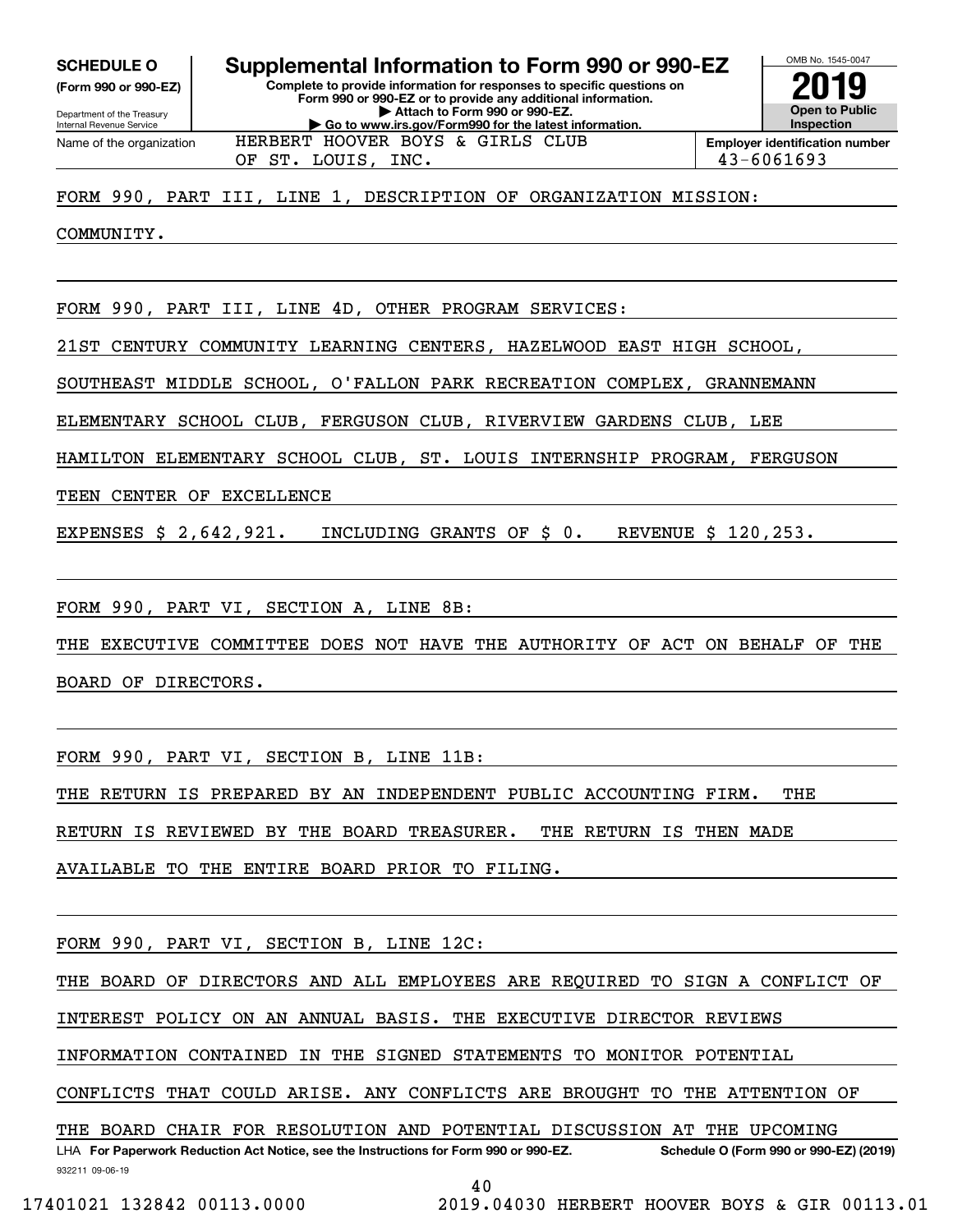| Schedule O (Form 990 or 990-EZ) (2019)                                          | Page 2                                                  |
|---------------------------------------------------------------------------------|---------------------------------------------------------|
| Name of the organization HERBERT HOOVER BOYS & GIRLS CLUB<br>OF ST. LOUIS, INC. | <b>Employer identification number</b><br>$43 - 6061693$ |
| BOARD MEETING. IF THE BOARD CHAIR IS CONSIDERED TO HAVE A REAL OR PERCEIVED     |                                                         |
| CONFLICT OF INTEREST, THE DECISION FOR THE EXISTENCE OF A CONFLICT IS           |                                                         |
| DELEGATED TO THE VICE CHAIR. ANY PERSON WHO IS UNDER CONSIDERATION OF           |                                                         |
| BEING IN CONFLICT IS PRECLUDING FROM PARTICIPATING IN DISCUSSIONS AND           |                                                         |
| DECISIONS ON THE MATTER.                                                        |                                                         |

FORM 990, PART VI, SECTION B, LINE 15:

THE EXECUTIVE COMMITTEE OF THE BOARD OF DIRECTORS DETERMINES THE COMPENSATION FOR THE EXECUTIVE DIRECTOR BASED ON AN INDEPENDENT ANALYSIS, DONE BY THE BOYS AND GIRLS CLUBS OF AMERICA (BGCA), THAT REVIEWS RELEVANT SALARY SURVEYS AND COMPARABLE POSITIONS REGIONALLY AND NATIONALLY. THE SALARY DECISIONS OF THE EXECUTIVE COMMITTEE ARE DOCUMENTED IN THE EMPLOYEE'S PERMANENT FILE. THE ANALYSIS FOR THE EXECUTIVE DIRECTOR IS COMPLETED PERIODICALLY BY THE BOARD OF DIRECTORS, WHILE THE ANALYSIS FOR THE COMPENSATION FOR ALL OTHER OFFICERS AND EMPLOYEES, ALSO PREPARED BY BGCA, WAS LAST PERFORMED DURING 2016.

FORM 990, PART VI, SECTION C, LINE 19:

WE MAKE OUR GOVERNING DOCUMENTS, CONFLCIT OF INTEREST POLICY AND FINANCIAL STATEMENTS AVAILABLE TO THE PUBLIC UPON REQUEST.

932212 09-06-19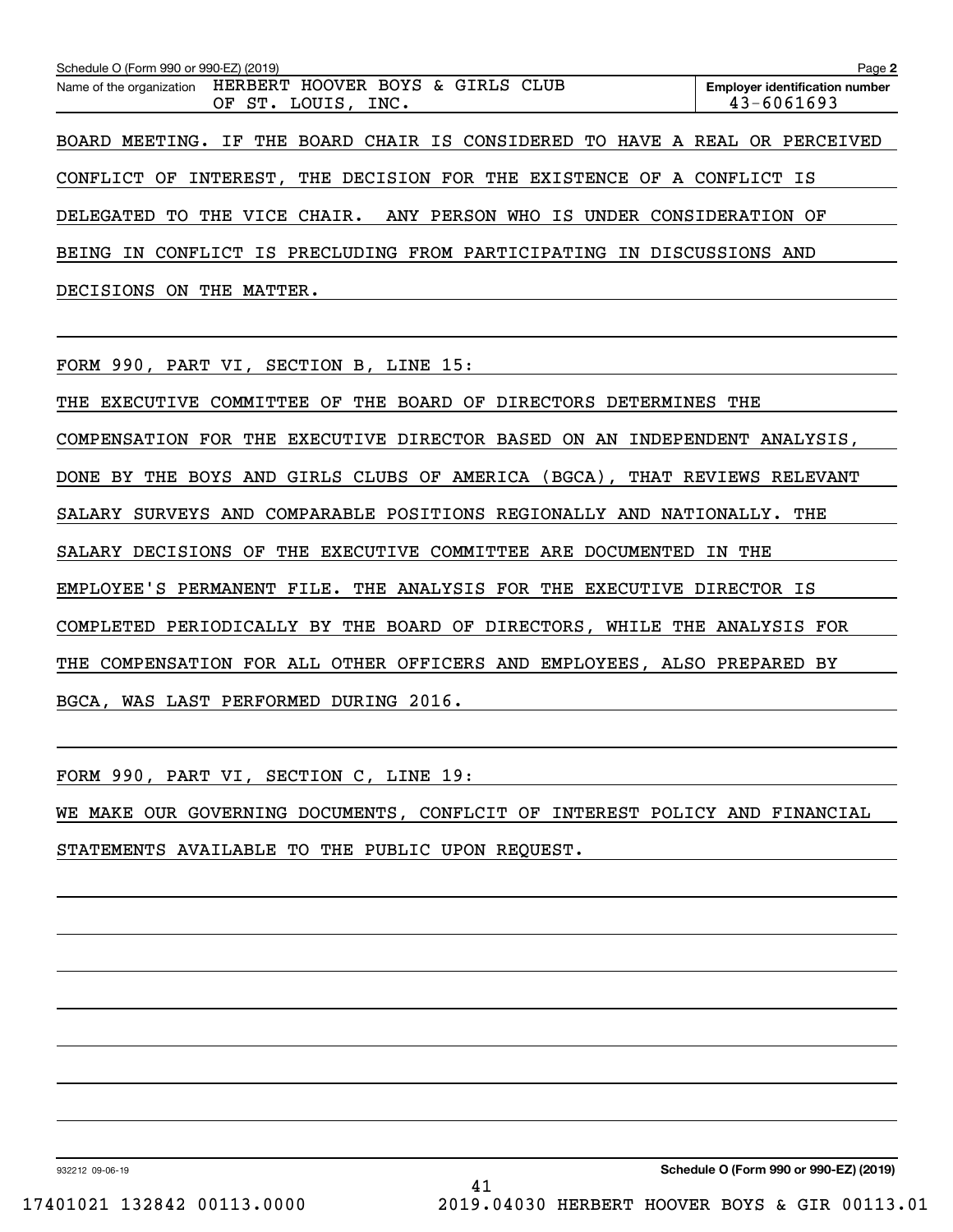| <b>SCHEDULE R</b>                                      |                                                                                                                                                                                                                    | <b>Related Organizations and Unrelated Partnerships</b>                                        | OMB No. 1545-0047                            |                    |                                 |                       |                              |                             |  |  |  |
|--------------------------------------------------------|--------------------------------------------------------------------------------------------------------------------------------------------------------------------------------------------------------------------|------------------------------------------------------------------------------------------------|----------------------------------------------|--------------------|---------------------------------|-----------------------|------------------------------|-----------------------------|--|--|--|
| (Form 990)                                             |                                                                                                                                                                                                                    | Complete if the organization answered "Yes" on Form 990, Part IV, line 33, 34, 35b, 36, or 37. |                                              |                    | <b>Open to Public</b>           |                       |                              |                             |  |  |  |
| Department of the Treasury<br>Internal Revenue Service | Attach to Form 990.<br>Go to www.irs.gov/Form990 for instructions and the latest information.                                                                                                                      |                                                                                                |                                              |                    |                                 |                       |                              |                             |  |  |  |
| Name of the organization                               | 43-6061693                                                                                                                                                                                                         | Inspection<br><b>Employer identification number</b>                                            |                                              |                    |                                 |                       |                              |                             |  |  |  |
| Part I                                                 | OF ST. LOUIS, INC.<br>Identification of Disregarded Entities. Complete if the organization answered "Yes" on Form 990, Part IV, line 33.                                                                           |                                                                                                |                                              |                    |                                 |                       |                              |                             |  |  |  |
|                                                        | (a)                                                                                                                                                                                                                | (b)                                                                                            | (c)                                          | (d)                | (e)                             |                       | (f)                          |                             |  |  |  |
|                                                        | Name, address, and EIN (if applicable)<br>of disregarded entity                                                                                                                                                    | Primary activity                                                                               | Legal domicile (state or<br>foreign country) | Total income       | End-of-year assets              |                       | Direct controlling<br>entity |                             |  |  |  |
|                                                        |                                                                                                                                                                                                                    |                                                                                                |                                              |                    |                                 |                       |                              |                             |  |  |  |
|                                                        |                                                                                                                                                                                                                    |                                                                                                |                                              |                    |                                 |                       |                              |                             |  |  |  |
|                                                        |                                                                                                                                                                                                                    |                                                                                                |                                              |                    |                                 |                       |                              |                             |  |  |  |
|                                                        |                                                                                                                                                                                                                    |                                                                                                |                                              |                    |                                 |                       |                              |                             |  |  |  |
|                                                        |                                                                                                                                                                                                                    |                                                                                                |                                              |                    |                                 |                       |                              |                             |  |  |  |
| Part II                                                | Identification of Related Tax-Exempt Organizations. Complete if the organization answered "Yes" on Form 990, Part IV, line 34, because it had one or more related tax-exempt<br>organizations during the tax year. |                                                                                                |                                              |                    |                                 |                       |                              |                             |  |  |  |
|                                                        | (a)                                                                                                                                                                                                                | (b)                                                                                            | (c)                                          | (d)                | (e)                             | (f)                   |                              | $(g)$<br>Section 512(b)(13) |  |  |  |
|                                                        | Name, address, and EIN                                                                                                                                                                                             | Primary activity                                                                               | Legal domicile (state or                     | <b>Exempt Code</b> | Public charity                  | Direct controlling    |                              | controlled                  |  |  |  |
|                                                        | of related organization                                                                                                                                                                                            |                                                                                                | foreign country)                             | section            | status (if section<br>501(c)(3) | entity                | <b>Yes</b>                   | entity?<br><b>No</b>        |  |  |  |
|                                                        | ADAMS PARK COMMUNITY CENTER - 43-1888292                                                                                                                                                                           |                                                                                                |                                              |                    |                                 |                       |                              |                             |  |  |  |
| 2901 N. GRAND AVENUE                                   |                                                                                                                                                                                                                    |                                                                                                |                                              |                    |                                 | <b>HERBERT HOOVER</b> |                              |                             |  |  |  |
| ST. LOUIS, MO 63107                                    |                                                                                                                                                                                                                    | TO SUPPORT HHBGC OF STL                                                                        | MISSOURI                                     | 501(C)(3)          | LINE 12A, I                     | BOYS & GIRLS CLUB     | X                            |                             |  |  |  |
| MENTOR ST. LOUIS - 43-1713228<br>2901 N. GRAND AVENUE  |                                                                                                                                                                                                                    |                                                                                                |                                              |                    |                                 | <b>HERBERT HOOVER</b> |                              |                             |  |  |  |
| ST. LOUIS, MO 63107                                    |                                                                                                                                                                                                                    | <b>MENTOR YOUTH</b>                                                                            | MISSOURI                                     | 501(C)(3)          | LINE 7                          | BOYS & GIRLS CLUB     | X                            |                             |  |  |  |
|                                                        |                                                                                                                                                                                                                    |                                                                                                |                                              |                    |                                 |                       |                              |                             |  |  |  |
|                                                        |                                                                                                                                                                                                                    |                                                                                                |                                              |                    |                                 |                       |                              |                             |  |  |  |
|                                                        |                                                                                                                                                                                                                    |                                                                                                |                                              |                    |                                 |                       |                              |                             |  |  |  |
|                                                        |                                                                                                                                                                                                                    |                                                                                                |                                              |                    |                                 |                       |                              |                             |  |  |  |
|                                                        |                                                                                                                                                                                                                    |                                                                                                |                                              |                    |                                 |                       |                              |                             |  |  |  |
|                                                        |                                                                                                                                                                                                                    |                                                                                                |                                              |                    |                                 |                       |                              |                             |  |  |  |

**For Paperwork Reduction Act Notice, see the Instructions for Form 990. Schedule R (Form 990) 2019**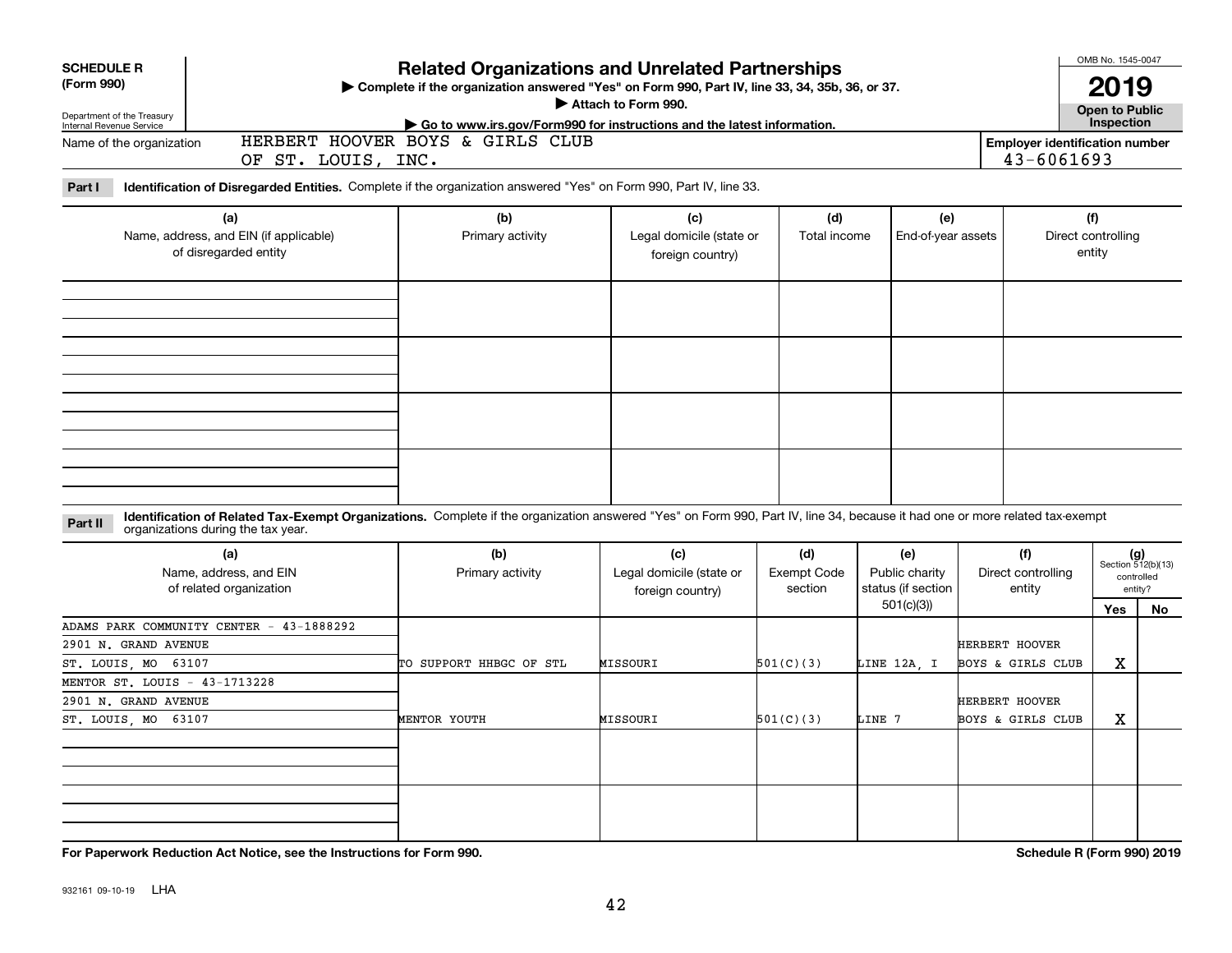|  | HERBERT HOOVER BOYS & GIRLS CLUB |  |  |  |  |  |
|--|----------------------------------|--|--|--|--|--|
|--|----------------------------------|--|--|--|--|--|

Schedule R (Form 990) 2019 Page OF ST. LOUIS, INC. 43-6061693

**2**

| Part III | Identification of Related Organizations Taxable as a Partnership, Complete if the organization answered "Yes" on Form 990, Part IV, line 34, because it had one or more related |  |  |  |
|----------|---------------------------------------------------------------------------------------------------------------------------------------------------------------------------------|--|--|--|
|          | organizations treated as a partnership during the tax year.                                                                                                                     |  |  |  |

| (a)                                               | (b)              | (c)                                                                       | (d) | (e)                                                                                        | (f)                      | (g)                               |         | (h)                              | (i)                                                                     | (i) |  | (k)                                         |
|---------------------------------------------------|------------------|---------------------------------------------------------------------------|-----|--------------------------------------------------------------------------------------------|--------------------------|-----------------------------------|---------|----------------------------------|-------------------------------------------------------------------------|-----|--|---------------------------------------------|
| Name, address, and EIN<br>of related organization | Primary activity | Legal<br>domicile<br>Direct controlling<br>entity<br>(state or<br>foreign |     | Predominant income<br>(related, unrelated,<br>excluded from tax under<br>sections 512-514) | Share of total<br>income | Share of<br>end-of-year<br>assets |         | Disproportionate<br>allocations? | Code V-UBI<br>amount in box<br>20 of Schedule<br>K-1 (Form 1065) Yes No |     |  | General or Percentage<br>managing ownership |
|                                                   |                  | country)                                                                  |     |                                                                                            |                          |                                   | Yes $ $ | No                               |                                                                         |     |  |                                             |
|                                                   |                  |                                                                           |     |                                                                                            |                          |                                   |         |                                  |                                                                         |     |  |                                             |
|                                                   |                  |                                                                           |     |                                                                                            |                          |                                   |         |                                  |                                                                         |     |  |                                             |
|                                                   |                  |                                                                           |     |                                                                                            |                          |                                   |         |                                  |                                                                         |     |  |                                             |
|                                                   |                  |                                                                           |     |                                                                                            |                          |                                   |         |                                  |                                                                         |     |  |                                             |
|                                                   |                  |                                                                           |     |                                                                                            |                          |                                   |         |                                  |                                                                         |     |  |                                             |
|                                                   |                  |                                                                           |     |                                                                                            |                          |                                   |         |                                  |                                                                         |     |  |                                             |
|                                                   |                  |                                                                           |     |                                                                                            |                          |                                   |         |                                  |                                                                         |     |  |                                             |
|                                                   |                  |                                                                           |     |                                                                                            |                          |                                   |         |                                  |                                                                         |     |  |                                             |
|                                                   |                  |                                                                           |     |                                                                                            |                          |                                   |         |                                  |                                                                         |     |  |                                             |
|                                                   |                  |                                                                           |     |                                                                                            |                          |                                   |         |                                  |                                                                         |     |  |                                             |
|                                                   |                  |                                                                           |     |                                                                                            |                          |                                   |         |                                  |                                                                         |     |  |                                             |
|                                                   |                  |                                                                           |     |                                                                                            |                          |                                   |         |                                  |                                                                         |     |  |                                             |
|                                                   |                  |                                                                           |     |                                                                                            |                          |                                   |         |                                  |                                                                         |     |  |                                             |
|                                                   |                  |                                                                           |     |                                                                                            |                          |                                   |         |                                  |                                                                         |     |  |                                             |
|                                                   |                  |                                                                           |     |                                                                                            |                          |                                   |         |                                  |                                                                         |     |  |                                             |
|                                                   |                  |                                                                           |     |                                                                                            |                          |                                   |         |                                  |                                                                         |     |  |                                             |

**Identification of Related Organizations Taxable as a Corporation or Trust.** Complete if the organization answered "Yes" on Form 990, Part IV, line 34, because it had one or more related **Part IV** organizations treated as a corporation or trust during the tax year.

| (a)<br>Name, address, and EIN<br>of related organization | (b)<br>Primary activity | (c)<br>Legal domicile<br>(state or<br>foreign | (d)<br>Direct controlling<br>entity | (e)<br>Type of entity<br>(C corp, S corp,<br>or trust) | (f)<br>Share of total<br>income | (g)<br>Share of<br>end-of-year<br>assets | (h)<br>Percentage | $\begin{array}{c} \textbf{(i)}\\ \text{Section}\\ 512 \text{(b)} \text{(13)}\\ \text{controlled}\\ \text{entity?} \end{array}$ |
|----------------------------------------------------------|-------------------------|-----------------------------------------------|-------------------------------------|--------------------------------------------------------|---------------------------------|------------------------------------------|-------------------|--------------------------------------------------------------------------------------------------------------------------------|
|                                                          |                         | country)                                      |                                     |                                                        |                                 |                                          |                   | Yes No                                                                                                                         |
|                                                          |                         |                                               |                                     |                                                        |                                 |                                          |                   |                                                                                                                                |
|                                                          |                         |                                               |                                     |                                                        |                                 |                                          |                   |                                                                                                                                |
|                                                          |                         |                                               |                                     |                                                        |                                 |                                          |                   |                                                                                                                                |
|                                                          |                         |                                               |                                     |                                                        |                                 |                                          |                   |                                                                                                                                |
|                                                          |                         |                                               |                                     |                                                        |                                 |                                          |                   |                                                                                                                                |
|                                                          |                         |                                               |                                     |                                                        |                                 |                                          |                   |                                                                                                                                |
|                                                          |                         |                                               |                                     |                                                        |                                 |                                          |                   |                                                                                                                                |
|                                                          |                         |                                               |                                     |                                                        |                                 |                                          |                   |                                                                                                                                |
|                                                          |                         |                                               |                                     |                                                        |                                 |                                          |                   |                                                                                                                                |
|                                                          |                         |                                               |                                     |                                                        |                                 |                                          |                   |                                                                                                                                |
|                                                          |                         |                                               |                                     |                                                        |                                 |                                          |                   |                                                                                                                                |
|                                                          |                         |                                               |                                     |                                                        |                                 |                                          |                   |                                                                                                                                |
|                                                          |                         |                                               |                                     |                                                        |                                 |                                          |                   |                                                                                                                                |
|                                                          |                         |                                               |                                     |                                                        |                                 |                                          |                   |                                                                                                                                |
|                                                          |                         |                                               |                                     |                                                        |                                 |                                          |                   |                                                                                                                                |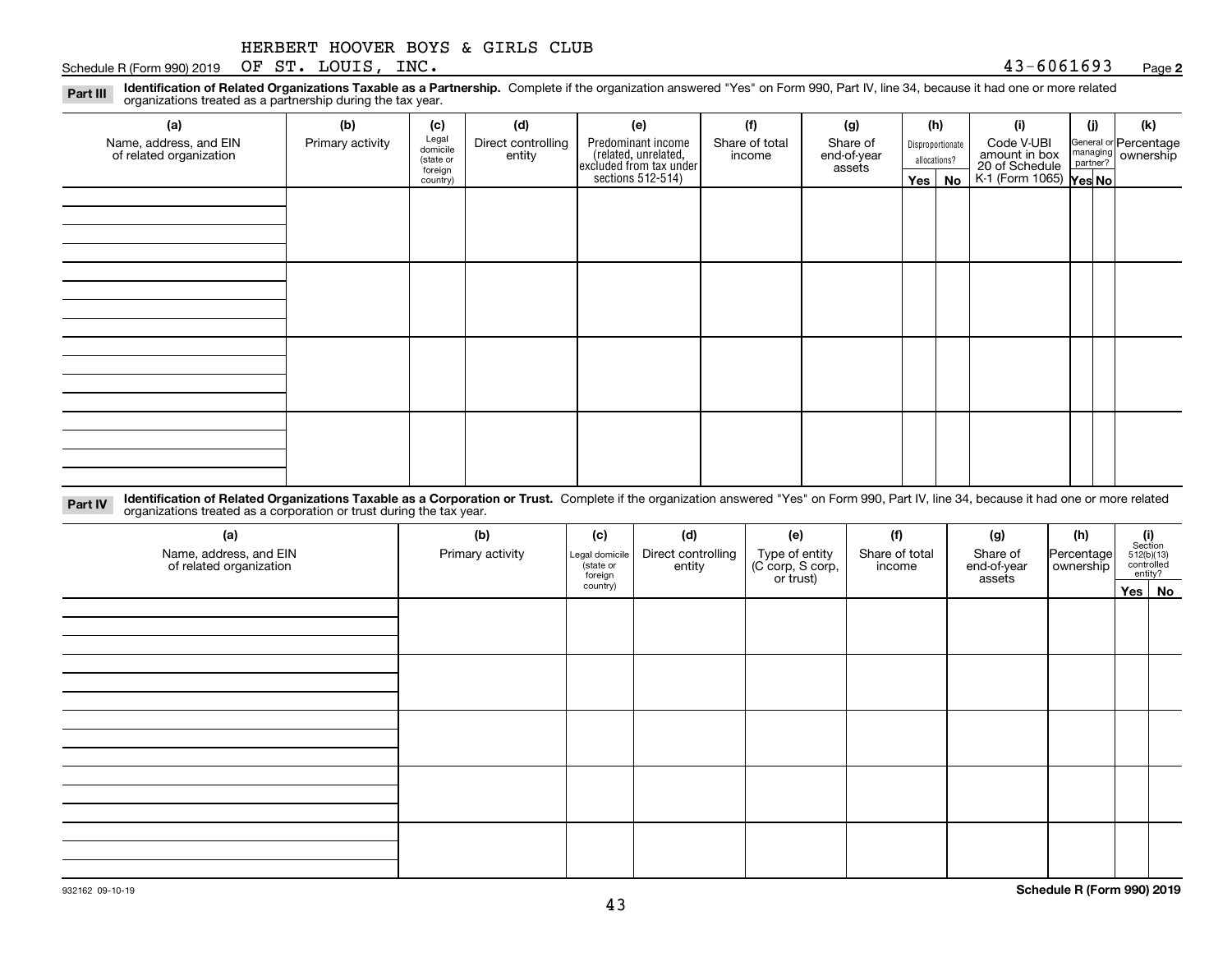Schedule R (Form 990) 2019 Page OF ST. LOUIS, INC. 43-6061693

| Transactions With Related Organizations. Complete if the organization answered "Yes" on Form 990, Part IV, line 34, 35b, or 36.<br><b>Part V</b>                                                                               |                 |             |             |
|--------------------------------------------------------------------------------------------------------------------------------------------------------------------------------------------------------------------------------|-----------------|-------------|-------------|
| Note: Complete line 1 if any entity is listed in Parts II, III, or IV of this schedule.                                                                                                                                        |                 |             | Yes   No    |
| During the tax year, did the organization engage in any of the following transactions with one or more related organizations listed in Parts II-IV?                                                                            |                 |             |             |
|                                                                                                                                                                                                                                | 1a              |             | х           |
| b Gift, grant, or capital contribution to related organization(s) manufaction contracts and contribution to related organization(s)                                                                                            | 1 <sub>b</sub>  |             | $\mathbf X$ |
| c Gift, grant, or capital contribution from related organization(s) www.communities.com/www.communities.com/www.communities.com/www.communities.com/www.communities.com/www.communities.com/www.communities.com/www.communitie | 1 <sub>c</sub>  | X           |             |
| d Loans or loan guarantees to or for related organization(s) committion contracts are constructed as a control or contract or contract or contract or contract or contract or contract or contract or contract or contract or  | 1 <sub>d</sub>  |             | X           |
| e Loans or loan guarantees by related organization(s) enconversements and construction of the construction of the constraint of the constraint of the constraint of the constraint of the constraint of the constraint of the  | 1e              |             | X           |
|                                                                                                                                                                                                                                |                 |             |             |
| Dividends from related organization(s) manufactured and contract the contract of the contract of the contract of the contract of the contract of the contract of the contract of the contract of the contract of the contract  | 1f              |             | X           |
| g Sale of assets to related organization(s) www.assettion.com/www.assettion.com/www.assettion.com/www.assettion.com/www.assettion.com/www.assettion.com/www.assettion.com/www.assettion.com/www.assettion.com/www.assettion.co | 1g              |             | X           |
| h Purchase of assets from related organization(s) manufactured content to the content of the content of the content of the content of the content of the content of the content of the content of the content of the content o | 1 <sub>h</sub>  |             | X           |
| Exchange of assets with related organization(s) www.assettion.com/www.assettion.com/www.assettion.com/www.assettion.com/www.assettion.com/www.assettion.com/www.assettion.com/www.assettion.com/www.assettion.com/www.assettio | 11              |             | $\mathbf x$ |
| Lease of facilities, equipment, or other assets to related organization(s) [11] manufactured content and the state of facilities, equipment, or other assets to related organization(s) [11] manufactured content and the stat | 11              | x           |             |
|                                                                                                                                                                                                                                |                 |             |             |
|                                                                                                                                                                                                                                | 1k              |             | х           |
|                                                                                                                                                                                                                                | 11              | X           |             |
|                                                                                                                                                                                                                                | 1 <sub>m</sub>  |             | $\mathbf x$ |
|                                                                                                                                                                                                                                | 1n              | $\mathbf x$ |             |
| <b>o</b> Sharing of paid employees with related organization(s)                                                                                                                                                                | 10 <sub>o</sub> |             | X           |
|                                                                                                                                                                                                                                |                 |             |             |
| p Reimbursement paid to related organization(s) for expenses [1111] and the content of the content of the content of the content of the content of the content of the content of the content of the content of the content of  | 1p              |             | X           |
|                                                                                                                                                                                                                                | 1q              |             | $\mathbf X$ |
|                                                                                                                                                                                                                                |                 |             |             |
| r Other transfer of cash or property to related organization(s)                                                                                                                                                                | 1r              |             | х           |
|                                                                                                                                                                                                                                | 1s              |             | х           |

**2**If the answer to any of the above is "Yes," see the instructions for information on who must complete this line, including covered relationships and transaction thresholds.

| (a)<br>Name of related organization | (b)<br>Transaction<br>type (a-s) | (c)<br>Amount involved | (d)<br>Method of determining amount involved |
|-------------------------------------|----------------------------------|------------------------|----------------------------------------------|
| (1)                                 |                                  |                        |                                              |
| (2)                                 |                                  |                        |                                              |
| (3)                                 |                                  |                        |                                              |
| (4)                                 |                                  |                        |                                              |
| (5)                                 |                                  |                        |                                              |
| (6)                                 |                                  |                        |                                              |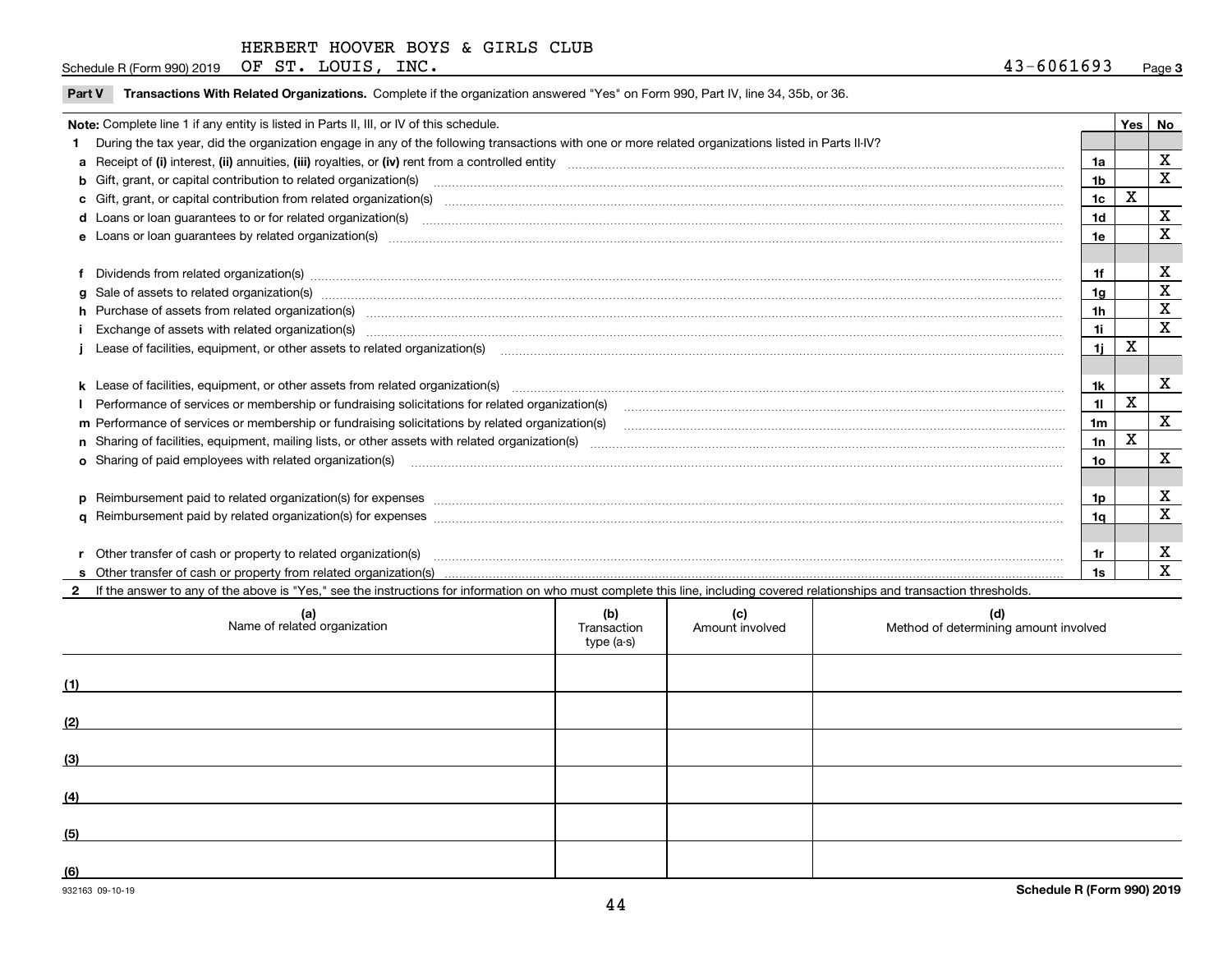Schedule R (Form 990) 2019 Page OF ST. LOUIS, INC. 43-6061693

**Part VI Unrelated Organizations Taxable as a Partnership. Complete if the organization answered "Yes" on Form 990, Part IV, line 37.** 

Provide the following information for each entity taxed as a partnership through which the organization conducted more than five percent of its activities (measured by total assets or gross revenue) that was not a related organization. See instructions regarding exclusion for certain investment partnerships.

| (a)<br>Name, address, and EIN<br>of entity | ໍ່ວ່<br>(b)<br>Primary activity | (c)<br>Legal domicile<br>(state or foreign<br>country) | (d)<br>Predominant income<br>(related, unrelated,<br>excluded from tax under<br>sections 512-514) | (e)<br>Are all<br>partners sec.<br>$501(c)(3)$<br>orgs.?<br>Yes No | (f)<br>Share of<br>total<br>income | (g)<br>Share of<br>end-of-year<br>assets | Dispropor-<br>tionate<br>allocations?<br>Yes No | (h) | (i)<br>Code V-UBI<br>amount in box 20 managing<br>of Schedule K-1<br>(Form 1065)<br>$\overline{Yes}$ No | (i)<br>Yes No | (k) |
|--------------------------------------------|---------------------------------|--------------------------------------------------------|---------------------------------------------------------------------------------------------------|--------------------------------------------------------------------|------------------------------------|------------------------------------------|-------------------------------------------------|-----|---------------------------------------------------------------------------------------------------------|---------------|-----|
|                                            |                                 |                                                        |                                                                                                   |                                                                    |                                    |                                          |                                                 |     |                                                                                                         |               |     |
|                                            |                                 |                                                        |                                                                                                   |                                                                    |                                    |                                          |                                                 |     |                                                                                                         |               |     |
|                                            |                                 |                                                        |                                                                                                   |                                                                    |                                    |                                          |                                                 |     |                                                                                                         |               |     |
|                                            |                                 |                                                        |                                                                                                   |                                                                    |                                    |                                          |                                                 |     |                                                                                                         |               |     |
|                                            |                                 |                                                        |                                                                                                   |                                                                    |                                    |                                          |                                                 |     |                                                                                                         |               |     |
|                                            |                                 |                                                        |                                                                                                   |                                                                    |                                    |                                          |                                                 |     |                                                                                                         |               |     |
|                                            |                                 |                                                        |                                                                                                   |                                                                    |                                    |                                          |                                                 |     |                                                                                                         |               |     |
|                                            |                                 |                                                        |                                                                                                   |                                                                    |                                    |                                          |                                                 |     |                                                                                                         |               |     |

**Schedule R (Form 990) 2019**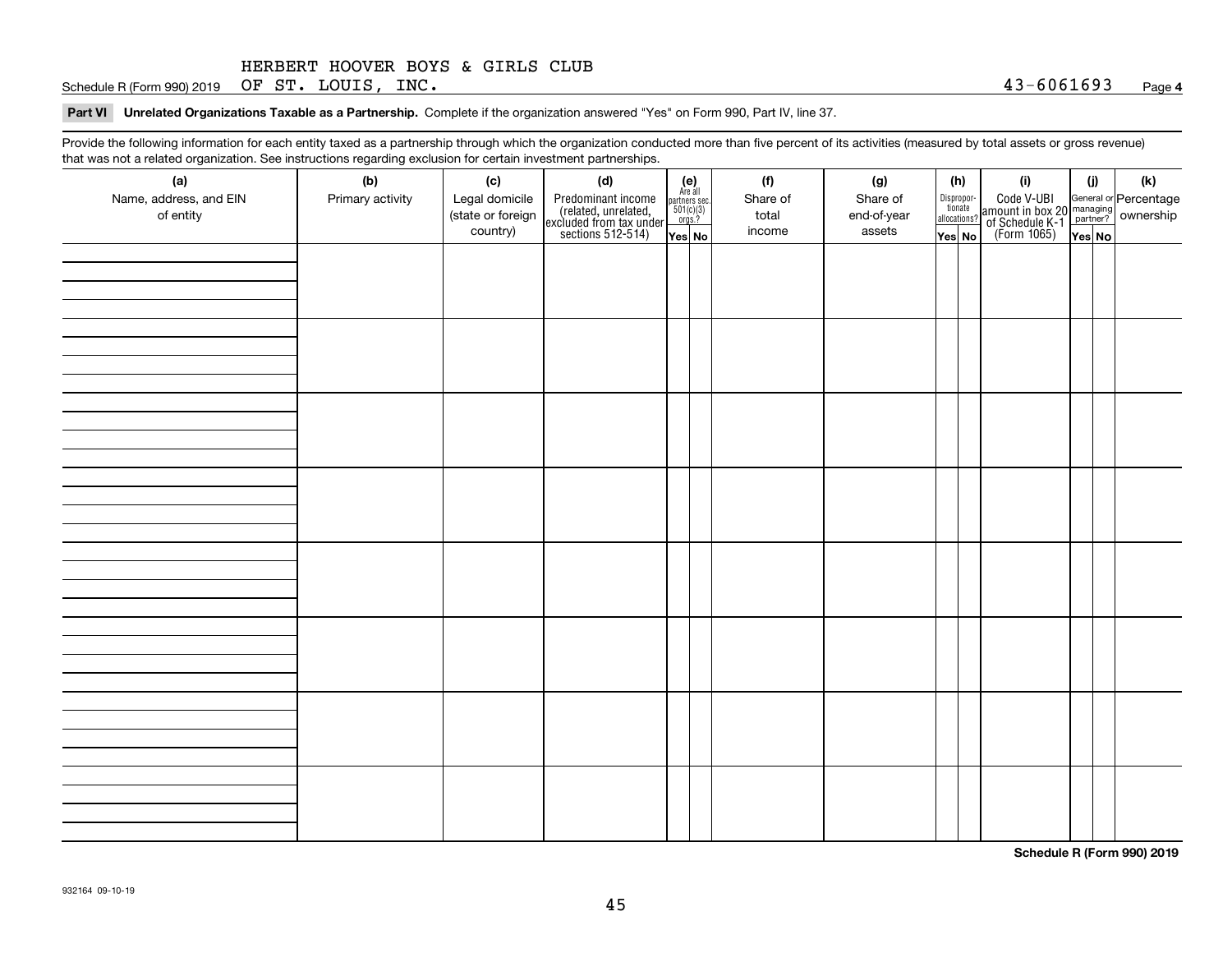**Part VII Supplemental Information**

Provide additional information for responses to questions on Schedule R. See instructions.

**Schedule R (Form 990) 2019**

932165 09-10-19